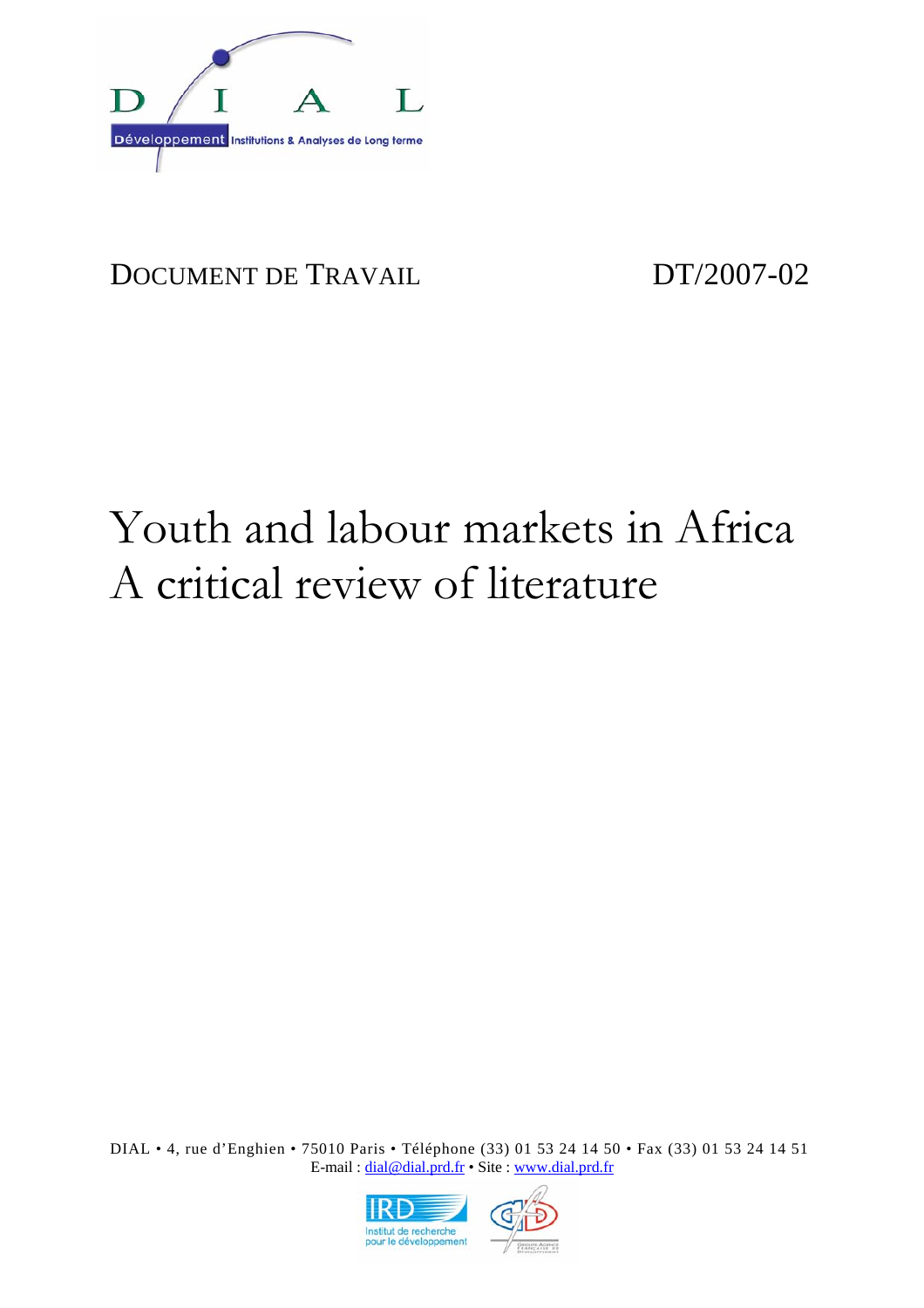#### **YOUTH AND LABOUR MARKETS IN AFRICA A CRITICAL REVIEW OF LITERATURE**

DIAL**<sup>1</sup>**

#### **Document de travail DIAL**  Février 2007

#### **ABSTRACT**

Young people in Africa are confronted with many difficulties when it comes to their integration in the labour markets and their research for decent and productive jobs. Youth unemployment, which is substantially higher than global adult unemployment, has been growing in the last decade. In spite of the dramatic economic, social and political consequences of African youth employment problems, few studies focus on this population.

This survey of literature stresses that a clear diagnosis of youth employment problems in African countries based on hard data and analytical research is badly needed. As shown by our research review, basic labour market indicators are lacking or are at best incomplete due to data availability and methodological problems. Worst, as illustrated in our paper, different sources lead to opposite diagnoses concerning youth unemployment and its trends. In order to contribute to this diagnosis, we present some new evidence based on the *1-2-3 Surveys* recently conducted in 10 African countries, which provide a consistent and comparable picture of the situation of youth employment in urban labour markets in these countries. We also underline the diversity of the situation of youth employment on the continent (Southern Africa vs. other African countries; Anglophone vs. Francophone countries, etc.). We emphasize the "urban bias" in economic research on this subject, partly due to the lack of data on rural areas.

**Key Words :** Youth, labour, unemployment, Africa

#### **RESUMÉ**

Les jeunes en Afrique sont confrontés à de nombreuses difficultés pour s'intégrer dans le marché du travail et pour y trouver un emploi décent et productif. Le chômage des jeunes, qui est substantiellement plus élevé que le chômage global des adultes, a crû au cours de la dernière décennie. En définissant une cible spécifique sur le chômage des jeunes dans les Objectifs du Millénaire pour le Développement, la communauté internationale a reconnu la gravité de la situation. Toutefois, malgré les dramatiques conséquences économiques, sociales et politiques des difficultés d'emploi des jeunes africains, peu d'études s'intéressent spécifiquement à cette population.

Cette revue de littérature souligne le fait qu'un diagnostic précis concernant l'emploi des jeunes en Afrique basé sur des données statistiques et une recherche analytique est cruellement nécessaire. Comme le montre notre étude, les indicateurs basiques sur le marché du travail manquent ou sont au mieux incomplets en raison du manque d'informations de bases et de problèmes méthodologiques. Pire, comme l'illustre notre papier, des sources différentes conduisent à des diagnostics opposés concernant le chômage des jeunes et ses tendances. Afin de contribuer à ce diagnostic indispensable, nous présentons de nouveaux résultats basés sur les *enquêtes 1-2-3* conduites récemment dans 10 pays africains, qui procurent une image cohérente et comparable de la situation des marchés du travail urbains dans ces pays. Nous soulignons également la diversité de la situation de l'emploi des jeunes sur le continent (Afrique australe vs autres pays d'Afrique, pays anglophones vs francophones, etc.). Nous montrons enfin le « biais urbain » de la recherche économique sur ce sujet, dû en partie au manque de données sur les zones rurales.

**Mots clés :** Jeunes, travail, chômage, Afrique

**JEL Code** : C25, D60, D71, D72, I31, I32

l 1 This study has been commissioned by the AFD. Corresponding authors:  $\frac{\text{cling}\textcircled{d} \text{dal.pdf}}{\text{pred}}$ , gubert $\textcircled{d} \text{dal.pdf}$ ,  $\text{r}, \text{normal}\textcircled{d} \text{dal.pdf}$ ,  $\text{r}, \text{normal}\textcircled{d} \text{tal.pdf}$ robilliard@dial.prd.fr. The contributors to this study include Thomas Bossuroy, Jean-Pierre Cling, Philippe De Vreyer, Marie-Hélène Durand, Flore Gubert, Charlotte Guenard, Javier Herrera, Mathias Kuepie, Emmanuelle Lavallée, Sandrine Mesplé-Somps, Mohamed Ali Marouani, Christophe J. Nordman, Anne-Sophie Robilliard, François Roubaud, Gilles Spielvogel and Constance Torelli.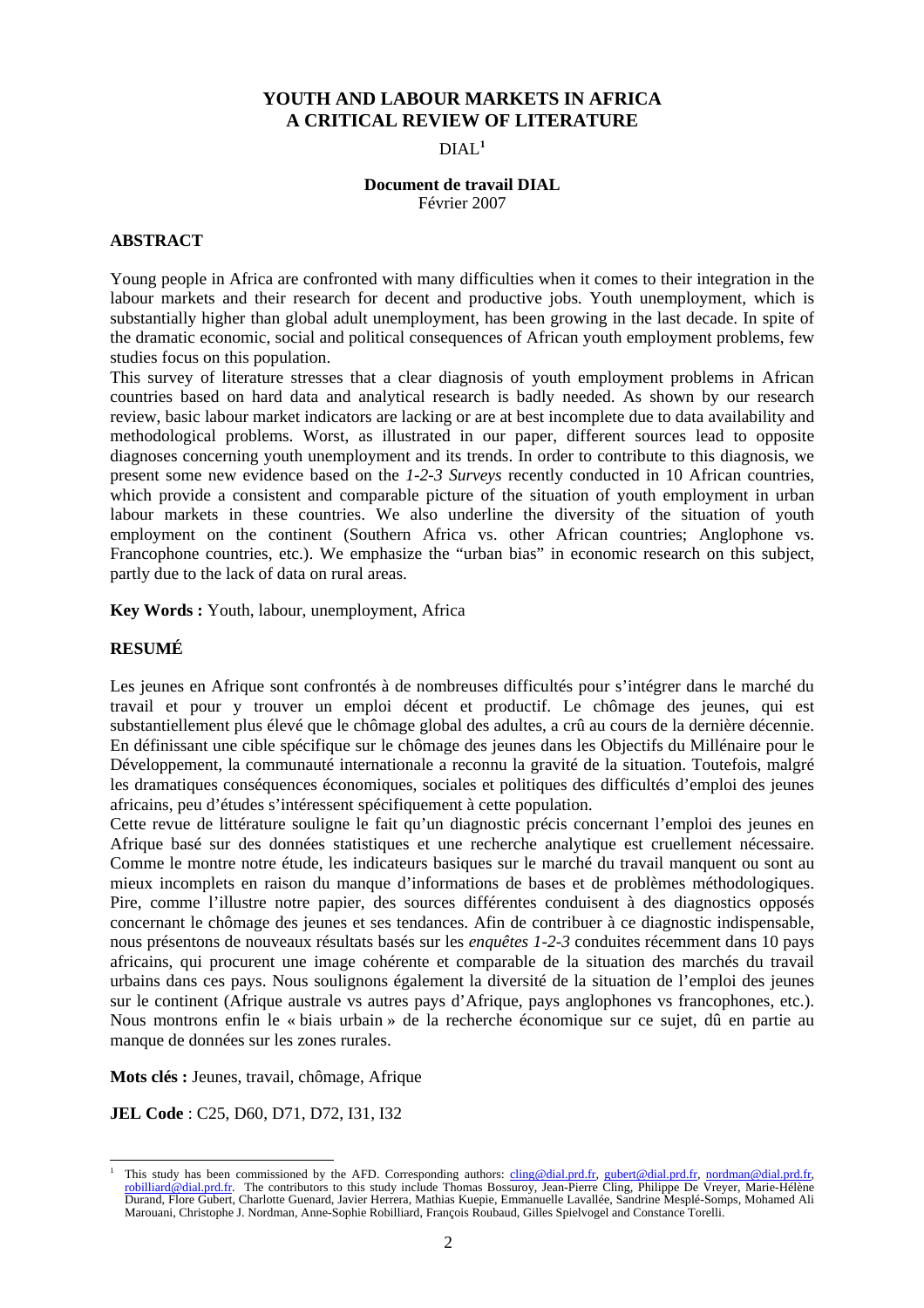# **Contents**

| 1. |                                                               |                                                                                      |  |  |
|----|---------------------------------------------------------------|--------------------------------------------------------------------------------------|--|--|
| 2. | FACTS AND FIGURES: WHAT DO WE KNOW (AND DO NOT KNOW) ABOUT    |                                                                                      |  |  |
|    | 2.1.                                                          |                                                                                      |  |  |
|    |                                                               |                                                                                      |  |  |
|    |                                                               |                                                                                      |  |  |
|    |                                                               |                                                                                      |  |  |
|    |                                                               |                                                                                      |  |  |
|    | 2.2.                                                          |                                                                                      |  |  |
|    |                                                               |                                                                                      |  |  |
|    |                                                               |                                                                                      |  |  |
|    |                                                               |                                                                                      |  |  |
| 3. | CAUSES OF THE YOUTH LABOUR MARKET DISADVANTAGE: A SUPPLY-SIDE |                                                                                      |  |  |
|    |                                                               |                                                                                      |  |  |
|    | 3.1.                                                          |                                                                                      |  |  |
|    |                                                               | 3.1.1. Weight of the young generations in the population and its likely evolution 19 |  |  |
|    |                                                               |                                                                                      |  |  |
|    |                                                               |                                                                                      |  |  |
|    | 3.2.                                                          |                                                                                      |  |  |
|    |                                                               |                                                                                      |  |  |
|    |                                                               |                                                                                      |  |  |
|    |                                                               |                                                                                      |  |  |
|    |                                                               |                                                                                      |  |  |
|    | 3.3.                                                          |                                                                                      |  |  |
|    |                                                               |                                                                                      |  |  |
|    |                                                               |                                                                                      |  |  |
|    |                                                               |                                                                                      |  |  |
| 4. |                                                               | CAUSES OF THE YOUTH LABOUR MARKET DISADVANTAGE: A DEMANDE                            |  |  |
|    |                                                               |                                                                                      |  |  |
|    |                                                               |                                                                                      |  |  |
|    |                                                               |                                                                                      |  |  |
|    |                                                               |                                                                                      |  |  |
|    | 4.2.                                                          |                                                                                      |  |  |
|    |                                                               |                                                                                      |  |  |
|    |                                                               |                                                                                      |  |  |
| 5. |                                                               |                                                                                      |  |  |
|    | 5.1.                                                          |                                                                                      |  |  |
|    |                                                               |                                                                                      |  |  |
|    |                                                               |                                                                                      |  |  |
|    |                                                               |                                                                                      |  |  |
|    |                                                               |                                                                                      |  |  |
|    |                                                               |                                                                                      |  |  |
|    | 5.2.                                                          |                                                                                      |  |  |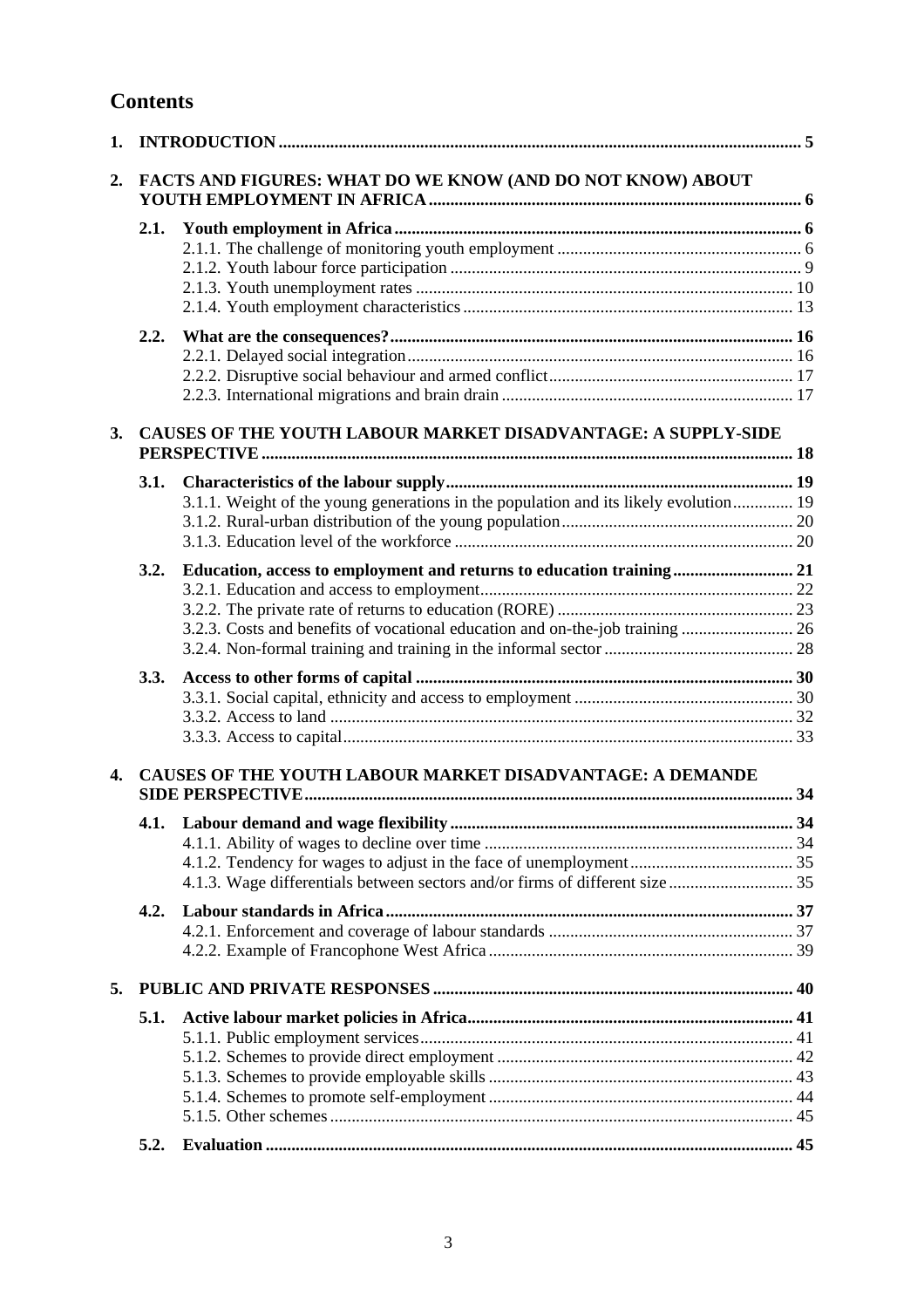# **List of tables**

| Table 1:  | Activity Rates by Age for Some Selected African Countries, Various Years (%)  58             |  |
|-----------|----------------------------------------------------------------------------------------------|--|
| Table 2a: |                                                                                              |  |
| Table 2b: |                                                                                              |  |
| Table 3a: | Youth and Overall Unemployment Rates in Selected Anglophone African Countries,               |  |
|           |                                                                                              |  |
| Table 3b: | Youth and Adult Unemployment Rates in selected African Countries, Various Years 62           |  |
| Table 4a: |                                                                                              |  |
| Table 4b: | Unemployment Rates (*) by Age and Sex in Congo (Dem.Rep.) and Cameroon (%)  64               |  |
| Table 5:  |                                                                                              |  |
| Table 6a: | Distribution of Employed Young Workers (15-24 years old) by Institutional Sector (%) 66      |  |
| Table 6b: | Distribution of Employed Young Workers (15-24 years old) by Institutional Sector             |  |
|           |                                                                                              |  |
|           |                                                                                              |  |
|           | Table 7b: Incidence of Visible Underemployment (*) in Congo (Dem. Rep.) and Cameroon (%) 69  |  |
|           |                                                                                              |  |
| Table 8b: | Incidence of Invisible Underemployment (*) in Congo (Dem.Rep.) and Cameroon (%) 71           |  |
| Table 9a: |                                                                                              |  |
|           | Table 9b: Mean Monthly Earnings by Age in Congo (Dem. Rep.) and Cameroon (Main Activity)  73 |  |
|           |                                                                                              |  |
|           |                                                                                              |  |

# **List of boxes**

| $Box 1$ :  |                                                                                           |  |
|------------|-------------------------------------------------------------------------------------------|--|
| $Box 2$ :  |                                                                                           |  |
| $Box\ 3:$  |                                                                                           |  |
| $Box\ 4$ : |                                                                                           |  |
| $Box 5$ :  | 16. The informalisation of urban employment following crisis and structural adjustment 36 |  |
| $Box 6$ :  |                                                                                           |  |

# **List of figures**

| Figure 6: Percentage of Active Individuals Who Have Obtained Their Employment through Family or |  |
|-------------------------------------------------------------------------------------------------|--|
|                                                                                                 |  |
| Figure 7: Share of the unemployed who are registered at the National Employment Agency (%)  41  |  |
|                                                                                                 |  |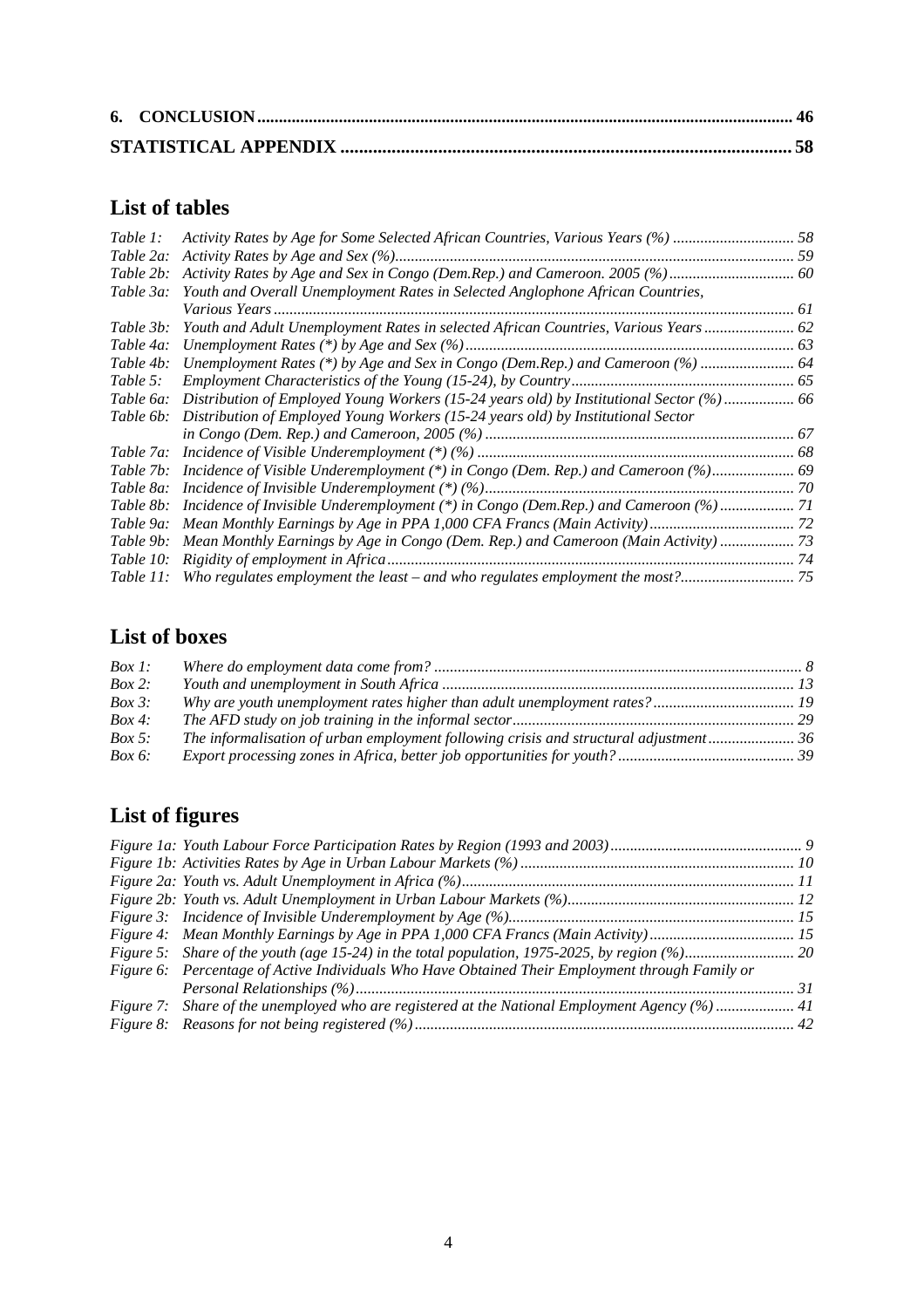# **1. INTRODUCTION**

Young people in Africa are confronted with many difficulties when it comes to their integration in the labour markets and their research for decent and productive jobs. Youth unemployment, which is substantially higher than global adult unemployment, has been growing in the last decade (ILO, 2006). The situation is likely to keep deteriorating as the total number of youth is expected to keep increasing rapidly in the next ten years<sup>2</sup>. By defining a specific target through the *Millenium Development Goal* concerning youth employment (Target 16) the international community has recognised the seriousness of the situation. However, in spite of the dramatic economic, social and political consequences (on poverty, social cohesion, migrations, etc.) of youth employment problems, the literature on African labour markets provides only very few studies focusing on this population. Following international standards, we define "youth" as people aged 15 to 24. This definition excludes children and therefore child labour issues.

This survey of literature focuses mainly on economic research done on Sub-Saharan Africa<sup>3</sup>, although some references are reviewed for North Africa. It stresses that an assessment of youth employment problems in African countries requires a (still missing) clear diagnosis based on hard data and analytical research on determinants of labour market participation and unemployment. Research on the links between formal education and on-the-job training and their economic returns are especially crucial in understanding inadequacy between labour supply and demand.

As shown by this research review, basic labour market indicators are lacking or are at best incomplete due to data availability and methodological problems. Worst, as illustrated below, different sources lead to opposite diagnoses concerning youth unemployment and its trends. In order to contribute to this badly needed diagnosis, we present some new evidence based on the *1-2-3 Surveys* recently conducted in 10 African countries, which provides a consistent and comparable picture of the situation of youth employment in urban labour markets in these countries.

The literature survey also underlines the diversity of the situation of youth employment on the continent (Southern Africa vs. other African countries; Anglophone vs. Francophone countries, etc.). It also shows the "urban bias" in economic research on this subject, partly due to the lack of data on rural areas.

*Section two* begins by pointing out the main difficulties of monitoring youth employment given lack of data as well as methodology discrepancies among different available sources. Taking these difficulties into account, this section is devoted to putting forward the main stylized facts concerning youth employment in Africa, using both international statistics and existing survey data.

*Section three* addresses the main causes of poor youth employment performance by reviewing research done on labour supply characteristics, in order to grasp changes in labour force composition, and the extent of upgrades on labour force education. The issue of returns to education and training is discussed in detail. Research on the relative disadvantage of youth in the labour market in terms of access to social capital, land and capital is also reviewed.

*Section four* summarizes the main findings concerning the role of labour demand in relation to institutions. We review the research on the impact of labour standards and regulations. While being an opportunity for creating higher quality jobs, they are often considered to be, together with the lack of economic growth and investment, one of the main obstacles in creating more jobs in African countries.

A review of policies and practices is carried out in the *fifth section*. African countries have been implementing several initiatives concerning employment for the last few years, some of them

l

<sup>2</sup> In 2005, 62 percent of the population was below age of 25 and the total number of the youth (aged 15-24) is forecast to grow by an additional 22 million between 2005 and 2015 (ILO, 2006:1). By 2010, the share of youth in the population in Sub-Saharan Africa will reach about 28 percent, making Africa the "youngest" region in the world (World Bank, 2006b: 2).<br><sup>3</sup> Same cociological and political science studies are also reviewed.

Some sociological and political science studies are also reviewed.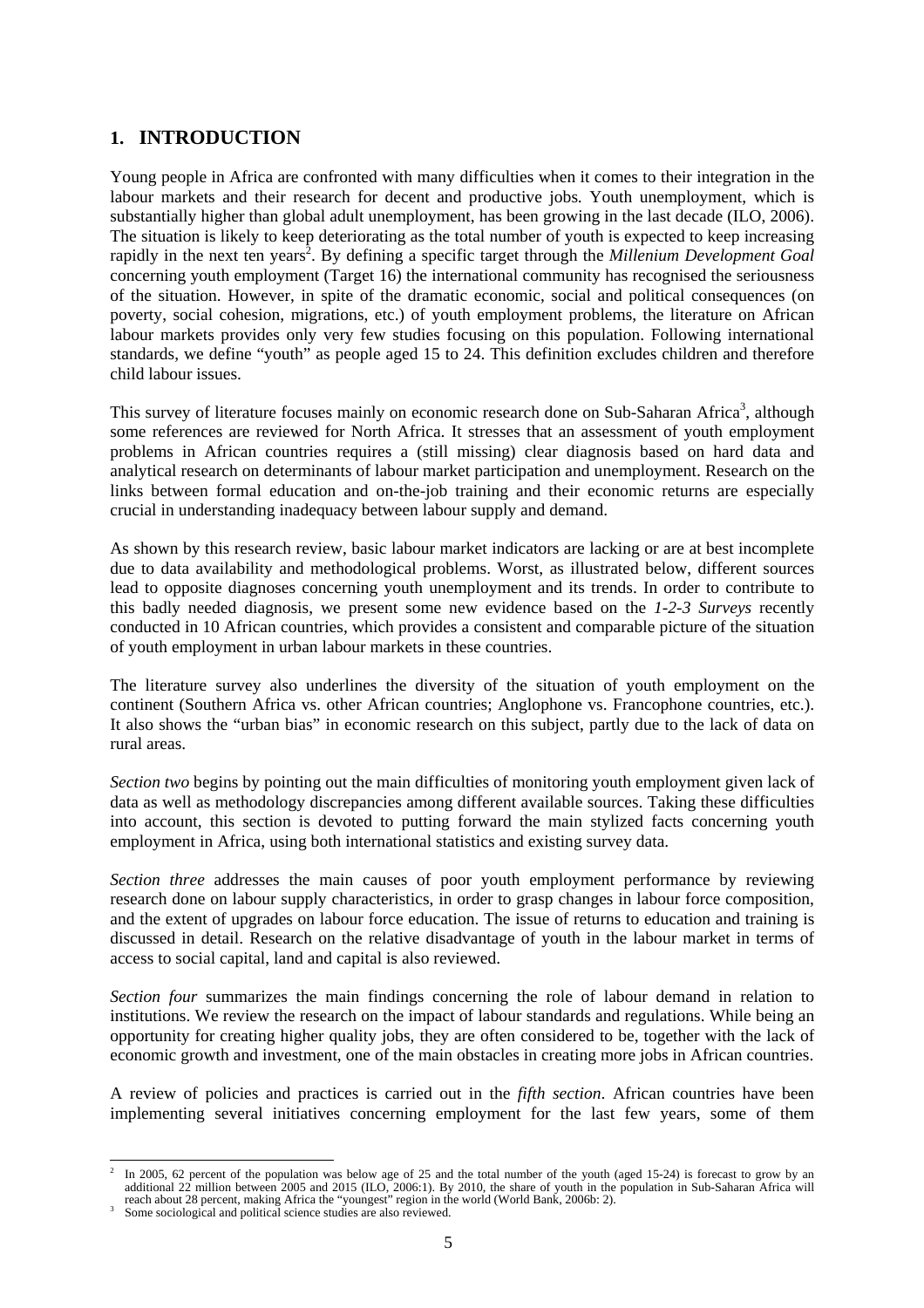addressing the particular issue of youth employment. What can be said about the impact of these policies on improving labour market and income prospects for the youth? What are the lessons drawn from their successes or failures?

*Sections four* and *five* are more concise as the youth dimension is missing in most of the empirical literature relating to labour market institutions, growth and employment, and employment policies.

*Section six* concludes.

# **2. FACTS AND FIGURES: WHAT DO WE KNOW (AND DO NOT KNOW) ABOUT YOUTH EMPLOYMENT IN AFRICA**

Youth unemployment is a hot issue in the political agenda of both developed and developing countries. In spite of this common feature, existing empirical evidence and research shows that the nature of the problem is quite different in these two groups of countries. While in developed countries the youth's difficulties to get a job are related to lack of minimum professional skills required in the context of sophisticated production environments, in the case of developing countries, unemployment is generally found to rise with education levels. In the absence of unemployment insurance, only those with family (economic, social and demographic) resources can afford to wait in order to find a good match between their level of qualification and their occupations in the labour market. Conversely, most unqualified workers cannot afford to be unemployed and end up in the informal sector where productivity and revenues are low.

What are the nature and the extent of the problems faced by the young in Africa's labour market? How have youth labour market outcomes changed in recent years? To these two questions, the picture provided by existing reports on the labour market situation of youth in Africa does not always provide clear answers. A noticeable exception concerns a recent World Bank report which is specifically devoted to this issue (World Bank, 2006b). Because reliable figures are lacking, most reports exploring the question of youth labour only focus on youth unemployment rates. This is doubly regrettable insofar as (1) unemployment rates are "*only the tip of the iceberg in terms of fully explaining the multitude of employment-related problems facing youth*" (ILO, 2004) and (2) the absence of regular data collections on employment and unemployment in many developing countries makes it impossible to estimate unemployment rates reliably. Notwithstanding these limitations, we present here some more detailed results on youth labour participation and labour characteristics stemming from comparable sources on a number of francophone Sub-Saharan countries. We also briefly review recent work on the consequences of youth unemployment.

# **2.1. Youth employment in Africa**

#### *2.1.1. The challenge of monitoring youth employment*

Monitoring youth employment in Africa meets two kinds of difficulties. First, there are conceptual issues relating to the specificities of African economies and labour markets. Labour markets in developing countries, and particularly in SSA, strongly differ indeed from those in developed countries. In particular, it is widely acknowledged that there are four types of labour markets, namely rural, public, private formal and informal<sup>4</sup>. These markets each have their specific characteristics, such as job seasonality and uncertainty about the level of demand, the nature of contracts and the structure of wages and earnings (Adams, 1991; Schultz, 2004). Formal wage labour is far less important than informal self-employment. Besides, there is no unemployment insurance and job search relies heavily on social and family networks instead of formal institutions. Also, the frontiers between activity and inactivity are fuzzy and this has an incidence on the unemployed and economically active population figures.

l 4 According to the definition of the ILO, the informal sector includes all enterprises which do not possess an administrative registration number *and/or* do not keep accounts.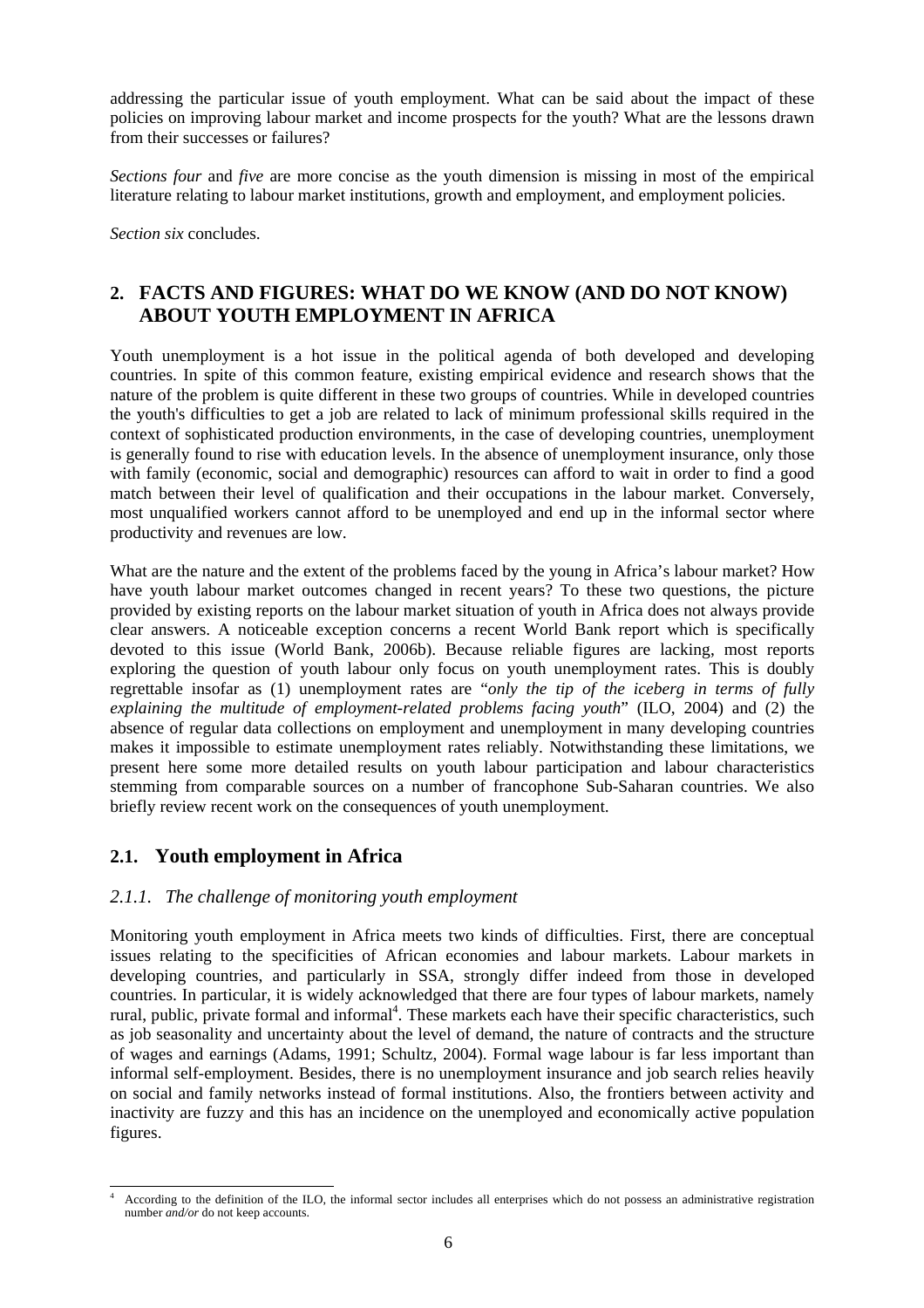All this means that standard ILO labour indicators and methods should be adapted and complemented with other indicators in order to grasp the specificities of African labour conditions. For instance, according to the *1-2-3 Survey*s conducted in several West African francophone capital cities, only 34.6 percent of occupied workers are, on average, wage earners, the remaining 65.4 percent being selfemployed workers who created their own employment (Brilleau, Roubaud and Torelli, 2005). Thus, most often, searching a job in Africa amounts to relying on informal networks and/or gathering enough funds to establish as an informal street vendor or open a small service business. Moreover, rural wage labour markets are very thin: almost all occupied workers are informal, self-occupied non paid family workers. They are also subject to important seasonal variations and short-term migration is not uncommon. This means that using one-week recall periods may be well-suited in urban settings but is definitely ill-suited in rural areas. More generally, analysis of labour markets has tended to neglect rural Africa because of "*an apparent lack of socio-economic phenomena that corresponds to the labour economists' usual definitions of employment*" (Leavy and White, 1999).

Given the widespread importance of informal sector employment, research on the economic returns to education and, more generally, research focusing on wage income alone can only provide a partial and biased picture of income-generating processes. Informal production units (IPU) are characterized by not carrying accounts. As a result, asking an informal worker how much he earned over the last 30 days through simple one-question (as is usually done in existing surveys) gives a much distorted figure of his real labour income. Informal workers generally do not know how much they earned over the last month. Part of the reason they do not know is because intermediate productive consumption and value added are concepts that are difficult to define and to measure in the case of IPUs. Thus special survey design, such as the one used in *1-2-3 Survey*s, is needed in order to obtain a more accurate informal income measure (Razafindrakoto and Roubaud, 2003).

Apart from these conceptual issues, the lack of comprehensive, integrated and centralized databases on youth labour market and poverty outcomes in Africa remains a major barrier for analysing employment-linked poverty outcomes in the region. In the first place, it is important to recognize that when centralized databases with information on labour market outcomes exist, they usually contain stand-alone indicators of employment, unemployment and labour force, which do not allow a thorough analysis of youth labour market outcomes and the determinants of these outcomes. Moreover, one should be cautious with international comparisons, since data are generally comparable within countries but not necessarily across them (there is in particular a strong diversity in the definition of "youth" and unemployment).

Many reports from international agencies such as the United Nations (UN), the International Labour Organisation (ILO) and the World Bank (WB) have attempted to draw overall pictures of youth unemployment and underemployment in different parts of the world (ILO, 2006; UNECA, 2005; World Bank, 2006a; 2006b). In the case of Africa, however, lack of adequate and reliable data makes it difficult to properly assess youth labour force participation, youth unemployment and even more so youth underemployment (see Box 1). As an illustration, ILO's main database on labour statistics, namely *ILO/LABORSTA*, which supposedly covers household income and expenditure statistics, economically active population, employment and unemployment by detailed occupational group and sex for more than two hundreds countries and territories only has data on youth unemployment for eleven African countries<sup>5</sup>, among which only seven are in SSA. Similarly, the UN Youth Employment Statistics section has data on youth unemployment for only few countries. Given such a poor geographical and temporal coverage of the African continent, few stylized facts emerge from this literature. In addition, the lack of reliability of the data often leads to contradictory conclusions.

l 5 Algeria, Botswana, Burkina Faso, Egypt, Ethiopia, Madagascar, Mauritius, Morocco, Rwanda, South Africa and Tunisia.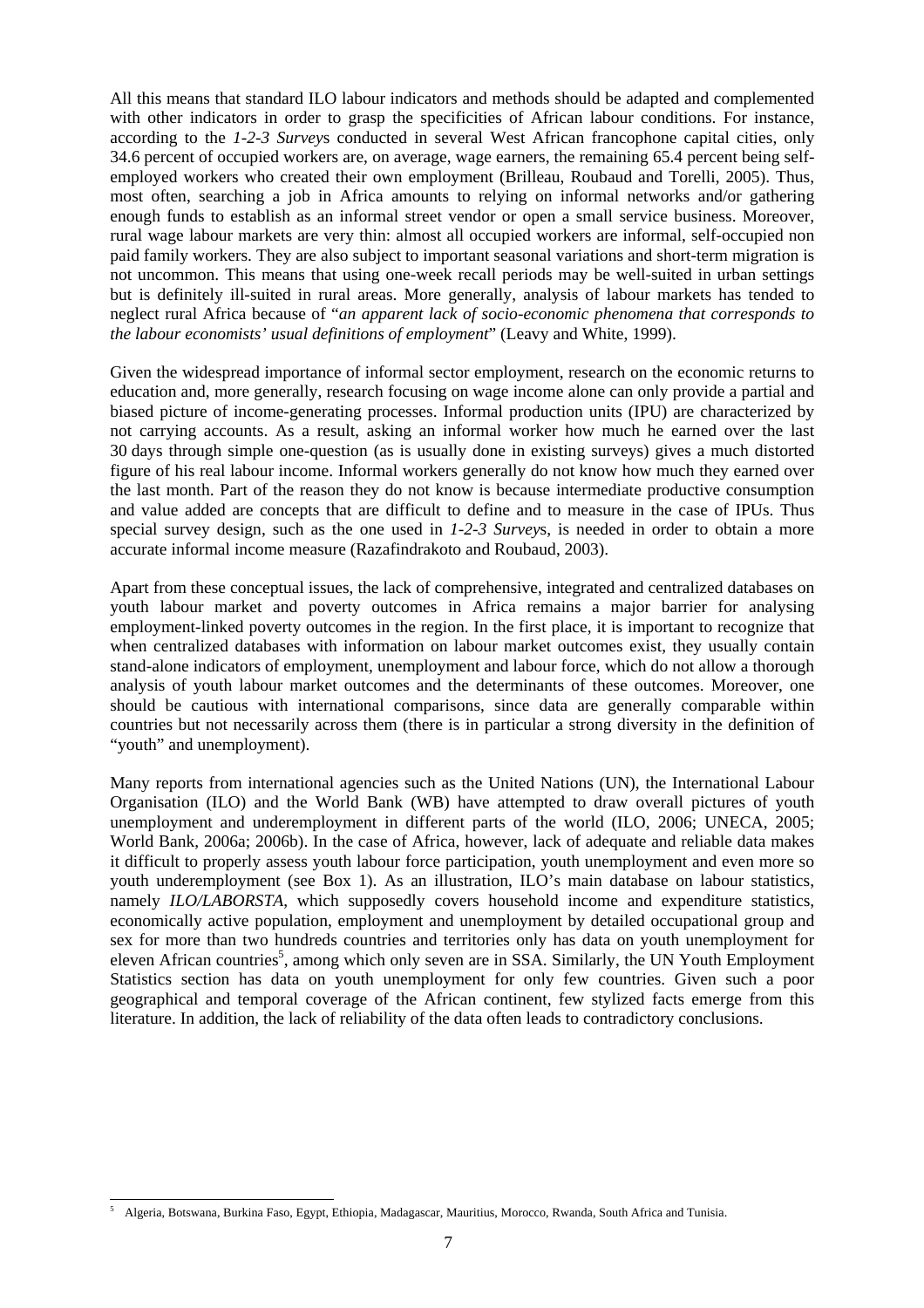#### **Box 1: Where do employment data come from?**

Data used to measure unemployment, employment and underemployment are drawn from household surveys or population censuses. However, censuses in Africa are very infrequent (many African countries have not conducted a census for the last 20 years) which causes high sampling errors for household surveys.

#### **1. Household surveys**

Living Standards Measurement Surveys (LSMS). Promoted by the World Bank, these surveys have been an important tool in measuring and understanding poverty in developing countries for the last two decades. They collect data on many dimensions of household well-being, including consumption, income, savings, employment, health, education, fertility, nutrition, housing and migration. While the measurement of consumption is strongly emphasized in the questionnaires, the employment module is comparatively short and most questions have the last week as the reference period, which is not always adequate for rural work (CDPR, 2005). Because of the lack of other sources of information, these surveys are the most commonly used for employment analyses.

**Labour Force Surveys** (LFS). These surveys are standard household-based surveys of work-related statistics and should constitute as such the main source of employment data. However, they have been conducted on a very irregular basis and with substantial lags in many developing countries. Less than 10 African countries have conducted one LFS since 1990 (CDPR, 2005).

The World Bank is putting a lot of efforts to collect and harmonise micro-datasets on SSA through its Surveybased Harmonised Indicators Project (SHIP). The SHIP will provide comparable and comprehensive socioeconomic indicators for African countries.

*1-2-3 Survey***s**. In the case of French-speaking African countries, for which available evidence on youth labour market is particularly poor, the *1-2-3 Survey*s conducted recently in seven West-African economic capital cities (namely Abidjan, Bamako, Cotonou, Dakar, Lome, Niamey and Ouagadougou), in Madagascar (Antananarivo, where an annual series is available over more than ten years), in Cameroon and in the Democratic Republic of Congo are (to date) probably the most reliable data source providing harmonised labour market statistics in Africa<sup>6</sup>. Exploitation of the data has been undertaken by DIAL<sup>7</sup> in collaboration with National Statistical Institutes (Brilleau *et al.* 2004) and a book entitled "Urban Labour Markets in Sub-Saharan Africa" is forthcoming.

#### **2. International databases**

International databases on employment use household surveys and census data when available. Such databases include the ILO database on Labour Statistics (LABORSTA), the World Development Indicators (WDI) computed by the World Bank, and the FAO labour statistics (FAOSTAT). Another problem with existing centralised databases is that information on youth outcomes is often incomplete for many African countries. For instance, the FAO database does not contain labour data by age group. And while the LABOURSTA and the WDI databases contain specific indicators on youth employment and unemployment, these indicators are barely available for all countries in Africa and for more than a few years.

Besides the poor coverage of youth labour market outcomes, a further issue is that reported indicators of labour market outcomes are not always consistent across databases. For instance, there are non-negligible discrepancies between FAO and WDI data on the one hand, and ILO data on the other. This is probably due to the use of different data sources and methodology.

In fact, the main part of the problem is due to the lack of an integrated statistical programme addressing labour market issues on the continent. In most countries of the world, led by developed countries, but also in the developing countries of Latin America, Asia, North Africa, etc., i.e. everywhere except SSA (with the noticeable exception of South Africa), labour force surveys (LFSs) play a central role in the system of statistical information on household. This diagnosis formulated more than 15 years ago (Roubaud and Séruzier, 1991) is still relevant today, in spite of a constant advocacy to promote such a type of surveys (Rakotomanana, Ramilison and Roubaud, 2003). This

 $\overline{a}$ 6 The first *1-2-3 Survey* was conducted in Yaoundé, Cameroon in 1993. The methodology was then applied to Antananarivo, Madagascar in 1995 and extended to the seven main urban centres of Madagascar in 2000 and 2001. Today, *1-2-3 Survey*s have been conducted in many parts of the world including Latin America (El Salvador, Bolivia, Colombia, Equator, Peru, Venezuela in 2002-2003), Africa (Morocco in 1999-2000, capital cities of the WAEMU in 2001-2003, and Madagascar in 1995-2006, Cameroon in 2005, Democratic Republic of Congo in 2004-2005) and Asia (China and Bangladesh).

DIAL is a research unit of the French Institute for Research on Development (IRD) and is in partnership with the AFD: www.dial.prd.fr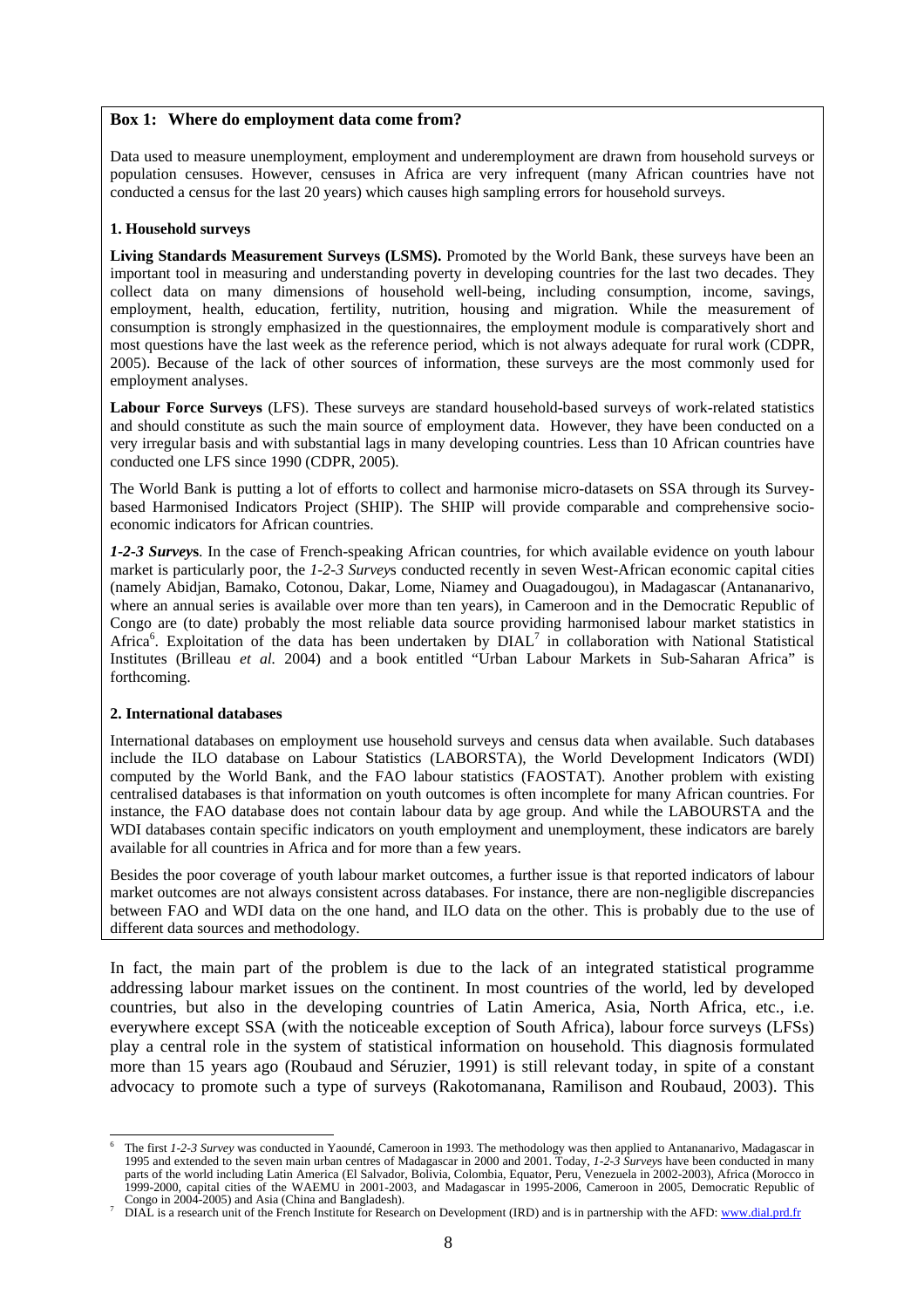continental exception, which can be explained by historical reasons, is a surprising paradox, when one considers that most Africans, especially the poor, derive their income (be it in money or in kind) from work. One of the main objectives of the *1-2-3 Survey* is specifically to fill this gap. The recent key focus of development policies on poverty alleviation is a cogent argument for the inclusion of a permanent employment monitoring system, since access to paid and productive jobs is the best way of escaping poverty.

#### *2.1.2. Youth labour force participation*

Youth participation rates everywhere are found to be less than those of the adult population. However, due to data limitations, there is no definitive answer to the question of whether youth participation rate in SSA has increased or decreased over the recent period

According to ILO's *Global Employment Trends for Youth 2004,* youth labour force participation rates decreased in the world as a whole by almost four percentage points between 1993 and 2003 (Figure 1a). This trend is mainly the result of an increasing number of young people attending school and/or staying in the education system for longer periods of time. In SSA, however, the youth labour force participation rate is found to have increased over the period even though it was already one of the highest in 1993. According to the report, this increase could be the result of an overall trend of women participating more in the labour market.





Source : Global Employment Trends for Youth, ILO Annual Report 2004

Existing evidence on such an increase in youth participation rates for the African continent is rather weak, though. Table 1 in Appendix reports youth and adult labour market participation rates for some selected African countries computed by the authors of the present report using the *ILO/LABORSTA* database. For most of the countries for which data are available<sup>8</sup>, the youth (15-24) participation rate is actually found to have decreased over time, while the adult (25-49) participation rate is found to have generally increased. Such a widening gap between youth and adult activity rates could reflect either the delayed entry of young in the labour market due to later school termination or an increasing number of young people too discouraged by limited job opportunities to even enter the labour force. Evidence on the former point is given by Antoine, Razafindrakoto and Roubaud (2001) in the capital cities of Cameroon, Madagascar and Senegal.

On the other hand, what clearly emerges from the data is the strong heterogeneity across African countries in both youth and adult participation rates. For example, Burkina Faso, Burundi and Rwanda

l 8 The list of included countries is: Algeria, Benin, Botswana, Burkina Faso, Burundi, Cameroon, Chad, Congo, Côte d'Ivoire, Egypt, Ethiopia, Gambia, Ghana, Libya, Madagascar, Mali, Mauritius, Morocco, Namibia, Nigeria, Rwanda, Senegal, Sudan, Tanzania, Tunisia and Zimbabwe.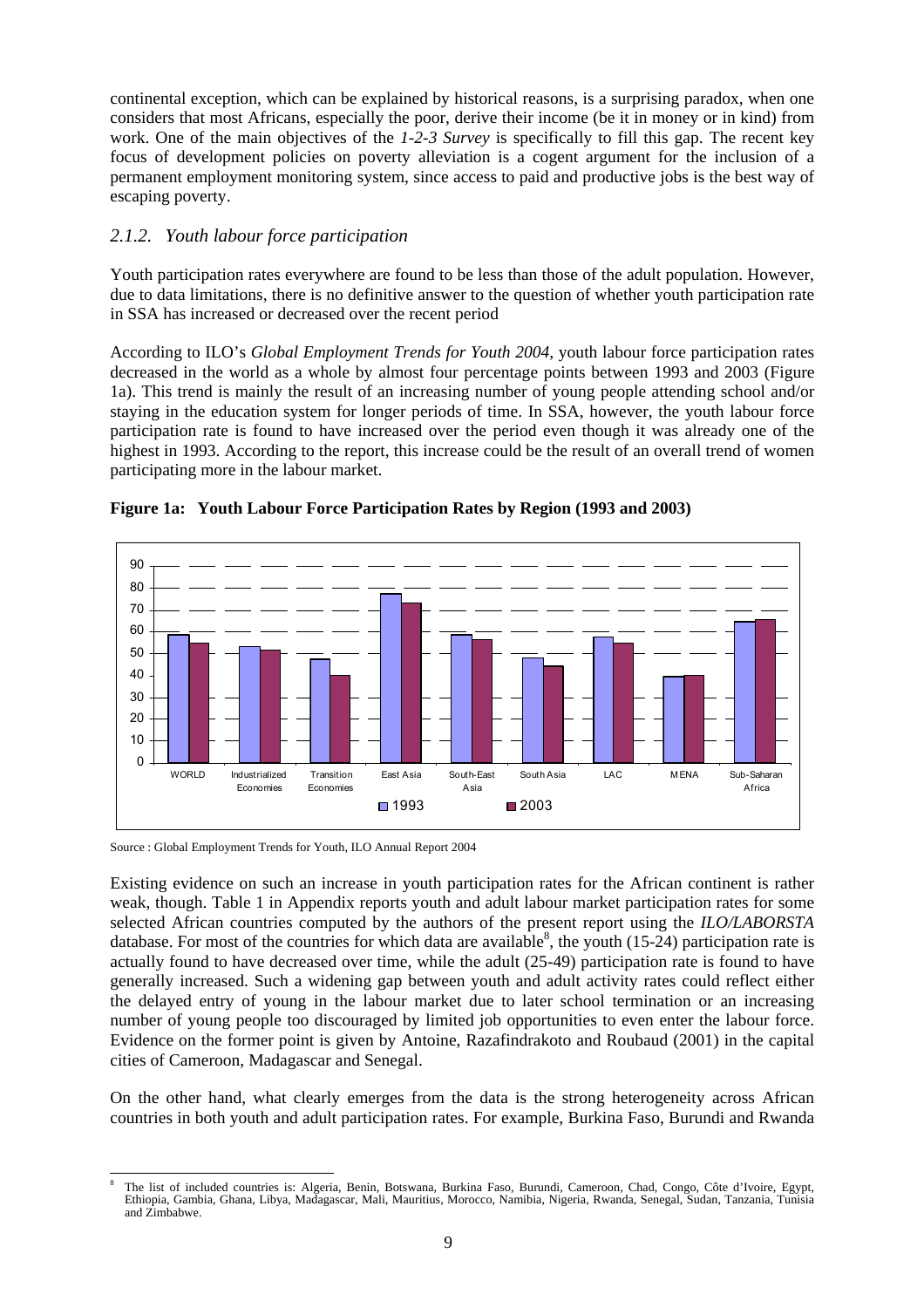have rather high labour force participation rates while Botswana, Nigeria and Congo are clear outliers on the low side (see Table 1 in Appendix). However, the reasons for this variation are not immediately apparent and merit more detailed investigation even though we suspect that part of the differences between countries may be due to the lack of comparability in labour market definitions across surveys.

Measurement errors are not the sole explanation, however, as a variation in youth activity rates between countries is also observed using homogenized labour market statistics computed from the *1- 2-3 Surveys*. As shown by Figure 1b, activity rates rapidly increase as the young leave school and enter the labour market. The proportion of young actives is the highest in Lome, Abidjan and Ouagadougou while it is rather low in Kinshasa. In Abidjan and Cotonou, girls are much less likely to be enrolled in school than boys and this is reflected in labour market indicators as youth activity rates for young females are much higher than for young males (see Table 2a in Appendix).

In Cameroon and the Democratic Republic of Congo, where *1-2-3 Survey*s were conducted at the national level, there are sharp differences in youth and adult activity rates between rural and urban areas (see Table 2b in Appendix). Activity rates in rural areas are in particular more than twice as high as those in urban areas among individuals aged 15-19, suggesting earlier school termination and higher labour absorptive capacity in rural areas. However, high rural activity rates are often associated with a significant amount of underemployment (see below).



**Figure 1b: Activities Rates by Age in Urban Labour Markets (%)** 

*Source*: *1-2-3 Survey*s. Phase 1 (labour force survey). 2001-2005. National Statistical Institutes. AFRISTAT. DIAL ; authors' computations.

# *2.1.3. Youth unemployment rates*

# *Evidence from international agencies reports*

Five main observations concerning youth unemployment in Africa can be made.

(1) In spite of the lack of consensus regarding SSA's position relative to other parts of the world in terms of youth unemployment, the statement of the World Bank's *World Development Report 2007* according to which SSA would have the lowest youth unemployment rate is likely to be correct.

(2) Despite all the problems of consistency that afflict employment statistics in Africa, youth unemployment rates are consistently higher than overall unemployment rates with strong variation among countries (Figure 2a and Tables 3a and 3b in Appendix). The ratio of the former to the latter varies from 1.5 to as much as 4, although in most cases the rate of youth unemployment is about twice as high as the adult unemployment rate. For both the young and the adults, unemployment rates appear particularly strong in countries in Southern African and, to a lesser extent, in Cape Verde (see Box 2 for a detailed description of the South African case).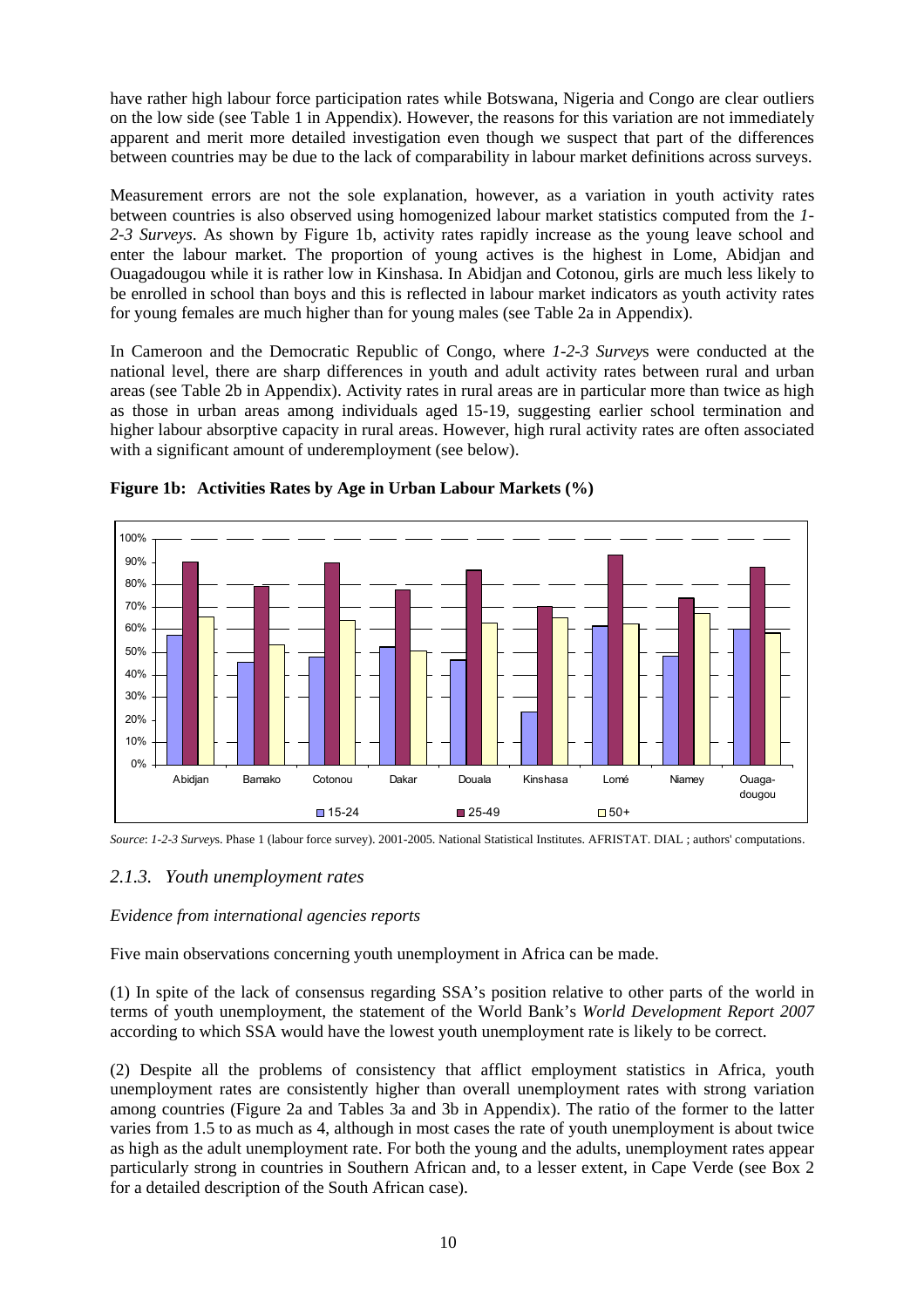

#### **Figure 2a: Youth vs. Adult Unemployment in Africa (%)**

*Source:* World Development Report 2007, Table A3, pp. 274-275

(3) Although data are scarce, there is suggestive evidence in Africa in general that youth unemployment rates are higher in urban areas than in rural areas (see, *e.g.*, UCW preliminary report, p.13; World Bank, 2006b:27).

(4) Youth unemployment rates are generally found to be higher among females than males, but there are exceptions. Young males are more likely than females to be unemployed in São Tomé and Principe and Zambia, for example (World Bank, 2006b: 26)

(5) Although the relationship between educational attainments and employment outcomes is not always clear (Kanyenze, Mhone and Sparreboom, 2000), higher educational attainment in the form of secondary and tertiary education does not lead to a decrease in the unemployment rate for youth (on the contrary, unemployment is sometimes found to increase with education, see World Bank, 2006b: 36).

#### *Evidence from 1-2-3 Surveys*

Recent labour force surveys (namely *1-2-3 Survey*s, Phase 1) conducted in the economic capital cities of seven West African Economic and Monetary Union (WAEMU) countries, in Cameroon and the Democratic Republic of Congo produce comparable and reliable labour market statistics. Concerning youth unemployment levels, data confirm the relative disadvantage of the young compared to the adults. In all capital cities, indeed, youth unemployment rates are consistently higher than adult unemployment rates, especially when the "young" category is restricted to the 20-24 years old (Figure 2b and Table 4a in Appendix). The youth disadvantage is particularly strong in Niamey, Ouagadougou and Kinshasa.

By contrast, gender differences are not uniform across countries. While Abidjan, Dakar, Douala, Niamey and Ouagadougou display higher proportions of female unemployment among the young, the reverse is true for Kinshasa, Lome and, to a lesser extent, Bamako and Cotonou. If we now turn to Cameroon and the Democratic Republic of Congo, Table 4b in Appendix shows that the difference in both youth and adult unemployment by location (rural vs. urban) is very large: the unemployment ratio for urban young people is respectively seven and five times higher than that of rural young people in the Democratic Republic of Congo and in Cameroon. These figures highlight the contrasted nature of rural and urban labour markets and the important role that the agricultural sector plays in absorbing young rural workers.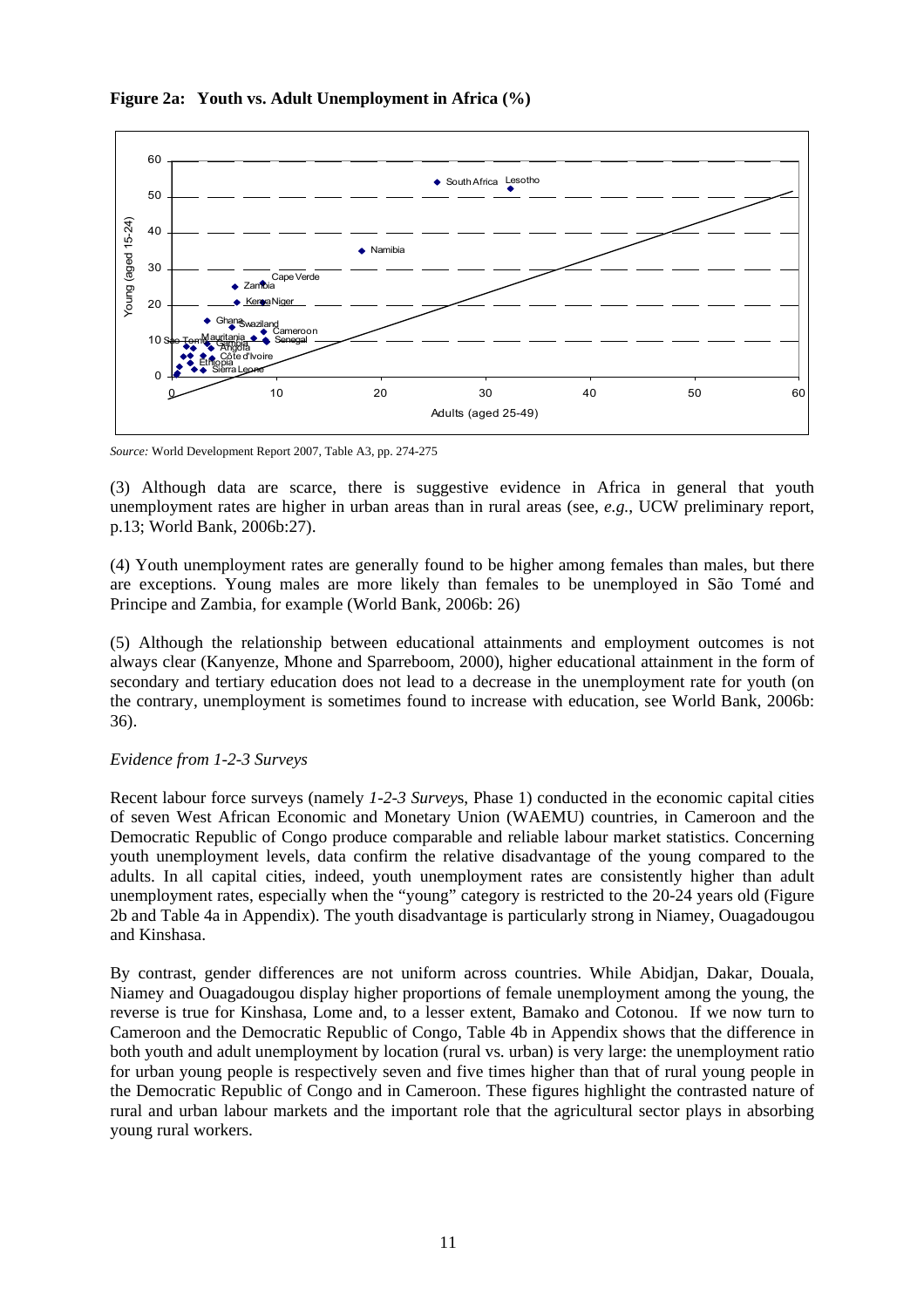

# **Figure 2b: Youth vs. Adult Unemployment in Urban Labour Markets (%)**

*Source*: *1-2-3 Survey*s. Phase 1 (labour force survey). 2001-2005. National Statistical Institutes. AFRISTAT. DIAL ; authors' computations.

#### *Evidence from country-case studies*

Representative national or sub-national surveys provide a rich source of information on the situation of the youth on labour markets in African countries. However, country-case studies focusing on this specific issue are rather scarce. Exceptions, focusing on urban employment, include Burkina Faso, Ethiopia and South Africa<sup>9</sup>. Their results are consistent with the above mentioned studies. In the case of Burkina Faso, Calves and Schoumaker  $(2004)^{10}$  estimate that the unemployment rate among young men (aged 15-24) in the two main cities is about 40 percent, that is 2.5 times higher than that of men aged 25-34 and 8 times higher than that of men aged 35-44. For women, unemployment rates are higher than those of men at all ages, and the same youth disadvantage can be observed. The authors estimate that the youth unemployment rate among men was about 30 percent in 1980, which corresponds to an increase of 10 points in twenty years. In urban Ethiopia, Serneels (2004) estimates that 50 percent of active men aged 15-30 are unemployed. The incidence of unemployment is the highest at the ages of 19-20 (around 70 percent) and falls afterwards to reach a constant level beyond age 30 (around 20 percent).

l 9 The second volume of the 2006 World Bank Report entitled "*Youth in Africa's Labor Market*" actually contains four other country case studies (Burkina Faso, Ethiopia, Tanzania and Uganda) based on representative national surveys. Due to space limitations, their results are not reported here.<br><sup>10</sup> The data they use come from a nationally representative retrospective survey entitled "Migration Dynamics, Urban Integration and

Environment Survey of Burkina Faso'' (MDUIE survey) conducted in 2000 in Burkina Faso on 8,644 individuals.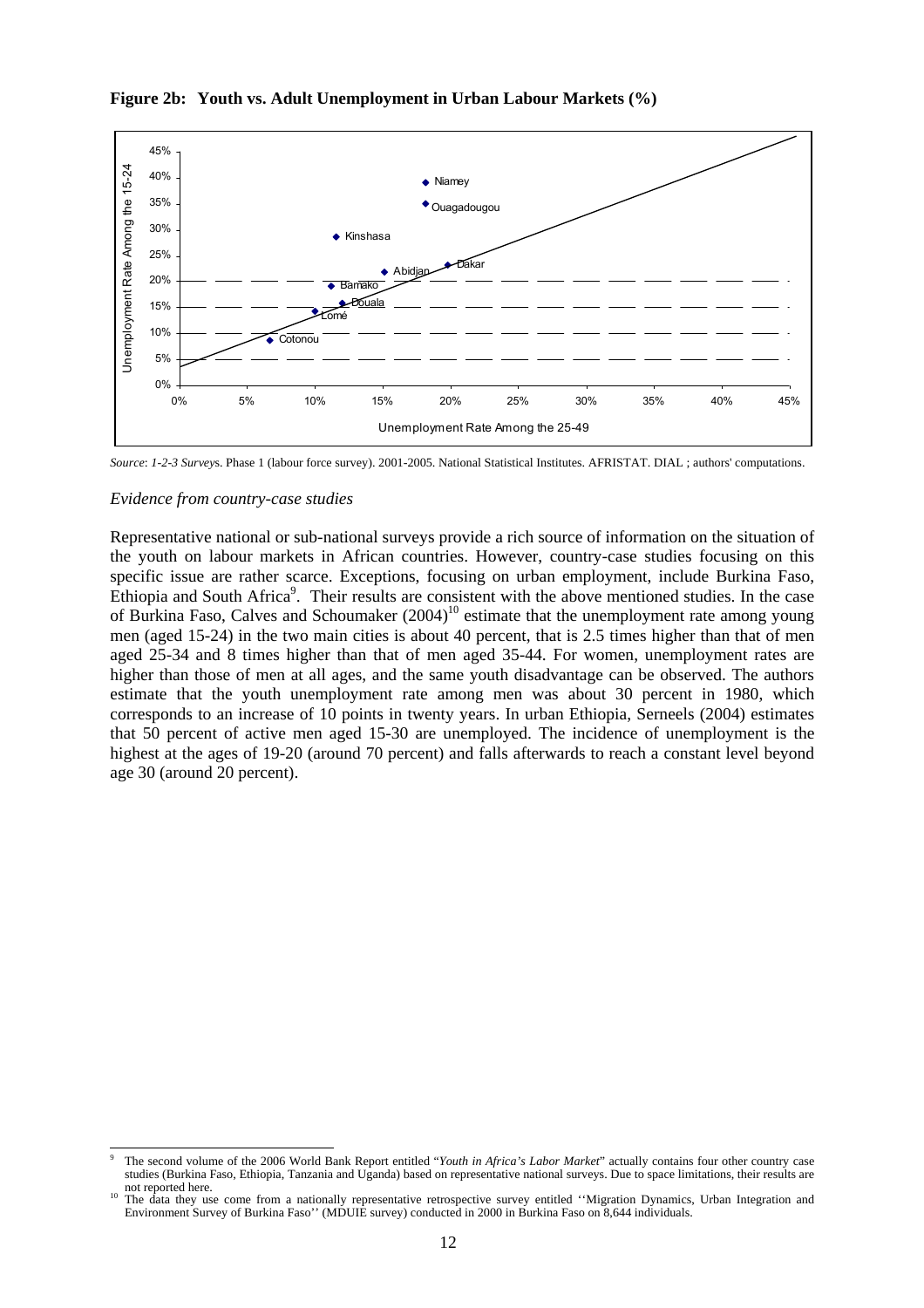#### **Box 2: Youth and unemployment in South Africa**

The characteristics of unemployment in South Africa have several main specificities, compared with the rest of SSA (Burger and Woolard, 2005; Mlatsheni and Rospabe, 2002).

1/ The unemployment rate is extremely high (respectively 41 percent and 29 percent in 2002 according to the expanded or narrow definitions, among the highest worldwide), and the youth unemployment rate is even higher (70 percent using the expanded definition); the youth represent 76 percent of the unemployed. The very high unemployment rate indicates that the informal sector is not absorbing much surplus labour; it is not fulfilling as elsewhere its role of "last resort employer".

2/ The wide gap between the narrowly-defined unemployment rate and the "expanded" one is due to the very high percentage (around 12 percent of the active population) of discouraged workers. Many of the non-searching unemployed live in remote areas with high unemployment rates (Kingdon and Knight, 2000). A survey (see Kanyenze *et al.*, 2000; du Toit, 2003) illustrates the discouragement of unemployed South African youth and the difficulties they face in searching for a job. The existence of a reservation wage is investigated by Nattrass (2002a) in two Cape Town townships.

3/ Indeed, the percentage of workers employed in the informal sector is relatively low (28 percent), which is much smaller than in many other developing countries especially in Africa. Since 1995, about one third of the newly created jobs have been in the informal sector where jobs are poorly paid and insecure, so that the quality of employment has deteriorated. These jobs have been mostly taken by African unskilled and semi-unskilled females (Casale and Posel, 2002).

4/ South African workers are mostly urbanised (less than 40 percent of the labour force reside in rural areas); the unemployment rate is much higher in rural than in urban areas (48 percent vs. 37 percent); it is especially high in areas previously classified as homelands; subsistence agriculture plays a much less important role than in other developing countries, where unemployment is typically lower in rural than in urban areas; the existence of rural unemployment (virtually inexistent in the rest of SSA) is made possible by social (such as old-age pensions) and urban migrants transfers.

5/ Most unemployed workers are unskilled (or semi-skilled); having completed secondary or some form of tertiary education substantially reduces the probability of being unemployed. The reverse is true elsewhere especially in WAEMU countries.

6/ Last of all, unemployment has a strong racial dimension; the unemployment rate for Africans (who have on average the lowest qualifications) amounts to 48 percent, compared to only 10 percent for Whites, unemployment rates for Coloureds (32 percent) and Indians (25 percent) being in between.

These characteristics can be explained by the specificities of South Africa on the continent: development level, history and the heritage of apartheid, etc. It seems that other Southern African countries (Lesotho, Swaziland, etc.), which are strongly integrated with the South African economy and labour market, share some of these characteristics.

The issue of the so-called rigidities on the labour market and their impact on the labour content of growth are strongly debated in South Africa as in the rest of Africa: have the existing labour regulations a negative impact on job creations, leading to youth unemployment? Some surveys rank South African laws among the most rigid (World Bank, 2006a). However, the causal relationship between these rigidities and the high unemployment rate has not been well established yet. (A more detailed discussion on labour market rigidities is provided in Section 4.2).

#### *2.1.4. Youth employment characteristics*

Data on youth employment characteristics (underemployment, employment by sector and occupation, wage level, job satisfaction, etc.) are even scarcer than data on youth participation and youth unemployment rates.

Using World Bank Standard Files and Standard Indicators (SFSI) datasets, the UCW preliminary report provides some figures on the distribution of young workers by sector for a few African countries (see Table 5 in Appendix). Workers fall into four main groups: wage employment, informal sector employment, self-employment and other. Self- and informal employments account for the overwhelming majority of young workers in both rural and urban areas. The high level of informal employment in most countries may be a sign of labour market entry difficulties. It may also be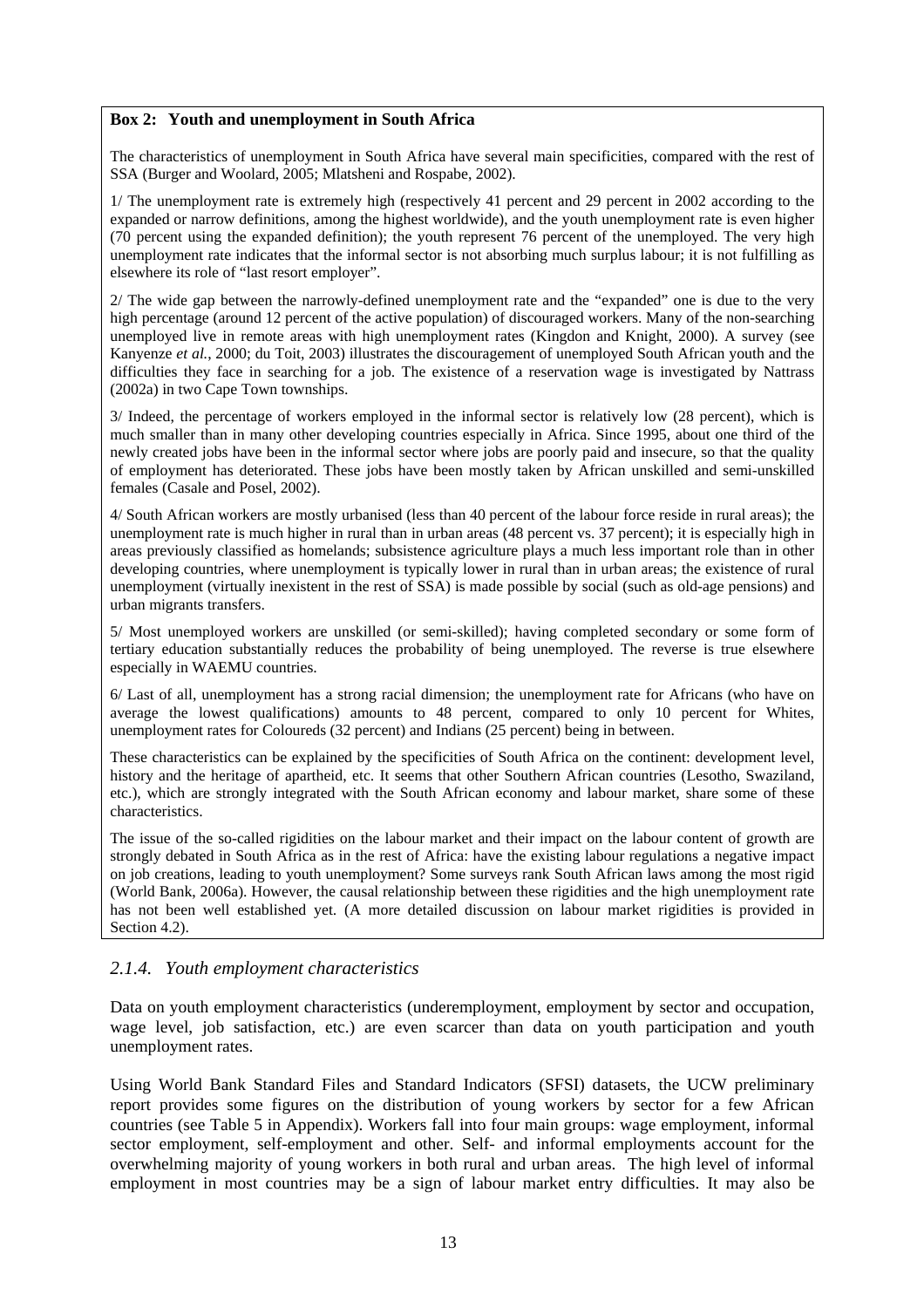synonymous of low employment quality since informal jobs are generally less secure jobs in which labour and safety regulations do not apply.

Based on four country-case studies, namely Tanzania, Ethiopia, Burkina Faso and Tanzania, the 2006 World Bank Report entitled *Youth in Africa's Labor Market* provides some figures on youth timerelated underemployment. According to the report, 6 percent of young men and more than 10 percent of young women report being underemployed in Tanzania. In Ethiopia, underemployment is high in rural areas, with the average worker working less than 30 hours a week, according to the 1999 Labour Force Survey. In Burkina Faso, about 16% of all workers feel that they are under-employed.

Using tracer surveys<sup>11</sup>, Al-Samarrai and Bennell (2006) provide an in-depth description of the labour market outcomes of secondary school and university leavers in four Anglophone African countries (Tanzania, Malawi, Uganda and Zimbabwe). The authors find no evidence of widespread and growing open unemployment among educated youth. While the activity profile for university graduates has not changed for the last 20 years (with wage employment dominating), there has been marked changes during the 1990s in all four countries for the secondary school leavers (with wage employment opportunities declining over the period and self-employment becoming an increasingly important source of income).

In addition to providing harmonised data on youth participation and unemployment rates, one of the original features of *1-2-3 Survey*s is to make available rich and reliable information on the employment characteristics of the young. First, data reveal that in all capital cities the bulk of youth employment is in the informal sector (Tables 6a and 6b in Appendix)<sup>12</sup>. While about three quarters of all the employed are found in the informal sector in each country (80 percent in Cotonou and Lome), this proportion is as high as 90 percent among the sole young, reflecting strong labour market entry difficulties. By contrast, almost no young people are found in the public sector. The young have indeed been strongly penalized by the freezing of new recruitments in this sector. Though their figures concern urban Burkina Faso and first jobs only, Calves and Schoumaker (2004) reach the same conclusion: while 13 percent of young men had their first job in the public sector in 1980, they were only 8 percent in 1990 and about 3 percent in 2000. The same evolution is observed for the formal private sector, with the share declining from 10 percent to 5 percent between 1980 and 2000. Back to *1-2-3 Survey*s, gender differences are mostly found in the proportion of young working in the formal private sector. The latter is always higher for young male workers than for young female workers.

Second, data suggest that the situation of the young and the adults is more or less the same with respect to time-related underemployment. Be they in their twenties or their forties, between 10 percent and 15 percent of the workers work less than the legal duration of working hours but are willing and available to work more, except in Douala and Kinshasa where this proportion is higher (Table 7a in Appendix). Young women fare worse than young men in all capital cities. In the case of Cameroon and the Democratic Republic of Congo for which data are available at the national level, the same feature prevails: the incidence of visible underemployment is as high for the young as for the adults (Table 7b in Appendix). It is however much higher in the Congo (around 32 percent) than in Cameroon (19 percent). Last, no clear pattern emerges when comparing the situation in rural and urban areas.

On the other hand, there are marked differences between young and adults in terms of invisible underemployment where invisible underemployment includes all workers earning less than the minimum hourly wage (Figure 3 and Table 8a in Appendix). Despite variation in levels between capital cities, the incidence of invisible underemployment among the young is almost twice as high as that of adults in most cities except Kinshasa where the difference is less strong. It is thus very likely that the share of working poor is higher among young people than among adults. As for visible underemployment, young women are found to be more concerned than young men. The cases of

l

<sup>&</sup>lt;sup>11</sup> Tracer surveys aim to track down a group of individuals with a specific education/training background and systematically gather information about their current and past employment histories. In Al-Samarrai and Bennell (2006), tracer surveys focused on locating and then collecting information from 1,000 secondary school leavers and 500 university graduates in each country.<br><sup>12</sup> The informal sector in the *1-2-3 Surveys* follows the definition of the ILO (see note 4).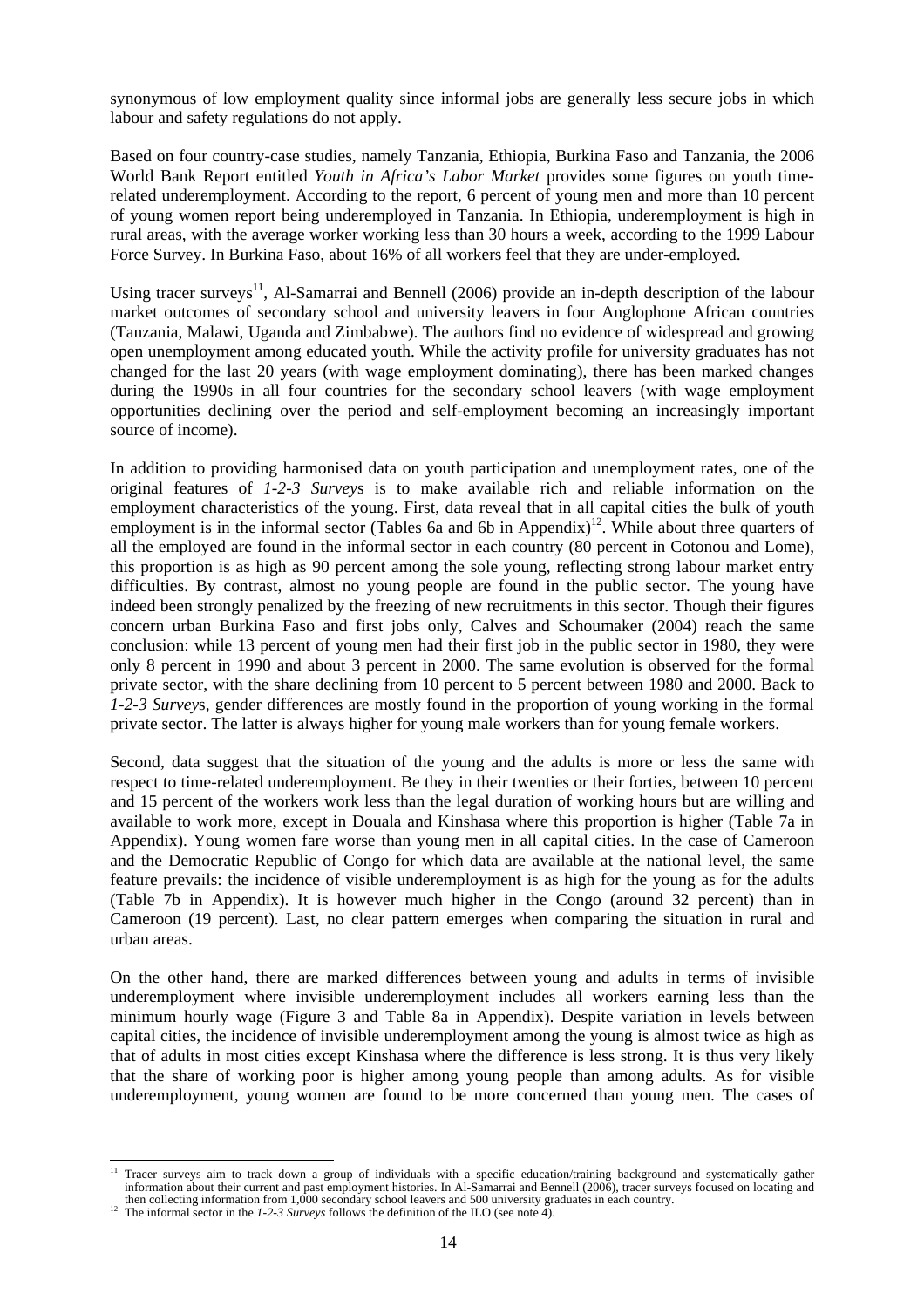Cameroon and the Democratic Republic of Congo finally suggest that the incidence of invisible underemployment is higher in rural areas than in urban ones (Table 8b in Appendix).

Third, being less experienced and working less hours than older workers, young people are also found to earn significantly less than their older counterparts (Figure 4 and Tables 9a and 9b in Appendix). However, as noted by ILO's *Global Employment Trends for Youth 2004*, the question of how much 'less' is acceptable and how much 'less' reflects discrimination against young people is very hard to judge and requires more detailed statistical analyses that are beyond the scope of this report.





*Source*: *1-2-3 Surveys*. Phase 1 (labour force survey). 2001-2005. National Statistical Institutes. AFRISTAT. DIAL ; authors' computations.



**Figure 4: Mean Monthly Earnings by Age in PPA 1,000 CFA Francs (Main Activity)** 

*Source*: *1-2-3 Surveys*. Phase 1 (labour force survey). 2001-2003. National Statistical Institutes. AFRISTAT. DIAL ; authors' computations.

Last, *1-2-3 Surveys* provide various indicators on youth and adult job satisfaction that complete the picture of labour market conditions for young people (Brilleau *et al.*, 2005). Among employed youth, 35 percent are satisfied with their job and do not plan to look for another job in the near future. Surprisingly enough, this proportion does not significantly vary between sectors: it amounts to 37 percent in the public sector against 36 percent in the informal sector. On the other hand, 51 percent of the employed young would like to get a new job. This proportion decreases with age and income in all capital cities. This means that pressure on the labour market comes not only from the unemployed but also, and in a substantial proportion, from those already employed but dissatisfied with their job. Finally, the wishes expressed by the young reveal a strong mismatch between their preferences and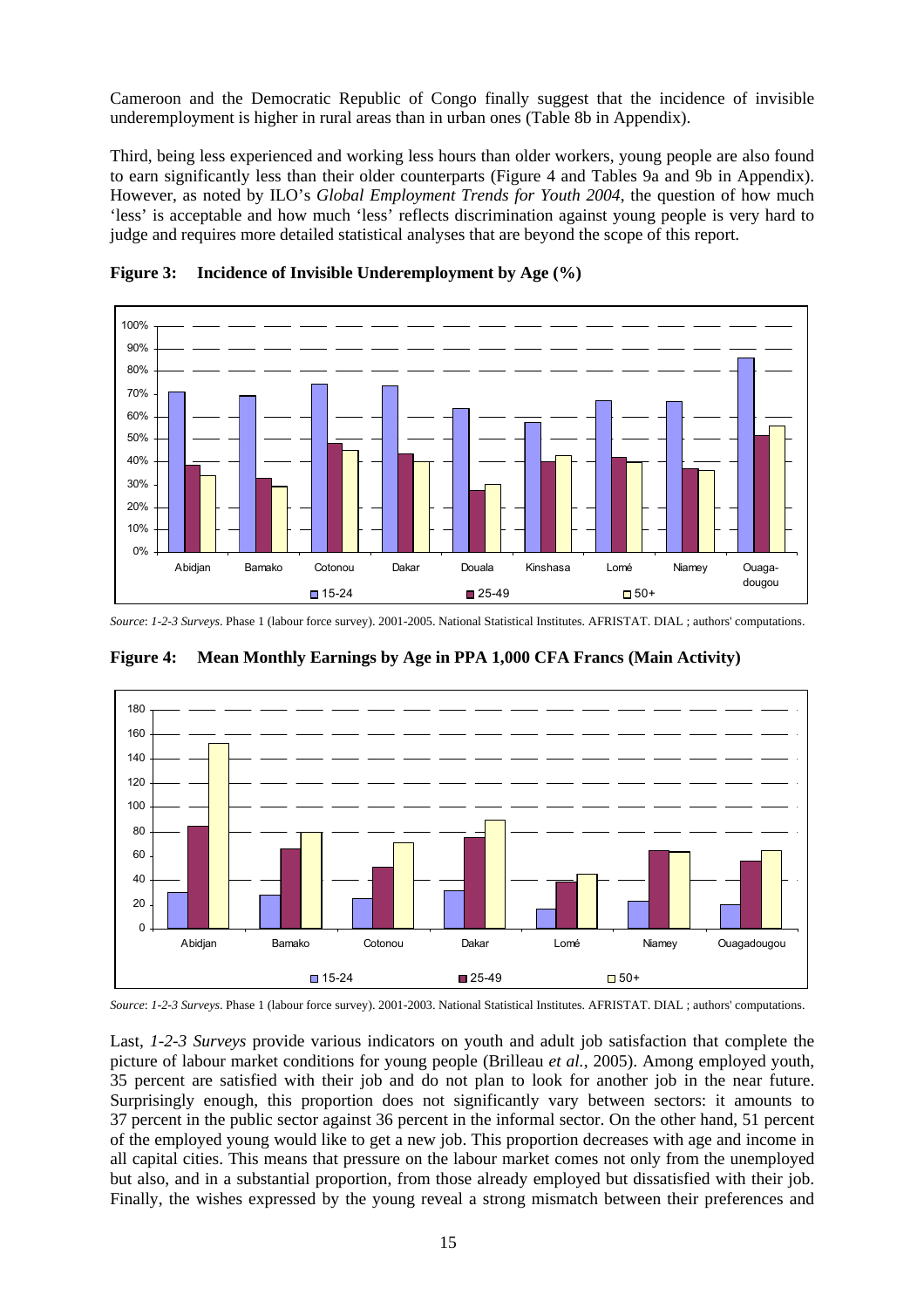real job opportunities. 27.2 percent of the young would like to get a job in the public sector whereas only 4 percent of new jobs were created in this sector during the year preceding data collection. By contrast, the informal sector appeals to only 48.4 percent of the young even though 81.7 percent of new jobs were created in this sector. The same kind of results is obtained by Serneels (2004) in the case of Ethiopia. According to the author, half of the young unemployed in urban Ethiopia are looking for a job in the public sector, in spite of the lack of new recruitments. These results suggest that strong disillusions among the young are to come, that could well give rise to severe political and social tensions.

# **2.2. What are the consequences?**

The situation of youth on African labour markets has many economic, social and political consequences: first of all, the absence or weakness of labour income negatively affects the welfare of the youth in a broad sense<sup>13</sup>, while their vulnerability to negative shocks increases their probability of becoming or staying poor. According to ILO (2006), the number of youth working poor in Africa (near 60 percent of total youth employment) is increasing. However, this issue does not seem to have been studied in depth yet in the economic literature.

Other consequences include: a delayed social integration and modification of their demographic behaviour; disruptive social behaviour and participation to armed conflicts; migrations, etc. We review hereafter existing evidence and studies on these three other types of consequences.

#### *2.2.1. Delayed social integration*

Several recent studies provide evidence on the relationship between youth unemployment (or, more broadly, access to employment) and social integration.

The problem of delayed social integration has been analysed in the case of three African cities by Antoine *et al.* (2001). Using biographical data from surveys of inhabitants of Dakar, Yaoundé and Antananarivo, they show that social integration has been delayed for urban young adults with regard to three main events: access to the first job, marriage, and residential autonomy. The researchers put forward the hypothesis that difficult access to the first job and the lengthening of studies lead young men to put off their marriages by between 5-10 years. Because, contrary to many European countries, residential autonomy is the last step to be taken for young people before their independence, the percentage of those who have left the parental household at the age of 25 is falling sharply (only one fourth for the younger generation in Dakar).

In South Africa, Klasen and Woolard (2005) provide some evidence of similar mechanisms. Analysing household surveys conducted in 1993, 1995 and 1998, they find that the household formation response of the unemployed is the critical way by which the unemployed assure access to resources. In particular, unemployment delays the setting up of an individual household by young persons, in some cases by decades. It also leads to the dissolution of existing households and a return of constituent members to parents and other relatives and friends.

In rural areas, some evidence also supports the finding of delayed social autonomy for young adults. According to Ayalew, Dercon and Krishnan (2000), young adults in rural Ethiopia have more and more difficulties accessing to land. As a result, they end up dependent on their families and farm plots are subdivided into ever smaller parcels. In a village of North-Western Rwanda, André and Platteau (1998) also find that young adults have difficulties leaving their parents and setting up their own households. More specifically, they find that, between 1988 and 1993, the proportion of children in age of marriage (20 to 25 years old) but still living with their parents has increased more than two fold.

l 13 UNAIDS (2004) argues that unemployed young people are at a much higher risk of contracting HIV/AIDS than are employed young people. This is due to persistent behavioural risks, and lack of information, education and services. Young unemployed women are more vulnerable to HIV infection than are young men. However, this issue does not seem to be well documented yet.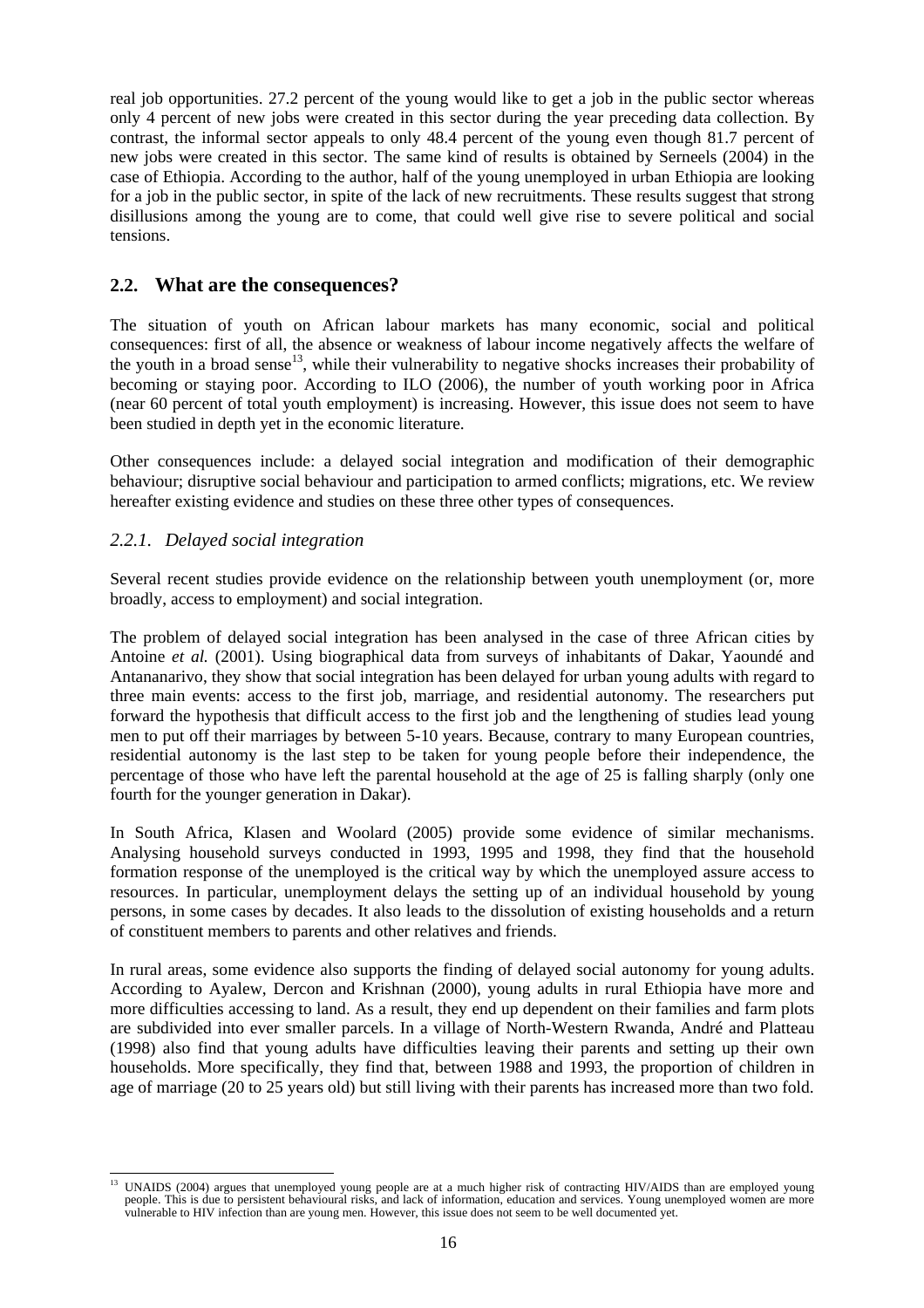#### *2.2.2. Disruptive social behaviour and armed conflict*

Social behaviours that have negative externalities on the economy are also frequently cited as a consequence of the situation of young people on the labour market.

The combination of poverty and reduced social contacts faced by unemployed young people, especially urban migrants, may lead them to engage in criminal activities, drug addiction or prostitution<sup>14</sup>. Apart from the fact that they increase health hazard, these activities further take young people away from the "normal" labour market. According to Nattrass (2002b), crime and violence have been increasing in many parts of SSA among unemployed young people. Youth gangs typically satisfy the economic and social needs of unemployed young people through violence. Sustained unemployment could cause young people to be hostile to the world of work and more receptive to drugs and crime. This has also been documented in the case of Rwanda before the civil war by Maton (1994).

While it would certainly be an exaggeration to claim that youth unemployment is directly responsible for the high prevalence of civil conflicts on the African continent, it is likely that the availability of young unemployed men, possibly involved in criminal activities or addicted to drugs, fuels these conflicts. In the context of the current age profile of African populations, the quite widespread shortages of opportunities for regular productive employment or self-employment create conditions in which it is hardly surprising if many youths do not need to be coerced to join in civil war (Austin, 1999). This fact has been mainly documented in the academic discussion of the Liberian and the Sierra Leonean wars which has focused on the role of the poor, socially marginal young males (see for instance Peters and Richards, 1998). In a recent study on Sierra Leone, Richards, Bah and Vincent (2004) show that the conflict was fought primarily by unemployed marginalized young men coming mainly from rural areas.

In a relatively recent paper, Urdal (2004) empirically tests the notion that "youth bulges" – historically large youth cohorts relative to the total population – make countries more susceptible to armed conflict. This assumption is tested in an event history statistical model covering a high number of countries and politically dependent areas over the period 1950-2000. The study provides support for the hypothesis that youth bulges increase the risk of domestic armed conflict, and that the combination of youth bulges and poor economic performance can be explosive. The authors also argue that the lack of support of the youth bulge hypothesis in previous World Bank studies (Collier, 2000; Collier and Hoeffler, 2001) results from an empirical misspecification of the youth bulge measure.

#### *2.2.3. International migrations and brain drain*

McKenzie (2006) shows that, generally, people around 20 years old have a higher propensity to migrate (in the case of the United States, the distribution curve of male immigrants' age peaks at 20); but that skill immigration criteria, like those applied by Canada, tend to increase the age of immigrants. Moreover, he finds that young people represent a higher proportion of the flow of international migrants than the stock. In other words, the average youth immigrant is much more likely to have recently arrived in the host country than older migrants.

Narayan and Petesch (2006) show that, in Morocco, the difficulty of obtaining good jobs locally feeds emigration. Facing poor job prospects, young men and women see migration overseas as the best way to have a better life, and regularly save money to emigrate legally or illegally abroad. This positive view of migration is shared by adults who consider migration as one of the main factors helping the best-off households, and as a way out of poverty.

Based on two complementary databases made available only recently on the stocks of international migrants in OECD countries (Docquier and Marfouk, 2006; Dumont and Dumaître, 2004), Gubert and

l 14 ILO (2005) reports that unemployment has driven many young women and girls into sex work. The lack of job opportunities and their disadvantageous social role, both in terms of assets (education and health) and cultural norms, make them more likely to end up as sex workers. The demand for commercial sex workers from international tourism flows to Africa is on the rise.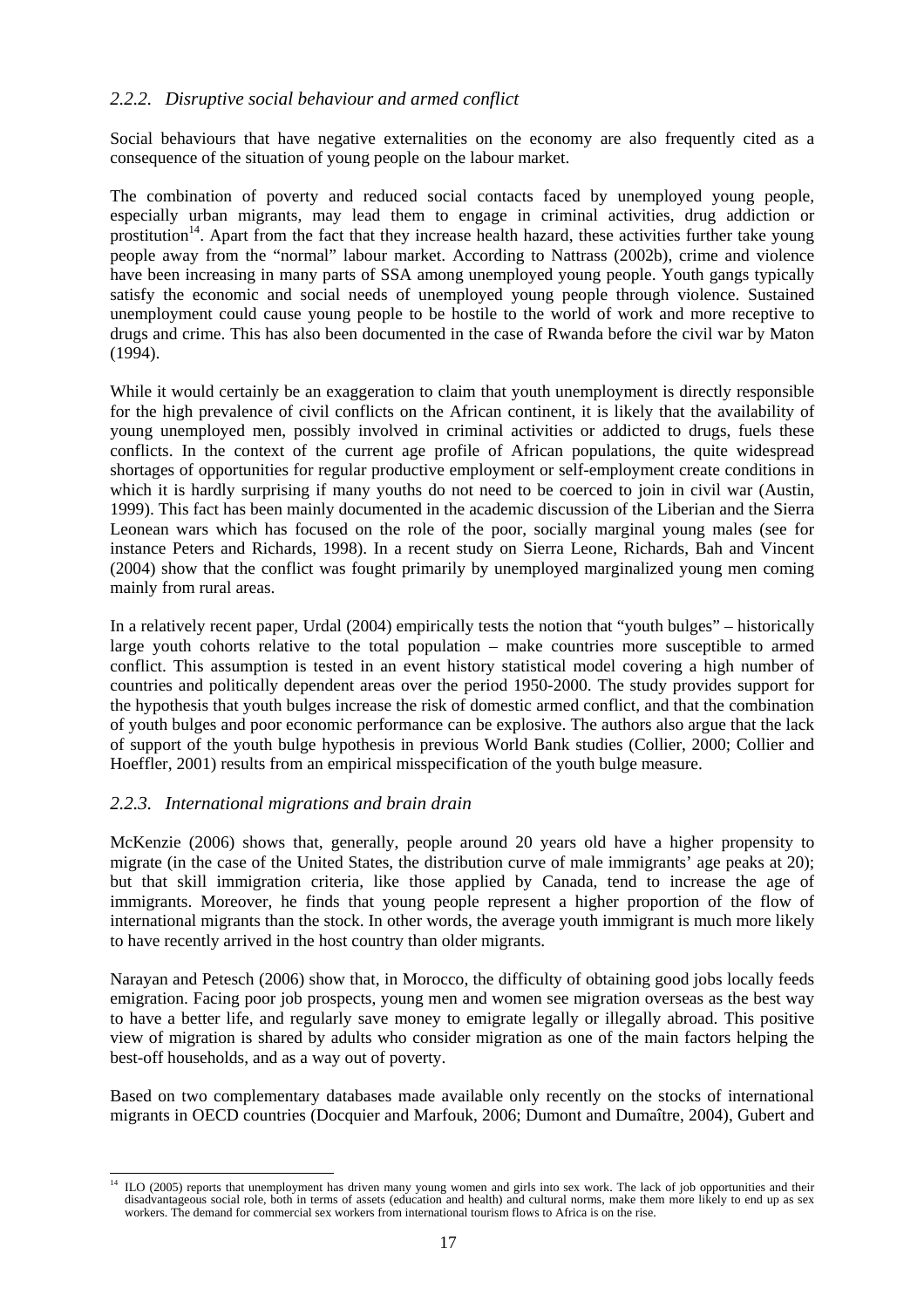Nordman (2006) provide a detailed picture of the levels, trends, determinants and prospects of migration from the Middle East and North Africa (MENA) region to OECD countries. The authors show that the expatriation rates of the most educated migrants are the most reactive ones to the population density in the origin country. One interpretation of this finding is that the brain drain is responsive to demographic pressure in the origin country. In particular, the share of the young in the origin population is found to exert a positive influence on expatriation rates suggesting that migration flows are predominantly composed of young people.

Finally, some authors argue that skilled migration may induce positive effects on developing countries under certain conditions (Docquier, 2006; Docquier and Sekkat, 2006). From some macroeconometric studies reviewed in Docquier (2006), the author finds that the threshold emigration rate above which the brain drain becomes harmful for development can be prudently estimated between 15 and 20 percent in low-income countries. The average optimal emigration rate (which maximizes country gains) probably lies between 5 and 10 percent. Docquier (2006) finally observes that "*unfortunately, many poor regions such as Sub-Saharan Africa and Central America, are well above that "optimal" threshold*".

#### *Knowledge gaps:*

*There are still huge knowledge gaps to be filled. In particular and as suggested above, comprehensive and comparable data on urban and rural labour markets are missing and concepts and definitions appear to be ill-suited for studying labour market in rural areas. Also, little is known about the working conditions of employed young people. In rural areas, both agricultural and non-agricultural labour markets deserve more attention.* 

*With regard to migration issues, the empirical literature remains poor to guide policymaking. As suggested by Docquier (2006:24), "it would be helpful to build new micro survey explicitly conducted to capture the relationship between emigrants and their country of origin, to collect more data and case-studies on the sectoral impact of the brain drain, to improve the time dimension in available macro data sets, and the quality of human capital indicators of residents".* 

# **3. CAUSES OF THE YOUTH LABOUR MARKET DISADVANTAGE: A SUPPLY-SIDE PERSPECTIVE**

In this section, we focus on the supply side of youth employment. We describe the main characteristics of the youth workforce (weight in total population, education, etc.) and review the evidence on the link between human capital (including on-the-job training) and access to employment as well as returns to education. Indeed, young people are often at the end of the job queue for the formal labour market because they lack adequate skills and experience, as well as efficient social networks (see Box 3). We also present the results of studies on the individual impact on employment of possessing some other forms of capital (social capital, land and physical capital).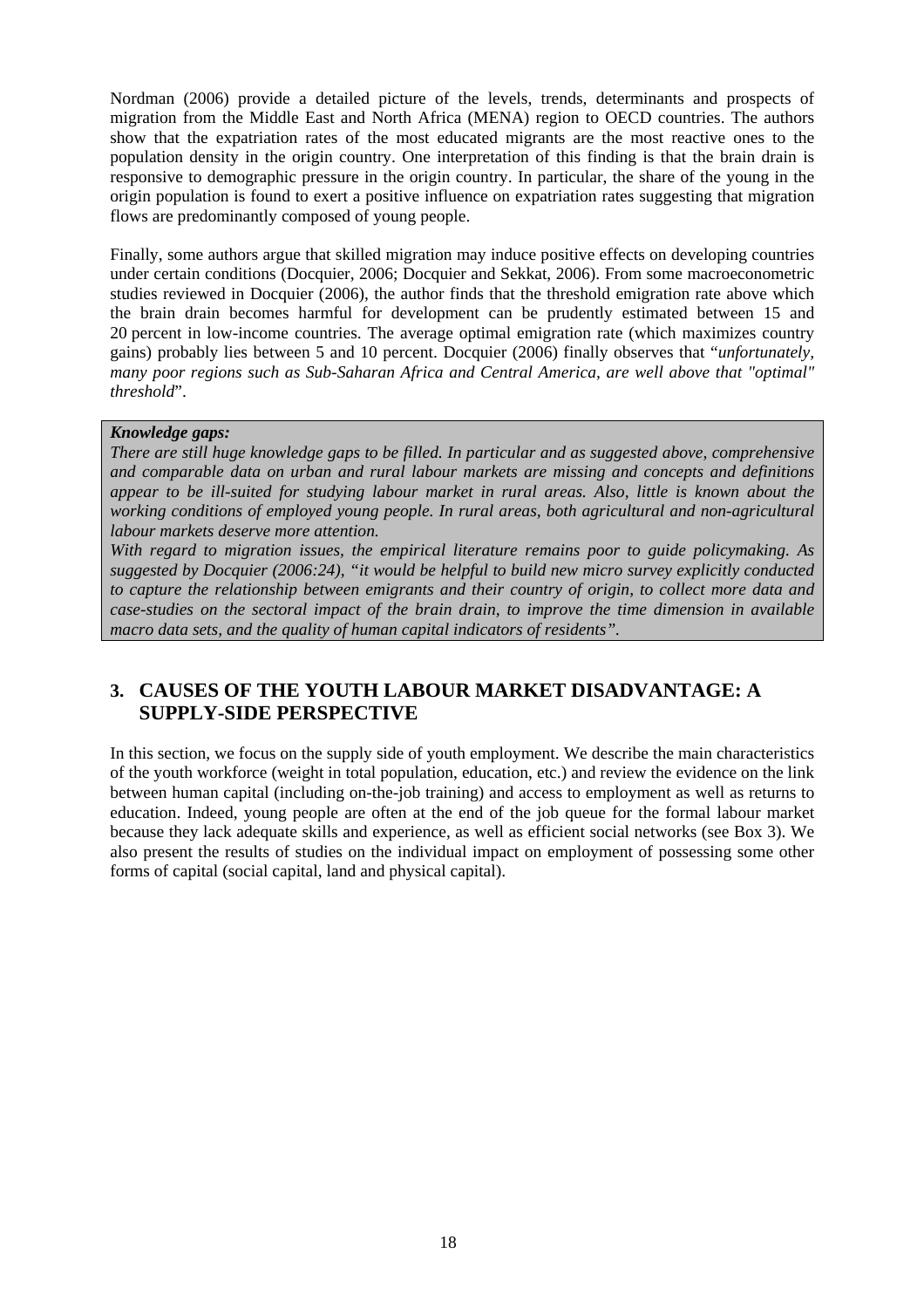#### **Box 3: Why are youth unemployment rates higher than adult unemployment rates?**

According to ILO (2006), there are many likely explanations<sup>15</sup> (for the case of south-east Europe, see also Kolev and Saget, 2005),

- *The last-in, first-out explanation*. Youth are more vulnerable than adults in difficult economic times. They are likely to have less work experience than adults. Assuming that employers seek employees with past experience, the youth who is entering the labour force for the first time will be at a disadvantage and have a harder time finding employment vis-à-vis an adult with a longer history of work experience. In times of surplus labour competing for a limited amount of jobs, the youth will be the "last in". Similarly, because a younger worker is likely to have less tenure than an adult worker, less company funds invested in them for training purposes and to have a temporary contract, it will be considered cheaper to let the younger worker go in times of economic downturns. Thus, young workers will be the "first out".
- *The lack of job search experience explanation*. A young person often lacks both labour market information and job search experience. In many developing countries, it is only through informal placement methods – typically through family and friends – that a young person finds work. Beyond the word of mouth approach through families and friends, they simply might not know how and where to look for work. Adults, on the other hand, might have the possibility of finding future work through references from previous employers or colleagues and are more likely to know the "right" people.
- *The "shopping around" explanation*. Another possibility is that youth might take longer to "shop around" for the right job, meaning they might wait longer to find work that suits their requirements. This, however, implies that a support structure, such as the family, exists to economically support them while they search for work. In low-income countries, this support structure does not exist for the majority of young people and as a result, a young person simply cannot afford to be unemployed and is likely to take whatever work becomes available, regardless of working conditions or whether or not the job fits his/her education or skills-base.

The explanations given above are a mixture of demand-side causes and supply-side causes that are analysed in sections 3 and 4 together with more general analyses of unemployment in Africa and offer-demand mismatch. The "shopping around" behaviour explains well in our view (but not exclusively) the high unemployment rate of educated people.

# **3.1. Characteristics of the labour supply**

#### *3.1.1. Weight of the young generations in the population and its likely evolution*

In a macroeconomic perspective, the weight of the young generations in the population is often invoked as one of the causes for the difficult insertion of the new generations on the labour market (UNECA, 2005).

The youth currently represents 21 percent of the African population, compared to about 18-19 percent for other developing regions (Asia and Latin America) and 14 percent in Europe. Available country data indicate that some African countries have fairly higher youth's shares than others.

While the share of the youth in the total population has started to decrease markedly in major developing regions and in the world as a whole since the mid-eighties, this is not the case in Africa, where the share of the youth can be estimated to stop increasing around 2005 (see Figure  $5$ )<sup>16</sup>. No strong decline of the youth's share in the labour force can therefore be expected in the medium run.

l <sup>15</sup> We only refer here to the explanations which seem adequate for African countries.<br><sup>16</sup> Source: UN estimations and projections.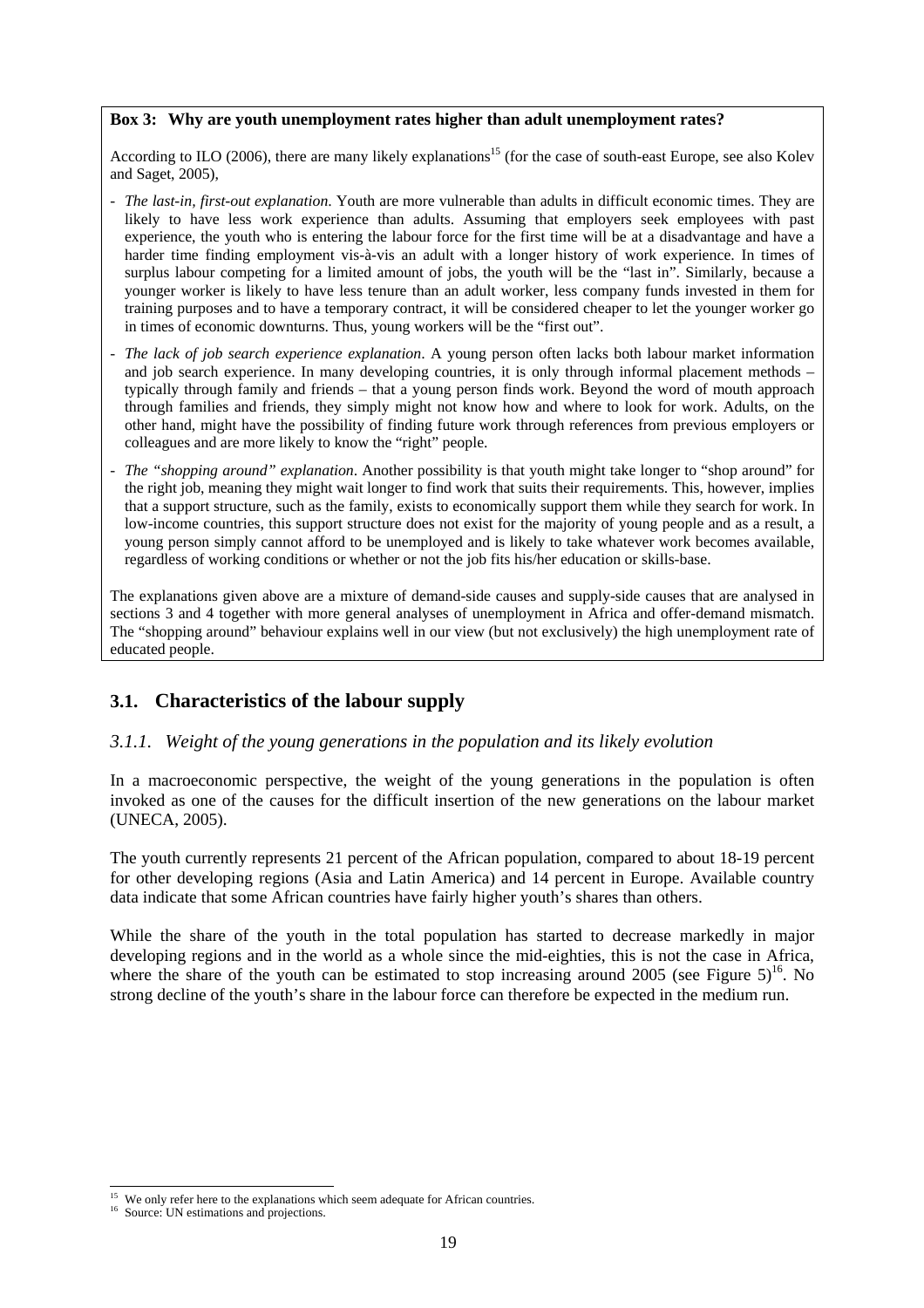

**Figure 5: Share of the youth (age 15-24) in the total population, 1975-2025, by region (%)** 

Source: UN World Population Prospects: The 2004 Revision

According to ILO calculations, in SSA "*the youth labour force is expected to grow in pace with the adult labour force at least until 2015 despite the HIV/AIDS pandemic which seems to have a bigger impact on young people*" (ILO 2004, p.3). There are however differences among African countries: the share of the youth declined in Morocco between 1995 and 2002, while it increased in Algeria during 1995-2000; over a comparable period, it rose sharply in Benin but fell in Mauritius, etc. These national differences are certainly worth investigating in conjunction with youth labour market outcomes, since they could help clarify the relative importance of this demographic factor as a cause of the youth labour market disadvantage. In the case of Ethiopia, Rosati (2006) finds that local labour markets with the largest share of youth in the population have the highest youth unemployment rates (see O'Higgins, 2003 for a study on 32 developing and transition countries).

#### *3.1.2. Rural-urban distribution of the young population*

We have stressed above the differences between urban and rural areas regarding the labour market situation of the youth. In terms of demographic structure, it is *a priori* unclear which have a higher youth share, and therefore face a potential higher excess supply of young people: rural areas because of higher fertility, or cities because of internal migration? Although there are exceptions, the youth's share is generally found to be higher in urban areas, indicating that the challenges faced by urban labour markets regarding the insertion of youth may be higher than in rural areas. However, as we will see below, cities are also the location of potentially more diverse and more dynamic labour demand sources.

#### *3.1.3. Education level of the workforce*

Although education is the main factor of productivity, it remains desperately rare in Africa, even if progress has been made for the past 15 years. According to the EFA Report 2002, while the net primary enrolment rate amounted to 83 percent worldwide, it was only 57 percent in SSA, the lowest rate of any region. However, enormous progress is being made. According to the World Bank (2006b), since 1990, eight of the developing world's ten top performers in annual increases in primary completion rates have been in Africa (Benin, Eritrea, Ethiopia, Guinea, Mali, São Tomé and Principe, Togo, and Malawi). Primary completion rates in these countries have grown by more than 5 percent a year, well above the low-income country average of 0.8 percent a year. Obviously, this global trend hides enormous national disparities with, on the one hand, countries like Rwanda where primary education is practically universal (NER of 97 percent) and on the other, Niger, where only 21 percent of children of primary school age are effectively in school. In addition to having the lowest enrolment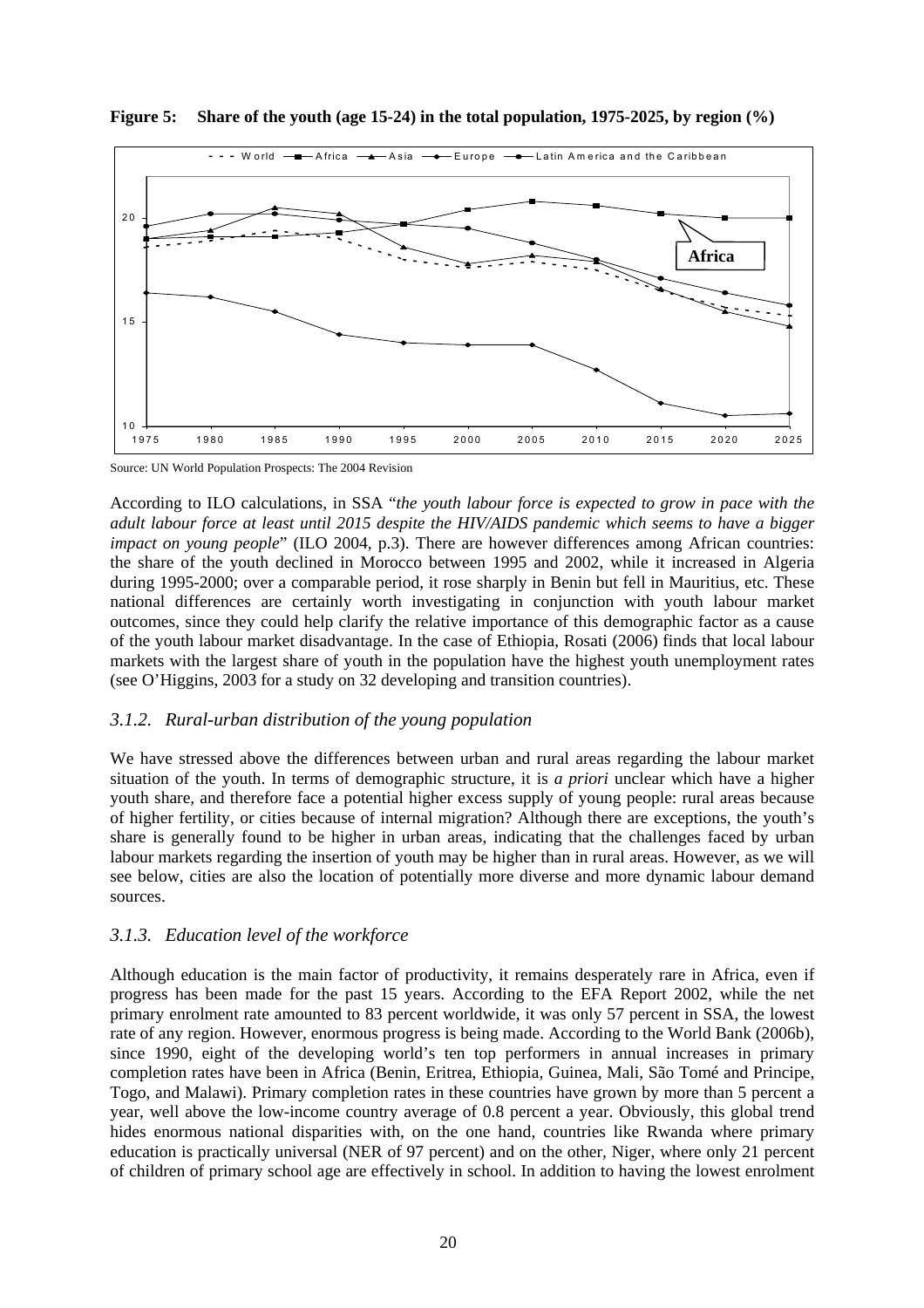rates, Africa is also the region in the world where the girl/boy disparities are the highest, with an average gap of 20 points in enrolment rates to the detriment of women.

However, enrolment rates alone cannot provide a clear picture of the stock of human capital available because, on the one hand, knowledge gained from schooling (in this case reading and writing) is only completely acquired once the individual has achieved a minimum level of study (6 years in primary school) and, on the other, it is vital to take into account the total length of study. Figures from World Bank (2006a) indicate that in many countries the minimum mastery rate is lower than the net enrolment rate. It also shows that less than a third of children in Malawi, Namibia and Tanzania achieved minimum mastery in literacy by grades 4–6, even though the average net enrolment rate was about 65 percent. In Ghana and Zambia, half or fewer of all young women ages 15-24 can read a simple sentence after even grade 6.

Kuepie, Nordman and Roubaud (2006) examine this question using the *1-2-3 Surveys* on seven main West African cities (PARSTAT project). Their results indicate that even if the average individuals' level of education in each capital is much higher than that found for the overall country, the accumulation of education remains low in all seven cities: the average number of years of completed schooling is only about five years, and over half of the individuals aged 15 years or over (55 percent) either never attended school or attended school but did not complete primary cycle. Yet people are only considered to be literate as adults when they have completed primary school. On this basis, they estimate the proportion of literate individuals aged 15 and over in the WAEMU cities in the early 2000s at 45 percent. Moreover, these literate individuals' level of education was extremely modest since nearly half of them did not go beyond the Secondary College (first four-year cycle of secondary education), and less than a quarter completed the second secondary cycle (total of seven years of secondary education), with the possibility of enrolment in higher education.

Kuepie *et al.* (2006) highlight the fact that the distribution of individuals aged 15 and over by level of education in each of the cities taken separately is pyramid-shaped with a broad base and a very narrow summit. This is indicative of a high level of illiteracy (at least 44 percent) and high drop-out rates between and within the cycles. Possession of the minimum human capital (i.e. at least completed primary schooling) also varies markedly by gender. Women are largely disadvantaged in that nearly two-thirds (64 percent) did not complete primary school (as opposed to 45 percent of men). This rate rises to 68 percent in Dakar, Niamey and Bamako. Even in the cities with the longest-standing and most developed schooling (Cotonou and Lome), women remain largely on the fringes: 59 percent did not complete primary school.

When studied by generation, more under-35s (48 percent) have the minimum level of schooling compared to their elders aged 35 to 44 (44 percent) and especially those aged 45 and over (34 percent). This configuration reflects the steady development of the education system in the African countries. Yet the schooling dynamic is not the same everywhere. At one end of the scale, there are the cities with a long tradition of schooling. At the other end of the spectrum are those where the development of schooling has been stepped up more recently. The first group comprises Lome, Abidjan and Cotonou where, even among the individuals aged 45 to 59, a significant proportion (at least 45 percent) has the minimum level of schooling. In the second group (Bamako, Niamey and, to a certain extent, Ouagadougou), over 60 percent of the over-35s do not have the minimum level of schooling. Dakar stands out for its stagnation (at around 60 percent) in the proportion of individuals without the minimum grounding in education across all generations (15 to 59 years old).

A last point worth mentioning about the educational landscape of the major WAEMU cities is the low weight of vocational education, which never exceeds 2 percent of the over-15s with the notable exception of Mali where it comes to 6 percent. This is characteristic of an education system in which vocational training is left by the wayside.

#### **3.2. Education, access to employment and returns to education training**

In Africa, education is often seen as the main policy instrument in the fight against poverty because it may help individuals access better jobs and thus raise their labour earnings. However, in practice,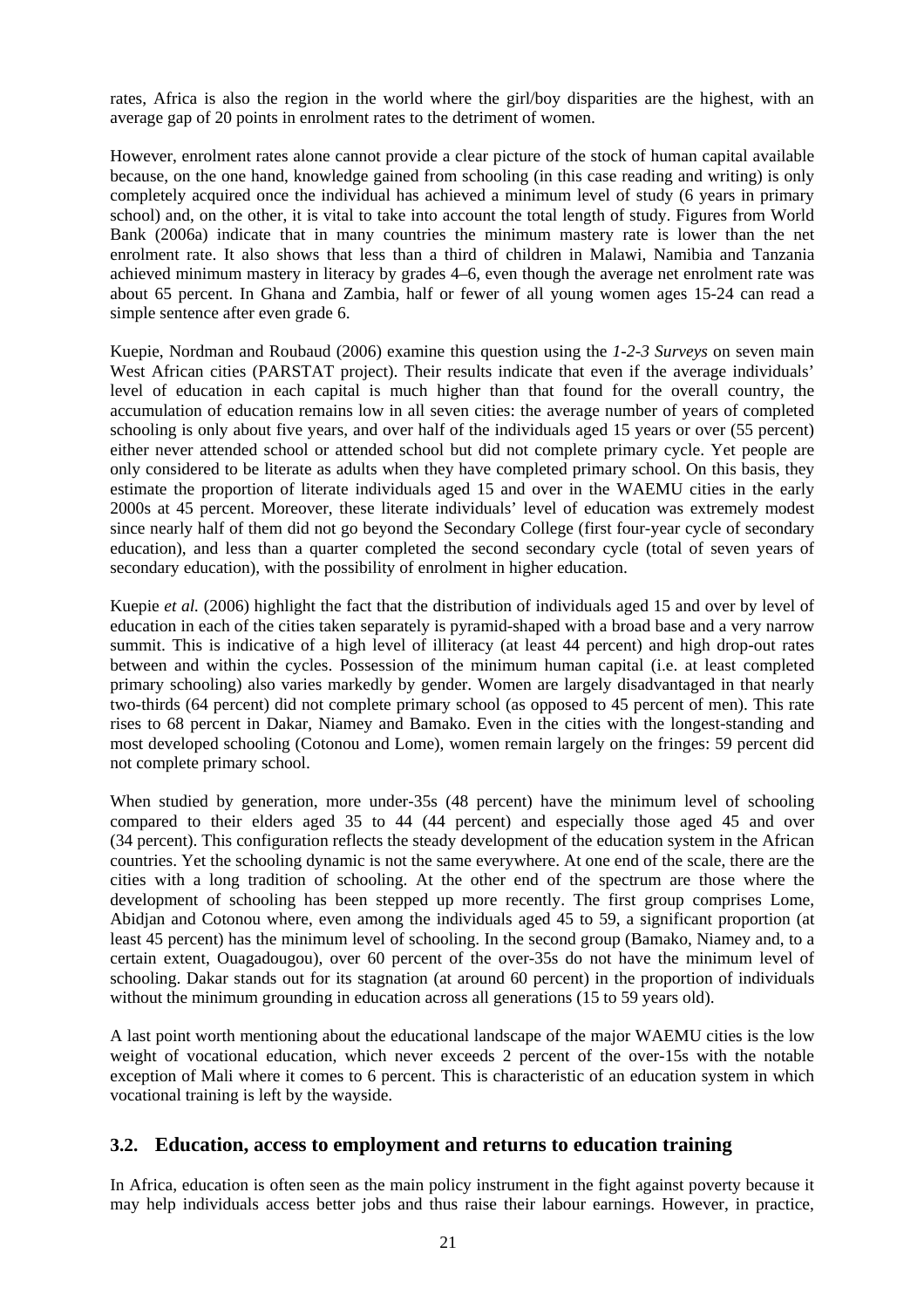although the value of education is strongly reaffirmed as an intrinsic component of development and of the well-being of populations (through the Millennium Development Goals, the Education for All initiative, etc.), its economic efficiency, on the contrary, is more contested.

#### *3.2.1. Education and access to employment*

**Does education helps young people get a job?** The short answer to this complex question is: much less now than in the past. Before the era of structural adjustment, in a context where average education levels were very low and where the rising population and state involvement in active development strategies implied a growing public sector, diplomas were keys to obtain a job in this segment. However, since the end of the 80's, the economic crises and the limitation of public expenditure in most African countries have meant that these employment opportunities for educated young people have greatly shrunk. In the case of Burkina Faso, Calvès and Schoumaker (2004) compare the employment outcomes of three successive birth cohorts when they were aged  $15{\text -}24^{17}$ . One of their results concerns the nature of the first job held by young people. For uneducated young men and women, the first job is almost always in the informal sector (a bit more than 90 percent for men, slightly less than 100 percent for women), with little change across cohorts. In the case of the educated, however, striking changes have taken place: while the share of informal first jobs was respectively 56 percent and 74 percent for young men and women of the oldest generation, this percentage has jumped to 91 percent of men and 94 percent of women for the youngest cohort. This means that formal education no longer makes a difference in terms of initial access to modern sector employment. However, the subsequent experience of educated and uneducated individuals does differ. In a recent work based on the *1-2-3 Survey*s, Kuepie *et al.* (2006) show that the involvement in the informal sector decreases as the education level rises.

Regarding unemployment, the available evidence is that education does not have a protective effect. In Tunisia, the unemployment rate for youth with higher education is 1.6 times higher than for those with primary education (40 percent compared to 25 percent) (World Bank, 2003). In the late 1990s and early 2000s, in Côte d'Ivoire, Rwanda, and Senegal the unemployment rate for those with postsecondary education was seven to eight times higher than that for those with just primary education (World Bank, 2006a). In WAEMU countries, Kuepie *et al.* (2006) find that unemployment levels generally increase with the level of education, at least until the end of the secondary. This result is qualitatively similar to that of Serneels (2004) in the case of urban Ethiopia in 1994. Focusing on young men aged 15-30, who face an unemployment rate of 50 percent, he finds that the probability of being unemployed increases with education up to the senior secondary level, while the impact of tertiary education is insignificant. Serneels provides an explanation for this result: he shows that more educated young people have higher aspirations and therefore are willing to remain unemployed until they obtain the job they want, typically in the public sector. However, the World Bank (2006b) points out that, over time, as youth gain initial experience, higher education increases the employment incidence and enhances occupational mobility. From the 2000/2001 ILFS (Integrated Labor Force Survey) in Tanzania for instance, controlling for experience, the incidence of employment among urban men with the highest level of education is estimated to be about 26 percentage points higher than among men with no education.

#### *Knowledge gaps:*

*The role of education in access to employment, and more generally the link between human capital investment, informal sector participation, and work trajectories are promising fields of research in the African context. Indeed, little is known on the complex mechanisms of over education for instance which may give birth to high unemployment rates of the skilled labour force (in North Africa for instance). Moreover, knowledge is lacking regarding possible gender specificities in access to employment, in particular in the informal sector.* 

l 17 The Calvès and Schoumaker (2004) study focus on the two main cities of the country, Ouagadougou and Bobo-Dioulasso. The first cohort are people born between 1955 and 1964 and who were living in the two cities when they were 15-24 y.o., the second cohort was born between 1965 and 1974 and the third cohort is made up of contemporary youth (born 1975-1984).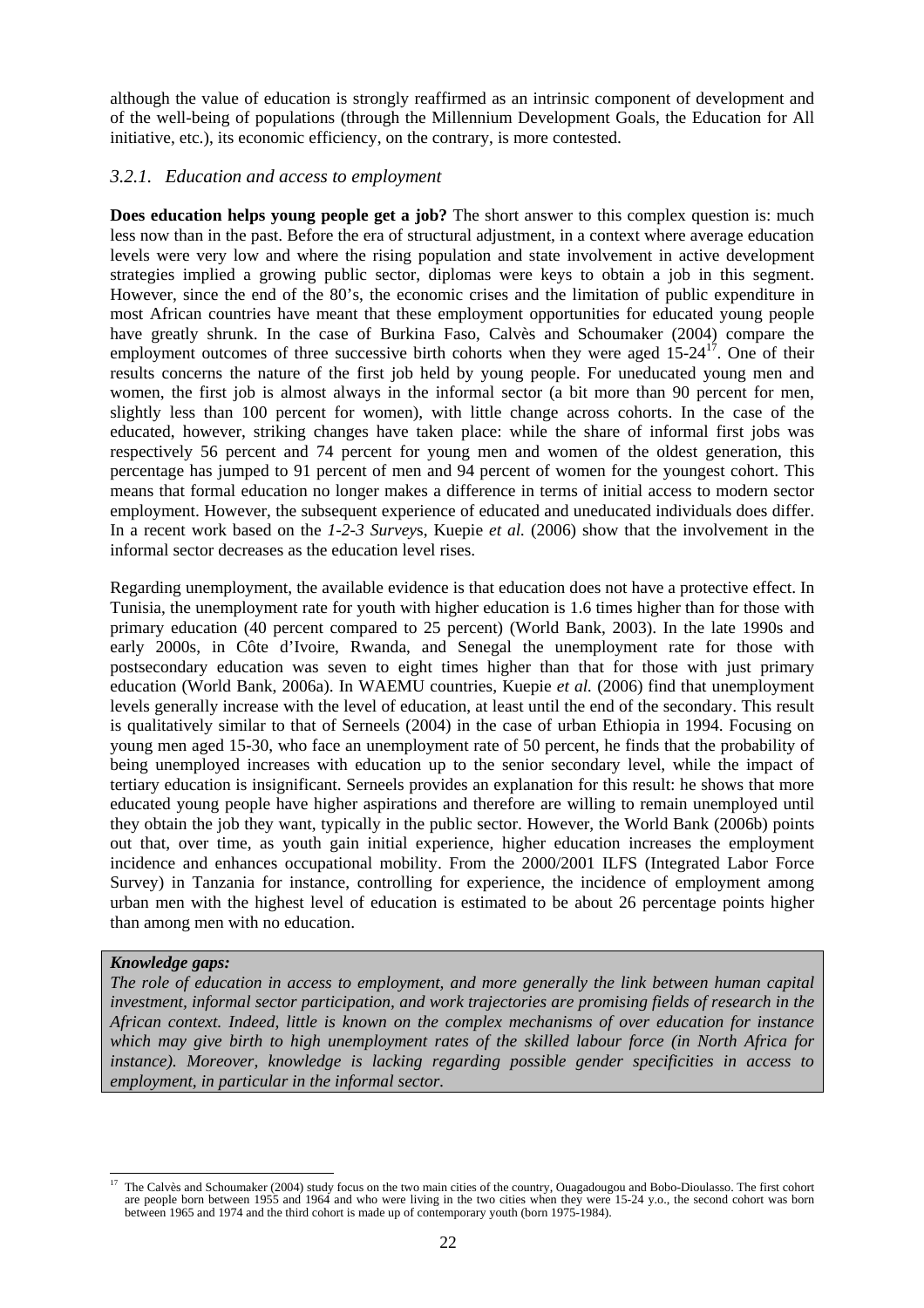#### *3.2.2. The private rate of returns to education (RORE)*

Education policies can help reduce poverty by increasing the earned income of the most educated workers. It is therefore useful to know the private rate of return to education (RORE) for individuals with different living standards in different countries. If returns to education are high for individuals from poor families, poverty reduction policies designed to promote equal opportunities in access to schooling would be appropriate.

According to the standard human capital theory, private ROREs are thought to result from wage compensations for workers' different levels of human capital endowment. The Mincer earnings model derives directly from the theory's assumption that individuals are paid based on their marginal productivity. However, numerous objections and criticisms have been made regarding the assumption that education and productivity are the only determinants of differences in individuals' earnings. The premises of the human capital model were based on developed countries (mainly the United States). Yet many authors have demonstrated, particularly in an African context, that the traditional human capital theories postulating the levelling of income levels between individuals with identical levels of human capital endowments do not fit when markets are imperfect or segmented.

#### *General findings on the RORE in Africa*

From the latest regional assessment on the economic return to educational investments (Psacharopoulos and Patrinos, 2002), it emerges that Africa is the continent in which:

- private and social returns to education are high: one additional year of schooling provides an 11.7 percent increase in individual earning in Africa against an average of 9.7 percent for the rest of world;
- private and social returns to education are much higher in primary than in secondary or tertiary education: social returns amount to 25.4 percent in primary education against 18.4 percent in secondary education and 11.3 percent in higher education.

In addition, from Psacharopoulos' review, it emerges that private returns tend to decrease when the level of education improves (concave RORE) and that at a given level of education, private returns decrease with the level of development (and social returns follow the same trends).

However, many authors cast doubt on the validity of the available estimates of the ROREs in Psacharopoulos and Patrinos (2002) review. For instance, a recent study by Schultz (2004) shows that in six countries of SSA, private returns are higher in secondary and tertiary education. While the surveys used in Schultz (2004) are representative of the population, this is not true for many countries in Psacharopoulos and Patrinos (2002). In a critical review of the RORE literature in SSA, Bennell (1996a) also points out "*empirical shortcomings which seriously undermine the credibility of aggregate RORE estimates for the continent as a whole*." A number of other recent studies have estimated the private RORE in SSA, using household level data or population surveys $^{18}$ .

Other studies make use of firm level and matched worker-firm data. Using panel data on manufacturing firms of Cameroon, Ghana, Zambia, Kenya and Zimbabwe, Bigsten *et al.* (2000) assess the importance of the returns to human capital relative to physical capital. They find that rates of return on physical capital exceed 20 percent and are much higher than the average return on human capital. Muller and Nordman (2004, 2005, 2006a) estimate the ROREs in Morocco and Tunisia using non-representative samples of workers in manufacturing plants. They account for the effect of the firms' wage policy on earnings and find that this affects the extent of the returns to human capital. More specifically, they show that accounting for within-firm human capital externalities with matched worker-firm data significantly reduces the extent of the ROREs in both countries.

l 18 These include Mwabu and Schultz (1996, 2000), Siphambe and Thokweng-Bawena (2001), Michaud and Vencatachellum (2003), Kazianga (2004), Lassibille and Tan (2005), Girma and Kedir (2005), Nordman and Roubaud (2005), Casero and Seshan (2006), Kuepie, Nordman and Roubaud (2006), Ewoudou and Vencatachellum (2006), Dragoset and Vilhuber (2006) and Parent (2006).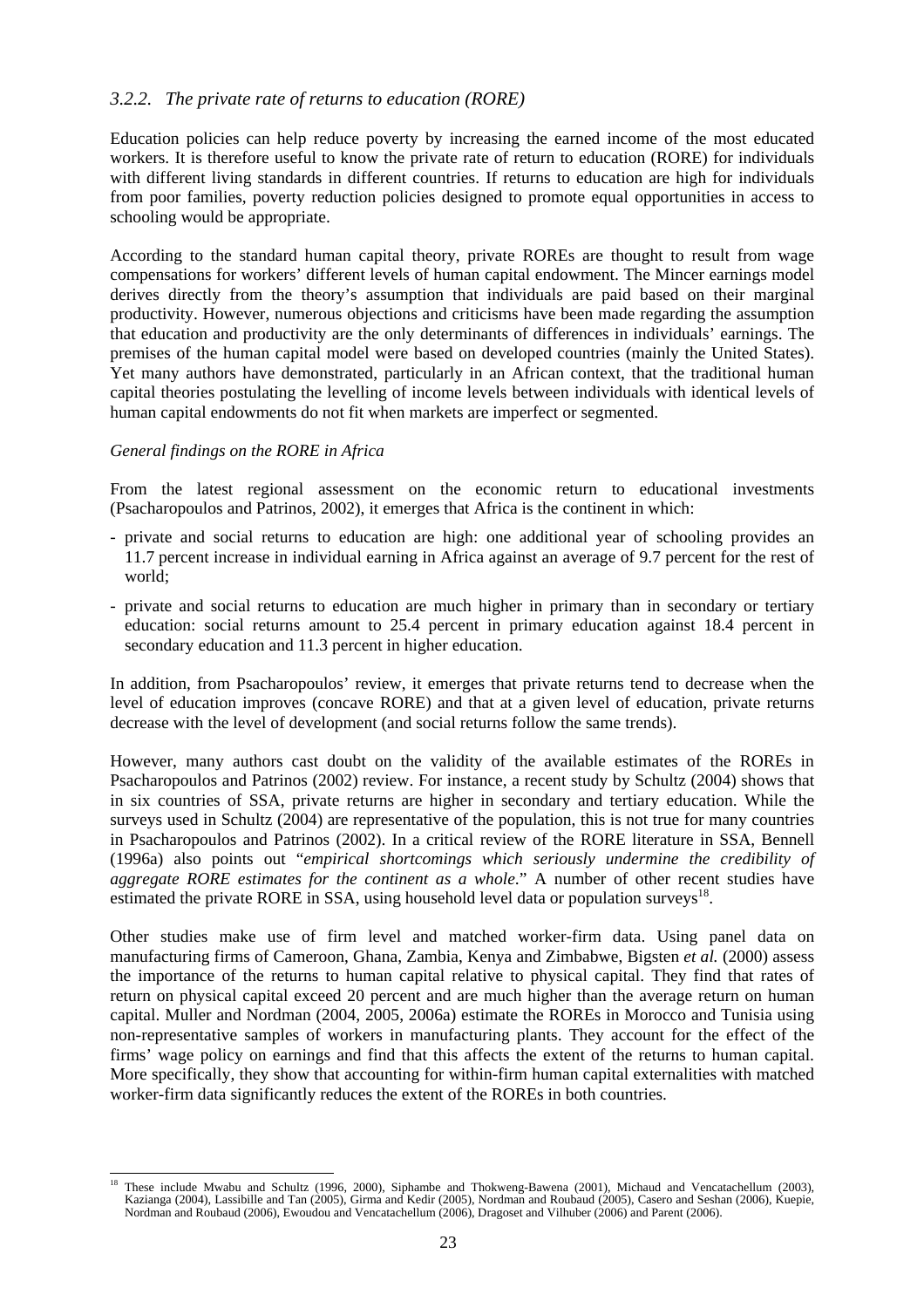Another interesting study that makes use of matched worker-firm data for eleven African countries is carried out by Fafchamps, Söderbom and Benhassine (2006). Their results indicate that the education wage gap (the difference in earnings between workers at different levels of schooling) can be divided into three parts: sorting across firms, sorting across occupations within firms, and the rest from higher wages paid to better educated workers in the same firm and occupation. On average across the 11 countries, sorting across firms accounts for one fifth of education wage gap while sorting across occupations accounts roughly for one third. This suggests that most of the effect of human capital on earnings operates through job selection.

#### *Differing ROREs across sectors of employment*

Many studies referring to the RORE in these countries overlook the fact that the existence of different employment segments can have major implications as to the role of education in labour market insertion<sup>19</sup>. Several recent studies estimate the RORE in Africa with a cross-sector viewpoint: Lassibille and Tan (2005) in Rwanda, Casero and Seshan (2006) in Djibouti; Kazianga (2004) in the public and private formal sectors of Burkina Faso; in the last two papers, ROREs are found to differ substantially between the private and public sectors and between men and women (the latter is estimated only in Burkina Faso).

Kuepie *et al.* (2006) contribute to this research issue by providing estimates for the informal or selfemployed sector (non-wage earners) in seven West African capitals and control for the endogenous sector choice selection as well. In five cities out of seven, the estimates show that the public sector is the sector in which education is given the most value. The modern private sector comes next (except in Niamey and Lome where it is the most rewarding) and, finally, the informal sector (with the exception of Ouagadougou where the informal sector comes before the formal private sector).

#### *RORE in agriculture*

Although there is little doubt that better educated workers earn higher wages in the modern sector, whether education raises farm productivity remains a debated issue. An often-cited (although rather dated) study by Jamison and Lau (1982) reviews the results of more than 35 studies that measure returns to the education of farmers in developing countries. Most of these studies suggest that education has a positive effect on farm production, but the statistical significance of this result is often weak. In particular, Jamison and Lau's review finds no support for the hypothesis that there are any returns to education for farmers in Africa.

This result is supported by evidence from some studies based on LSMS-type household surveys. One example is Glewwe (1990) who finds that the impact of education is rather weak in the rural areas of Côte d'Ivoire. The lack of a significant effect of schooling on farm profit has often been attributed to either the low technological level of production or the absence of technological change in Africa. Foster and Rosenzweig (1996) present evidence that technological change increases the returns to schooling. But Deaton and Benjamin (1988) find no impact of education on the use of modern inputs in cocoa and coffee production in Côte d'Ivoire. Jolliffe (1998) examines the impact of cognitive skills on the income of households in Ghana. His results show that cognitive skills have a positive effect on total and off-farm income but do not have a statistically significant effect on farm income. More recently, Cogneau *et al.* (2006), estimate farm income functions for Côte d'Ivoire, Ghana, Guinea, Madagascar, and Uganda. Their results indicate that the head of household's level of education only has a significant impact on agricultural productivity in Madagascar and Uganda, where it remains nonetheless limited.

l 19 Vijverberg (1995) observes that some types of employment, such as self-employed work, cannot be linked to the individuals' credentials, or to a pay scale of any sort, meaning that education can only play a minor role in explaining individual earnings levels. Bennell (1996a) notes that many studies on developing countries are based on data for formal-sector employees and do not take into account income in rural and informal sectors where returns to education are probably very low. Glewwe (1996) also reveals that the wage structures in the private sector reflects the impact of education on the workers' productivity more than they do in the public sector.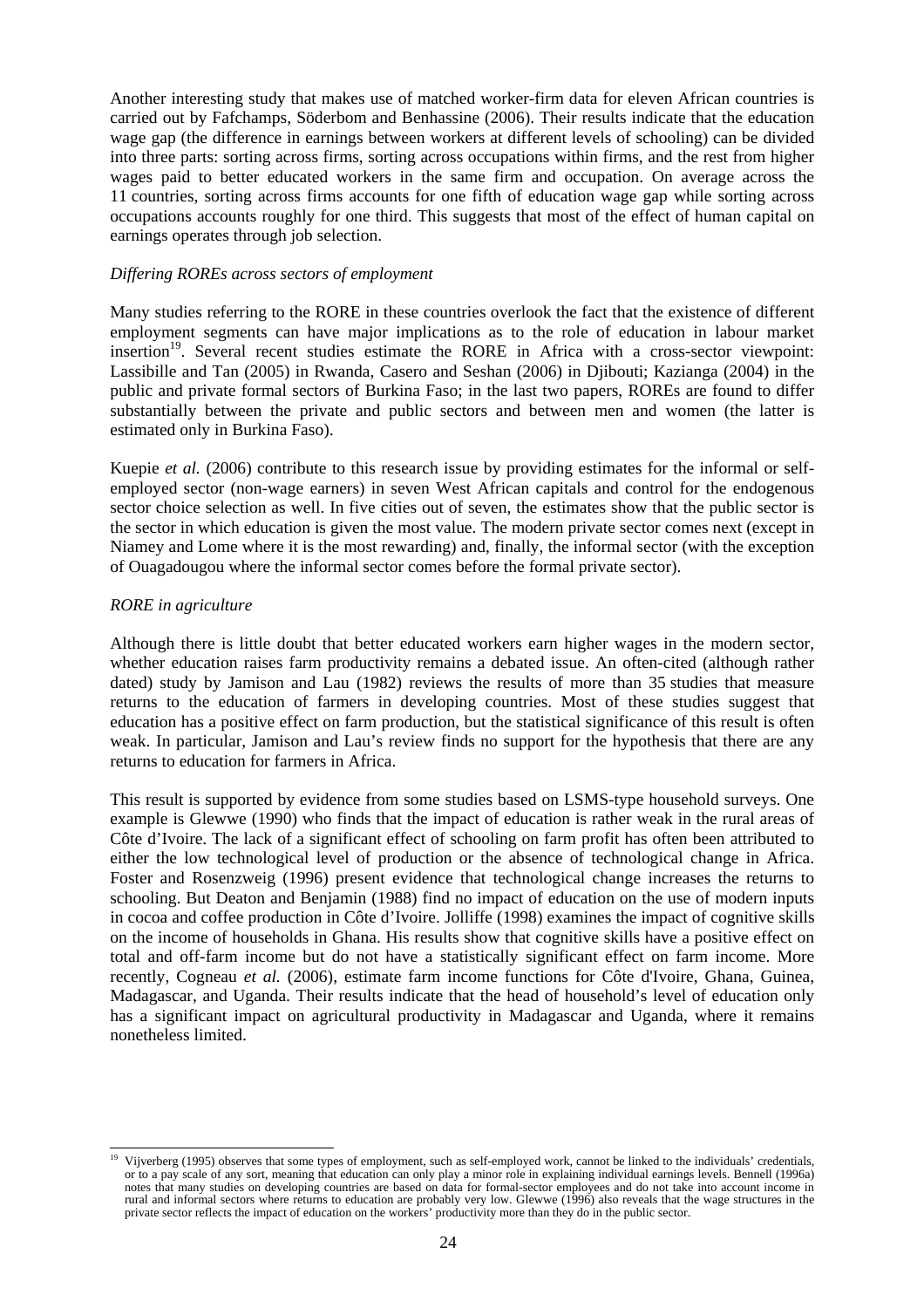#### *Returns to general vs. vocational education*

Although the debate over the returns to vocational versus general education has become an important research issue in education (Bennell and Sergerstrom, 1998), adequate empirical work in Africa is still lacking. Kahyarara and Teal (2006) add new evidence to this debate by comparing returns to vocational and general education of workers in Tanzanian manufacturing firms. Whereas most of the previous evidences are based on cross sectional data, their paper provides a comparison of the returns to general and vocational education using firm level panel data with information that allows a control for time invariant firm attributes, endogeneity of education and other worker-firm characteristics. Findings are that general education is more rewarding than vocational education and on-the-job training.

#### *Concave, constant or convex ROREs?*

Much of the comparative work on the ROREs across countries uses a linear specification of the earnings function (e.g. Trostel, Walker and Woolley, 2002), implying that the average equals the marginal return to education. However, constant or decreasing ROREs are more and more challenged in both developed and developing countries (Card, 1999) and non-linearities (mostly convexity) in the returns to education have been put forward by some studies on Africa (Bigsten *et al.*, 2000; Schultz, 2004; Söderbom, Teal, Wambugu and Kahyarara, 2006; Kuepie *et al.*, 2006; Nordman and Wolff, 2006).

For instance, in the seven above-mentioned main cities of French speaking West Africa, Kuepie *et al.* (2006) find a non-constant rate of returns to education, with a convex profile. These convex marginal returns mean that education has a growing impact on remunerations in these urban labour markets. This result goes against the traditional model of human capital accumulation whereby the marginal return to education is assumed to be constant or even decreasing. This convexity has also been observed in English-speaking countries such as Kenya and Tanzania by Söderbom *et al.* (2006) on samples of employees in manufacturing firms and in Ghana (Schultz, 2004).

These results are important because whereas traditional theories assume constant or concave marginal returns to education, which ensure immediate, high profitability from the first years of schooling, current data in Africa (such as the *1-2-3 Surveys*) helped bring to light convex returns to education. Recommendations for policies aimed at promoting primary education in SSA were drawn up on the basis of this premise. These results mean that stimulating access to primary education is only effective in reducing poverty if the individuals concerned by this type of initiative can continue their studies in order to take full advantage of the high marginal returns related with long studies. However, this poses the delicate question of managing the flows of students leaving the general secondary and higher education cycles, which could certainly benefit from an in-depth review on the (too) general content of the schooling programmes, in order to readapt them to the labour market demands. Convexity may also be part of the explanation as to how rapid expansion of education in Africa has generated so little growth if expansion has been concentrated at lower levels of education (Söderbom *et al.*, 2006).

#### *Does education still help young people earn more?*

This question is of great importance to policy makers because the ability to increase the demand for education depends greatly on the households' opinion on how profitable it is on the labour market, i.e. its ability to provide attractive – well-paid – jobs. Yet, the results in the past few years are ambiguous in this respect. The idea of a widening education-job gap is widespread. Unemployment of qualified workers, worsened by the lasting freeze in civil service recruitment and the lack of vitality in the formal private sector, massive unemployment and an education system unsuited to the needs of the informal sector, and more generally the deterioration in the quality of public education under pressure from drastic budget restrictions, are all factors that tend to undermine the value of investment in schooling for young people.

Curiously, many studies do not take into account the fact that considering young and old individuals in the same estimates of the ROREs, or more generally individuals belonging to different age cohorts, is problematic if these two categories receive different rewards for their observed work characteristics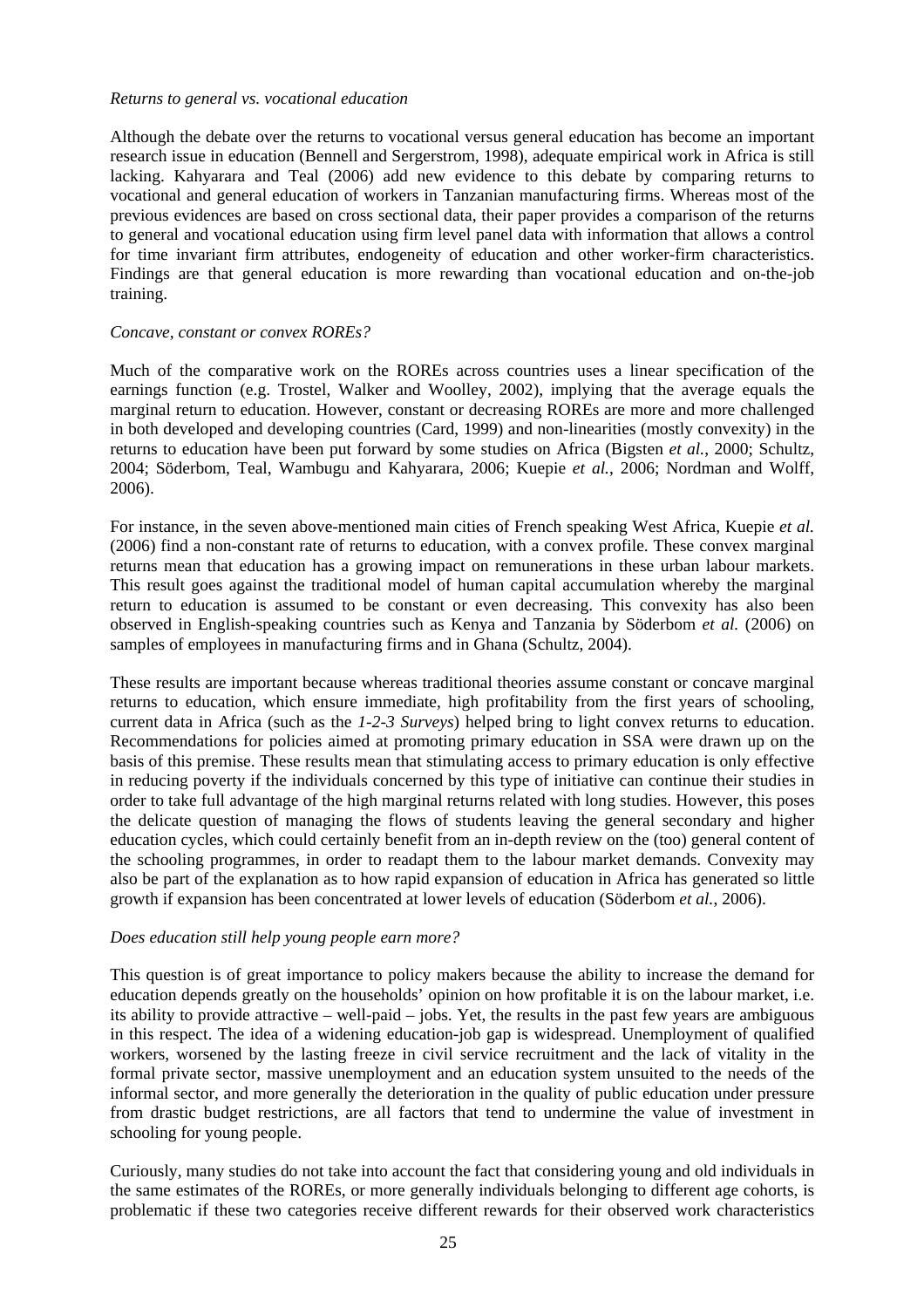due to differentiated labour market conditions at the time they got their job. Kuepie *et al.* (2006) define as young people those below 30 years old. They find that generation effects are not significant when looking at the returns to education in three cases (Cotonou, Niamey and Lome). In the four other cases (Ouagadougou, Abidjan, Bamako and Dakar), there are significant differences in the earningseducation profiles across the two cohorts. More specifically, in the cases of Bamako, Ouagadougou and Abidjan, the convex earnings-education profile previously observed is more acute for young workers than for their elder counterparts. With the same definition of young workers, Söderbom *et al.* (2006) also find that, for both Tanzania and Kenya, earnings profiles differ across the two age groups.

#### *Knowledge gaps:*

*Despite the huge variability of the estimates across sectors, and countries, returns evaluated in each employment sector are scarce in the overall literature on the ROREs in Africa. This may be explained by data limitation. More specifically, many studies do not attempt to estimate the returns to schooling in the informal sector arguing that earnings data from this sector also incorporate returns to physical capital and to risk borne by individuals, which are difficult to disentangle from returns to education in the absence of specific information (Kazianga, 2004).* 

#### *3.2.3. Costs and benefits of vocational education and on-the-job training*

Although vocational education and training (VET) was developed in most countries as a means of resolving the problem of access to employment of underachieving pupils and school drop outs, the poor condition of many African VET systems makes it difficult for young graduates to meet the private sector skill demands<sup>20</sup>. This situation is due to underinvestment in the system, given the low esteem given to vocational training, the priority being given to the general education systems. Many French speaking African countries have also inherited education and training systems based on residential technical and vocational education and with little flexibility. Also, many African systems find it difficult to balance the dual purpose of the formal and informal sectors, i.e. to train high quality workers and to give second chances to school dropouts.

More generally, mechanisms for closing the skill gap across categories of workers in Africa have been articulated in terms of supply-side reforms: improving the educational system so that more young people become educated, and helping existing workers to enhance skills through formal learning, such as classes and accreditation services provided by vocational schools. However, such provision is often believed to be so much subject to supplier capture (as suggests the diversity of vocational schools and diplomas, either private or public) that it does not respond to employer needs. Quite recently, in developed countries, there is an increasing recognition within policy makers circles that the demand side of the skills equation also needs attention and that more effort needs to be directed towards the development of the skills of the existing workforce, in addition to improving the educational outcomes of learners in schools, colleges and higher education (Nordman, 2003). This view is also shared by VET practioners in Africa for whom the move towards a dual system of vocational learning for the youth cannot be achieved without improving training access of the adults (Walther, 2006h). Developing access to more efficient formal on-the job training systems might then be of crucial importance in Africa.

Despite the lack of relevant data, the World Bank has commissioned an important report on the issue of skill development in SSA (Johanson and Adams, 2004). The main conclusion to be drawn from this report is that the private sector makes a far greater contribution than governments to skills development in the labour force in most countries in SSA. The skills developed in the labour force by the private sector come from three different sources: companies, private training providers and learning in the informal sector<sup>21</sup>. With respect to companies, they usually provide their own job training schemes without help from the government. The literature on training in developed countries seems to suggest that the existence of factors such as weaknesses in the capital market, the prevalence of small enterprises and large numbers of unskilled workers reduces the incentives for providing on-

l According to the *1-2-3 Surveys* in seven WAEMU cities, the unemployment rates of individuals aged 15 and over who followed vocational schools are the highest (22 percent on average).

 $\frac{21}{21}$  We get back to learning in the informal sector in the next section.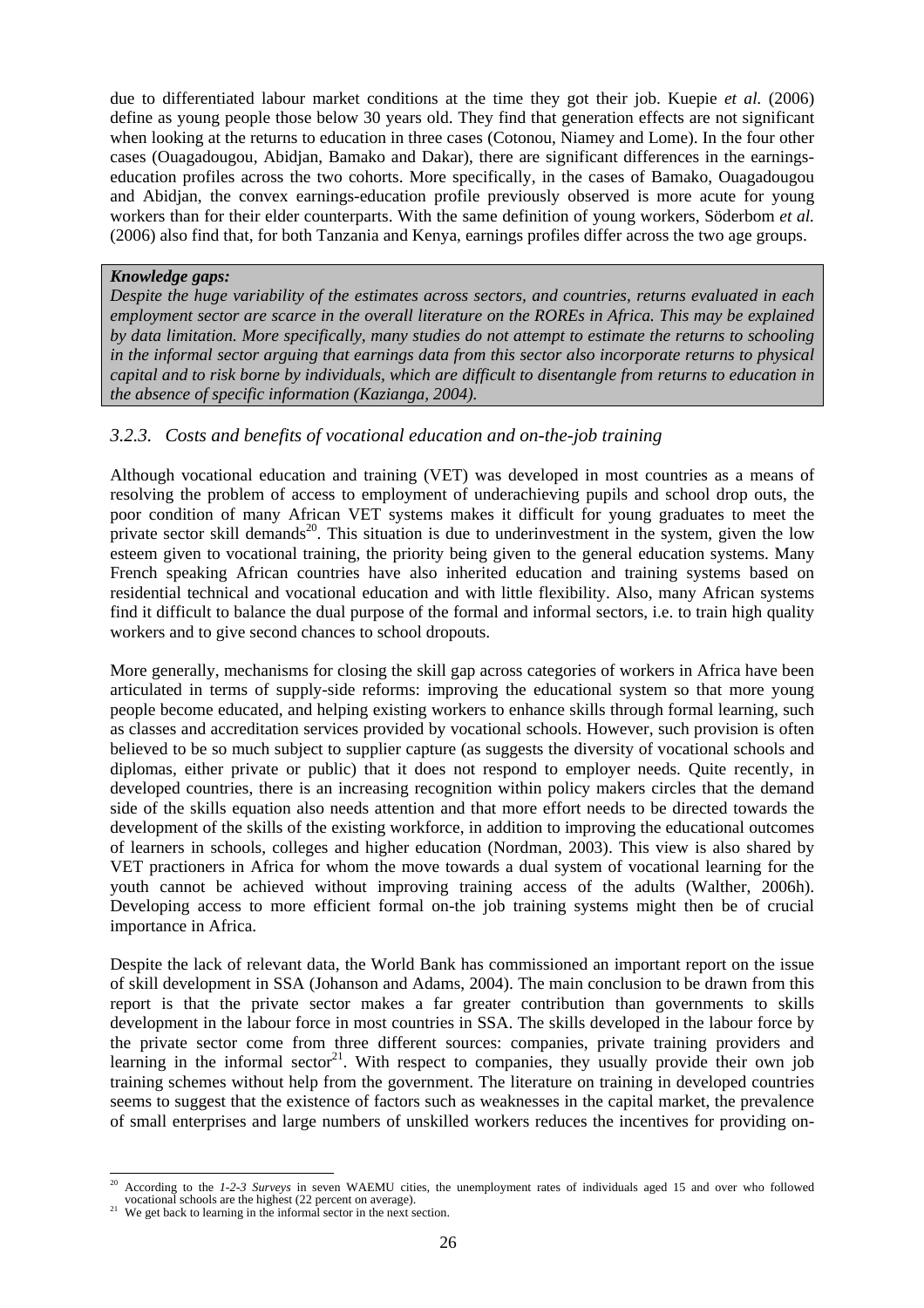the-job training. Most workers need training, but this training could be too expensive for African firms. The weaknesses of the market for on-the-job training could therefore be greater in Africa than anywhere else in the world. Contrary to expectations, however, African firms tend to provide their own job training without support from the governments. In fact, trade liberalisation has resulted in growing competition in most countries in SSA.

Hence, a growing concern regarding the necessity to enhance the benefits of vocational learning appears to be the question of how to encourage employers in Africa to express specific needs and then to train more workers, while they are supposed – or sometimes required – to bear the costs of such training. This important question relates to the costs and the benefits of training in the workplace. The standard human capital theory suggests that an individual's decision to invest in training is based upon an examination of the net present value of the costs and benefits of such an investment. Individuals are assumed to invest in training during an initial period and receive returns to the investment in subsequent periods through increased wages. Purely general training – i.e. entirely transferable from one firm to another – is financed by workers, and the workers receive all of the returns to this training. On the other hand, if workers invest in entirely firm-specific on-the-job training, the theory suggests that the firm and the workers should share in the returns and the costs. Recent theoretical works have suggested that alternatives to the traditional human capital model should be considered. Empirically, in developed countries, it is observed that a certain number of firms participate in the financing of general training (Acemoglu and Pischke, 1999).

There is undeniably a lack of empirical evidence on the cost-sharing of training in African countries. This is due to strong data limitations. Amongst the few empirical works having examined these questions, Mengistae (2001), using data from manufacturing firms in Ethiopia, argues that on-the-job training is a significant source of individual wage growth, although this effect is only inferred from the impact of job tenure since on-the-job training itself is not explicitly observed in his data. In Burkina Faso and Uganda, returns to work experience are high for young workers and decline with age. At 20 years old, one more year of working experience increases wage by 6 percent in Burkina Faso and by more than 4 percent in Uganda. Returns drop to around 1.5 percent in both countries when workers reach 40 (World Bank, 2006a).

Using the RPED (Regional Program on Enterprise Development) surveys, Dabalen, Nielsen and Rosholm (2003) explore the current on-the-job training by enterprises in the manufacturing sectors of five African countries (Côte d'Ivoire, Ghana, Kenya, Zambia, and Zimbabwe). Unlike the predictions of the competitive models of training, they find that enterprises pay for and provide general and specific training. In the context of imperfectly competitive markets, concerns about enterprises failing to invest in general skills may then be over-emphasized. They also find that firms that are foreign or large provide more training than domestic and small firms. Among workers, those with more education receive more training. These findings point to the selectivity of access to training. This offers some guidance to targeting of training access on equity grounds to non-tradables and to workers with lower education levels. Finally, the authors show that despite non-competitive nature of labour markets, trained workers receive significant wage premiums.

Muller and Nordman (2006b) also investigate the cost sharing hypothesis in the case of manufacturing plants in Tunisia. They find evidence that, for the workers of their unrepresentative sample of garment and electronic firms, acquired human capital across firms over time is entirely general and is therefore transferable from one firm to another. More specifically, they show evidence of positive returns of past on-the-job training on wage growth as well as negative returns to ongoing on-the-job training, which is consistent with cost sharing between firm and workers. As a consequence, their findings are consistent with standard theory according to which workers bear the full cost of their *general* training spell in accepting a lower wage during their training period.

Another interesting study can be found in Frazer (2006). The author explores the institution of apprenticeship in Ghana and estimates a model where apprenticeship training increases an individual's productivity in the current firm, but not in any other firm. Apprenticed workers remaining within the firm are more productive than apprenticed workers from other firms. However, because their outside option is no better than apprenticed workers from elsewhere, their wages are not higher than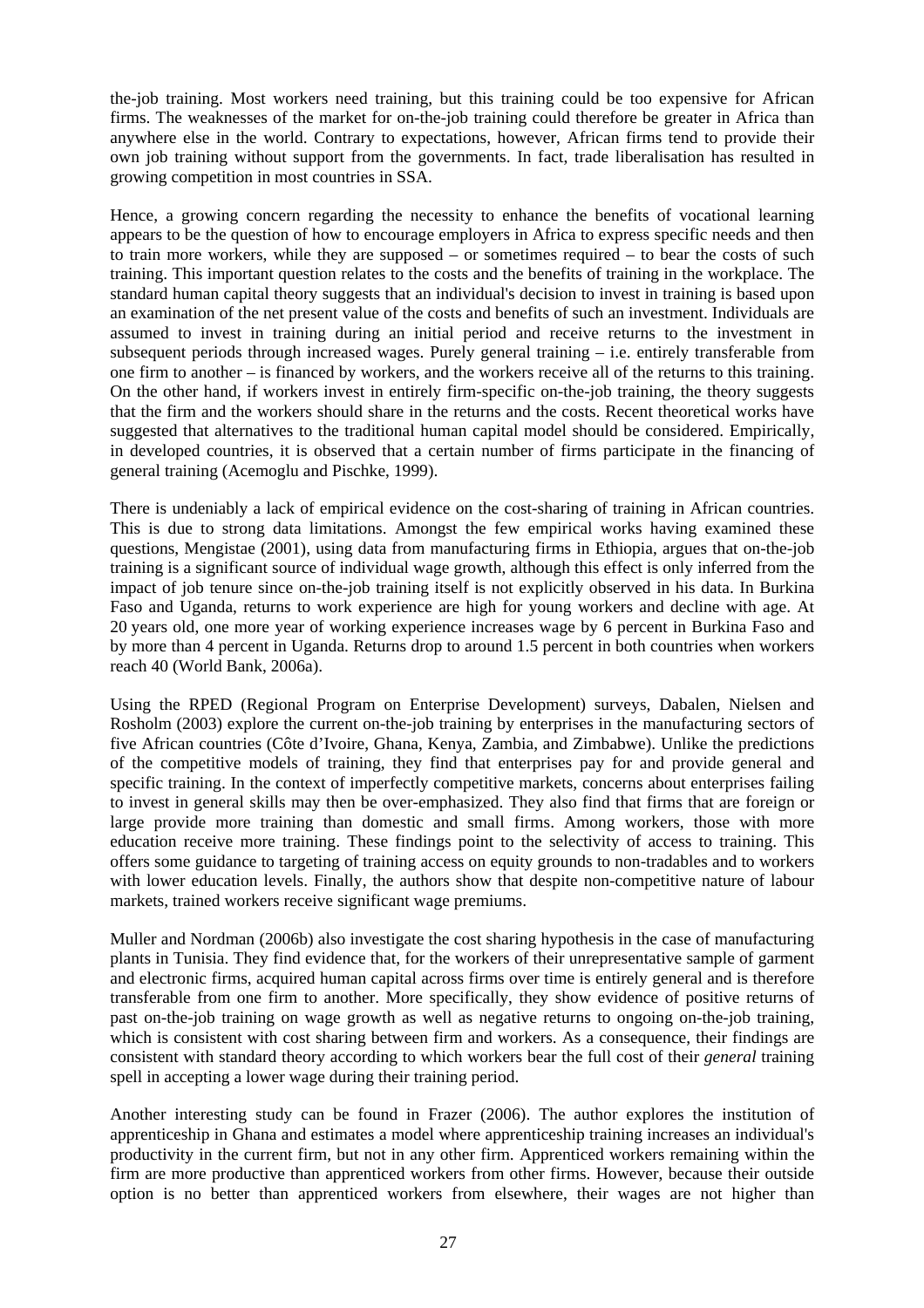apprenticed workers from other firms. For this reason, the returns to apprenticeship are in selfemployment, where a former apprentice basically replicates both the technology and business practice of the apprenticeship firm. Indeed, apprentices are very eager to enter self-employment, and are constrained only by capital from becoming apprenticed entrepreneurs.

#### *3.2.4. Non-formal training and training in the informal sector*

On-the-job training represents a major part of total training received by workers during their life. While allowing the completion of initial training in accordance with the precise needs of firms, on-thejob training also enables firms to correct the insufficient initial training of the oldest cohorts of workers or to adapt it when it becomes obsolete in a context of technical or organisational change. However, the difficulty in defining and measuring this type of training makes it unclear how to determine its impacts or how to evaluate its spread. Generally, within on-the-job training, we distinguish formal training from informal training (or non-formal). But the attempts aiming at measuring training provided by the employers tend to focus only on formal training and to neglect therefore the informal learning processes<sup>22</sup>. Indeed, formal training is relatively simple to measure since it is clearly identifiable: it is generally provided for a determined duration by a recognized trainer in a precise place. This is not the case for informal training that appears indistinguishable from the employee's productive activity. Informal training can be described as an unconscious or conscious process of knowledge acquisition when the worker operates in his(her) workplace and stimulates this learning during the repeated exercise of his(her) professional activity.

Hence, it is not sufficient to measure formal training provided by employers for estimating in an adequate way the whole training that they organise. The absence of assessment of informal training leads not only to an incorrect evaluation of total training supplied by the productive system, but also, it distorts international and intra-national comparisons since the combination of formal and informal training differs across countries, sectors, branches of activity, size of firms and occupations.

Some attempts have been made to assess the extent and efficiency of on-the-job training in Africa. Because of the overwhelming share of the youth in the informal sector (more than 80 percent in Francophone West Africa, see Table 6a and 6b in Appendix), studying on-the-job training in this sector is naturally a priority. This is all the more important given than public VET systems have generally failed in providing young workers of the informal sector with the necessary human capital to access stable and decent jobs. Johanson and Adams (2004) show, that in SSA, training by traditional learning is the most frequent form of organised training in the informal sector. Traditional learning probably makes a far greater contribution to developing the workers' skills than all the training providers taken together. Training by traditional learning is not as well-developed in Eastern and Southern Africa as in Western Africa. However, in all these countries, it is probably the largest source of technical and professional training for informal sector workers. In Ghana, for example, around 90 percent of the initial training of skilled personnel comes from traditional learning in the informal sector. This learning takes care of people who do not have the level of education required to do formal training and serves rural populations and poor people in rural areas. However, it perpetuates traditional technologies and lacks norms and quality assurance (see also Box 4).

 $22$ 22 For France for instance, there are the suveys *Formation et Qualification Professionnelle, Formation Continue* (CEREQ) or *Coûts de la Main-d'œuvre et Structure des Salaires* (INSEE) which focus only on the formal part of training.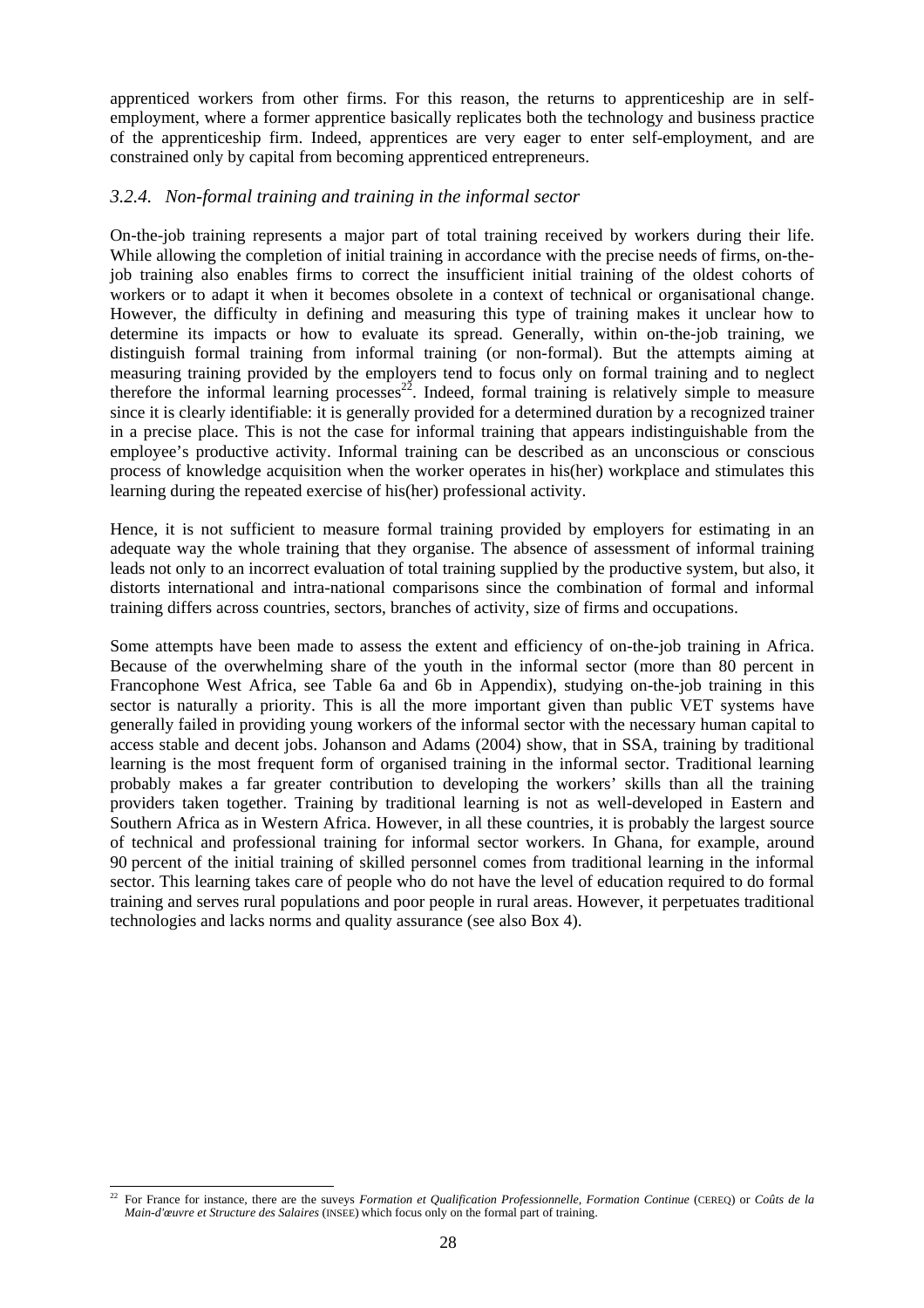#### **Box 4: The AFD study on job training in the informal sector**

The Research Department of the Agence Française de Développement (AFD) launched a study programme on job training in the informal sector in 2006 (Walther, 2006a, 2006e, 2006h). The study includes field surveys in several African countries including Angola, Benin, Cameroon, Ethiopia, Morocco, Senegal and South Africa. Preliminary survey reports are already available (Walther, 2006b, 2006c, 2006d, 2006f, 2006g).

On the subject of youth training, for young school-leavers this mainly consists of traditional learning taking place in small-scale workshops and micro and small enterprises. Such systems are still predominant in all the Sub-Saharan countries. They are characterised by on-the-job training that consists in acquiring, in a work situation, the basic techniques required to do a job. The different studies of the types of learning used show that the young people are confronted with two main difficulties (Walther, 2006a):

- the insufficient qualifications of the master craftsmen and their inability to explain the theory behind certain notions and techniques,
- the lack of organised progression in the teaching within the learning process, even though this may have distinct phases for assimilating behaviour, for the use of instruments and finally, for taking part in all the master craftsman's tasks.

Despite these shortcomings, according to the AFD's studies, traditional learning is a key factor in giving young people access to the job market. Recently, in countries that have set up technical assistance, particularly cooperation agreements with German cooperation, this has helped make certain traditional learning systems evolve towards dual learning methods and rhythms. According to Walther (2006a), the key role played by learning as a means of professional and social integration and its ability to change to a more organised means of training, argue in favour of giving it support and improving it with help from the local public authorities, but without the authorities including it in the formal sector regulations. Other recommendations can be found in Walther (2006h), some of them stressing the necessity to develop structured professional organisations, preapprenticeship schemes for children who dropped out school, and appropriate and long term funding instruments, etc. As Walther (2006d) underlines, these systems, certain of which are considered as examples of what can be done in the informal sector as a whole, go beyond the stakes of small-scale craft enterprises.

As for the evaluation of the impact of informal learning, economic literature comes up against a major difficulty inherent to the very *elusive* nature of training (Brown, 1990). An essential aspect of on-thejob training concerns therefore the analysis of the individual impacts of different processes of human capital accumulation in the workplace. Why is it important? It seems that formal and informal training could not only affect the same category of workers differently, but also, that each of them could play a very specific role in employers' training strategies: formal and informal training can either be substitute or complementary schemes. Moreover, one question remains: do formal and informal learning provide the same kind of economic outcomes for both workers and organisations that implement them? Finally, from the few attempts aimed at measuring informal training provided by firms (mostly in the United States), it appears quite clearly that not taking into account the informal component of training would lead to a huge under-estimation of the total amount of training provided to workers by the productive system. For these purposes, indirect measures of training are also very helpful<sup>23</sup>. For instance, researches by Nordman  $(2000)$  and Destré and Nordman  $(2002)$ , using matched employer-employee data on France, Mauritius, Morocco and Tunisia, have provided a means of measuring the effects of informal training on earnings. Using this approach, these studies were able to distinguish between the relative contributions of informal learning from observation and from experience (learning-by-doing).

 $23$ This includes using structural models of workplace learning in order to assess the relative importance of different types of on-the-job training (learning by watching, learning by experience, formal training, etc.).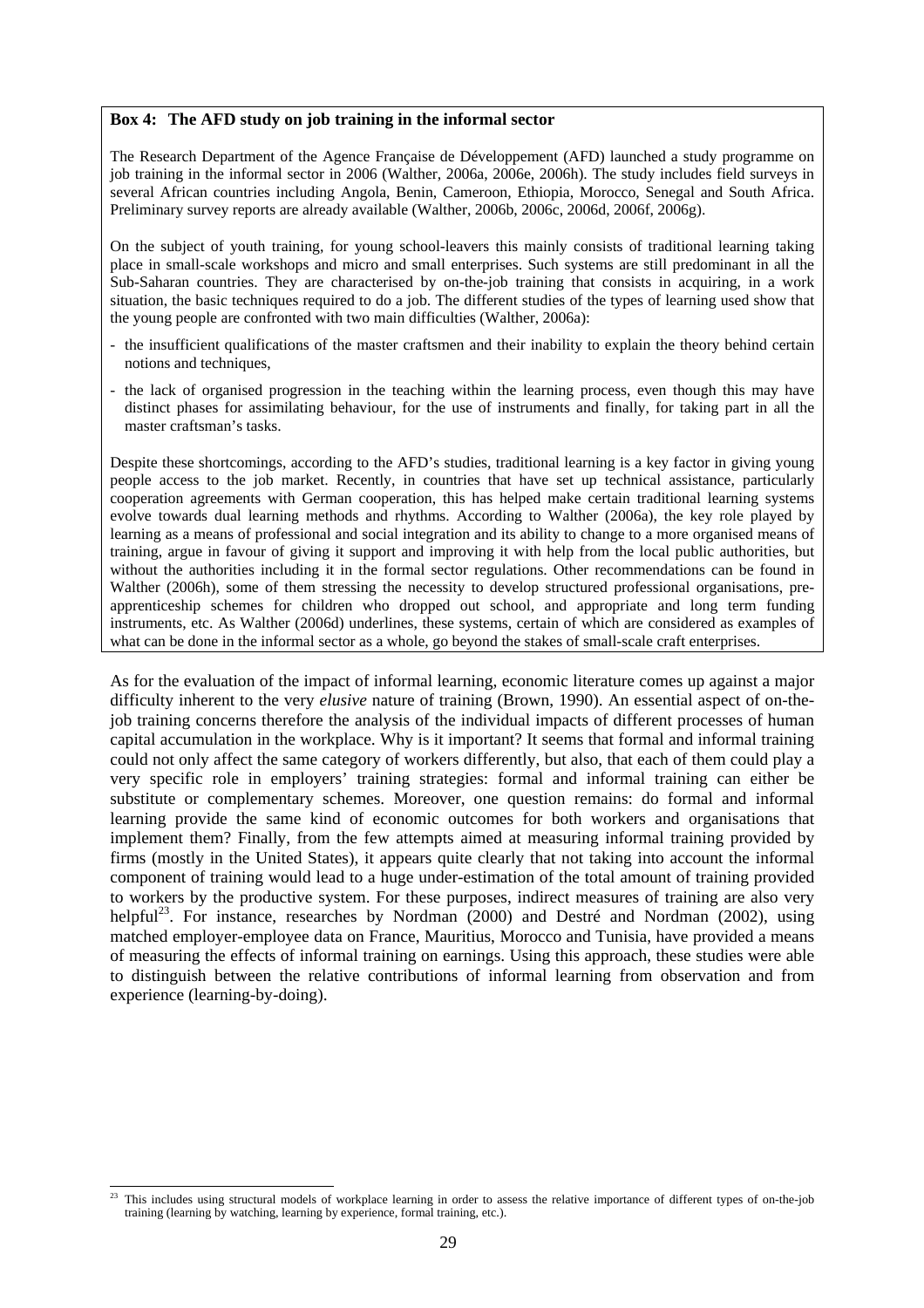#### *Knowledge gaps:*

*The surveys carried out by the AFD in 2006 are a useful contribution as they help explore the systems that are being set up and organised in the field of training and qualifications for master craftsmen and apprentices from traditional learning schemes in the informal sector in Africa. However, they fail in providing useful quantitative data of training beneficiaries. To date, there is very little data available to determine the advantages and shortcomings of these different learning systems and, above all, to determine their impact on the job trajectories of young people in the labour market. Specific surveys on groups of beneficiaries of training programmes and initiatives should therefore be carried out. For Africa, the empirical literature is very meagre partly due to the lack of relevant data. In the field of enterprise training, finding comparable and homogenous indicators across countries is difficult because definitions and concepts of workplace training vary from one survey to another.* 

# **3.3. Access to other forms of capital**

#### *3.3.1. Social capital, ethnicity and access to employment*

For developing countries, and the African countries in particular, we have found only two specific studies on the relationship between social capital and access to employment (Collier and Garg, 1995; Krishnan and Sciubba, 2005). Some work has also been done on the impact of ethnic belonging in Africa, which is easier to identify and to measure.

In Africa, the system of extended families ensures a certain form of solidarity but also leads to a number of reciprocal obligations on a wider scale. Arranged marriages are also part of networks of alliances and obligations. The dividing line between family in the strictest sense, lineage, belonging to a village or ethnic group is therefore vague, and identifying the "family network" is a complex matter. Urbanisation, demographic change and the impact of mortality rates, particularly relating to HIV, lead to modifications in the family structure and these networks of solidarity.

The study by Collier and Garg (1995) on Ghana concerns the impact of belonging to traditional initiation groups, organised by age group, on youth employment in the modern sector of the economy. This institution, which transcends the strict family framework, is an example of the complexity of "parental relationships" in Africa. Belonging to an age group is non-elective; its members are bound by a system of sharing, of mutual aid and reciprocal obligations under the threat of retaliation, of which exclusion is just one example. The authors question the ability of this traditional institution to introduce a system of preferences concerning the access to employment in the modern sector of the economy. Their results show first that the benefits received from belonging to an age group depend on the size of this group (locally dominant group), and second, that favouritism only works in the public sector, but on a large scale, and not in the private competitive sector. Krishnan and Sciubba's work is mainly theoretical. It stems from the literature on the formation of endogenous networks with an application concerning the formation of work-sharing networks in rural areas in Ethiopia. No attention is paid to the age of the members who belong to these work-sharing networks.

Apart from Collier and Garg's work, economic literature on social capital and access to employment for young people is practically inexistent. The place of adolescents and young adults in the family has not been studied to any great extent, nor has the beneficial role of family structures for the entry into active life and adult life. Studies made in economics on social mobility, inter-generational mobility or occupational mobility partly cover this gap (Cogneau *et al.*, 2006), but do not address specifically the question of social capital, which remains undefined and ignored in this context.

On the contrary, research on family networks is more forthcoming in demographics and sociology, as shown for instance by the proceedings of conferences on family transformations or on youth and employment (Pilon, Locoh, Vignikin and Vimard*.*, 1997; Le Bris and Chauveau, 1993). It is also very abundant on the impact of the family or family networks on health, education and child labour (under 15s), where the family has a direct, determining role. Generally speaking, all the research that takes into account the family framework focuses on the role of women (and therefore health and education) and the well-being of children and ignores the other members of the household, such as young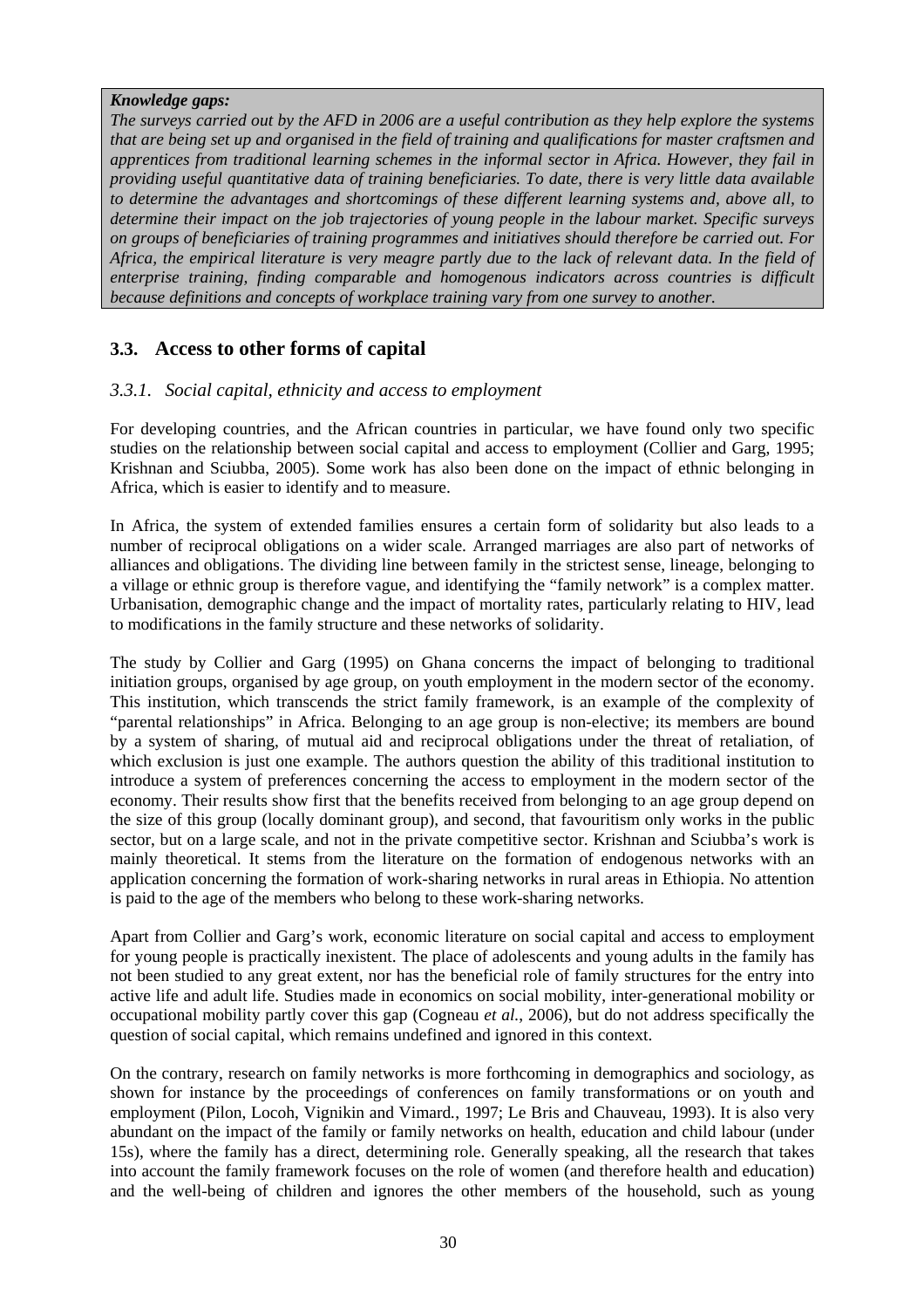adolescents for example. It is possible that as far as young adolescents and access to employment is concerned, the role of the father could become decisive.

Although they do not directly concern the causal evaluation of the relationship between social capital and employment, there are a large number of studies on the more specific issues of migrations, the family or inter-ethnic relationships that take into account the impact of belonging to a group on employment. Many young people migrate from rural to urban areas expecting better opportunities there (Ogbu and Ikiara, 1995; Linden, 1996; Sommers, 2003). This has increased the urban population and the competition in the urban labour market (Schoumaker and Beauchemin, 2002). In a context where social relations are as crucial as qualifications, young urban migrants searching for a job face an uphill struggle of "surviving" with limited social networks (Lange and Martin, 1993). Increasingly, the informal sector provides employment to young educated people, whose access to modern sector employment is declining. With lower literacy rates, rural young people are at a disadvantage relative to more educated urban young people.

If we examine the way young active workers have obtained their employment, it can be seen that young people have access to their first jobs by family or personal relationships more than adults do. For young people, entering active life is therefore more dependent on relational networks (Figure 6).

In this perspective, the fact that individuals belong to ethnic groups is an important determinant of their ability to integrate and progress in the labour market. Indeed, the results of the *1-2-3 Survey* on seven capitals in West Africa show that between 30 and 40 percent of the individuals interviewed declare that they obtained their jobs through "personal relationships". This is confirmed by a recent paper (Bossuroy, 2006), which shows empirically that the fact that a person has obtained a job through "personal relationships" is strongly and significantly correlated with the ethnicity weighting for individuals in urban areas, as measured by a question in the "Democracy" module. Studies based on Afrobarometer data also found that ethnicity is mobilised more for jobs in the modern labour market (Miguel and Posner, 2005) and that this mobilisation of network relationships is greater for individuals in highly competitive jobs (Bratton, Mattes and Gyimah-Boadi, 2004). Nonetheless, the relation of ethnicity to labour markets remains debated. In the case of Cameroon, which is a highly ethnically polarized country, Roubaud (1994a) finds neither an ethnic discrimination in access to employment nor in earnings.





*Source*: *1-2-3 Surveys*. Phase 1 (labour force survey). 2001-2005. National Statistical Institutes. AFRISTAT. DIAL ; authors' computations.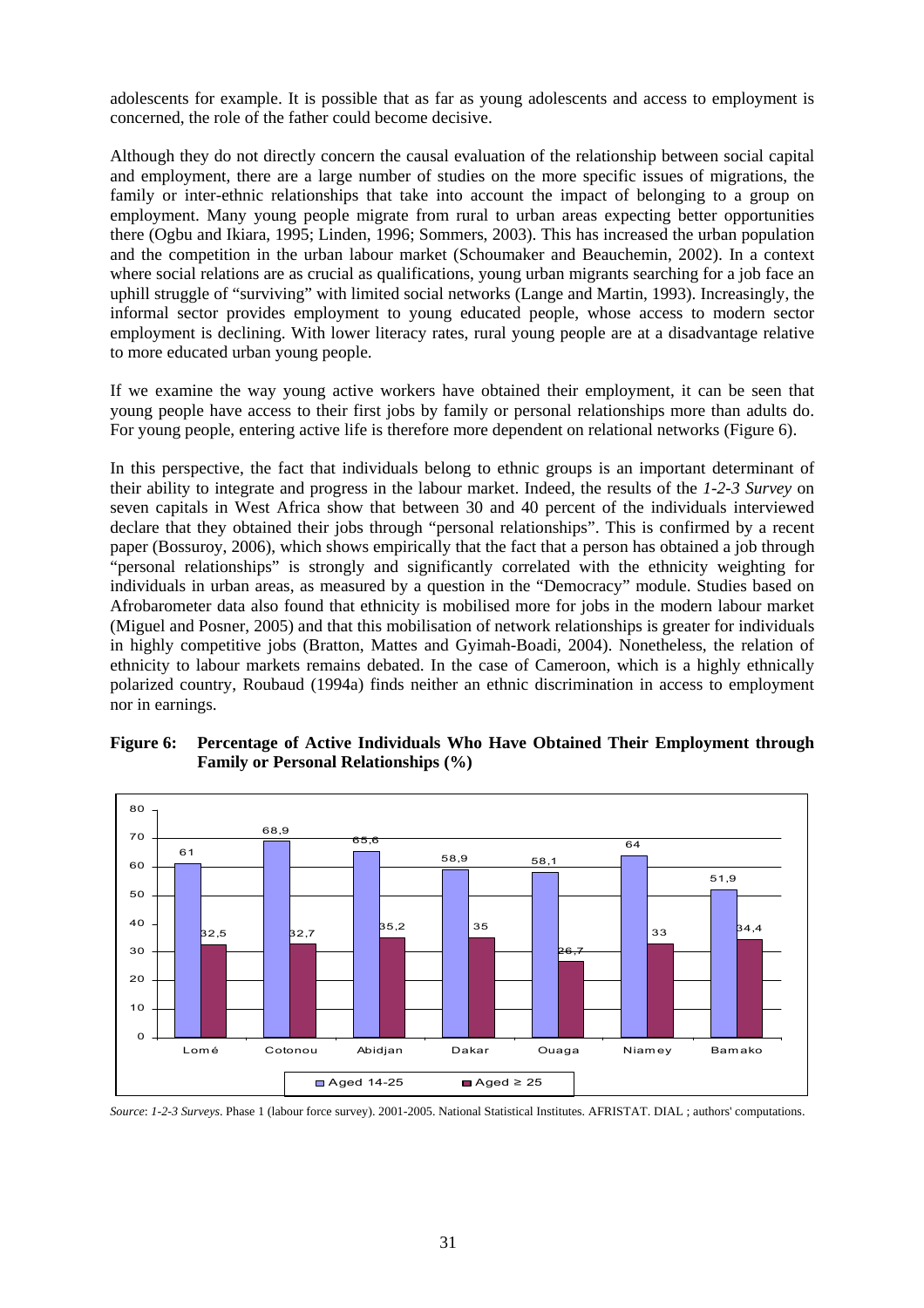#### *Knowledge gaps:*

*Although the social capital and correlatively the living area are widely recognised as a key to the first access to job for young people this is rarely investigated in developing countries. The reason may be that standard surveys do not capture the nature and range of these complex ties. The geographical mobility of young people or their inactivity in the waiting for better jobs are greatly facilitated by the solidarity acting trough family links, village membership or along ethnic lines. Studies focus on children well being and the relationships between young adults' activities and environments are largely unknown. This quite new subject would deserve a better attention and specific surveys.* 

#### *3.3.2. Access to land*

In the rural villages of Africa, land is the central production factor for agrarian households and, in most countries, is mainly acquired through transmission from one generation to the other. Since access to land determines to a large extent the employment status of most youth in rural areas, an assessment of youth access to labour in rural areas should rely on an assessment of youth access to land. With that in mind, this section will focus on three main questions:

- Do young people have access to land in rural areas?
- Has the situation deteriorated for the youth in terms of access to land?
- If so, what factors could be responsible for this deterioration?

Few studies explore the issue of access to land for young people. While data on land holdings is available in most nationally-representative household surveys, it is seldom presented and analysed, and even less so according to age categories. Data from the *Enquête Permanente des Ménages* that was carried out in Madagascar in 1993 suggest that household with heads aged 15 to 24 operate land areas that are no smaller that those of older generations. Nevertheless, the most striking result is that only 3 percent of young people are actually independent from their family. This implies that the sample of young household heads – for which data on areas operated are available – represents a very small share of their age group and is bound not to be representative. Two other features emerge. First, the difference in average land areas bought across generations seems to support the life cycle accumulation hypothesis. Second, figures on average land areas inherited do not seem to indicate any significant trend. While this type of data provides a picture of the situation at a given point in time, it is difficult to conclude whether land access is less favourable than is used to be for the rural youth since the majority of them is still dependent.

More specific data is needed in order to assess the evolution of access to land for young adults. As mentioned above, cross sectional data on land holdings is not enough because land holdings are the subject of life cycle evolutions. What is needed is either repeated cross sections at different points in time, panel data or retrospective data where a sample of farm households are asked about how much land they inherited and how much land their parents inherited.

A couple of country-level or regional-level studies explore some features of land inheritance. Quisumbing, Estudillo and Otsuka (2004) study the factors affecting land inheritance and schooling across generations in the Philippines, Indonesia, and Ghana. Their results indicate that the average size of landholdings inherited by the respondents is usually smaller than that inherited by their parents, although that does not appear to be the case in Ghana. In the case of Madagascar, Senne, Gubert and Robilliard (2006) provide some evidence that, in some rural areas of the country, average rice land holdings have decreased between current and previous generations of farmers.

Another study by Ayalew *et al.* (2000) focuses on the case of access to land in Ethiopia in the context of soldiers' demobilization. Ethiopia's land tenure system is characterized by a high degree of instability. Since the revolution of 1975, land has been state owned but a number of reforms have been implemented since then, each time putting into question the conditions of access to land. The authors argue that current land tenure arrangements are flawed and that they marginalize young adults. According to the authors, younger generations cannot claim new fertile land nor invest in land. As a consequence, young adults end up dependent on their families and farm plots are subdivided into ever smaller parcels.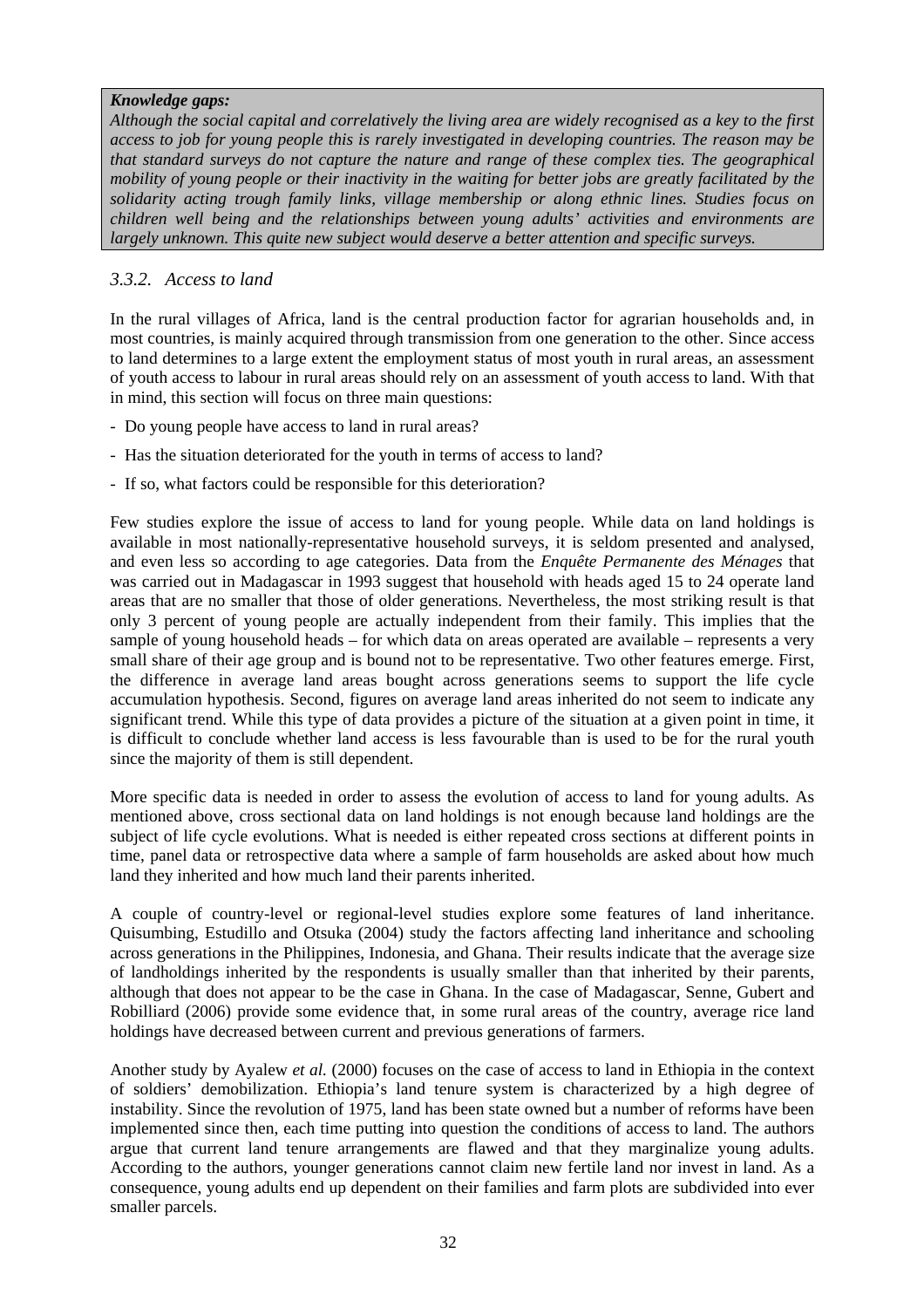In a village of North-western Rwanda, André and Platteau (1998) also find that young adults have difficulties leaving their parents and setting up their own households owing to a lack of inheritable land and to insufficient opportunities of acquiring additional land through the market. Over a five year period, they find that the proportion of children in age of marriage (20 to 25 years old) still living with their parents has increased more than two fold.

Several factors could contribute to the worsening of the situation for African youth with respect to access to land. Two of these explanations are related to recent demographic trends. First, the well documented rapid population growth in Africa has induced a transition from land-abundant to landscarce situations in many regions. Increased population pressure on land resulting from this transition could be expected to have resulted in a decrease in terms of areas available for younger generations. Second, increased life expectancy could have resulted in latter access to land for younger generations.

The decline of farm sizes as a result of increasing land scarcity over time is documented in some African countries by Jayne *et al.* (2003). Their analysis is based on data compiled from nationallyrepresentative household surveys carried out between 1990 and 2000 in five countries: Ethiopia, Kenya, Rwanda, Mozambique, and Zambia. Their results indicate that farm sizes have declined and that land distribution within the small-farm sector appears to become more concentrated over time.

Other elements supporting the same stylized fact can be found in recent literature that has been driven by increased awareness of economic and political importance of land-related conflict in African countries. Examples include Rwanda (André and Platteau, 1998), Cote d'Ivoire (Chauveau, 2000), and Uganda (Deininger and Castagnini, 2006). André and Platteau (1998) report the findings of an indepth study of a highly densely populated area in northwest Rwanda conducted during the period 1998-1993. They demonstrate that acute competition for land has resulted in increasingly unequal land distribution and rapid processes of land dispossession through both operation of the land market and evolution of indigenous tenure arrangements. In Cote d'Ivoire, Chauveau (2000) relates land conflicts to the political exploitation of the question of nationality surrounding the presidential elections. In Uganda, Deininger and Castagnini (2006) explore the incidence of land conflicts, the impact of legal changes on their frequency, and their impact on productivity. They argue that rapid expansion of the population, combined with either limited opportunities for non-agricultural employment or increasing non-agricultural demand for land, is a key factor that causes land to appreciate, resulting in higher competition for a limited or decreasing amount of land available.

#### *Knowledge gaps:*

*While some empirical evidence at the local level support the stylized fact of a more difficult access land holdings from younger generations, general data is lacking to estimate the magnitude and seriousness of these stylized facts at the level of the African continent and to give the full picture on the transmission of land across generations in Africa. This lack is mainly related to the fact that land ownership systems in rural areas are complex and is further aggravated by the difficulty of measuring land plots, for both conceptual and technical reasons.* 

#### *3.3.3. Access to capital*

Given the size of informal and self-employment in most African countries, access to start-up capital is an important issue when dealing with the problem of youth employment. Unfortunately, to the best of our knowledge, no study has examined specifically the issue of youth access to start-up capital in African countries. More general studies on access to capital in some African countries do exist however (see for instance Aryeetey, Baah-Nuakoh, Duggleby, Hettige and Steel, 1994; Frazer, 1996). In Ghana, Aryeetey *et al.* (1994) report the fact that credit for start-up is rare. Also in Ghana, in a recent paper on apprenticeship, Frazer (2006) reports that for former apprentices one of the principal constraints is obtaining finance in order to start up their own business.

#### *Knowledge gaps:*

*To the best of our knowledge no study has examined specifically the issue of youth access to capital in African countries.*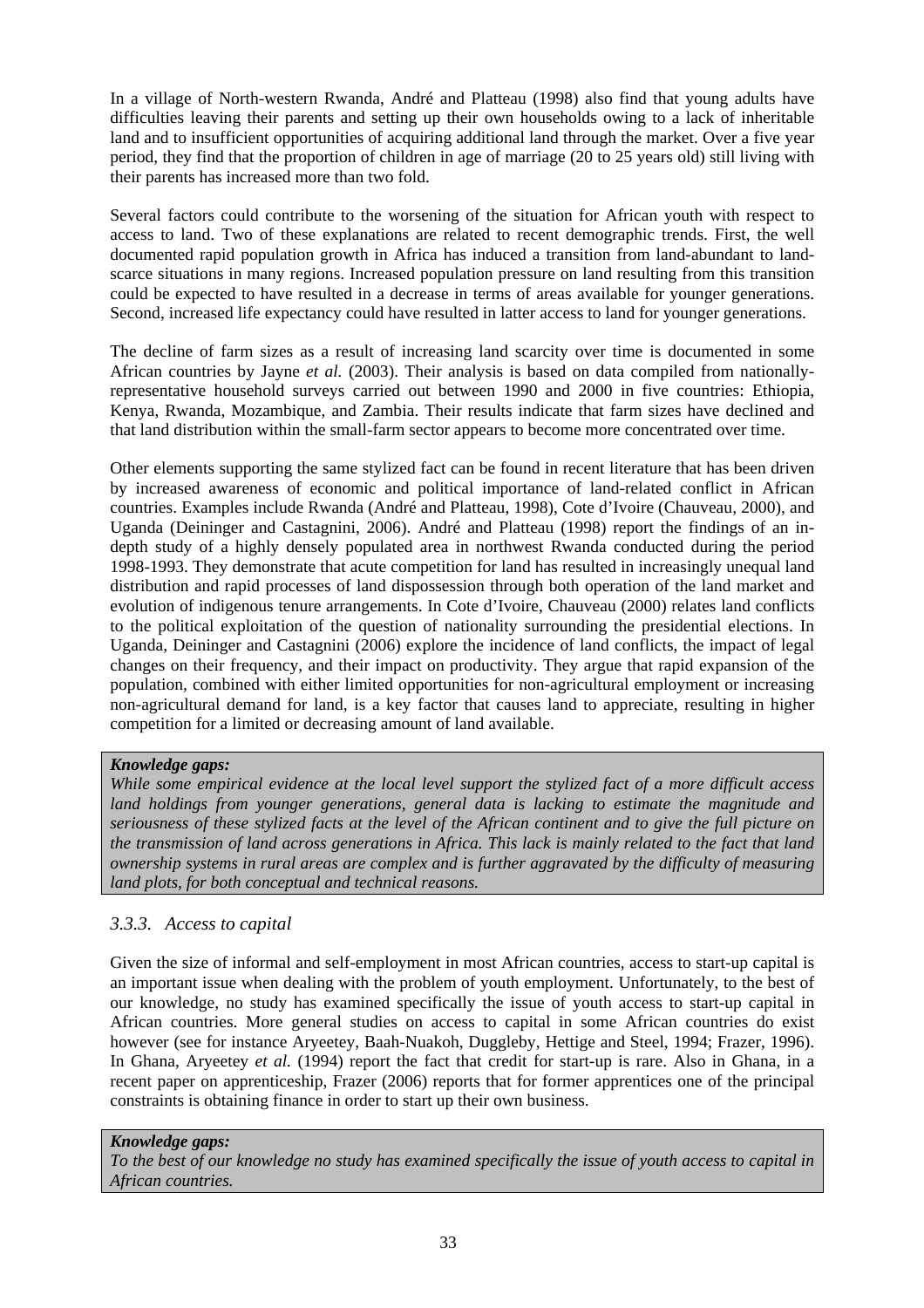# **4. CAUSES OF THE YOUTH LABOUR MARKET DISADVANTAGE: A DEMANDE SIDE PERSPECTIVE**

In the context of economic stagnation and of rapid demographic growth that has characterized Africa on the whole over the last decades, this section studies the elements relating to labour demand and institutions that might explain the employment situation of African youth. We focus on the issue of wage flexibility and labour markets rigidities. Economic theory suggests that rigidities might be a cause of unemployment in the formal sector, but there is no consensus on the importance of these socalled rigidities and on their impact in practice in Africa. Although the issues addressed here are crucial for youth employment, this section is shorter than the others because of the small number of studies directly focusing on youth. For the same reason, we do not deal here neither with the sources and patterns of economic growth nor with the issue of the business climate, which are usually put forward by most studies on African employment.

# **4.1. Labour demand and wage flexibility**

The Harris-Todaro model (1970) of labour migration and unemployment provides a way of addressing the issue of employment in Africa. In this model, the labour market is divided between the agricultural and the manufacturing sectors. Wages are supposed to be relatively high and rigid in the manufacturing sector, so that employment in this sector is determined by labour demand alone. Individuals in the rural areas compare their actual income with their expected income in the urban labour market, determined by the product of the manufacturing sector wage and the probability of employment, and migrate if the expected urban wage is higher than actual agricultural earnings. The main conclusion of this model is that any increase of the manufacturing sector wage or demand increases the expected income, therefore inducing more migration and more unemployment. This model can be adapted to reflect the duality of the urban labour market, divided between the formal and informal sectors (Kingdon, Sandefur and Teal, 2005a) and provides us with the theoretical framework necessary to identify the mechanisms underlying the allocation of workers between urban and rural areas and, in urban areas, between the formal and informal sectors and unemployment.

Whether or not labour markets are flexible is an important question to address when dealing with youth unemployment. Indeed, if wages in the formal and/or informal sectors do not adjust in face of unemployment, then it is likely that young workers will face a higher risk of being unemployed because, since they have less experience on the job, they have a lower productivity and because, as firms adjust to macroeconomic shocks by varying their labour demand, in times of recession the number of recruitment reduces, and this affects young people more strongly. Furthermore, when firms start redundancy procedures, it is cheaper to fire young workers rather than older workers.

Kingdon *et al.* (2005a) provide a overview of labour market flexibility in Africa. They identify three dimensions of flexibility: the ability of real wages to decline over time; the tendency for wages to adjust in the face of unemployment; and the extent of wage differentials between sectors and/or firms of different size. Most of what follows in the next three subsections is taken from their survey. We resume their findings and indicate how they shed light on the issue of youth unemployment.

# *4.1.1. Ability of wages to decline over time*

Evidence, based on data from Kenya, South Africa and Ghana, suggests that in English speaking African countries, real wages are flexible over time. Milne and Neizert (1994) conclude that, in Kenya, real wages were quite flexible in the modern sector through the two oil shocks, a severe drought in 1984 and subsequent stabilization programmes. In Ghana, Beaudry and Sowa (1994) note that sector wages were quick to respond to demand shifts brought about by structural adjustment during the 1980s and that this "probably helped achieve the macroeconomic improvements observed". Casale, Muller and Posel (2004) find that, even though unions are an important part of the wage setting process in South Africa, real wages for Africans have fallen between 1995 and 2003. However, a different picture emerges from French speaking African countries. Rama (2000a, 2000b), in his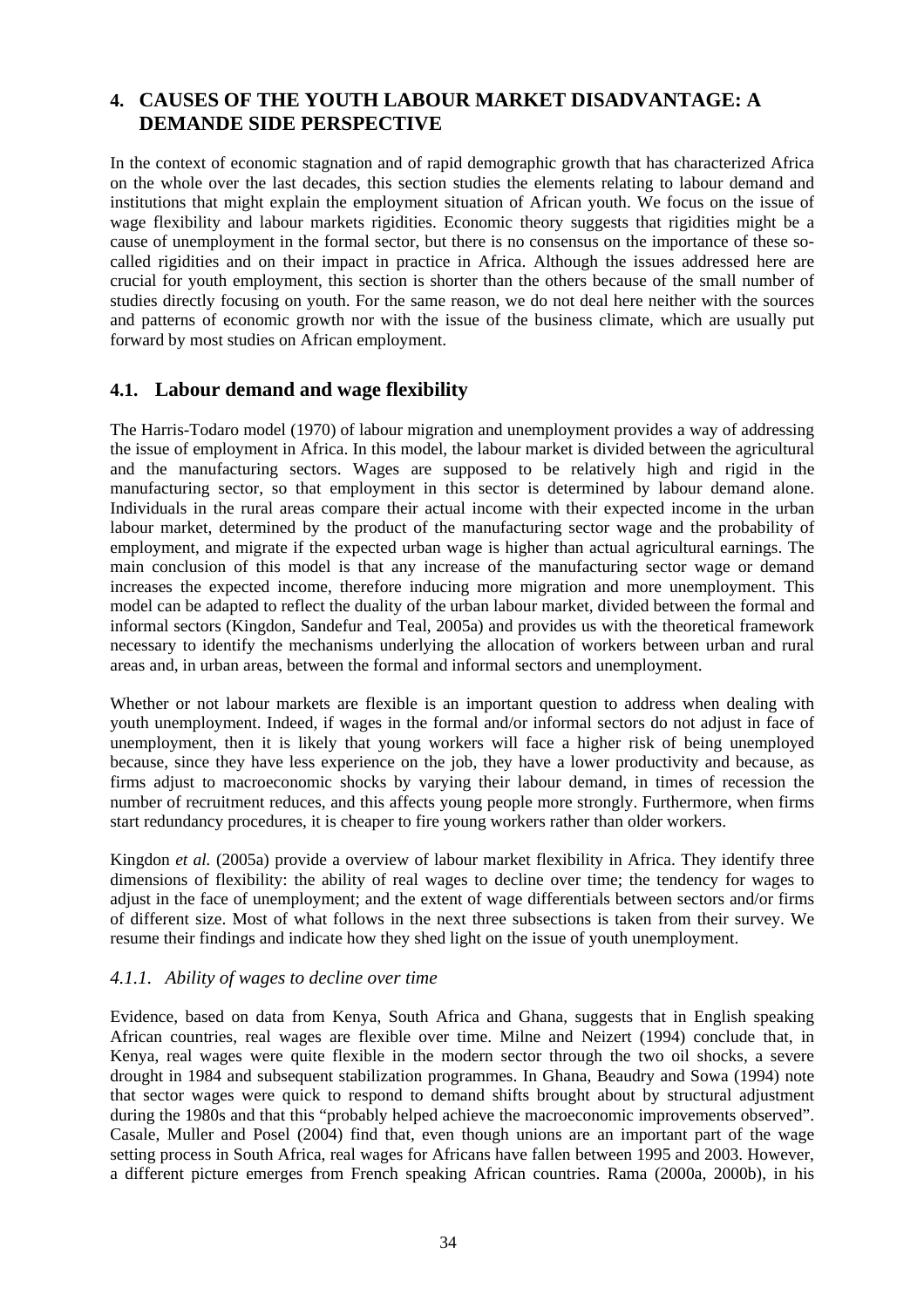study of wage setting in CFA franc economies, concludes that wages in these countries showed some evidence of real rigidity, in that they closely tracked public sector wages and consumer price indices.

#### *4.1.2. Tendency for wages to adjust in the face of unemployment*

The apparent lack of real wage flexibility in CFA franc economies might let believe that real wages are unresponsive to unemployment level in these countries. However, surprisingly, this is not the case. For Côte d'Ivoire, Hoddinott (1996) finds a wage-unemployment elasticity of -0.1, a result similar to that found in Canada and the United States. Kingdon and Knight (1999) find the same result in South Africa.

This evidence remains to be interpreted. In some countries, it is possible that the apparent flexibility of real wages results not from changes in nominal wages, but from mistakes being made by workers in negotiating their wage, when they cannot accurately predict the rate of inflation. This might be what happened in Ghana, since the declines in real wages occurred in a period of a highly variable rate of inflation. Côte d'Ivoire tells another story. The wage flexibility found by Hoddinott cannot result from unexpected high inflation, since the country is subject of the rule of the Franc Zone (Collier and Gunning, 1999). Lavy and Newman (1989) found that mean earnings figures, which showed apparent rigidity, hide the fact that during the recession of the 1980s, newly hired and, therefore, low-wage workers were the first to loose their jobs. In fact, the earnings function had shifted down by around 25 percent over a four years period.

#### *4.1.3. Wage differentials between sectors and/or firms of different size*

Kingdon, Sandefur and Teal (2005a) review several surveys that evaluate wage differences between the formal and informal sectors in African countries, controlling for differences in workers personal characteristics. In all reviewed studies a sizeable formal sector earnings premium is found, that ranges from 9.6 percent in Mali to 60.3 percent in Cameroun (see Kindgon, Sandefur and Teal, ibid., for a detailed list of countries and references). Other studies have compared the wage of workers with similar characteristics, but working in firms of different size. This has the advantage of providing a clear base for comparison between studies, since the definition of the formal and informal sectors can be subject to variation amongst authors. Looking at data from four Anglophone African countries, Kindgon *et al.* (2005) find that firms that have 100 employees, when compared to firms with only 20 employees, offer a wage premium between 16 percent and 38 percent. Recent work in this area has investigated whether this size effect is due to heterogeneity in unobserved skills of the workforce hired by firms of different size. Until recently it was very difficult to answer this question due to the lack of suitable data. The collection of matched worker-firm panel data has made this possible. Söderbom, Teal and Wambugu (2002) find that the size effect is only slightly reduced when one holds account of unobserved skills. While the firm size effect is not attributable to workers skills differences (either observable or not), it is consistent with a range of other possible explanations towards which we now turn.

The "New Keynesian" economics insists on the importance of imperfect information and/or imperfectly competitive labour and goods markets to explain involuntary unemployment. According to the so-called "efficiency wage hypothesis", firms set wages higher than the market clearing level, in response to asymmetrical information and in order to reduce monitoring or labour turnover costs. Few studies have examined the applicability of efficiency wage models in Africa. Fafchamps and Söderbom (2004a) use worker-firm matched data across ten African countries from the World Bank's Africa Regional Program on Enterprise Development (RPED) surveys to establish a connection between firm size and wages. They show that worker effort and productivity increase with both the level of supervision and wages, which is consistent with the efficiency wage hypothesis.

In rent-seeking models, wage differentials between large and small firms result from imperfect competition on the goods market and from the ability of workers to extract part of the rent from the owners of capital. In the insiders-outsiders theory of wage negotiation (see e.g. Lindbeck and Snower, 1988), the number of employed workers (insiders) has a negative effect on their average wage, so that the hiring of previously unemployed workers (outsiders) contradicts the interest of insiders. Evidence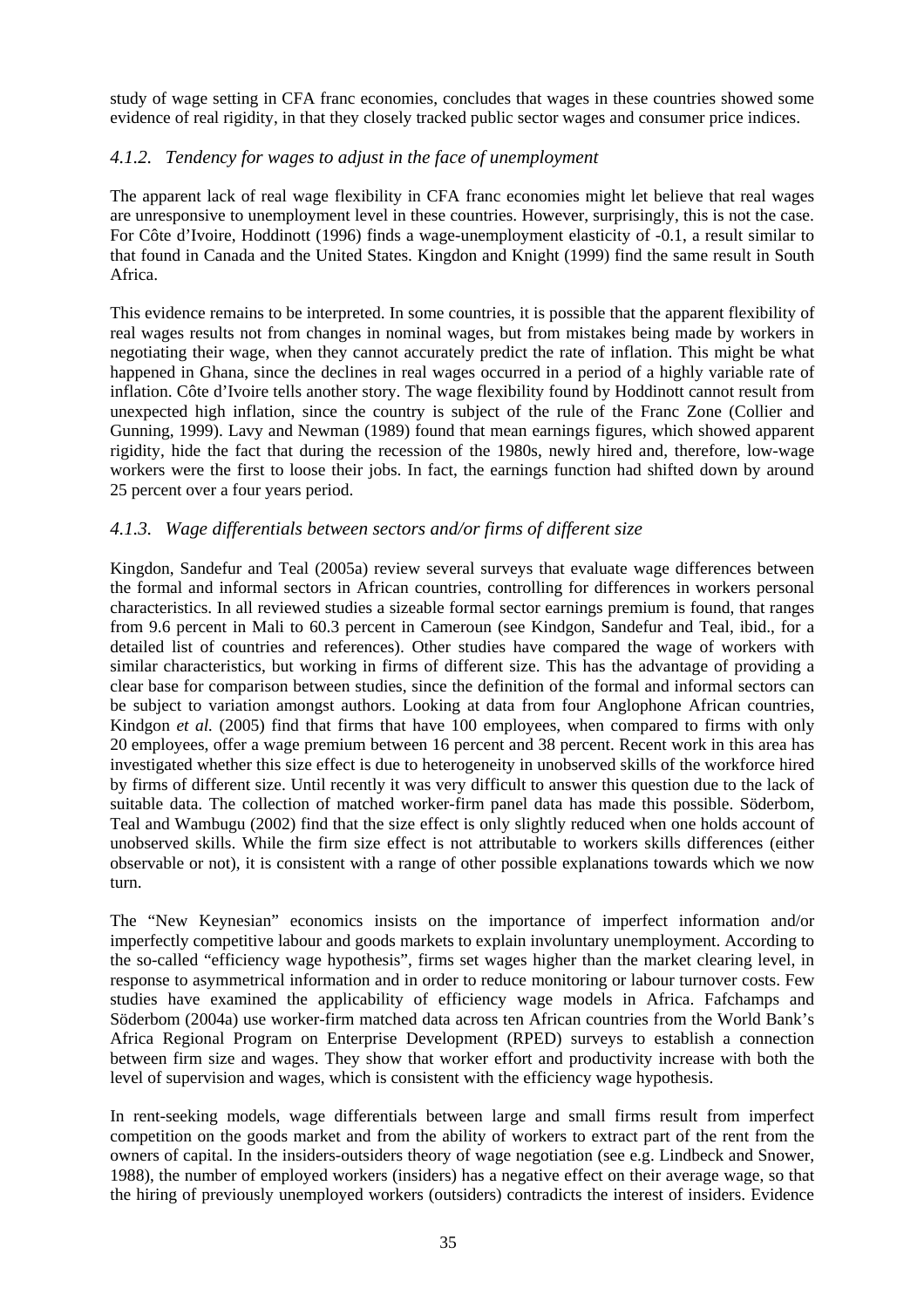of rent-sharing effects on wages has been found for a wide range of African countries, including Ghana (Teal, 1996) and Zimbabwe (Velenchik, 1997).

The power of unions in setting higher than market clearing wages has been evaluated both in Francophone and Anglophone African countries. Evidence is mixed. For Francophone countries in the Franc Zone, Rama (2000a, 2000b) finds that "*members [of unions] usually have lower wages than similar, non-unionized workers, which probably reflect the 'subordinate' nature of the labour movement*". According to Alby, Azam and Rospabé (2005), this counterintuitive result might be due to not taking into account selectivity effects. On the contrary, in Anglophone countries, several studies point to a positive premium paid to union members (Kingdon *et al.*, 2005a).

#### **Box 5: The informalisation of urban employment following crisis and structural adjustment**

The stabilisation, liberalisation and structural adjustment reforms introduced in all the African countries were aimed at reducing market distortions and changing incentives (relative prices), in a view to redirecting production to the tradable sectors and diversifying these sectors and the sources of growth. As the public sector and State-based organisations were seen as a source of inefficiency, their weight in the economy was to be reduced. In the private sector, the structural adjustment reforms were not only supposed to diversify and redirect activities to the tradable sectors, but were also designed to improve firms' productivity and competitiveness. The challenge was to establish the right conditions to favour the development of small and medium-sized enterprises capable of providing jobs not only for the labour force made available by the re organisation of the major private and public formal companies but also for the newcomers to the labour market. Following the Est Asian model, the overall objective was to promote labour intensive growth (World Bank, 1990).

#### *Public employment*

The public sector reforms were sequential in SSA. First, they undertook to reduce the number of public sector workers with voluntary redundancy programmes and freezes on civil service recruitment (end of 1980s). Next, public companies in the productive sectors were privatised. Companies in the public services such as water, electricity and transport were privatised later, during the second half of the 1990s. All these measures led to a sizeable reduction in public employment, concomitant with that of formal jobs due to re organisation in the major formal companies<sup>24</sup>. Since the adoption of the poverty reduction programmes and the new awareness that public intervention was needed to widen the provision of basic services to reach the most needy, public employment programmes have been launched, particularly for teachers. For example, in Madagascar, there were as many civil servants in 2000 as at the beginning of the 1980s (Razafindrakoto and Roubaud, 2001). These new jobs that concern the young generations are, however, based on a revised status for civil servants, with the gradual introduction of contract workers, and new salary scales, often lower than the existing ones. The "under categorisation" of the new civil servants poses the problem of the quality of their work and of the new recruits' motivation.

#### *Private formal employment*

The RPED (Regional Program on Enterprise Development) surveys conducted by the World Bank during the 90's reveal that at the beginning of the structural adjustment reforms, large enterprises (over 50 employees) reduced the number of jobs, even raising the question of the countries' de-industrialisation. Although many small and medium-sized enterprises (between 10 and 49 employees) did increase their numbers of employees (Biggs and Srivastava, 1996), the total number of jobs created was not sufficient to reduce unemployment. In the same surveys, but over a longer period from 1993 to 1998-1999, formal employment apparently even decreased in Ghana, Kenya and Tanzania (Harding, Söderbom and Teal, 2004). Micro enterprises seem to have created very few salaried jobs during the 1990s. For example, these studies show that in Cameroon, Ghana, Kenya and Zimbabwe, the probability of micro enterprises becoming enterprises with over 10 employees is practically nil (Biggs and Srivastava, 1996). This result is qualified by Marniesse (2000) who shows that about a third of micro enterprises with 5 to 9 employees surveyed in Abidjan, Cotonou and Antananarivo between 1991-92 and 1995- 96 had become small enterprises with 10 to 30 employees. Moreover, she observed that the micro enterprises had increased their jobs, as most of them had gone from the category of 2 to 5 employees to that of 6 to 9 employees.

l 24 For example, the share of public employment in Ethiopia fell from 4 percent in 1984 to 2.9 percent in 1999; in Kenya the percentage fell drastically from 36 percent in 1990 to 11.4 percent in 2000 (UNECA, 2005, p.67).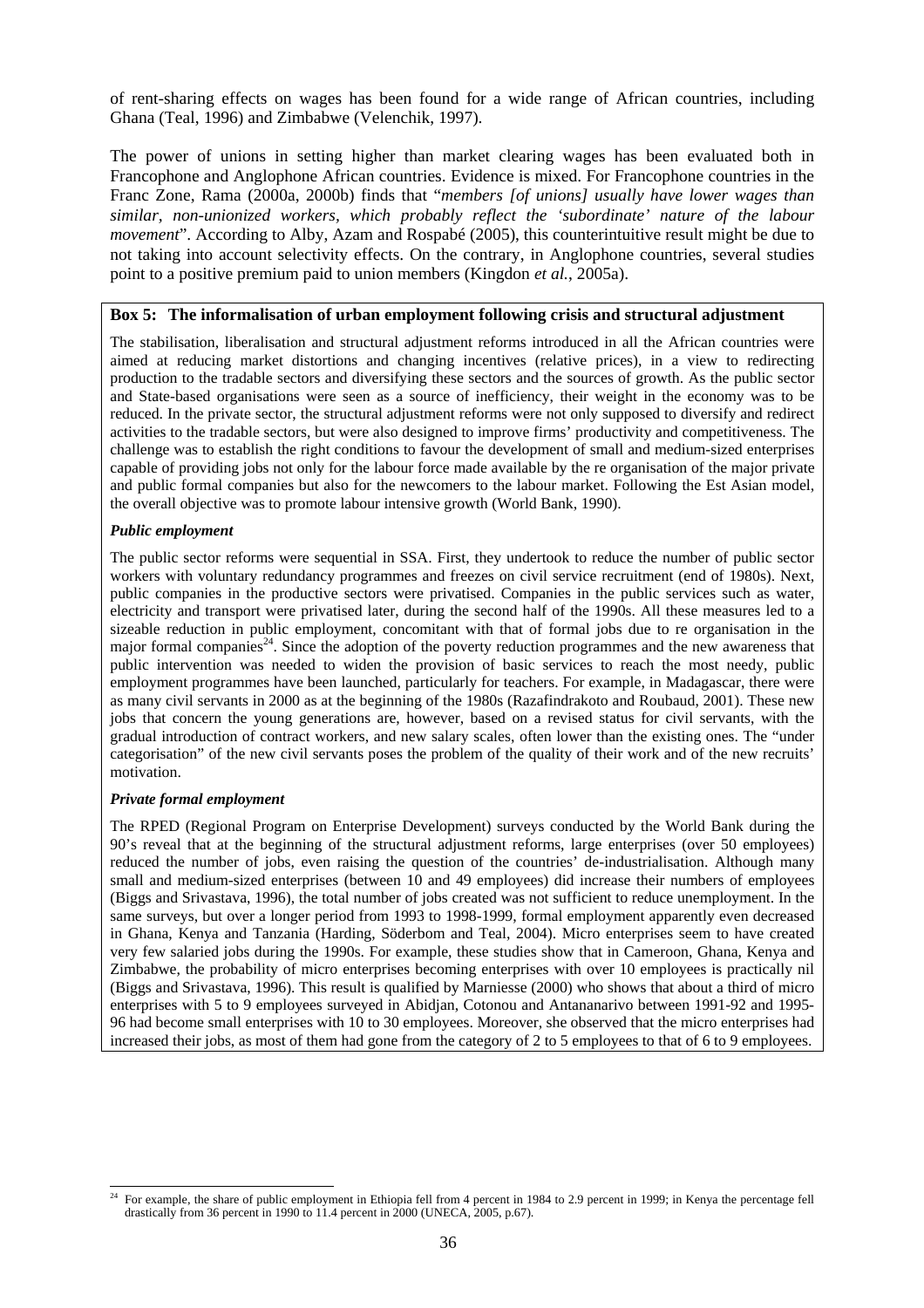#### **Box 5: The informalisation of urban employment following crisis and structural adjustment (Contd.)**

It is difficult to conclude from the different perceptions resulting from the surveys carried out in Englishspeaking and French-speaking countries that adjustment policies have a different impact on the dynamics of micro enterprises and of small and medium-sized enterprises. It would also be interesting to update these studies, as in many French-speaking countries the reforms designed to deregulate the internal and external markets were, in practice, introduced relatively late in the day.

SMEs have not really emerged in most of the countries in black Africa. Although the structural reforms and the emergence of new business sectors such as ICT and tourism have helped create some SMEs, they are still the exception.

#### *Growth of the informal sector*

The informal sector has absorbed the surplus of urban labour over the last decades. Time series data are generally missing on this subject. In the case of Burkina Faso, Grimm and Gunther (2006) consider that the share of informal sector in the total urban employment has not increased, contrarily to what is usually claimed. Growth still has a strong but differentiated impact on informal sector dynamics. In Madagascar, where annual LFSs are available since 1995, Razafindrakoto and Roubaud (2003) show that the macroeconomic growth registered during the second half of the 1990s was accompanied by a continuous reduction of the informal sector share in the urban labour force. On the contrary, the political and economic crisis of 2002 immediately reversed this positive trend, the informal sector "recolonizing" the labour market. The case of Cameroon presents a different pattern. While the informal sector burst out during the phase of sharp recession (between 1987 and 1993; see Roubaud, 1994b), the renewed growth trend after the 1994 CFA Franc devaluation has provoked a simultaneous light reduction of employment in the informal sector and a strong growth of informal employment on the whole. What seems to have happened though is a massive informalisation of employment in the formal sector, that is to say a surge of employees without proper contracts or social protection.

# **4.2. Labour standards in Africa**

Labour regulations in Africa are considered to be the most rigid in the world (World Bank, 2005 – see Table 10 in Appendix; UNECA, 2005). According to World Bank (2005), there is a strong correlation between youth unemployment and rigid labour regulations, especially difficulties of hiring (the World Bank takes the example of Burkina Faso, where employers cannot write term contracts, women can work no more than 8 hours a day, etc.): *"With rigid regulation, common in developing countries, employers choose conservatively. Some workers benefit – mostly men with years of experience on the job. But young, female and low-skilled workers often lose out, denied job opportunities"*.

# *4.2.1. Enforcement and coverage of labour standards*

Most African countries have ratified the International Labour Standard Conventions (abolition of child labour, right of association, minimum wage, interdiction of discriminations, of forced labour, etc.). But as noted by Alby *et al.* (2005), there exists a substantial gap between the ratification of ILOs conventions and national laws on the one hand and between national laws and their enforcement in practice on the other hand.

Even at the beginning of the 1990s, when the policies aimed at reforming regulations for the labour market, foreign exchange and the product markets had only just begun, the manufacturing firms questioned in RPED surveys (1993 Burundi, Cameroon, Ghana, Kenya, Tanzania, Zambia, Zimbabwe) did not consider that constraints relating to market regulation were among the key constraints to their development (Biggs and Srivastava, 1996; Teals, 1996). The lack of credit, infrastructures and services to support their activities together with weak demand were far greater obstacles in their view. It should be noted, however, that in certain countries such as Kenya and Zimbabwe labour legislation (minimum wage, redundancy regulations, and restrictions on definite term employment contracts) was given as a constraint to the hiring of new workers by 15 to 30 percent of the companies surveyed. However, the large companies indicated that foreign exchange constraints, which were lifted to a great extent by the stabilisation reforms, were far more restrictive than those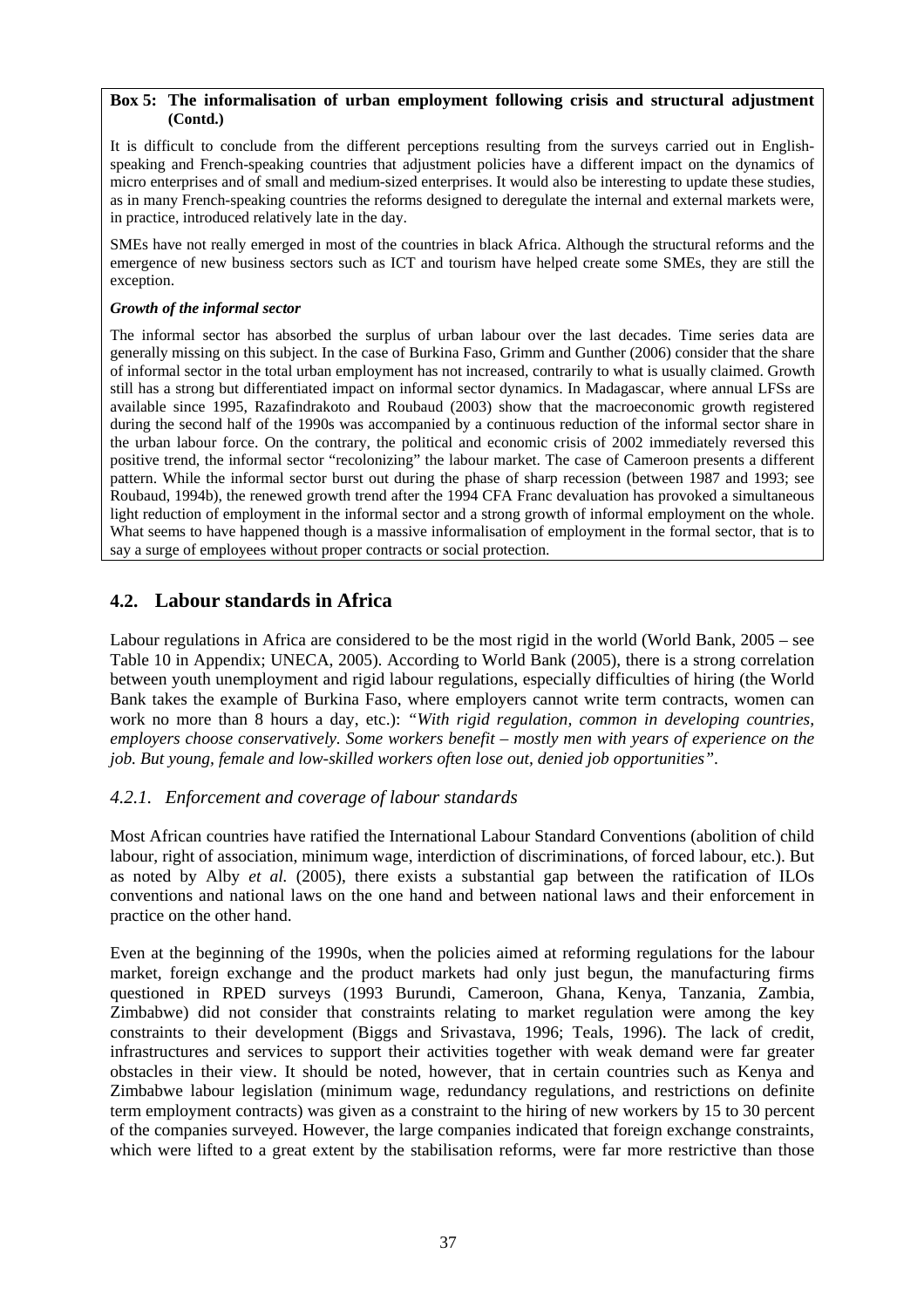relating to labour market regulations. Generally speaking, market regulation constraints seem to affect larger companies more than smaller ones. $^{25}$ 

According to UNECA (2005), labour regulations have not a significant negative impact on employment creations, detrimental to youth employment, for the three following reasons:

- *"- first, the effect of these regulations is limited to the formal sector, which accounts for only a small share of the labour force; for example, in the countries forming the Communauté financière d'Afrique (CFA), only about 5 percent of the labour force is effectively covered by labour regulations, which are some of the most inflexible regulations in Africa (Rama, 1998);*
- *second, even when the regulations are in place, they often are not enforced; as a consequence of limited coverage and poor enforcement, very few workers are effectively protected by labour regulations (…);*
- *third, some regulations provided by the labour code are not binding; case in point: minimum wage in the formal sector; in many countries minimum wages are set at levels below actual starting wages, which may explain why individual as well as cross-country studies have found no significant effect of the minimum wage on employment in Africa (Saget, 2001; Teal, 2000)".*

Recent studies based on surveys on the investment climate in seven African countries (Eritrea, Ethiopia, Kenya, Mozambique, Nigeria, Uganda and Zambia) highlight the fact that the low productivity rates and high production costs in African firms compared with Asian countries, can only be attributed to a small extent to labour costs. "*Labour costs account for a relatively small share of the total costs of African firms"* (Eifert and Ramachandran, 2004). Furthermore, it is shown that real wages are relatively low: "*Competitiveness must come from increased productivity and largely from lower non-labour costs and greater development of worker skills*".

Legislation on minimum wages does not appear to be the main explanatory factor for high nominal wage costs or low downward real-wage rigidity. Rama (2000a, 2000b) believes that the public wage policies are a more convincing reason for the observed wage gaps, together with the obstacles to competition on the product market. In the French-speaking countries he studied, private wages follow the fluctuations in public wages, and few branches have a competitive organisation; product prices are therefore set by the dominant firms in the market at higher prices than if there was competition. This low competition on the product market is one of the elements that explain the low productivity of firms in Africa and the small size of the formal segments of the economies.

The positive impact of foreign direct investment (FDI) on employment (both directly and indirectly through "knock-on effects"), wages and labour standards has often been emphasized (Asiedu, 2004; Freeman, 2001). However, Africa suffers from a lack of FDI, which is mostly concentrated in the mining and oil sectors (except from in South Africa). Export Processing Zones (EPZs), which correspond to a particular model of FDI, have been a failure in Africa with two exceptions: Mauritius and Madagascar. EPZs are often considered as "sweatshops" which encourage a "race to the bottom" in terms of labour standards and create unskilled and low-paid jobs. In the case of Madagascar, EPZs managed to create many jobs for the youth while also contributing to improving labour standards (see Box 6).

 $25$ Due to the sampling method used for the RPED surveys, the authors of the report warned against the possible under-representation of large enterprises, which could lead to an underestimate of the impact of the legislative constraints on the development of large companies.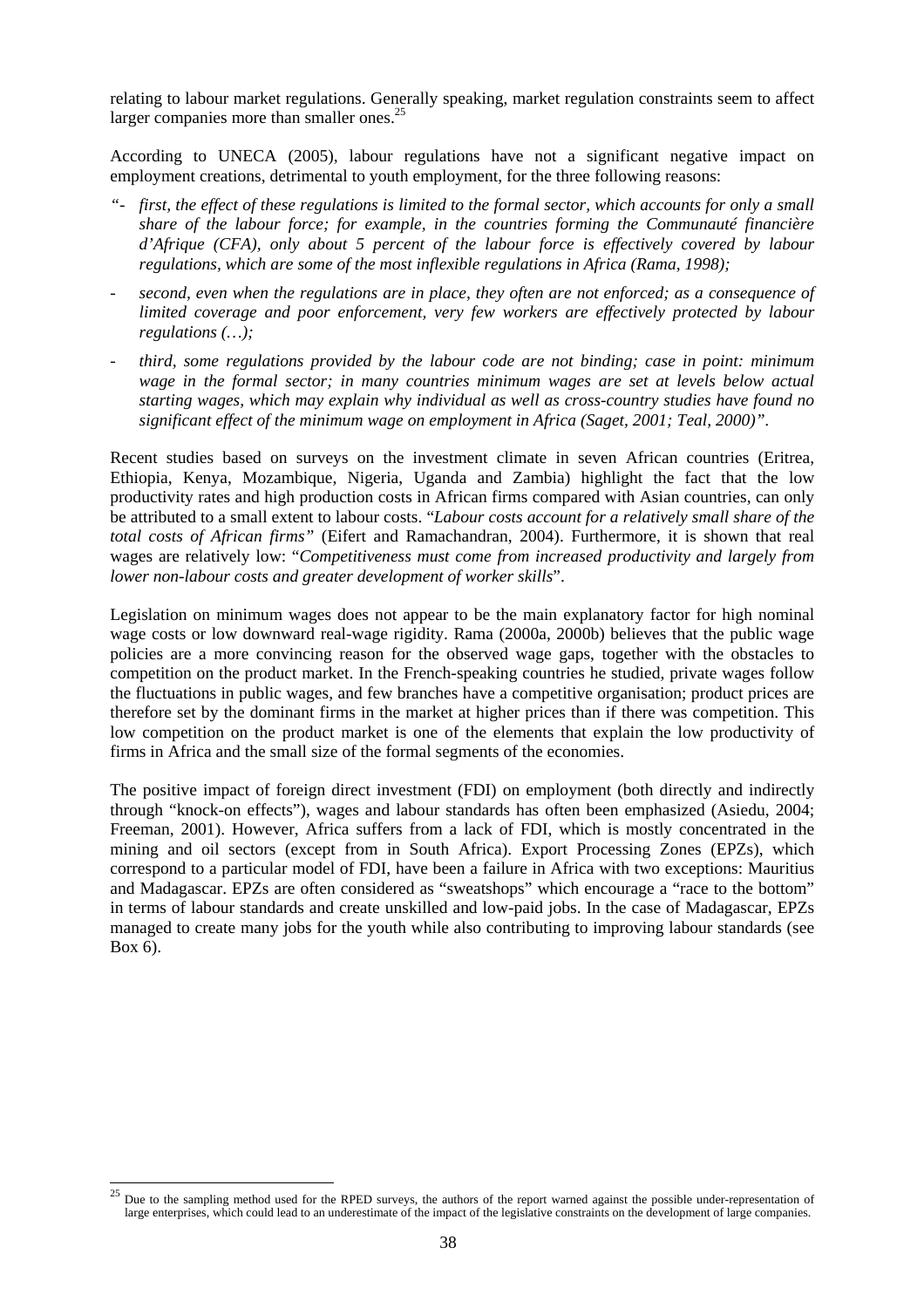#### **Box 6: Export processing zones in Africa, better job opportunities for youth?**

Madagascar is one of the few "success stories" of export processing zones in Africa. The *Zone Franche* specializes in textile-clothing exports to the US and UE markets, benefiting from trade preferences (*African Growth and Opportunity Act*, *Everything but Arms* initiative, etc.) on these markets. It employs around 100,000 workers, mostly based in the capital Antananarivo.

Several studies have analysed the labour market impact of the *Zone Franche*, based on the urban labour force surveys (*1-2-3 Surveys*) implemented by the Malagasy national statistical office with the support of DIAL (Glick and Roubaud, 2006; Cling, Razafindrakoto and Roubaud, 2005). These studies show that on the one hand Madagascar conforms to several typical patterns of EPZs in developing countries (see Madani, 1999): the prevalence of women (more than two thirds of the workforce); the use of a young, semi-skilled workforce who gets better paid than in alternative jobs. On the other hand, *Zone Franche* avoids the egregious patterns of discrimination against women reported for some EPZs and its labour standards appear globally better than in the rest of the economy.

*Zone Franche* workers average 8 years of schooling, significantly less than other formal sector workers but more than private informal wage workers (6 years) and the self-employed (6.6 years). Differences by gender within each sector are not large. *Zone Franche* workers are younger on average (26 and 28 years old for male and female employees) than workers in all other sectors. This is similar to experiences with EPZs elsewhere. Most *Zone Franche* employees are in their first job, more than in any of the other wage sectors.

Also as seen in other contexts, *Zone Franche* employment represents a significant step up in pays (especially but not only) for women, those with low but not zero levels of schooling who would otherwise be found in very poorly remunerated informal sector work. Econometric estimates on individual data show that the remuneration paid by the *Zone Franche* companies is not significantly different, other things being equal, to that paid by the other industrial firms in the formal private sector. Moreover, they do not find any statistically significant wage discrimination for women, after controlling for worker characteristics (and no discrimination against married women and mothers as seen elsewhere).

By drawing women from the low wage informal sector (where the gender pay gap is very large) to the relatively well paid export processing jobs (where pay is not only higher but also similar for men and women with similar qualifications), *Zone Franche* has contributed to improved gender equity in earnings in the urban economy.

Further, along many dimensions (except for the long working hours) – availability of paid leave and health care, access to union membership, etc. – jobs in the *Zone Franche* are "high quality" jobs, comparable to or even superior to other parts of the formal sector. To sum up, the poor image of EPZs in terms of labour issues ("sweatshops") does not adequately apply to Madagascar.

The final dismantling of MFA customs quotas since January 1, 2005 (although some other quotas have almost immediately been reinstalled both by the USA and the EU) has mainly benefited Asian countries and especially China. The remarkable growth of *Zone Franche* exports and employment has stopped since then and its future is under threat. One of the main sources of employment opportunities in the formal sector for the youth might disappear, as it might be the case in other African countries (Kenya, Lesotho, Mauritius, etc.) which have also relied on textile-clothing exports.

# *4.2.2. Example of Francophone West Africa*

African francophone countries are considered be the most rigid in the continent. The World Bank *Doing Business Report* (World Bank, 2005) lists the ten countries where the labour market is the most rigid and the most flexible, according to four criteria: difficulty of hiring, difficulty of firing, rigidity of hours, and rigidity of employment. Table 11 in Appendix shows that six French-speaking African countries are listed among the countries where hiring is the most difficult, two are listed among the countries where firing is the most difficult, six among the countries where working hours are the most rigid, and eight among the countries where employment as a whole is the most rigid. On the contrary, there are only four African countries in the list of countries where labour markets are the least regulated: Mauritius (difficulties in hiring); Tunisia (rigidity of working hours); Zambia and Uganda (rigidity of employment).

However, data from PARSTAT surveys on seven West African capitals illustrates the argument of the UNECA (2005) report regarding the low coverage and lack of application of labour legislation: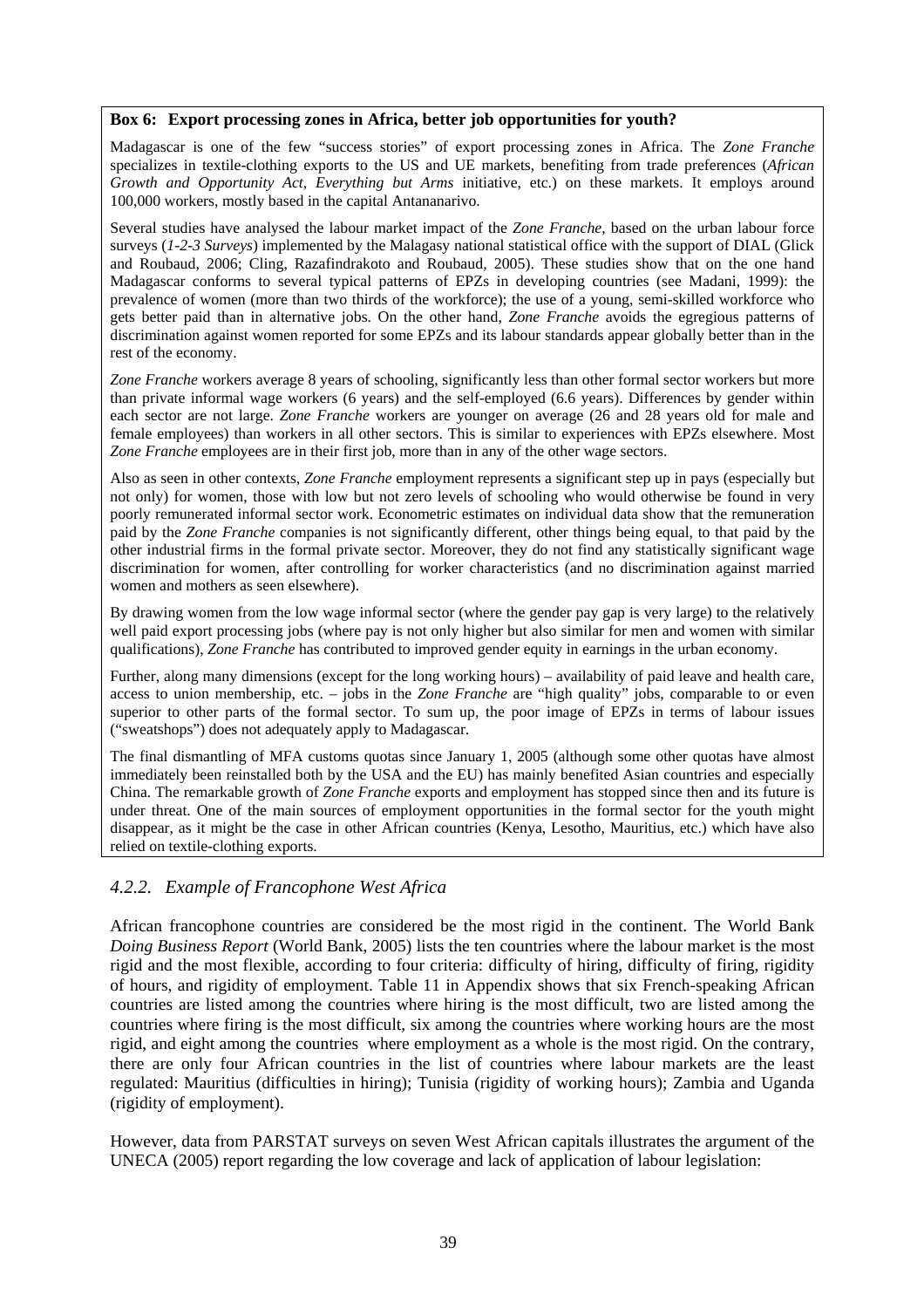- on average in all seven cities, only 13 percent of jobs are in the formal private sector where labour legislation applies;

- over a quarter of full time employees do not earn the guaranteed minimum wage and the figure varies little from one country to another; the percentage exceeds half the employees in the informal sector and nearly 10 percent on average in the formal private sector. This percentage is all the more surprising that, as remarked by UNECA (2005), the level of the guaranteed minimum wage is much lower than the starting salary in general, given that this level has often not been upgraded for several decades;

- in the same way, whereas the weekly working hours are set at 40, over half the labour force actually works more than 40 hours and this percentage exceeds three-quarters in the informal sector (usually with no payment for overtime).
- the rate of activity of children under 14 (below the legal minimum age for work) ranges between 9 percent (Ouagadougou, Dakar) and 17 percent (Lome); most of these children work in the informal sector.

#### *Knowledge gaps:*

*Evidence on real wage flexibility remains scarce and contradictory. Understanding the extent and the mechanisms of labour market adjustment is important in assessing the effect of adjustment policies on the labour force. This is particularly the case for the youth, as they are likely to be among those who directly bear the burden of adjustment, through lower levels of employment and/or lower wages. More research is needed to identify the logic underlying the setting of high wages in African firms of the modern sector. The theoretical model presented at the beginning of this section suggests that, despite the small size of the formal sector, the hiring practices of firms in this sector have implications on the behaviour of workers, either employed of unemployed, that go far beyond its limits. For young workers, the issue is important as they are more likely than others to be outsiders on the labour market and to have difficulties sending the good signal to future employers.* 

# **5. PUBLIC AND PRIVATE RESPONSES**

Available evidence presented in this literature survey suggests that the labour market conditions faced by the young differ sufficiently from those faced by adults so that special policies should be targeted at them.

Nonetheless, there are very few active labour market policies on a significant scale in Africa except in South Africa and in some North African countries like Tunisia where self-employment assistance (largely through micro-financing) and youth training constitute the bulk of the active labour market programmes (Betcherman, Olivas and Dar, 2004). An analysis of 21 African Poverty Reduction Strategy Papers (PRSPs) conducted by UNECA (2005) reveals that only half (11) have a section analysing youth employment and 17 have specifically targeted employment creation for young people, mainly through training and education, macroeconomic policies and the development of the private sector. However, according to UNECA, the actions planned in these fields are very general and not well targeted (e.g., the educational skills required for on-the-job training are not identified).

This section reviews recommendations, policies and practices, at the international and national levels, that have tried to ease youth inclusion in the labour market, improve their labour market and income prospects, as well as policies that have supported the creation of more and better jobs. These experiences (as well as experiences on other continents) could usefully enrich African PRSPs<sup>26</sup>.

 $26$ 26 We do not present here international initiatives such as the Youth Employment Network, sponsored by the United Nations. Of the 10 lead countries having adopted a National Action Plan on youth employment, five are from Africa (UNECA, 2005). Though the actions plans are country specific, their main thrust is based on the four E's: employability, equal opportunity, entrepreneurship and employment creation. We do not have information on their actual implementation, which seems to be still at an early stage.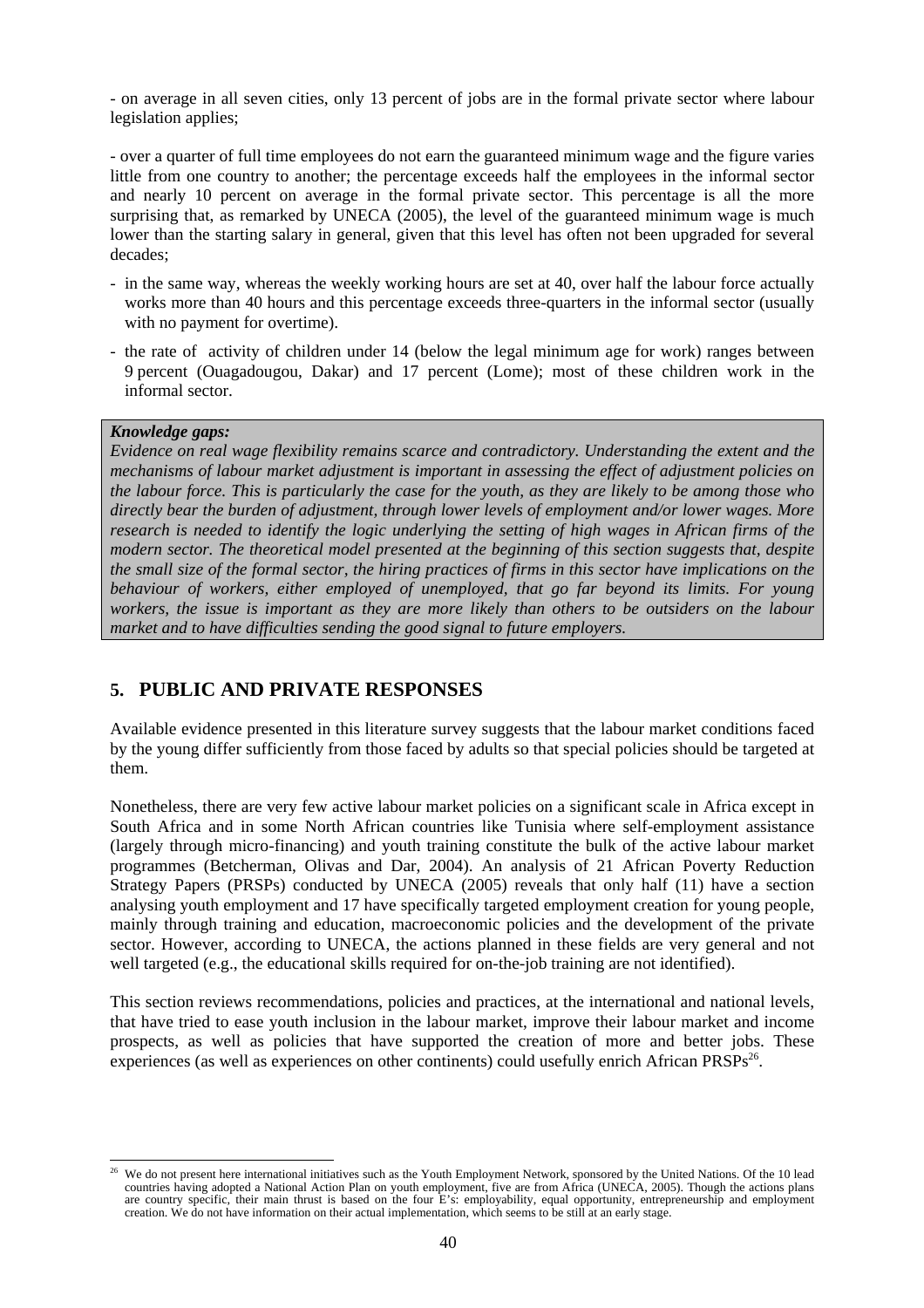# **5.1. Active labour market policies in Africa**

UNECA (2005) deals with the issue of ALMPs in a study conducted by the Poverty and Social Policy Team dealing with "Youth, Education, Skills and Development". Before describing some local experiences, the study stresses that ALMPs would be inefficient if they are designed to tackle short term unemployment due to business cycle negative trends. It also insists on the fact that the success of ALMPs will also depend on other needed reforms to enhance growth and remove labour market rigidities.

In response of governments to youth unemployment, Livingstone (1989) distinguishes different types of policies relying on changes in education and training system and specific projects providing for direct employment. Our presentation of Programmes for Unemployed Youth in Africa follows in part his classification which is also close to that in Kanyenze *et al.* (2000). This categorization is made for analytical purposes, as in practice programmes may not be mutually exclusive.

## *5.1.1. Public employment services*

Public employment services have three major tasks: placement, vocational information and guidance, and labour market information. The results of surveys on discouraged workers (see Kanyenze *et al.*, 2000) constitute a strong argument for developing job search assistance programmes (writing job applications, preparation for interviews, etc.). Employment services could build a strong link with the private sector from which both sides would benefit. Vocational guidance and individual counselling activities would complete the picture of the modern public employment services. As it stands, however, some available evidence suggests that very few countries provide reasonably good services and that the target population is not fully aware of the availability of such services (see, *e.g.*, Schultz and Klemmer (1998) for a study on public employment services in English-speaking African countries). Using data from the *1-2-3 Surveys*, Figure 7 shows that the proportion of the unemployed who are registered at the National Employment Agency is particularly low among the young. Furthermore, the main reason for not being registered appears to be a lack of knowledge regarding the existence of Employment Agencies (Figure 8).





*Source*: *1-2-3 Survey*s. Phase 1 (labour force survey). 2001-2005. National Statistical Institutes. AFRISTAT. DIAL ; authors' computations.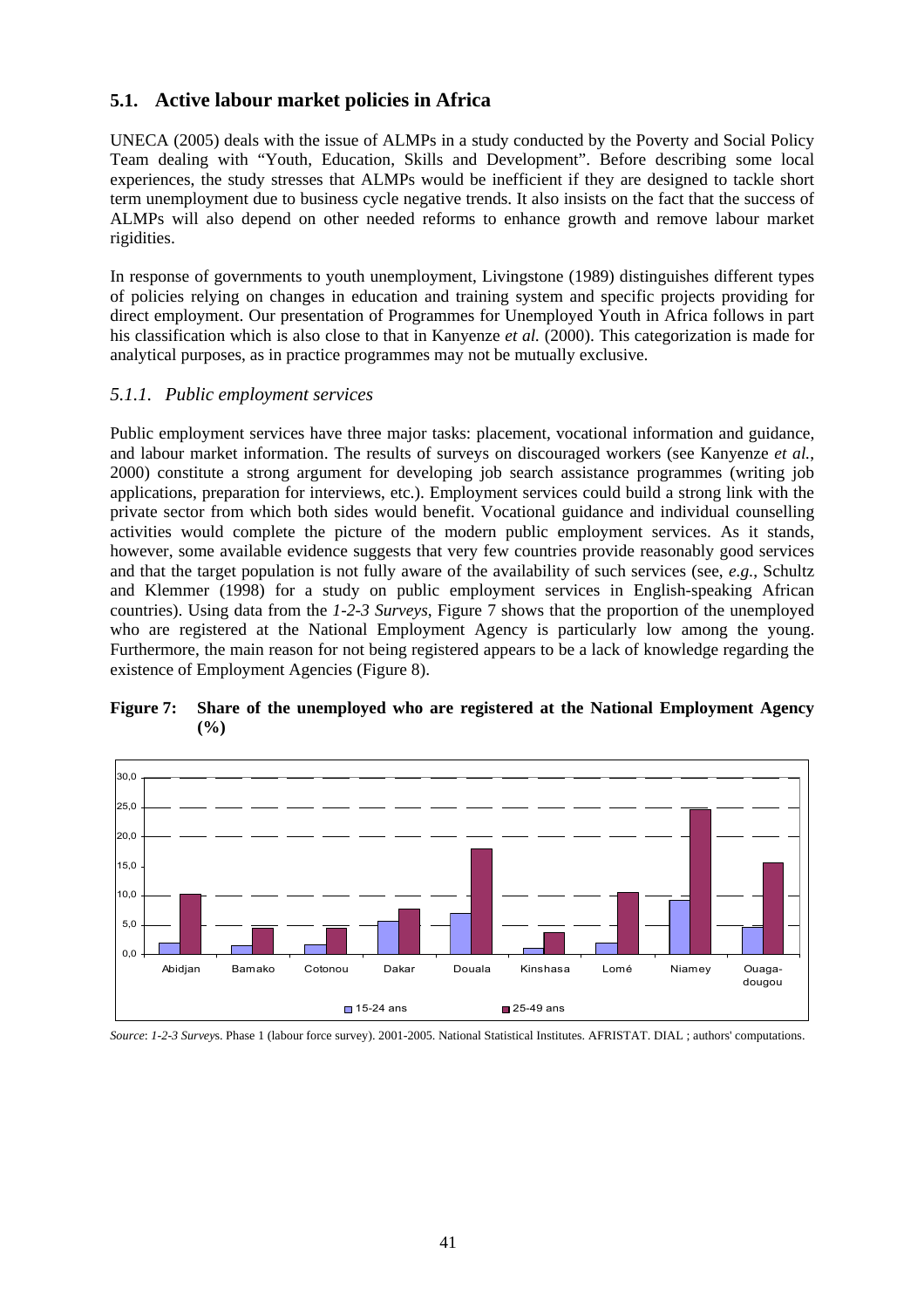



*Source*: *1-2-3 Survey*s. Phase 1 (labour force survey). 2001-2005. National Statistical Institutes. AFRISTAT. DIAL ; authors' computations.

# *5.1.2. Schemes to provide direct employment*

Programmes to provide direct employment usually target unskilled young people and are often used as safety nets. The idea is to provide short term employment to poor youth and contribute to improving a country's infrastructure at the same time.

In Senegal, the AGETIP (*Agence d'Exécution des Travaux d'Intérêt Public*) programmes combine efforts to build public infrastructure such as roads, buildings, and sanitation systems, with efforts to provide jobs and training for unemployed youth. Construction firms that get the contracts also agree to use relatively labour-intensive practices to use local inexperienced youth who receive training funded by AGETIP. After seven years, the number of engineering firms more than tripled, the number of construction firms increased fivefold and 35,000 person-years of employment were generated (World Bank, 2006a). However, the main criticism of theses programmes is their implementation in urban areas only.

**Kenya**'s labour-intensive Rural Access Roads programme is cited as an example of a successful scheme that produced concrete benefits in the form of infrastructural works while also economising on scarce capital. Development Works Corporation in Mauritius in 1970 is an example in which public work construction has been combined with vocational training in the basic trades. Another example is the Revolutionary Youth Association (REYA) in Ethiopia, which was created in 1980 by a small group of youth associations and had three million members (out of nine million young Ethiopians). REYA undertook a large number of public works programmes and had a positive impact on promoting schooling. However, the association had limited importance as a means of reducing unemployment because of the situation of its members: they were young people who were unemployed, but also under-employed or students, and therefore occupied part time jobs.

**South Africa**, which allocates an estimated US\$800 million of its current budget to labour-intensive infrastructural programmes, has probably one of the best public works programmes anywhere. Its Community Based Public Works Programme (CBPWP), launched in August 1994, was regarded as surpassing anything that the ILO members of an evaluation team had encountered in more than thirty developing countries. Its broad aims are to reduce unemployment, educate and train beneficiaries, create, rehabilitate and maintain physical assets, and build the capacity of communities. The CBPWP comprises 599 projects, most of which are situated in and providing employment opportunities to residents of some of the most impoverished areas in the country. It has been difficult to assess with confidence the achievements of the project in terms of disbursements and employment generated. Two different evaluations refer to 2.5 million work-days created by July 1997, or to 1.4 million. This divergence reflects the practical difficulties of making accurate assessments of the socio-economic effects of such programmes.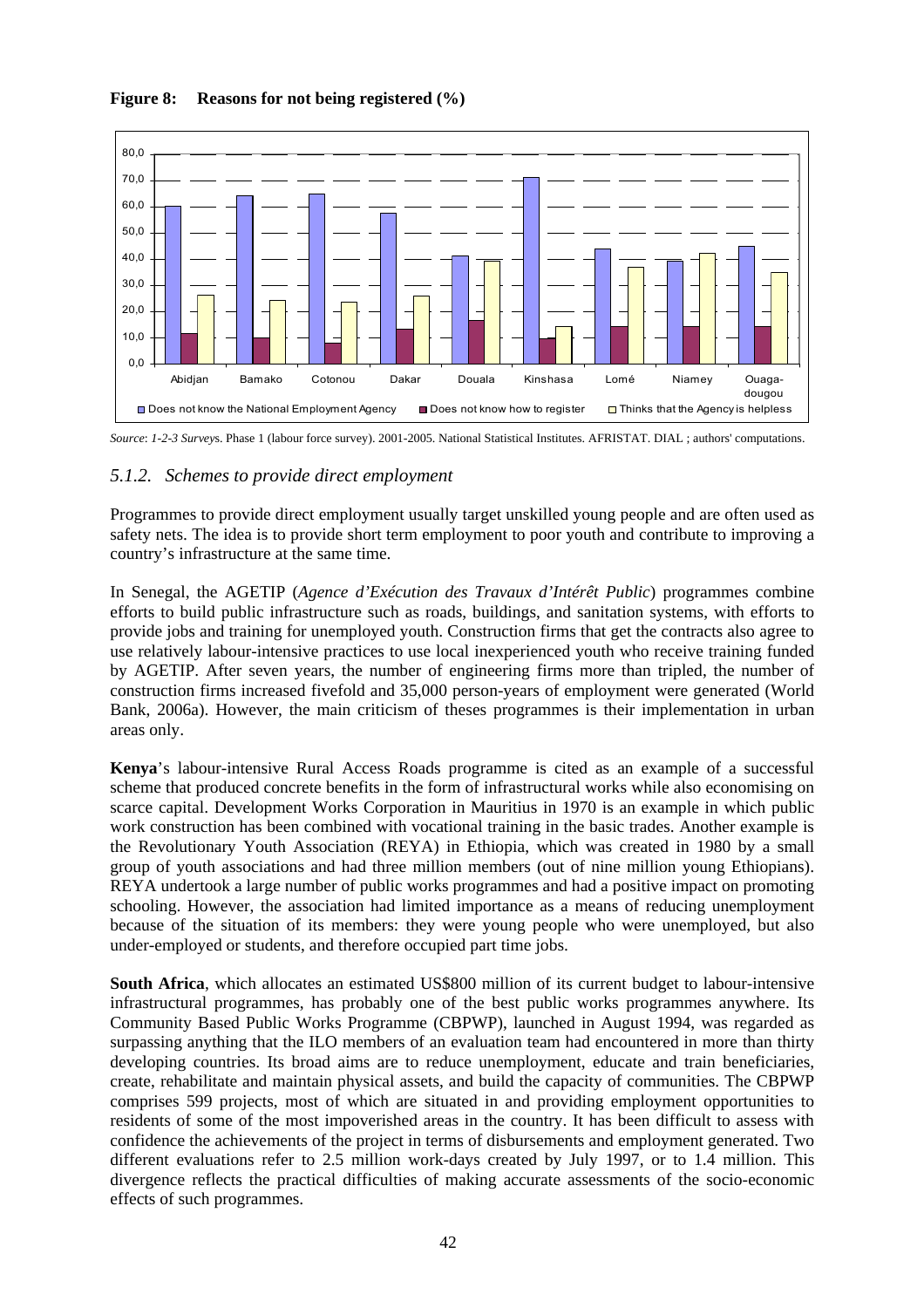**Egypt** established also a public works programme in 1991 which focused on generating jobs for youth in poor rural areas. The projects cover productive infrastructure (irrigation, drainage, protection of agricultural land); economic infrastructure (roads, channels); social infrastructure (public building restoration, potable water provision) and complementary projects (related to health and education). By 1997 (to 2000), slightly over 42,000 jobs were created, 90 percent of which were temporary and workers were almost exclusively young men.

## *5.1.3. Schemes to provide employable skills*

Another category of scheme starts from the assumption that in order to secure employment young people must be equipped with specific employable skills of a blue-collar nature.

This type of initiative was introduced in **Kenya** (village polytechnic programme in 1963), in Zambia (integration programmes through industrial qualifications, in particular), in Botswana (the Brigade Movement in 1976-1984) in the building sector, but also in Somalia and Mauritius. One of the problems with these initiatives (noted in the case of Mauritius) is the fact that no real preference can be noted on the part of entrepreneurs to employ skilled people rather than individuals with a general education. In the industries in question, it takes very little time to train a young person and the companies therefore recruit very few people who are already qualified. The problem of youth unemployment has been partly solved in Mauritius, particularly for women, by the massive production of exportable products (textiles).

Among the programmes used to reduce the skills mismatch problem in the African labour markets, Adams (1997) and Godfrey (2003) cite the voucher system adopted by the **Kenyan** Government. This programme called "training voucher for workers under the sun" targeted established firms and workers in order to identify businesses with the most promising potential. 37,666 vouchers were issued during the 1997-2001 period. UNECA (2005) considers this programme as a success even if its impact has not been assessed.

Job training programmes are more likely to be successful if they are part of a package that includes basic education, employment services, and social services (World Bank, 2006b). Betcherman *et al*. (2004) show in a review of 19 training programmes targeting youth that in the absence of such a package, training programmes rarely improve the employment and earnings of young participants.

Among schemes promoting vocational skills, formal apprenticeship schemes or traditional apprenticeships could be a way to ensure that the skills offered fit the needs of employers and as a result to enhance youth employment. In Germany, France, the United Kingdom, and the United States, formal apprenticeships are associated with an increase in employment for young men, and on earnings for young women. However, they are hardly applicable in Africa because the small share of employment in the modern wage sector, the slow growth of jobs for new apprentices, and the weakness of institutions. Van Eekelen, de Luca and Ismail (2001) show, studying the Mubarak-Kohl initiative launched in 1995 in **Egypt**, the difficulty of introducing formal apprenticeship in African countries.

In order to better take into account economic demand, recent reforms have been undertaken in countries such as **Tunisia**, **Morocco** or **Algeria**. These reforms led to the creation of strong partnerships with professional organisations and to the reorganisation of sectoral training centres (Clement, Walther, Bougault and Filipiak, 2005). Initiatives aiming at promoting life-long learning have also been carried out in North Africa, such as the vocational tax for employers in Morocco in 1997 whose purpose is to finance continuous vocational training (CSF, *Contrats Spéciaux de Formation*). A quantitative impact evaluation of the CSF programme has recently been achieved and shows a significant positive impact on the firms' performance over the period 1997-2003 (European Training Foundation, 2006).

In SSA, especially in the Western part, traditional apprenticeships, in which a craftsman trains trainees in his workshop, are the most common way for youth to acquire skills (see section 3.2.4). Atchoarena and Delluc (2001) find that in **Ghana**, 80–90 percent of all basic skills training comes from traditional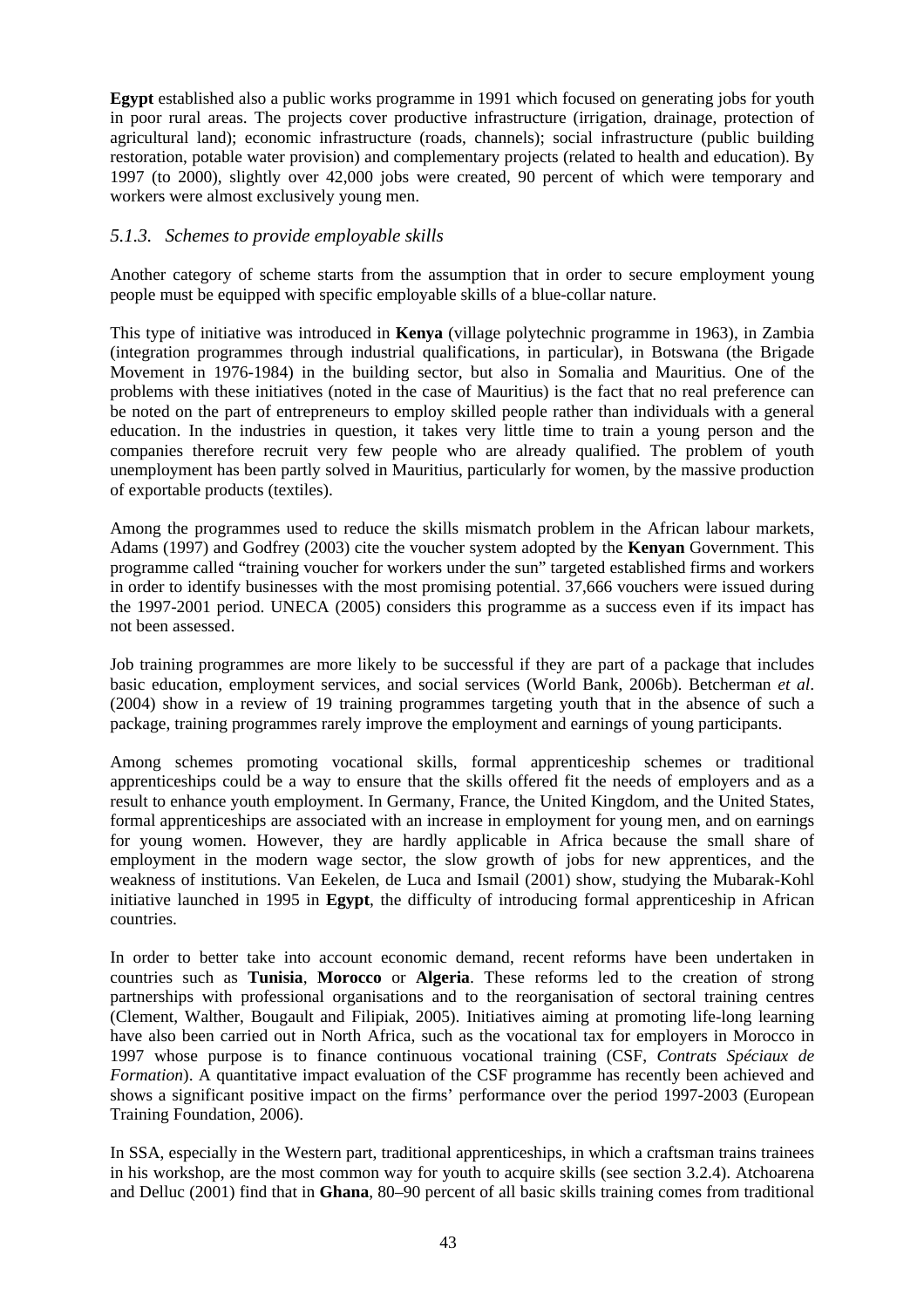apprenticeships, compared with 5–10 percent from public training institutions and 10–15 percent from nongovernmental sources. According to Haan and Serriere (2002), in West Africa it is common to find more apprentices than wage employees in the informal sector firms.

The major strengths of traditional apprenticeships, while not carefully evaluated, are their practical orientation, their relative independence from government funding and regulations and their cost effectiveness. However, traditional apprenticeships have three main drawbacks: they do not reach young women and very poor young people and they perpetuate traditional technologies (Johanson and Adams, 2004). Strengthening the pedagogical and technical skills of master craftsmen is certainly a key step to improve the quality traditional apprenticeships. Evidences from **Kenya**'s informal sector ("Jua Kali"), suggest that vouchers increased the access of master craftsmen to new technologies and upgraded their skills, and as a result improve the quality and relevance of their training (Riley and Steel, 1999).

Another example of an attempt at linking education and training and the workplace is the National Open Apprenticeship Scheme in **Nigeria** (NOAS). Under this scheme, vocational education and training is provided to unemployed youth in over 100 occupations. Unemployed youth and schoolleavers are given an opportunity to train for a period of 6 months to 3 years under reputable Master Craftsmen. Since its inception in 1987, nearly 600,000 unemployed youth have received training in 80 different trades under the scheme. Around 400,000 of these started their own micro-enterprises, while an additional 32,000 unemployed youth are currently undergoing training.

## *5.1.4. Schemes to promote self-employment*

Nafukho (1998) studied the programmes designed to develop entrepreneurial talents that were introduced in many African countries from the 1970s onwards. Following unsuccessful attempts in the domain of professional training, certain governments tried to absorb youth unemployment by promoting the creation of small enterprises, thereby favouring entrepreneurial talents. The different initiatives taken in Africa include:

- the promotion of education targeted on technical or farming techniques (Zimbabwe, Uganda, Kenya, Gambia),
- expert advice for young entrepreneurs (Nigeria, Gambia, Malawi),
- assistance with project financing (Malawi, Swaziland),
- and even incentives to adopt a business spirit (Uganda, Kenya).

The initiatives aimed at developing entrepreneurship gave encouraging results, but these were insufficient to reduce youth unemployment since, apart from political will, they require educational, administrative, financial and legal conditions and a favourable business climate that the African countries find it hard to provide. Nafukho also mentions the importance of the content of the apprenticeship if the entrepreneur is to succeed. The effectiveness of this type of policy focusing on entrepreneurial talents is yet to be proved.

Perhaps the most familiar initiatives that have been undertaken in virtually all countries in Africa are those concerning the promotion of micro-, small- and medium-scale enterprises (MSMEs), including informal sector development. However, while almost every country in Africa has committed itself to the promotion of MSMEs, it is not always clear to what extent these programmes cater to the needs of unemployed youth.

The **South African** approach to the development and support of small business is an example of a comprehensive, integrated national strategy. It was born out of a national consultative process, which started with the President's Conference on Small Business held in March 1995. Many initiatives targeted at developing MSMEs with an interesting approach based on the central role accorded stakeholder participation and the fact that social partners contributed to the financing of the job creation programmes. The public sector in some countries provides financial support to young entrepreneurs. In South Africa, the government created the Umsobomvu Youth Fund so as to ease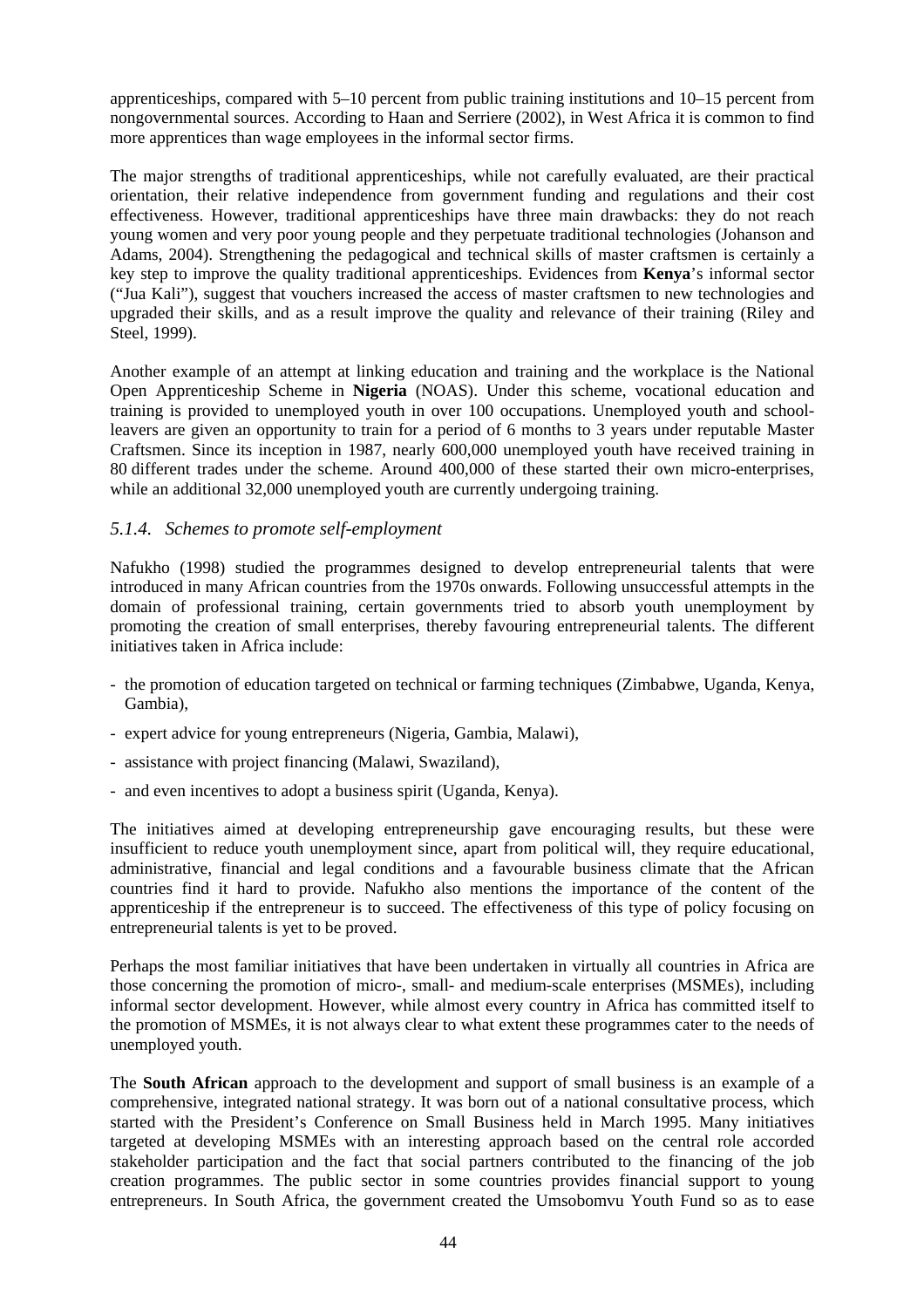access to information and public funding and to support skills development for people under age 35. Unfortunately, Kanyenze *et al.* (2000) do not give any success appreciation because all initiatives are still at an early stage of implementation.

Another example of support to young entrepreneurs is the "Youth Business International helping young people become entrepreneurs" programme that was set up to help young people overcome the barriers they can face in setting their own business (Chambers and Lake, 2002). The two African countries involved in the programme are **Nigeria** and **Mauritius**. The authors consider this programme as a success, basing their assessment on the number of beneficiaries.

The programmes and policies adopted to deal with youth unemployment often reflect the particular diagnosis made of its underlying causes (Livingstone, 1989). Where the wrong attitudes of part of young population have been pointed, back-to-the-land projects with re-education in agricultural values have been implemented like in Somalia, Zambia and Malawi. Where the problem have been seen essentially to be a lack of practical, employable skills, the emphasis has been on craft training, like in Zambia, Botswana and Kenya.

## *5.1.5. Other schemes*

**Somalia**'s Agricultural Crash Programme (ACP) was launched in 1970. Its aim was to promote the building of collectivist farming cooperatives with technical production assistants, replacing the former system of small, family-run subsistence farms with elementary equipment. In 1979, seven farms were operational, involving 7,254 young voluntary settlers. The programme also provided for the presence of qualified personnel: in 1979, 11,000 young farm technicians had been trained, 20,000 in 1984. However, technical efficiency and returns remained low: nearly all the State firms were loss-making and weighed heavily on the State budget. This policy was therefore not a total success.

National service has sometimes been used (Kenya, Zambia) as a solution to the problem of youth unemployment. However, it remains a short-term solution as the length of national service is limited, generally to one year, and it has many objectives (military preparation, patriotism, etc.). The advantage highlighted in terms of the fight against youth unemployment is that the young people learn discipline. Another argument in favour of national service is the training it offers in terms of qualifications, as long as this fits in with the individual's previous training

# **5.2. Evaluation**

The main issue examined in this section is whether active labour market policies are effective or a waste of public funds. Given the scarcity of public funds in Africa, this issue is even more relevant in the policy debate than elsewhere. The World Bank Social Protection Unit (Betcherman *et al.*, 2004) has realized a study to assess the impact of these programmes in Developing and Transition Countries<sup>27</sup>. The study focuses on seven categories of programmes namely employment services, training for the unemployed, training for workers in mass layoffs, training for youth, public works, wage and employment subsidies and self-employment assistance.

The conclusions of the study for the seven categories of programmes is that there is very little evidence of an impact in developing countries for employment services, training for workers in mass layoffs, wage and employment subsidies and public works. The effects of training for unemployed seem to be not positive, but the authors note that there are very few studies available. Training for youth seems to have a positive impact, but the evaluations concern exclusively Latin American countries. Finally, there are not enough evaluations to determine the impact of self-employment programmes on employment and earnings.

 $27$ The sample of countries studied is not indicated in the paper, but it seems that very few developing countries are included, mainly Latin American and East Asian.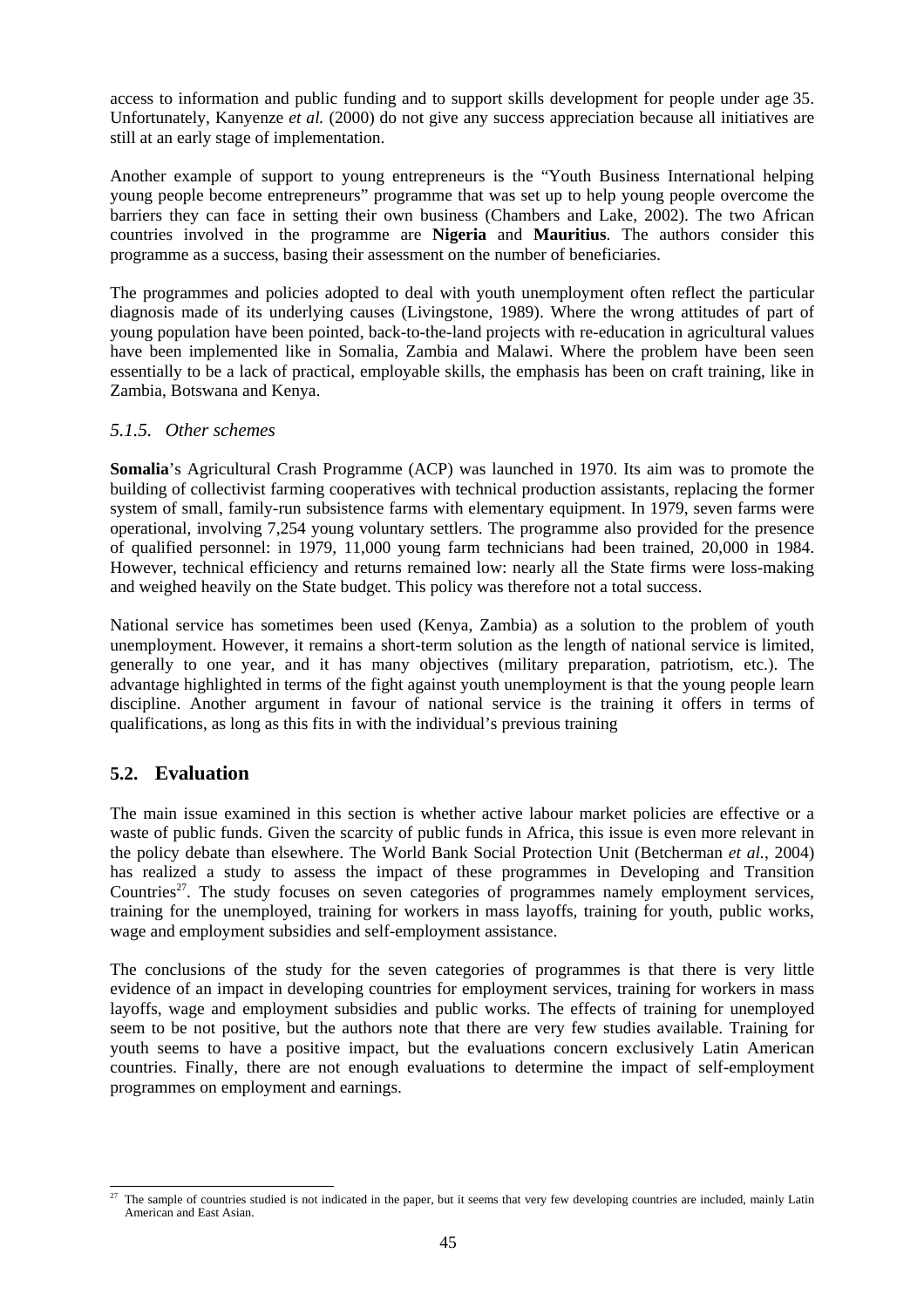The World Bank (2006b) reviews several evaluation studies of youth policies and programmes in Ethiopia, Burkina Faso, Tanzania, and Uganda. The report shows that the programmes are rarely targeted (they focus mainly on urban unemployment, neglecting other challenges), and that the quality of interventions is low. Several evaluation studies of these interventions have been conducted, but they report only outcomes, not *impact*. The World Bank study shows that there is an urgent need for active labour market policies evaluations in Africa. These evaluations can be of two kinds:

- *ex ante* evaluations which would stress the potential benefits and risks of the different programmes before their implementation; these evaluations need to be conducted in a general equilibrium framework to allow taking into account the direct effects of each policy on the labour market and the Government budget but also the indirect effects on the various actors and sectors of the economy;
- *ex post evaluations* which would assess the cost-effectiveness of the already implemented programmes; these evaluations based on available surveys analysis or experiments would help deciding whether these policies should be reinforced, pursued, reshaped or abandoned.

#### *Knowledge gaps:*

It is essential to stress the need for evaluations to have an objective assessment of the effectiveness of these programmes. Economic evaluations of employment policies in Africa using experimental or quasi-experimental techniques are badly needed. However, the cost-benefit analysis must not only focus on income. It should also take into account the potential negative impact of unemployment on health, violence, etc.

# **6. CONCLUSION**

Although international institutions are beginning to pay more attention to it, the subject of youth employment and, more broadly, the integration of young people in African society, is still widely neglected. In terms of research, our review of the literature clearly highlights the knowledge gaps. To a certain extent, these can be explained by the lack of quality data on the labour market, a point which is specific to Africa. The most elementary information is lacking. For example, what is the youth unemployment rate? Has it increased or decreased in the past decade? The answers to these questions differ from one source or from one author to another. As for policies, despite recurrent attempts, actions in favour of the integration of young people have only played a marginal role, probably due to their limited scale. However, putting aside particular national cases, the few stylised facts that emerge clearly show that young people have been the main victims of the continent's poor economic performances in recent decades. They have paid a heavy price for weak (or even negative) growth and the shortcomings of the labour market (urban/rural segmentation; inappropriate legislation; lack of wide-scale proactive policies). They have acted as adjustment variables between an ever increasing labour supply – despite progress in schooling rates and the beginnings of demographic transition - and sluggish demand. The cutbacks in the public sector have not been made up for by the formal private sector, which suffers from poor levels of competitiveness. This has left room for a prolific informal sector with low average productivity rates and bad working conditions, which young people have been obliged to turn to en masse. This unfair treatment contains the seeds of a "clash of generations". Although, overall, this has not in fact taken place, the lack of prospects has nonetheless encouraged some of the younger generation to adopt high-risk or illegal behaviour: taking part in the criminal economy, growing role in armed conflicts, etc., whereas some see south-north migration as a solution.

The recent awareness at the highest political levels of the challenge posed by the integration of young people in Africa should be a stimulus to acquiring better knowledge of the situation and to more effective, sustained action in the years to come. The results of this study offer a certain number of paths for research on this subject. First and foremost, to cater for the need for pertinent, reliable, realtime data on the labour market, it is absolutely vital to introduce a durable system of employment surveys, to be included in the National Statistical Systems (NSS), and thus put an end to the "African exception" in this domain. In the meantime, it is possible to take more advantage of the high analytical potential of a secondary exploitation of the existing sources. The example given in this study using the *1-2-3 Surveys* shows that it is possible, at a low cost, to clarify the situation and to extend the analysis by introducing the different age groups. Theme-based programmes could by launched rapidly in this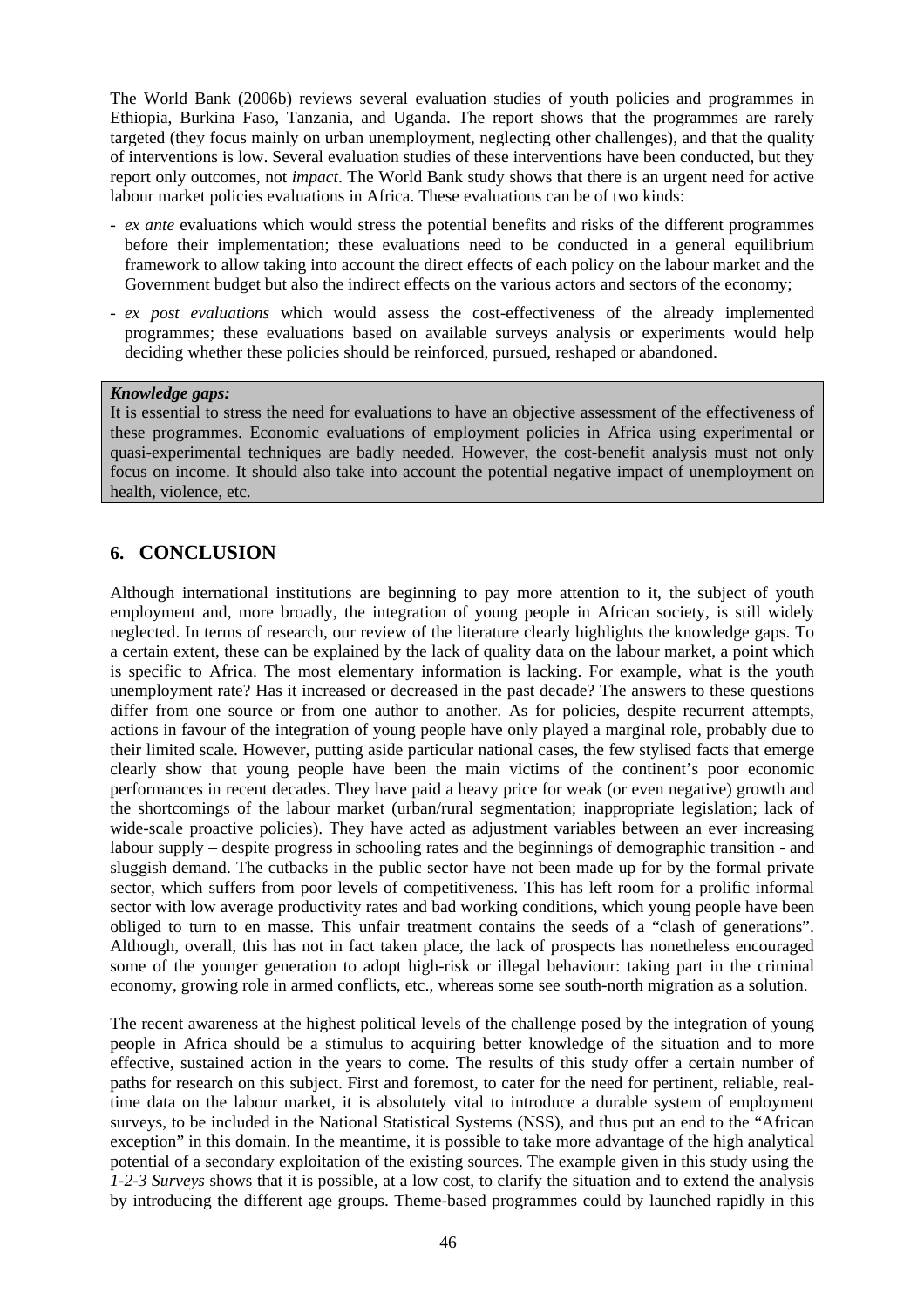direction. Finally, the probable extension of employment policies in favour of young people should give rise to the more systematic introduction of monitoring and assessment mechanisms to gauge the impact of the policies, as these are still very scarce in Africa. Recent methodological progress in this field of research, which has been particularly fruitful in the past few years, could be applied with great benefit in Africa.

Without listing all the knowledge gaps presented at the end of the sections of this report, we would like to focus on a few main lines of research that we consider being priorities. For instance, we believe that it is a priority to make up for the most glaring knowledge gaps in order to establish a true picture of the major trends underway.

1. A special effort must be made in rural areas, for which the concepts used to describe labour markets are generally irrelevant (individual incomes, wages, number of hours worked on a weekly basis) and for which there is little data.

2. Less attention should be paid to unemployment, which is not a very relevant indicator of the tensions in the labour market in Africa, and more should be paid to under-employment and to the quality of jobs.

3. Given its importance, studies should focus on the informal sector, in order to gain a better understanding of how it works, but also in a view to thinking up policies aimed at increasing productivity whilst also protecting the people who work in the sector. In this respect, the link between formal and informal job training and professional trajectories is crucial.

4. Particular attention should be paid to the most vulnerable groups, such as women, young and uneducated workers. Understanding the roots of gender discrimination is a prerequisite if one wants to design efficient policies to counter gender inequalities (Goal 3 of the MDGs). There is much to learn about the discrimination practices of all kind, in access to schooling for instance, but also about the demand-side factors that may influence employers when they make decisions concerning hiring and promotions or use gender to predict future work commitment.

5. In order to understand why formal labour markets are not able to absorb the increased labour supply, most studies focus mainly on the supply side, little attention being paid to the links between supply and demand. In this objective, systematic use of data linking information on production units and their workers – matched employer-employee – is essential.

6. In the same vein, the links between economic growth, labour demand and the quality of jobs being created remain insufficiently investigated.

7. Alongside these badly needed micro-economic and sectoral studies, we believe there is also a need for macro-economic studies on issues such as the content of growth in terms of youth employment, the impact of demographic dynamics, the prospects of formal and informal education systems and the distributive effects of policies.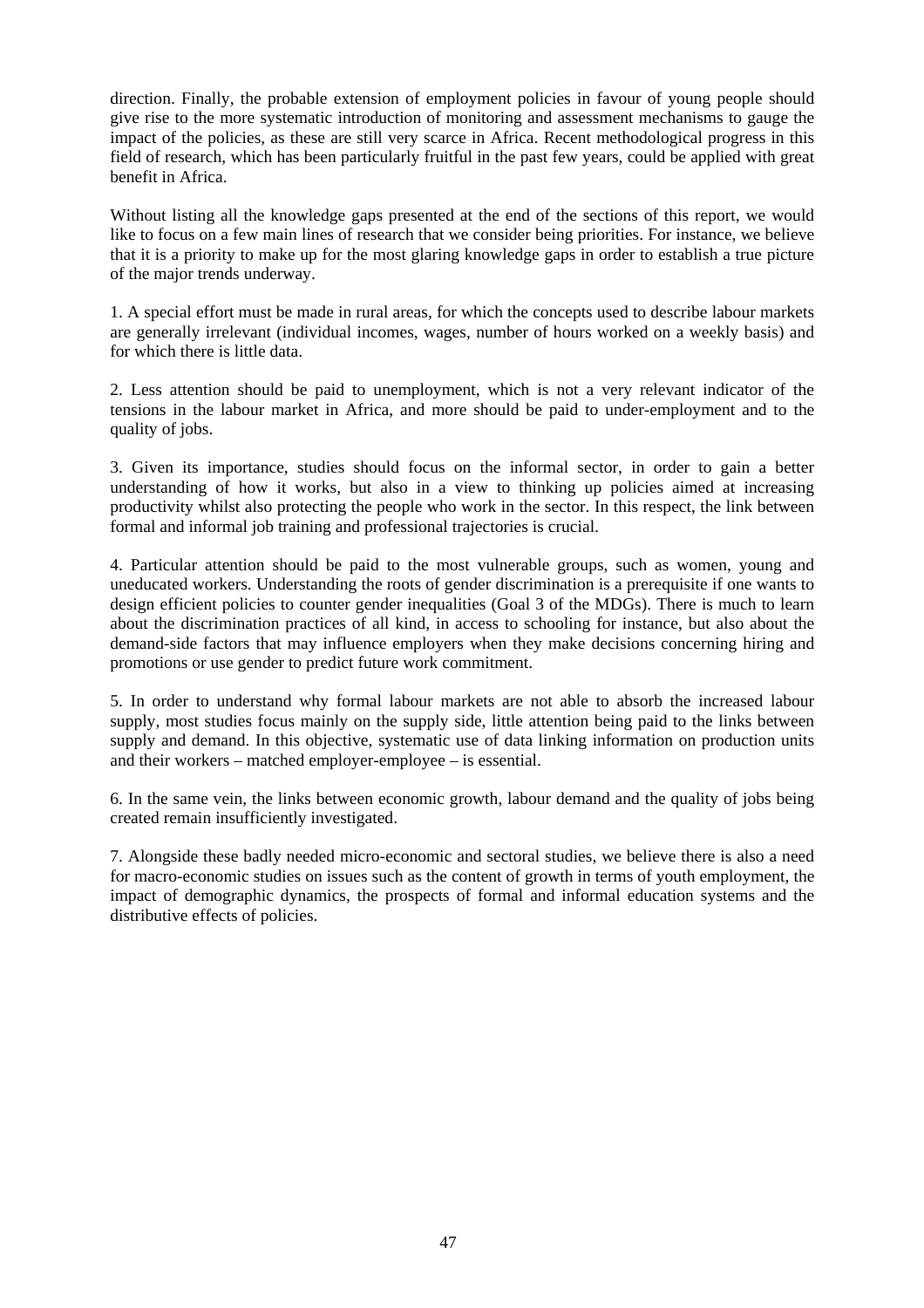#### **REFERENCES**

- Acemoglu D. and J. S. Pischke (1999), "The Structure of Wages and Investment in General Training", *Journal of Political Economy*, 107, 539-572.
- Adams A.V. (1997), "Assessment of the Jua Kali Pilot Voucher Program", mimeo, Washington, DC: The World Bank.
- Adams J. (1991), "The Rural Labour Market in Zimbabwe", *Development and Change*, 22(2), 297-320.
- Alby P., J.-P. Azam and S. Rospabé (2005), *Labor Institutions, Labor-management Relations and Social Dialogue*, German Trust Fund Project "Job Creation, Core Labor Standards & Poverty Reduction in Africa", Washington, DC: The World Bank.
- Al-Samarrai S. and P. Bennell (2006), "Where has All the Education Gone in Africa? Employment Outcomes Among Secondary School and University Leavers", *MRPA Paper*, 128, Munich: University Library of Munich.
- André C. and J.P. Platteau (1998), "Land Relations Under Unbearable Stress: Rwanda Caught in the Mathusian Trap", *Journal of Economic Behavior and Organization*, 43, 1-47.
- Antoine P., M. Razafindrakoto and F. Roubaud (2001), "Contraints de rester jeunes ? Evolution de l'insertion urbaine dans trois capitales africaines : Dakar, Yaoundé, Antananarivo", in *Les jeunes, hantise de l'espace public dans les sociétés du Sud*, Autrepart, 18, IRD-Editions/Editions de l'Aube.
- Aryeetey, E., A. Baah-Nuakoh, H. Duggleby, H. Hettige and W.F. Steel (1994), "The Supply and Demand for Finance among SMEs in Ghana", *Africa Technical Department Discussion Paper*, 251, Washington, DC: The World Bank.
- Atchoarena D. and A.-M. Delluc (2001), "Revisiting Technical and Vocational Education in Sub-Saharan Africa: An Update on Trends, Innovations, and Challenges", IIEP/Prg.DA1.320, Paris: International Institute for Educational Planning.
- Austin G. (1999), "Background Note on Civil Strife and Poverty in Sub-Saharan Africa", Background paper for the World Development Report 2000/2001", Washington, DC: The World Bank.
- Ayalew D., S. Dercon and P. Krishnan (2000), "Demobilisation, Land and Household Livelihoods: Lessons from Ethiopia", *CSAE Working Paper*, 2000-135, Oxford: Centre for the Study of African Economies.
- Beaudry P. and N. K. Sowa (1994), "Ghana", in Susan Horton *et al.* (eds), *Labor Markets in an Era of Adjustment,* Vol. 2., EDI Development Studies, Washington, DC: The World Bank.
- Bennell P. (1996a), "Rates of Return to Education: Does the Conventional Pattern Prevail in Sub-Saharan Africa?", *World Development*, 24, 183-199.

\_\_\_\_\_\_\_\_\_\_ (1996b), "Using and Abusing Rates of Return: A Critique of the World Bank's 1995 Education Sector Review", *International Journal of Educational Development*, 16, 235-248.

- Bennell P. and J. Sergerstrom (1998), "Vocational education and training in developing countries: Has the World Bank got it right?", *International Journal of Educational Development*, 18, 271-87.
- Betcherman G., K. Olivas and A. Dar (2004), "Impact of Active Labor Market Programs: New Evidence from Evaluations with Particular Attention to Developing and Transition Countries", *Social Protection Discussion Paper Series*, 402, Washington, DC: The World Bank.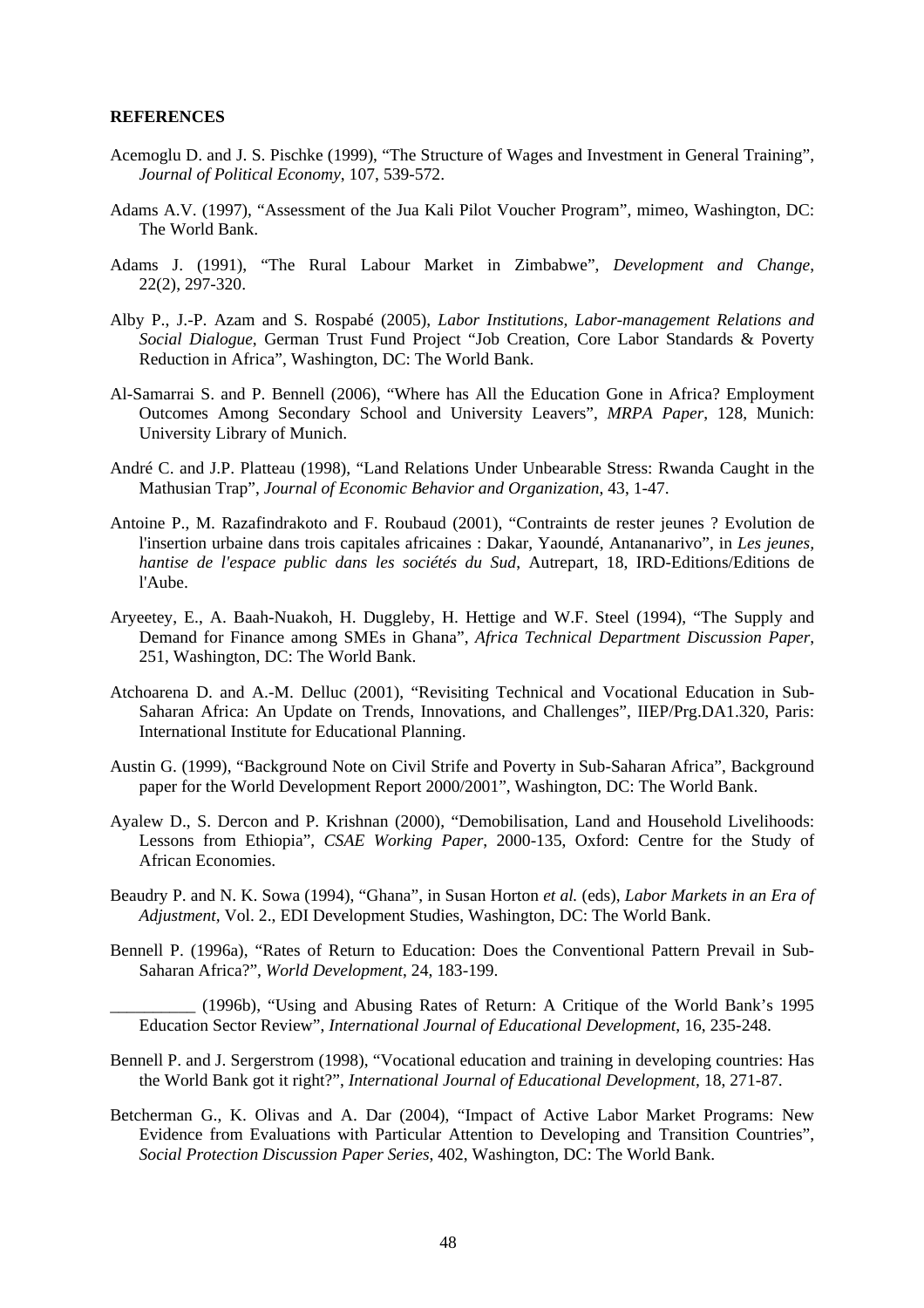- Biggs T. and P. Srivastava (1996), "Structural Aspects of Manufacturing in Sub-Saharan Africa: Findings from a Seven Country Enterprise Survey", *Africa Technical Department Discussion Paper*, 346, Washington, DC: The World Bank.
- Bigsten A., A. Isaksson, M. Soderbom, P. Collier, A. Zeufack, S. Dercon, M. Fafchamps, J.W. Gunning, F. Teal, S. Appleton, B. Gauthier, A. Oduro, R. Oostendorp and C. Patillo (2000), "Rates of return on physical and human capital in Africa's manufacturing sector", *Economic Development and Cultural Change*, 48, 801-827.
- BIT (1985), *Les programmes spéciaux d'emploi et de formation de la jeunesse. Une étude comparative du PECTA*, Rapport de synthèse, ILO: Addis Abada.
- Bossuroy, T. (2006), "Déterminants de l'identification ethnique en Afrique de l'Ouest", *Afrique Contemporaine,* 220, forthcoming.
- Bratton M., R. Mattes, E. Gyimah-Boadi (2004), *Public Opinion, Democracy and Market Reform in Africa*, New-York: Cambridge University Press.
- Brilleau A., F. Roubaud and C. Torelli (2005), "L'emploi, le chômage et les conditions d'activité, enquêtes 1-2-3 Phase 1", *Statéco*, 99, 43-64.
- Brown C. (1990), "Empirical Evidence on Private Training", *Research in Labor Economics*, 11, 97-113.
- Burger R. and I. Woolard (2005), "The State of the Labour Market in South Africa after the First Decade of Democracy", *CSSR Working Paper,* 133, Cape Town: Centre for Social Science Research,.
- Calvès A.-E. and B. Schoumaker (2004), "Deteriorating Economic Context and Changing Patterns of Youth Employment in Urban Burkina Faso: 1980–2000", *World Development*, 32, 1341-1354.
- Card D. (1999), "The Causal Effect of Education on Earnings", in O. Ashenfelter and D. Card (eds), *Handbook of Labor Economics*, vol. 3A, pp. 1801-1863, Netherlands: Elsevier Science Publishers BV.
- Casale D. and D. Posel (2002), "The Continued Feminisation of the Labour Force in South Africa: an Analysis of Recent Data and Trends", *South African Journal of Economics* 70(1), 156-184.
- Casale D., C. Muller and D. Posel (2004), "Two Million Net New Jobs: A Reconsideration of the Rise in Employment in South Africa?", mimeo, Durban: University of KwaZulu-Natal.
- Casero, P.A. and G. Seshan (2006), "Public-Private Sector Wage Differentials and Returns to Education in Djibouti", *World Bank Policy Research Working Paper*, 3923, Washington, DC: The World Bank.
- CDPR (2005), *Labour Supply*, German Trust Fund Project "Job Creation, Core Labor Standards & Poverty Reduction in Africa", Paper 1, Washington, DC: The World Bank, Available at (www.worldbank.org/labormarkets).
- Chambers R. and A. Lake (2002), "Youth Business International: bridging the gap between unemployment and self-employment for disadvantaged youth", *ILO Skills Working Paper*, 3, Geneva: ILO.
- Chaveau E. (2000), "Question foncière et construction nationale en Côte d'Ivoire", *Politique Africaine,* 78, 94-125.
- Clement S., R. Walther, H. Bougault and E. Filipiak,(2005), "Les mécanismes de financement de la formation professionnelle : Algérie, Maroc, Sénégal, Tunisie"*, AFD Notes et Documents*, 14, Paris: Agence Française de Développement.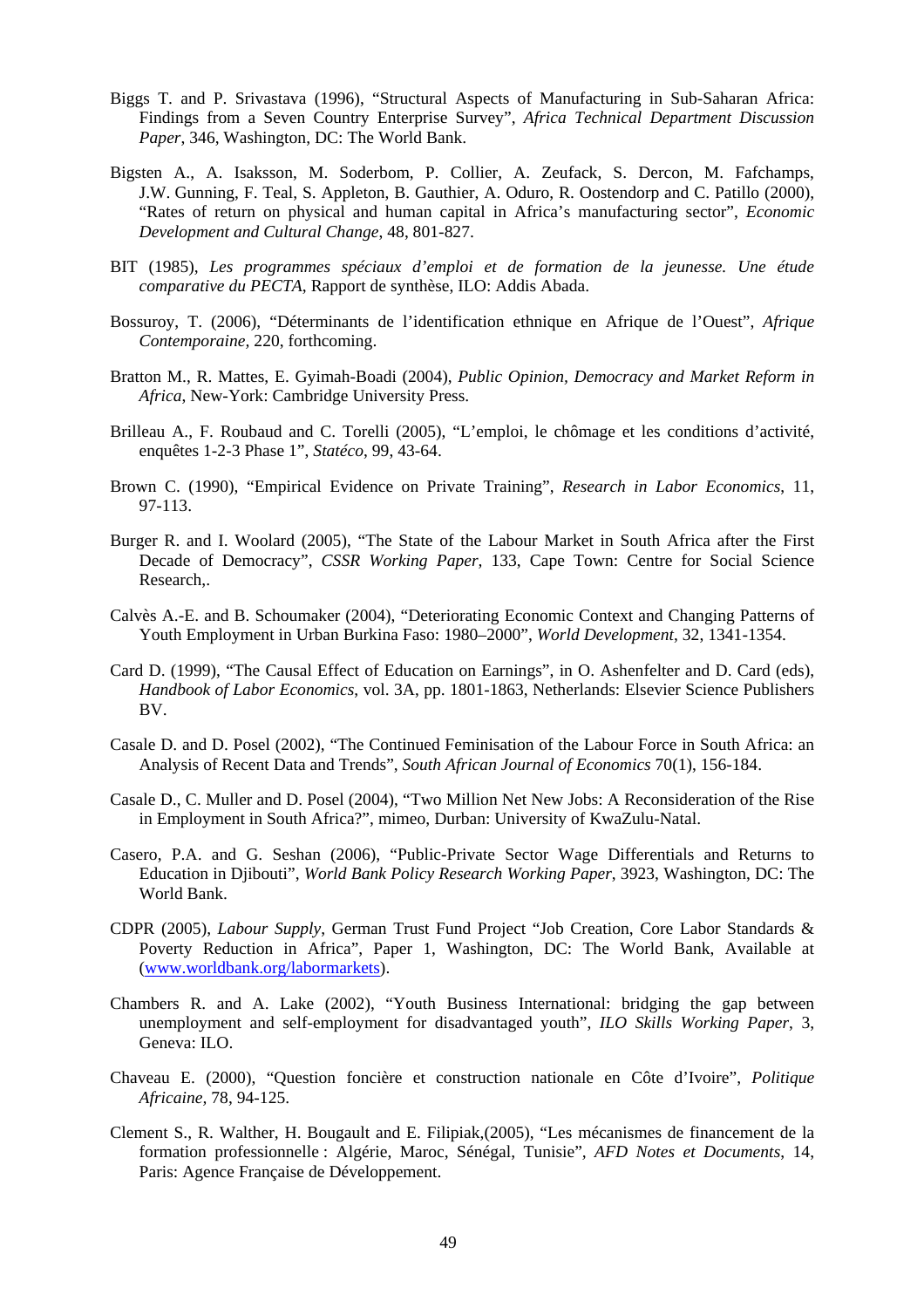- Cling J.-P., M. Razafindrakoto, F. Roubaud (eds) (2003), *New International Poverty Reduction Strategies*, London and New York: Routledge.
- Cling J.-P., M. Razafindrakoto, F. Roubaud (2005), "Export Processing Zones in Madagascar: a Success Story under Threat?", *World Development*, 33 (5), 785-803.
- Cogneau D., T. Bossuroy, P. De Vreyer, C. Guénard, V. Hiller, P. Leite, S. Mesple-Somps, L. Pasquier-Doumer and C. Torelli (2006), "Inégalités et équité en Africa", *Notes et Document AFD*, 31, Paris: Agence Française de Développement.
- Collier P. (2000), "Doing Well Out of War: An Economic Perspective", in Mats Berdal and David M. Malone (eds), *Greed and Grievance: Economic Agendas in Civil Wars*. Boulder, CO and London: Lynne Rienner, pp. 91–111.
- Collier P. and A. Garg (1995), "On Kin Groups and Employment in Africa", *CSAE Working Paper*, 1995-16, Oxford: Centre for the Study of African Economies.
- Collier, P. and J. W. Gunning (1999), "Explaining African Economic Performance", *Journal of Economic Literature*, XXXVII, 64-111.
- Collier P. and A. Hoeffler (2001), "Greed and Grievance in Civil War," *Policy Research Working Paper Series,* 2355, Washington, DC: The World Bank.
- Dabalen A., H.S. Nielsen and M. Rosholm (2003), "Labor Markets and Enterprise Training in African Manufacturing", Background paper for a regional report, Washington, DC: The World Bank.
- Deaton A. and D. Benjamin (1988), "The Living Standards Survey and Price Policy Reform: a Study of Cocoa and Coffee Production in Côte d'Ivoire", *LSMS Working Paper*, 44, Washington, DC: The World Bank.
- Deininger K. and R. Castagnini (2006), "Incidence and Impact of Land Conflict in Uganda", *Journal of Economic Behavior and Organization*, 60, 321-345.
- Destré G. and C.J. Nordman (2002), "The Impacts of Informal Training on Earnings: Evidence from French, Moroccan and Tunisian Employer-Employee Matched Data", *L'Actualité Économique*, 78(2), 179-205.
- Docquier F. (2006), "Brain Drain and Inequality across Nations", Paper presented at the EUDN-AFD conference on "Migration and Development", Paris, November 8, 2006.
- Docquier F. and A. Marfouk (2006), "International Migration by Educational Attainment (1990- 2000)", in Ozden, C. and M. Schiff (eds), *International Migration, Remittances and the Brain Drain*, Chap 5, Palgrave-Macmillan.
- Docquier F. and K. Sekkat (2006), "The Brain Drain: What Do We Know?", Research report prepared for the AFD, Paris.
- Dumont J-C. and G Dumaître. (2005), "Counting Immigrants and Expatriates in OECD Countries: a New Perspective", OECD Social, Employment and Migration Working Papers n°25, 39 p.
- Du Toit R. (2003), "Unemployment in South Africa: the Distressed Generation?", Paper presented at the *Minnesota International Counselling Institute*, 27 July - 1 August.
- Dragoset L. and L. Vilhuber (2006), "Schooling and Early Work Experience in Uganda", in *Youth in Africa's Labor Market (Vol. II Country Case Studies)*, Chapter 3, Washington, DC: The World Bank.
- Eifert B. and V. Ramachandran (2004), "Competitiveness and Private Sector Development in Africa, Cross Country Evidence from the World Bank's Investment Climate Data", RPED, 33665, 53 p, Washington, DC: The World Bank.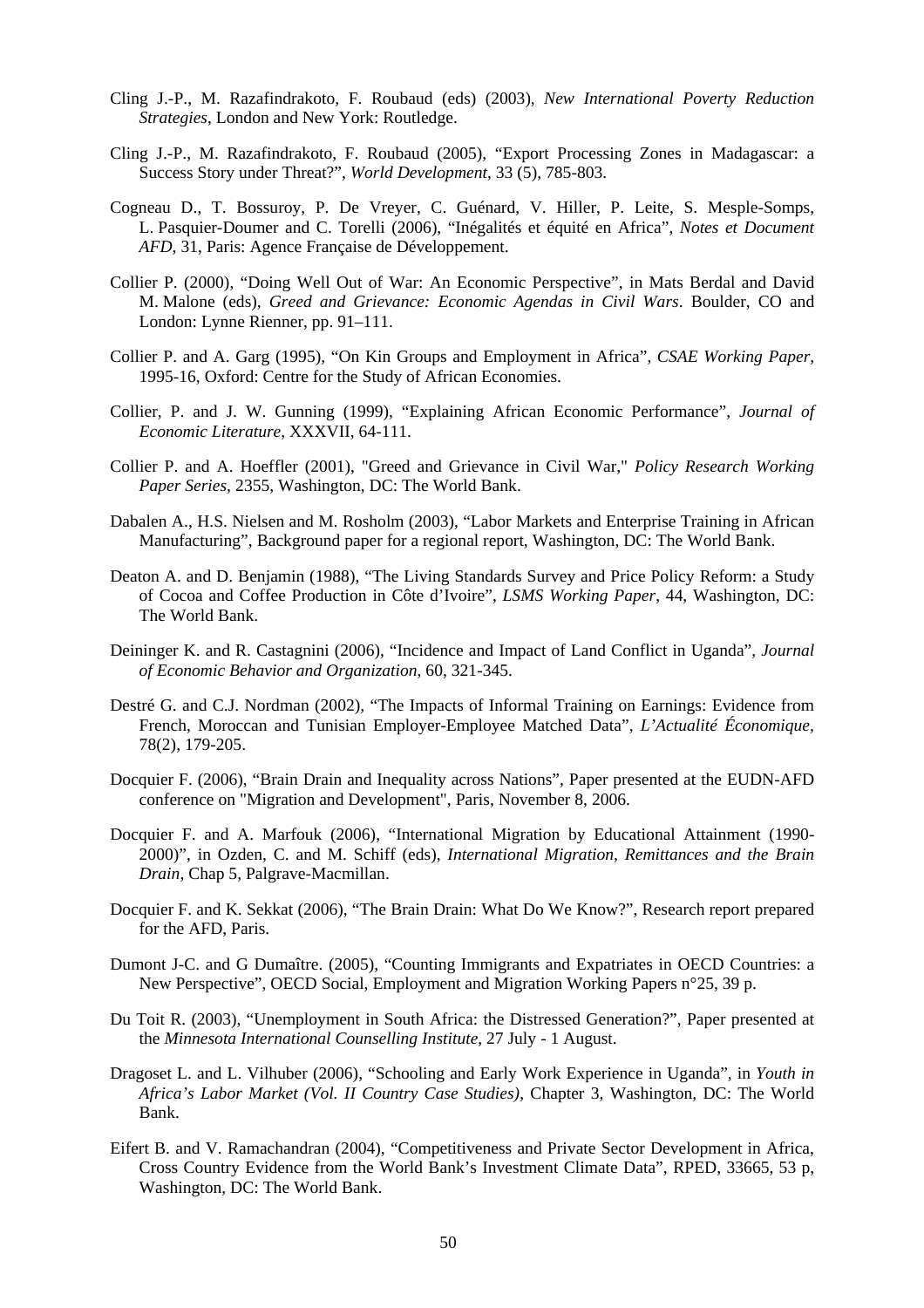- European Training Foundation (2006), *Impact Assessment Studies and Policy Learning*, ETF Publication on CEVT Projects, Turino: ETF, forthcoming.
- Ewoudou J. and D. Vencatachellum (2006), "An Empirical Analysis of the Rates of Returns to Education in Cameroon", Communication at the CSAE Conference 2006, Oxford.
- Fafchamps M., M. Söderbom and N. Benhassine (2006), "Job Sorting in African Labour Markets", *CSAE Working Paper*, 2006-02, Oxford: Centre for the Study of African Economies.
- Fafchamps, M. and M. Söderbom (2004a), "Wages and Labour Management in African Manufacturing", *CSAE Working Paper*, 2004-02, Oxford: Centre for the Study of African Economies.
- Fafchamps M. and M. Söderbom (2004b), "Climate for Job Creation", GPRG, Centre for the Study of African Economies, University of Oxford.
- Foster A. and M. Rosenzweig (1996), "Technical Change and Human Capital Returns and Investments: Evidence from the Green Revolution", *American Economic Review*, 86(4), 931–53.
- Fox L. and M. Sekkel (2006), "Job Creation and the Quality of Growth in Africa", Discussion draft, Poverty Reduction and Economic Management Department, Washington, DC: The World Bank.
- Frazer G. (2006), "Learning the Master's Trade: Apprenticeship and Human Capital in Ghana", *Journal of Development Economics*, forthcoming.
- Girma S. and A. Kedir (2005), "Heterogeneity in Returns to Schooling: Econometric Evidence from Ethiopia", *Journal of Development Studies*, 41(8), 1405-1416.
- Glewwe P. (1990), "Investigating the Determinants of Household Welfare in Cote d'Ivoire", *LSMS Working Paper*, 71, Washington, DC: The World Bank.
	- \_\_\_\_\_\_\_\_\_ (1996), "The Relevance of Standard Estimates of Rates of Return to Schooling for Education Policy: A Critical Assessment", *Journal of Development Economics*, 51, 267-290.
- Glick P. and F. Roubaud (2006), "Export Processing Zone Expansion in Madagascar: What are the Labour Market and Gender Impacts?", *Journal of African Economies*, forthcoming.
- Godfrey M. (2003), "Youth Employment Policy in Developing and Transition Countries Prevention as Well as Cure", *World Bank Social Protection Discussion Paper*, 320, Washington, DC: The World Bank.
- Grimm M. and I. Gunther (2006), "Inter- and Intra-household Linkages between the Informal and Formal Sectors: A Case Study for Urban Burkina Faso" in Guha-Khasnobis B. and Kanbur R., Informal Labour Markets and Development, London: Palgrave.
- Gubert F., C.J. Nordman (2006), "Migration from MENA to OECD Countries: Trends, Determinants and Prospects", Background Paper for MENA Department, Washington, DC: The World Bank, 78 p.
- Haan H. C. and N. Serriere (2002), *Training for Work in the Informal Sector: Fresh Evidence from West and Central Africa*. Turin: International Training Centre of the International Labour Organization.
- Harding A., M. Söderbom, F. Teal (2004), "Survival and Success among African Manufacturing Firms", *CSAE Working Paper*, 2004-05, Oxford: Centre for the Study of African Economies.
- Harris J. and M. Todaro (1970), "Migration, Unemployment and Development: A Two-Sector Analysis", *American Economic Review*, 60(1), 126-142.
- Hoddinott J. (1996), "Wages and Unemployment in an Urban African Labor Market", *Economic Journal,* 106, 1610-26.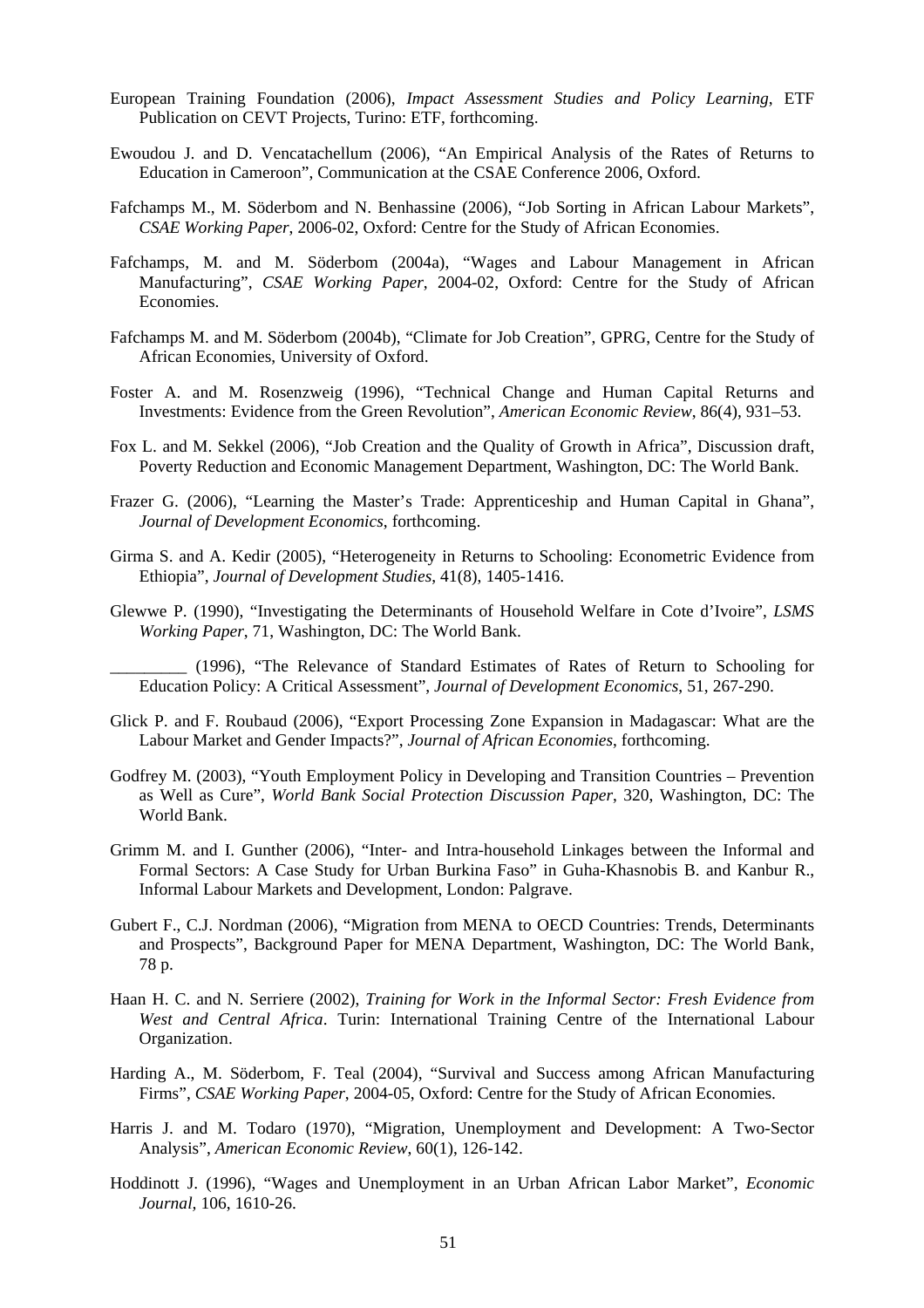- ILO/JASPA (1986), "Youth Employment and Youth Employment Programmes in Anglophone African Countries. A Comparative Sub-regional Study", Synthesis report, Addis Abada: ILO.
- ILO (2004), *Global Employment Trends for Youth*, Geneva: International Labour Office.
- \_\_\_ (2005), *Youth: Pathways to Decent Work. Promoting Younth Employment-Tackling the Challenge*, Geneva.
- \_\_\_ (2006), *Global Employment Trends for Youth*, Geneva: International Labour Office.
- Jamison D.T. and L.J. Lau (1982), *Farmer Education and Farm Efficiency*. Washington, DC: The World Bank.
- Jayne T.S., T. Yamano, M.T. Weber, D. Tshirley, R. Benfica, A. Chapoto, B. Zulu (2003), "Smallholder Income and Land Distribution in Africa: Implications for Poverty Reduction Strategies", *Food Policy*, 28, 253-275.
- Johanson, R. K. and A. V. Adams (2004), *Skills Development in Sub-Saharan Africa*. Washington, DC: The World Bank.
- Jolliffe D. (1998), "Skills, Schooling, and Household Income in Ghana", *World Bank Economic Review*, 12, 81-104.
- Kahyarara G. and F. Teal (2006), "General or Vocational Education? Evidences from the Returns to Education in Tanzanian Manufacturing Firms", mimeo, Oxford: Centre for the Study of African Economies.
- Kanyenze G., G.C.Z. Mhone and T. Sparreboom (2000), "Strategies to Combat Youth Unemployment and Marginalisation in Anglophone Africa", *ILO/SAMAT Discussion Paper*, 14, Harare: ILO.
- Kazianga H. (2004), "Schooling Returns for Wage Earners in Burkina Faso: Evidence from the 1994 and 1998 National Surveys", *Economic Growth Center Discussion Paper,* 892, New Haven: Yale University.
- Kingdon G. and J. Knight (1999), "Unemployment in South Africa: a spatial approach, Centre for the Study of African Economies", *CSAE Working Paper*, 1999-12, Oxford: Centre for the Study of African Economies.
	- \_\_\_\_\_\_\_\_\_\_\_\_\_\_\_\_\_\_\_\_\_ (2000), "Are Searching and Non-searching Unemployment Distinct States when Unemployment is High? The Case of South Africa", *CSAE Working Paper*, 2000-02, Oxford: Centre for the Study of African Economies.
- Kingdon G., J. Sandefur and F. Teal (2005a), "Labor Market Flexibility, Wages and Incomes in Sub-Saharan Africa in the 1990s", GPRG-WPS-30, Centre for the Study of African Economies, University of Oxford.

\_\_\_\_\_\_\_\_\_\_\_\_\_\_\_\_\_\_\_\_\_\_\_\_\_\_\_\_\_ (2005b), "Patterns of Labor Demand in Sub-Saharan Africa: A Review Paper", GPRG, Centre for the Study of African Economies, University of Oxford.

- Klasen S. and I. Woolard (2005), "Surviving Unemployment Without State Support: Unemployment and Household Formation in South Africa", *CSSR Working Paper*, 129, Cape Town: University of Cape Town.
- Kolev A. and C. Saget (2005), "Understanding Youth Labour Market Disadvantages: Evidence from South-East Europe", *International Labour Review*, 144, 2.
- Kondylis F. and M. Manacordia (2006), "Youth in the Labor Market and the Transition from School to Work in Tanzania", *World Bank Social Protection Discussion Paper*, 0606, Washington, DC: The World Bank.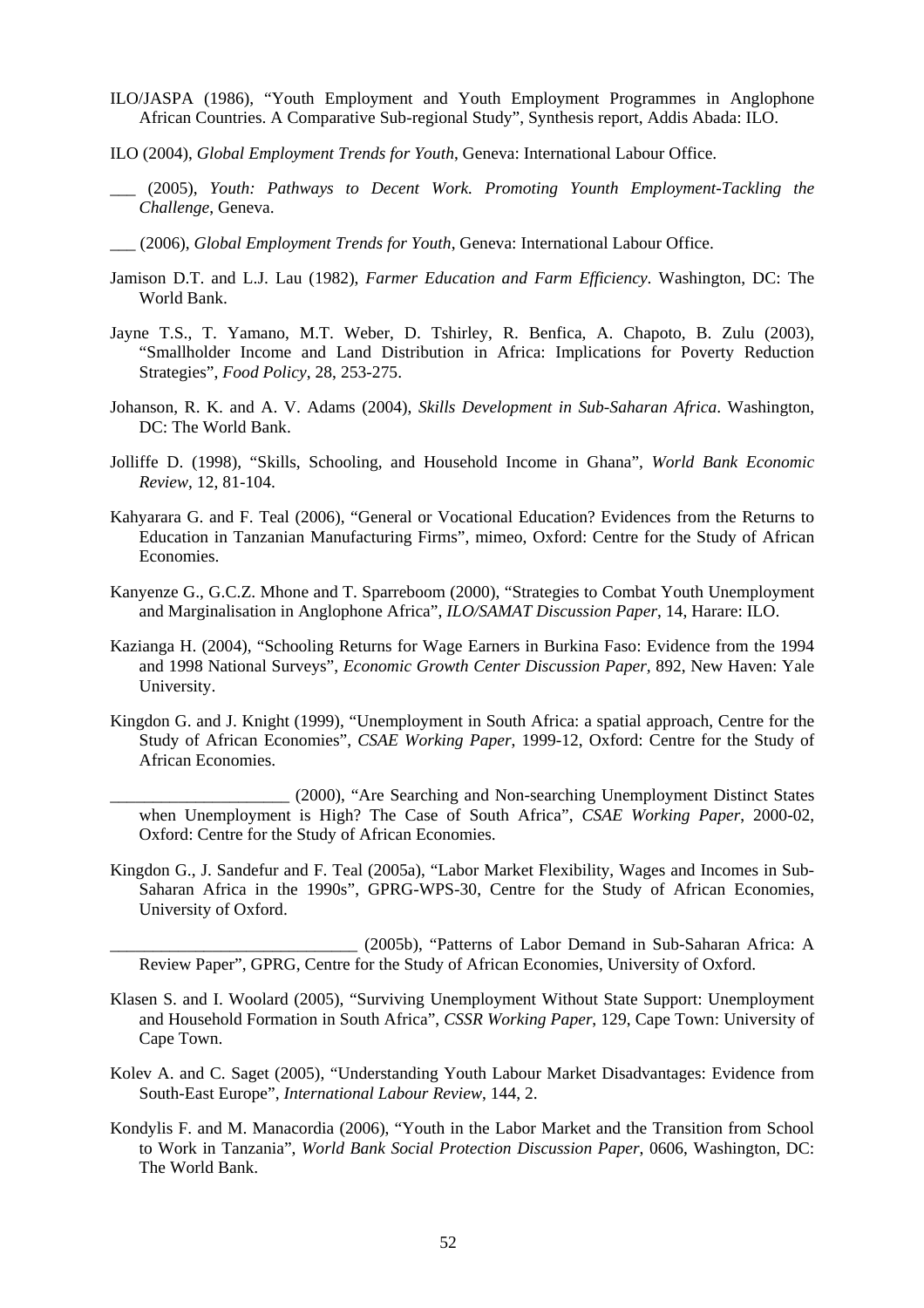- Krishnan P. and E. Sciubba (2005), "Links and Architecture in Village Network", *Cambridge Working Paper in Economics*, 462, Cambridge: University of Cambridge.
- Kuepie M., C.J. Nordman and F. Roubaud (2006), "Education and Labour Market Outcomes in Sub-Saharan West Africa", *DIAL Working Paper*, 2006/16, Paris: DIAL.
- Lange M., and Y. Martin (1993), "La socialisation par l'éducation et le travail : l'itinéraire incertain", In B. Le Bris and F. Chauveau (eds), *Jeunes, ville, emploi. Quel avenir pour la jeunesse africaine ?* Paris: Ministère de la Coopération.
- Lassibille G. and J. Tan (2005), "The Returns to Education in Rwanda", *Journal of African Economies*, 14(1), pp. 92–116.
- Lavy V. and J. L. Newman (1989), "Wage Rrigidity: Micro and Macro Evidence on Labor Market Aadjustment in the Modern Sector", *World Bank Economic Review,* 3(1), 97-117.
- Leavy, J. and H. White (1999), "Rural Labour Markets and Poverty in Sub-Saharan Africa", mimeo, University of Sussex: IDS.
- Le Bris E. and F. Chauveau (eds) (1993), *Jeunes Ville Emploi*, *Quel avenir pour la jeunesse africaine*?, Paris: Ministère de la Coopération, 353p.
- Lindbeck A. and D.J. Snower (1988), *The Insider-Outsider Theory of Employment and Unemployment*, Cambridge (Mass.): The MIT Press.
- Linden E. (1996), "The Exploding Cities of the Developing World", *Foreign Affairs*, 75, 1, 52–65.
- Livingstone I. (1989), "Unemployed Youth: Alternative Approaches to an African Crisis", *International Labour Review*, 128, 389-407.
- Madani D. (1999), "A Review of the Role and Impact of Export Processing Zones", *World Bank Policy Research Working Paper*, 2238, Washington, DC: The World Bank.
- Marniesse S. and C. Morrisson (2000), "La dynamique des microentreprises dans les pays en développement : de nouveaux enseignements", *Revue d'économie du développement*, 4, 3-34.
- Maton, J. (1994), "Développement économique et social au Rwanda entre 1980 et 1993. Le dixième décile face à l'apocalypse", Department of Economics (University of Gent, Belgium).
- McKenzie D. J. (2006), "A Profile of the World's Young Developing Country Migrants", Background paper for the WDR 2007, Washington, DC: The World Bank.
- Mengistae T. (2001), "Skill Formation and Job Matching Effects in Wage Growth in Ethiopia", *Journal of African Economies*, 10(1), 1-36.
- Michaud P.-C. and D. Vencatachellum (2003), "Human Capital Externalities in South Africa", *Economic Development and Cultural Change*, 51(3), 603-628.
- Miguel E. and D. N. Posner (2005), "Sources of Ethnic Identification in Africa", mimeo, Berkeley and Los Angeles: University of California.
- Milne W. and M. Neitzert (1994), "Kenya", in S. Horton *et al.* (eds), *Labor Markets in an Era of Adjustment*, *Vol. 2*. EDI Development Studies, Washington, DC: The World Bank.
- Mlatsheni C. and S. Rospabé (2002), "Why is Youth Unemployment So High and Unequally Spread in South Africa?", *Development Policy Research Unit Working Paper,* 02/65, Washington, DC: The World Bank.
- Muller C. and C.J. Nordman (2004), "Which Human Capital Matters for Rich and Poor's Wages? Evidence from Matched Worker-Firm Data from Tunisia", *DIAL Working Paper*, 2004/09, Paris: DIAL.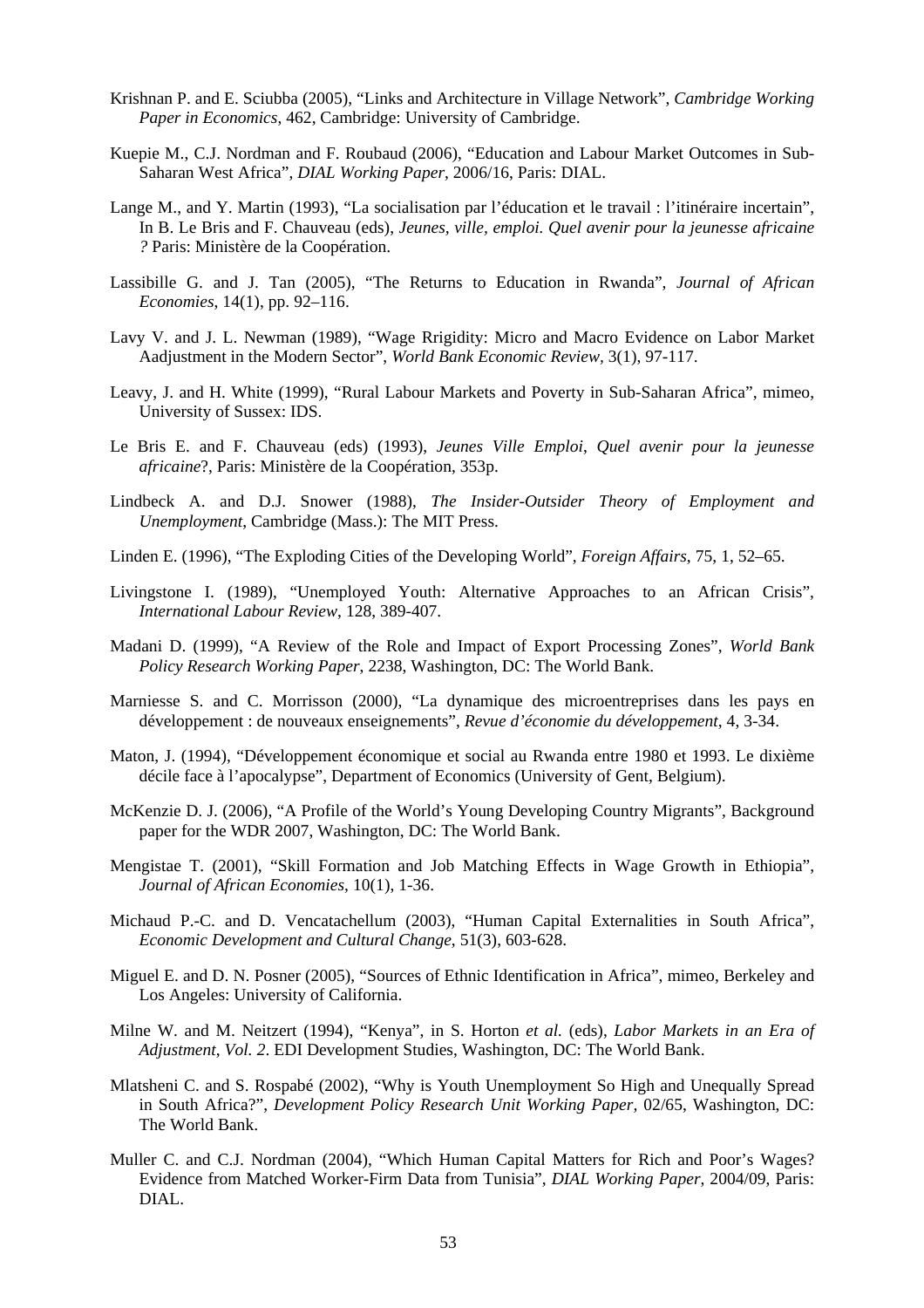\_\_\_\_\_\_\_\_\_\_\_\_\_\_\_\_\_\_\_\_\_\_\_\_ (2005), "Human Capital and Wages in Two Leading Industries of Tunisia: Evidence from Matched Worker-Firm Data", *Brussels Economic Review*, 48(1), 745-768.

\_\_\_\_\_\_\_\_\_\_\_\_\_\_\_\_\_\_\_\_\_\_\_\_ (2006a), "Wages and Human Capital in Exporting Firms in Morocco", *DIAL Working Paper*, 2006/06, Paris: DIAL.

\_\_\_\_\_\_\_\_\_\_\_\_\_\_\_\_\_\_\_\_\_\_\_\_ (2006b), "Sharing the Costs of On-the-Job Training in Tunisia", mimeo, Paris: DIAL.

Mwabu G. and T.P. Schultz (1996), "Education Returns across Quintiles of the Wage Function: Alternative Explanations for Returns to Education in South Africa", *American Economic Review*, 86(2), 335-339.

\_\_\_\_\_\_\_\_\_\_\_\_\_\_\_\_\_\_\_\_\_\_\_\_\_ (2000), "Wage Premiums for Education and Location of South African Workers by Gender and Race", *Economic Development and Cultural Change*, 48(2), 307-334.

- Nafukho F.M. (1998), "Entrepreneurial Skills Development Programs for Unemployed Youth in Africa: A Second Look", *Journal of Small Business Management*, 36, 100-103.
- Narayan D. and P. Petesch (2006), "Moving out of Poverty: Some Preliminary Results", World Bank, PRMPR. Washington, DC Processed.
- Nattrass N. (2002a), "Unemployment, Employment and Labour-Force Participation in Khayelithsa/Mitchell's Plain", *CSSR Working Paper*, 133, Cape Town: Centre for Social Science Research.

\_\_\_\_\_\_\_\_\_\_\_\_ (2002b), "Should Youth Unemployment be Targeted as Part of a Comprehensive Welfare Policy in South Africa?", *Social Dynamics*, 28(2), 207-236.

Nordman C.J. (2000), "La formation sur le tas par diffusion du savoir : estimation sur données marocaines et mauriciennes", *Revue d'Économie du Développement*, 4, 79-103.

(2003), "On-the-Job Training: a Critical Review of its Economic Features and Measures", *SKOPE Working Paper*, Oxford: University of Oxford. Report for the *Learning and Skills Development Agency* (LSDA), London.

- Nordman C.J. and F. Roubaud (2005), "Reassessing the Gender Wage Gap: Does Labour Force Attachment Really Matter? Evidence from Matched Labour Force and Biographical Surveys in Madagascar", *DIAL Working Paper*, 2005/06, Paris: DIAL.
- Nordman C.J. and F.-C. Wolff (2006), "Is there a Glass Ceiling in Morocco? Evidence from Matched Worker-Firm Data", Communication at IZA/World Bank Conference 2006, Berlin.
- O'Higgins N. (2003), "Trends in the Youth Labor Market in Developing and Transition Countries", *Social Protection Discussion Paper*, 321, Washington, DC: The World Bank.
- Ogbu O. and Ikiara G. (1995), "The Crisis of Urbanization in Sub-Saharan Africa", *Courier,* 149, 52-59.
- Parent D. (2006), "Youth Labor Market in Burkina Faso: Recent Trends", in *Youth in Africa's Labor Market (Vol. II Country Case Studies)*, Chapter 4, Washington, DC: The World Bank.
- Peters K. and P. Richards (1998), "'Why We Fight': Voices of Youth Combatants in Sierra Leone", *Africa*, 68(2), 183-210.
- Pilon M., T. Locoh, E. Vignikin and P. Vimard (1997), "Ménages et familles en Afrique, approches des dynamiques contemporaines", *Les Etudes du Ceped*, 15, Paris : Ceped,.
- Psacharopoulos G. and H.A. Patrinos (2002), "Returns to Investment in Education: A further Update", *World Bank Research Working Paper*, 2881, Washington, DC: The World Bank.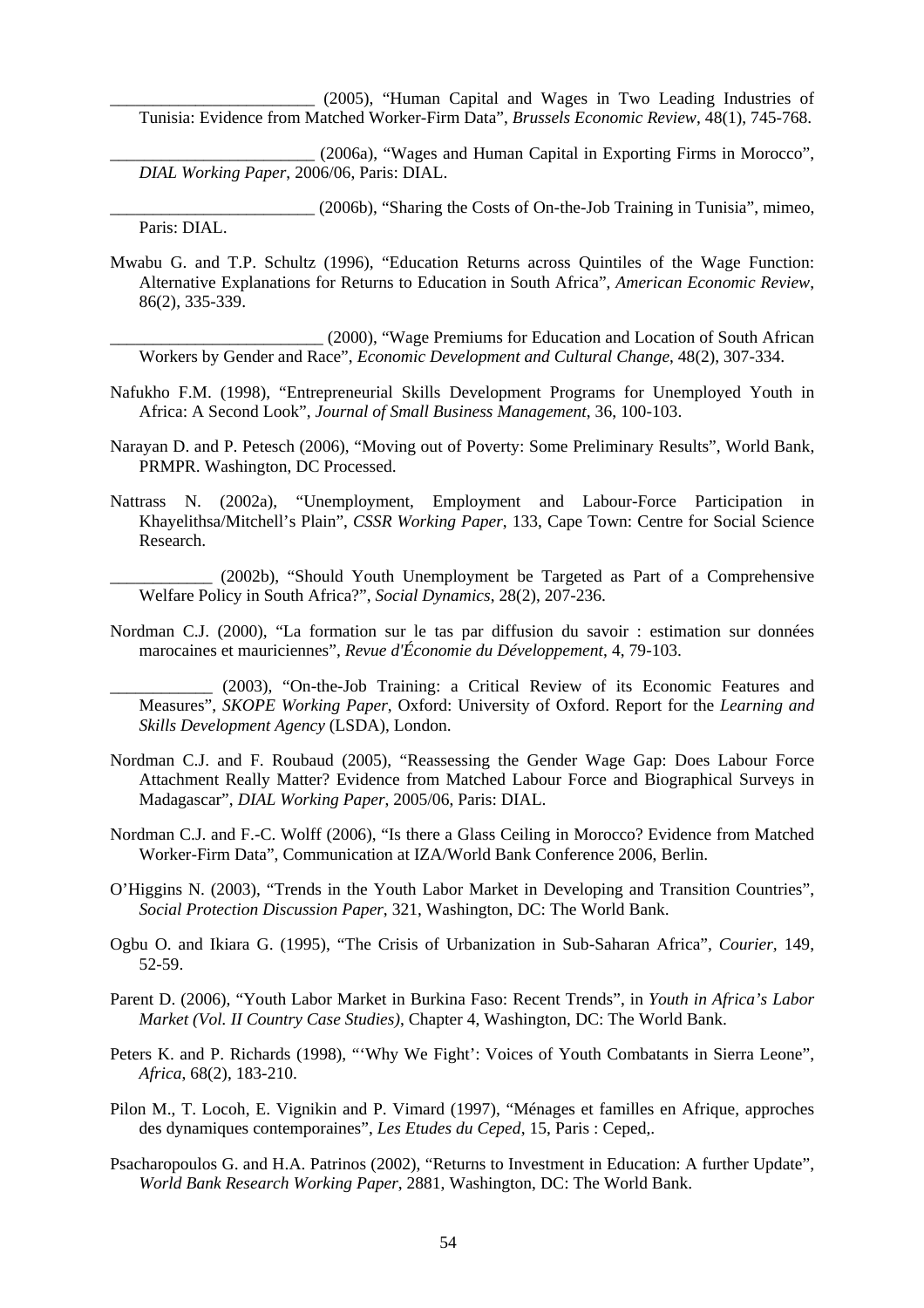- Quisumbing A. R., J. P. Estudillo and K. Otsuka (2004), *Land and Schooling: Transferring Wealth across Generations*. Baltimore and London: The Johns Hopkins University Press.
- Rakotomanana F., E. Ramilison and F. Roubaud (2003), "The Creation of an Annual Employment Survey in Madagascar. An Example for Sub-Saharan Africa", *InterStat* 27, September, 35-58.
- Rama M. (1998), "Wage Misalignment in CFA countries: Are Labor market Policies to Blame?", *World Bank Policy Research Working Paper*, 1873, Washington, DC: The World Bank.

\_\_\_\_\_\_\_\_ (2000a), "Déséquilibre salarial dans les pays de la zone CFA : les politiques de l'emploi sont-elles responsables ?", *Revue d'économie du développement*, 4, 35-78.

(2000b), "Wage Misalignment in CFA Countries: Are Labor Market Policies to Blame?", *Journal of African Economies*, 9(4), 475.511.

- Razafindrakoto M. and F. Roubaud (2001), "Vingt ans de réforme de la fonction publique à Madagascar", *Autrepart*, 20, 43-60.
	- \_\_\_\_\_\_\_\_\_\_\_\_\_\_\_\_\_\_\_\_\_\_\_\_\_\_\_\_\_\_\_ (2003a), "Two Original Poverty Monitoring Tools: the 1-2-3 Surveys and the Rural Observatories", in J.-P. Cling, M. Razafindrakoto and F. Roubaud (eds), op. cit., chapitre XIII, pp. 313-339.

\_\_\_\_\_\_\_\_\_\_\_\_\_\_\_\_\_\_\_\_\_\_\_\_\_\_\_\_\_\_ (2003b), "Urban Poverty and Recession in Sub-Saharan Africa: Elements for an Assessment", in J.-P. Cling, M. Razafindrakoto and F. Roubaud (eds), op. cit., chapter IV, pp. 98-125.

- Richards P., K. Bah and J. Vincent (2004), "Social Capital and the Survival: Prospects for Community-Driven Development in Post-Conflict Sierra Leone", *Social Development Papers*, 12, Washington, DC: The World Bank.
- Riley T. and W. Steel (1999), "Kenya Voucher Program for Training and Business Development Services", processed, Washington, DC: The World Bank.
- Rosati F. (2006), "Child Labour and Youth Employment: Ethiopia Country Study", In World Bank (ed), *Youth in Africa's Labor Market*. Washington, DC: The World Bank, forthcoming.
- Roubaud F. (1994a), "La question ethnique sur le marché du travail à Yaoundé : discrimination ou solidarité ?", *DIAL Working Paper*, 1994/14, Paris: DIAL.
	- \_\_\_\_\_\_\_\_\_ (1994b), "Dynamique du marché du travail à Yaoundé 1983-1993 : la décennie perdue", *Revue Tiers-Monde*, Tome XXXV, 140, 4ème trimestre, 751-778.
- Roubaud F. and M. Séruzier (1991), "Economie non enregistrée par la statistique et secteur informel dans les pays en développement", *Statéco,* 68.
- Saget C. (2001), *Is the Minimum Wage an Effective Tool to Promote Decent Work and Reduce Poverty? The Experience of Selected Developing Countries*, Geneva: ILO, Employment Strategy Department.
- Schoumaker B.C. and B.D. Beauchemin (2002), "Les migrations à Ouagadougou : tendances récentes (1990–2000)", *Ouaga Focus*, 30, Ouagadougou: Unité d'enseignement et de recherche en démographie.
- Schultz, T. P. (2004), "Evidence of Returns to Schooling in Africa from Household Surveys: Monitoring and Restructuring the Market for Education", *Journal of African Economies*, 13, 95- 148.
- Schultz G. and B. Klemmer (1998), *Public Employment Services in English-speaking Africa: Proposals for Re-Organisation*. Harare: African Regional Labour Administration Centre (ARLAC), ILO.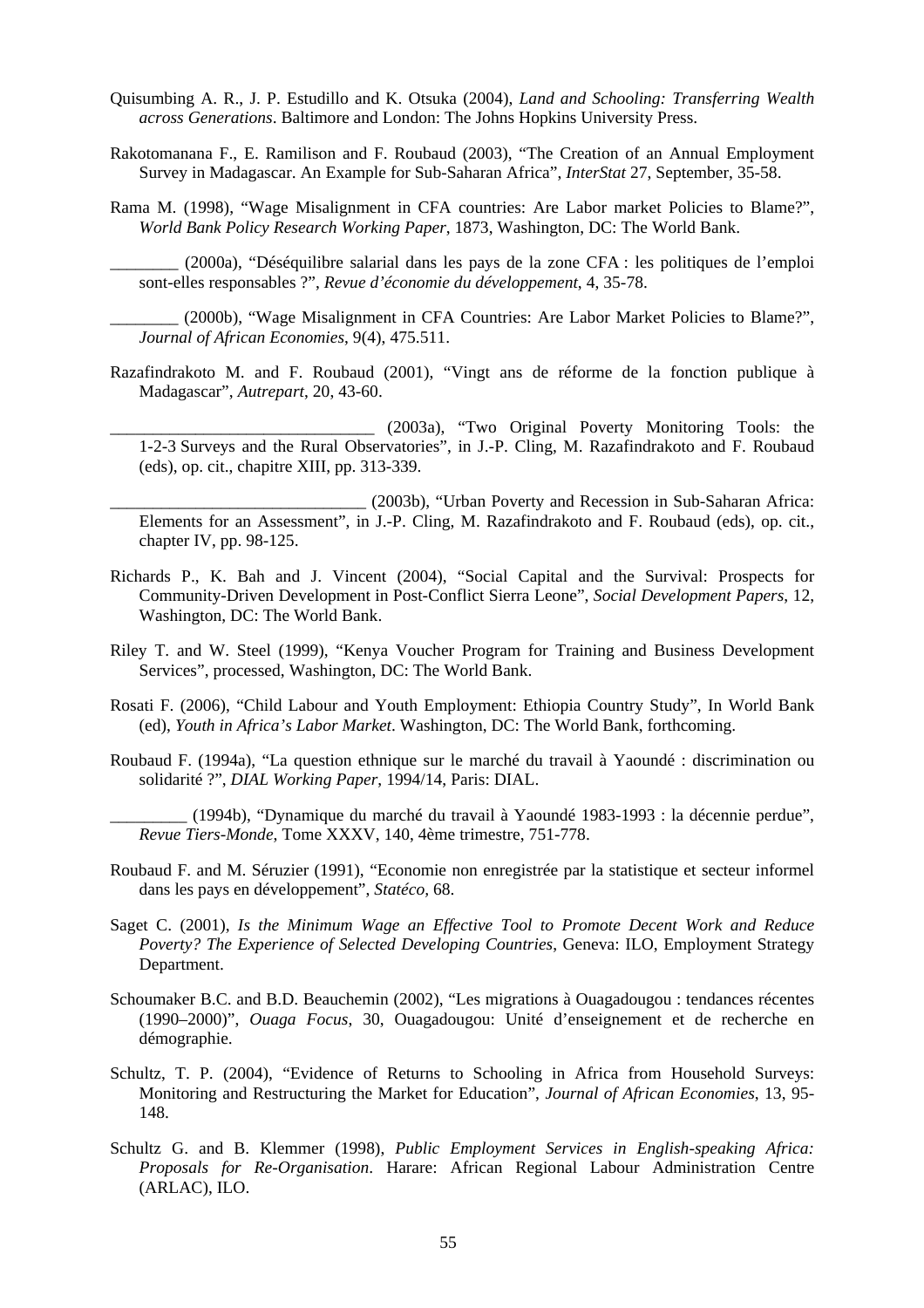- Senne J.N., F. Gubert and A.S. Robilliard (2006), "Stratégies matrimoniales et legs à l'occasion du marriage: Application au cas des ménages ruraux malgaches", Paper presented at the "7èmes journées scientifiques du réseau AED de l'AUF", Paris, 7-8 September 2006.
- Serneels P. (2004), "The Nature of Unemployment in Urban Ethiopia", *CSAE Working Paper*, 2004-18, Oxford: Centre for the Study of African Economies.
- Siphambe H.K. and M. Thokweng-Bawena (2001), "The Wage Gap Between Men and Women in Botswana's Formal Labour Market", *Journal of African Economies*, 10(1), 127-142.
- Söderbom M., F. Teal, A. Wambugu and G. Kahyarara (2006), "Dynamics of Returns to Education in Kenyan and Tanzanian Manufacturing", *Oxford Bulletin of Economics and Statistics*, 68(3), 261-288.
- Söderbom M., F. Teal and A. Wambugu (2002), "Does Firm Size Really Affect Earnings?", *CSAE Working Paper*, 2002-08, Oxford: Centre for the Study of African Economies.
- Sommers M. (2003), *Urbanization, War and Africa's Youth at Risk: Towards Understanding and Addressing Future Challenges*, Washington, DC: United States Agency for International Development.
- Teal F. (1996), "The Size and Sources of Economic Rents in a Developing Country Manufacturing Labor Market", *Economic Journal*, 106, 963-76.
	- \_\_\_\_\_\_ (2000), "Employment and Unemployment in Sub-Saharan Africa: An Overview", mimeo, Oxford: Centre for the Study of African Economies.
- Trostel P., I. Walker and P. Woolley (2002), "Estimates of the Economic Return to Schooling for 28 Countries", *Labour Economics*, 9, 1-16.
- UCW (2005), *School-to-Work Transitions in Sub-Saharan Africa*, Preliminary Report, ILO, UNICEF and the World Bank, 56p.
- UNAIDS (2004), *Report of the Global AIDS Epidemic*, Geneva: United Nations Programme on HIV/AIDS.
- UNESCO (2002), *EFA Global Monitoring Report, 2002: Is the World on Track?* UNESCO.
- UNECA (2005), *Economic Report on Africa 2005: Meeting the Challenges of Unemployment and Poverty in Africa*, Addis Ababa: UNECA.
- Urdal H. (2004), "The Devil in the Demographics: The Effect of Youth Bulges on Domestic Armed Conflict, 1950-2000", *Social Development Paper,* 14, Washington, DC: The World Bank.
- Van Eekelen W., de Luca, L. and Ismail, N. (2001) "Youth Employment in Egypt. InFocus Programme on Skills, Knowledge, and Employability Skills", Genève: International Labour Office.
- Velenchik A. (1997), "Market Power, Firm Performance and Real Wage Growth in Zimbabwean Manufacturing", *World Development*, 25(5), 749-762.
- Vijverberg W.P. (1995), "Returns to Schooling in Non-Farm Self-Employment: An Econometric Case Study of Ghana", *World Development*, 23(7), 1215-1227.
- Walther R. (2005), *Financing Vocational Training : a Europe-Africa Comparison, AFD Notes et Documents,* 13, Paris: Agence Française de Développement.

\_\_\_\_\_\_\_\_\_ (2006a), "La formation professionnelle en secteur informel : Note de problématique", *AFD Working Paper*, 15, Paris: Agence Française de Développement.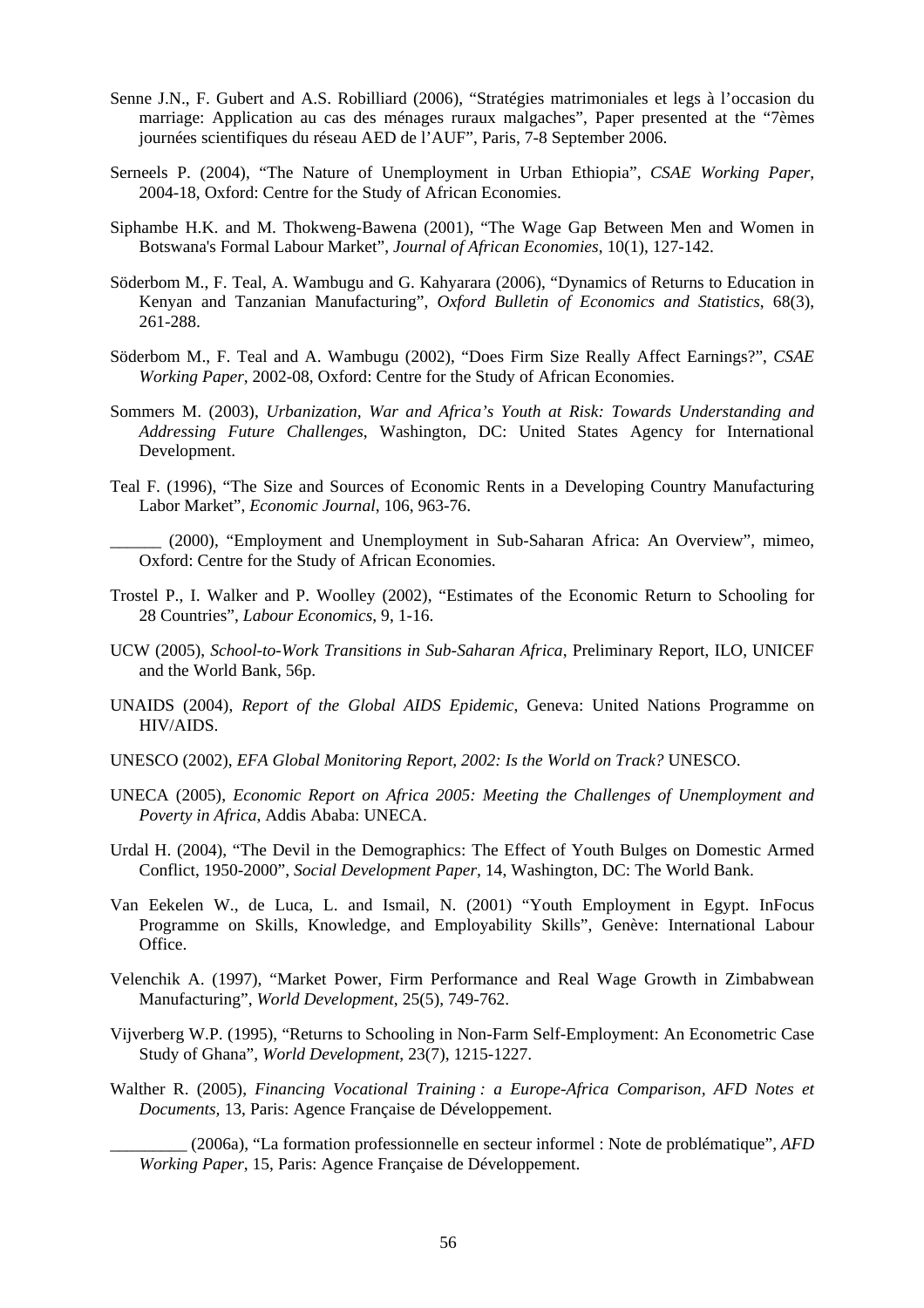\_\_\_\_\_\_\_\_ (2006b), "La formation professionnelle en secteur informel : Rapport sur l'enquête de terrain au Maroc", *AFD Working Paper*, 16, Paris: Agence Française de Développement.

\_\_\_\_\_\_\_\_ (2006c), "La formation professionnelle en secteur informel : Rapport sur l'enquête de terrain au Cameroun", *AFD Working Paper*, 17, Paris: Agence Française de Développement.

\_\_\_\_\_\_\_\_ (2006d), "La formation professionnelle en secteur informel : Rapport sur l'enquête de terrain au Benin", *AFD Working Paper*, 19, Paris: Agence Française de Développement.

\_\_\_\_\_\_\_\_ (2006e), "Les mécanismes du financement de la formation professionnelle : une comparaison Europe-Afrique", *AFD Working Paper*, Paris: Agence Française de Développement.

\_\_\_\_\_\_\_\_ (2006f), "La formation professionnelle en secteur informel : Rapport sur l'enquête de terrain au Sénégal", *AFD Working Paper*, Paris: Agence Française de Développement.

\_\_\_\_\_\_\_\_ (2006g), "La formation professionnelle en secteur informel : Rapport sur l'enquête de terrain en Afrique du Sud", *AFD Working Paper*, Paris: Agence Française de Développement.

\_\_\_\_\_\_\_\_ (2006h), "Conclusion provisoires de l'étude 'formation professionnelle en secteur informel' ", *AFD Working Paper,* Paris: Agence Française de Développement.

World Bank (1990), *World Development Report 1990: Poverty*, Washington, DC: The World Bank.

\_\_\_\_\_\_\_\_ (2003), *Republic of Tunisia: Employment Strategy. Report #25456-TUN*. Washington, DC: The World Bank.

\_\_\_\_\_\_\_\_ (2005), *Doing business in 2006; Creating jobs*, Washington, DC: The World Bank.

\_\_\_\_\_\_\_\_ (2006a), *Development and the next generation*, World Development Report 2007*,*  Washington, DC: The World Bank.

\_\_\_\_\_\_\_\_ (2006b), *Youth in Africa's Labor Market*, Vol. I and II*,* Draft for discussion, June 14, Washington, DC: The World Bank.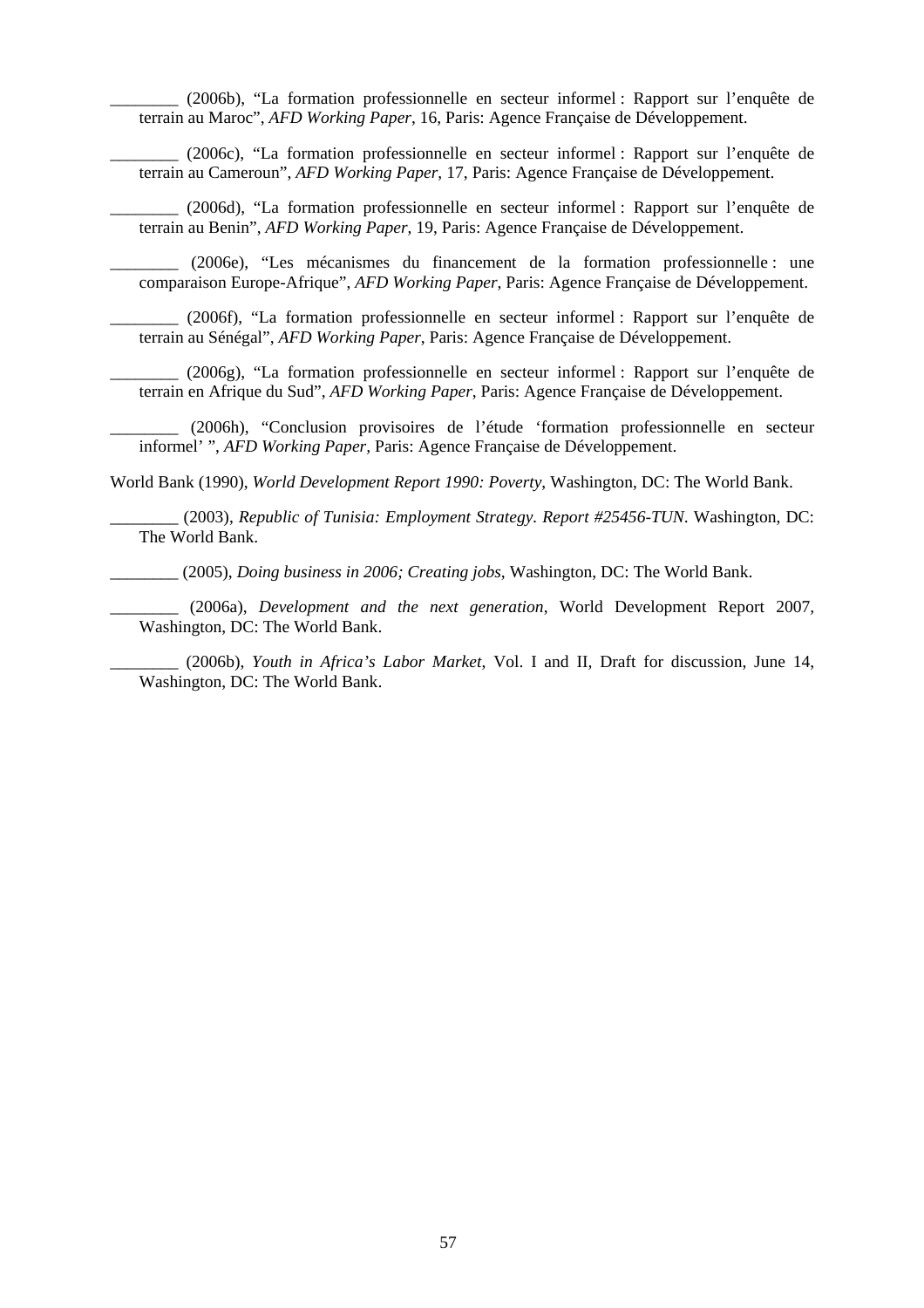#### **STATISTICAL APPENDIX**

| Country     | 15-24 | 25-49 | Country            | $15 - 24$ | $25-49$ | Country       | $15 - 24$ | 25-49 | Country   | $15 - 24$ | 25-49 | Country  | $15 - 24$ | 25-49 |
|-------------|-------|-------|--------------------|-----------|---------|---------------|-----------|-------|-----------|-----------|-------|----------|-----------|-------|
| <b>MENA</b> |       |       | Sub-Saharan Africa |           |         |               |           |       |           |           |       |          |           |       |
| Algeria     |       |       | Benin              |           |         | Congo         |           |       | Mali      |           |       | Sudan    |           |       |
| 1987        | 34.6  | 53.3  | 1992               | 66.3      | 77.4    | 1974          | 44.5      | 78.1  | 1976      | 49.7      | 55.1  | 1993     | 38.1      | 56.8  |
| 1996        | 40.7  | 54.4  | 2001               | 45.3      | 88.0    | 1984          | 29.2      | 76.6  | 1987      | 61.8      | 71.1  | 1996     | 35.4      | 61.1  |
| Egypt       |       |       | Botswana           |           |         | Cote d'Ivoire |           |       | Mauritius |           |       | Tanzania |           |       |
| 1999        | 34.0  | 58.6  | 2000               | 38.9      | 75.3    | 1978          | 65.6      | 86.7  | 2000      | 49.4      | 72.6  | 1978     | 61.6      | 95.2  |
| 2002        | 29.9  | 57.1  | 2001               | 37.6      | 73.7    | 1988          | 55.6      | 73.3  | 2004      | 46.0      | 74.1  | 2001     | 80.9      | 96.1  |
| Libya       |       |       | Burkina Faso       |           |         | Ethiopia      |           |       | Namibia   |           |       | Zimbabwe |           |       |
| 1964        | 32.9  | 51.1  | 1985               | 82.3      | 88.4    | 1999          | 78.2      | 87.6  | 1991      | 40.1      | 77.9  | 1997     | 54.3      | 87.3  |
| 1973        | 26.8  | 58.1  | 1991               | 79.0      | 90.0    | 2004          | 47.2      | 83.6  | 1994      | 36.0      | 75.2  | 1999     | 52.2      | 84.3  |
| Morocco     |       |       | Burundi            |           |         | Gambia        |           |       | Nigeria   |           |       |          |           |       |
| 2002        | 41.7  | 61.7  | 1986               | 78.2      | 95.9    | 1983          | 66.4      | 84.1  | 1983      | 32.6      | 67.0  |          |           |       |
| 2003        | 43.1  | 63.0  | 1990               | 81.6      | 97.3    | 1993          | 40.7      | 68.2  | 1986      | 30.4      | 68.2  |          |           |       |
| Tunisia     |       |       | Cameroon           |           |         | Ghana         |           |       | Rwanda    |           |       |          |           |       |
| 1997        | 38.8  | 61.6  | 1982               | 51.5      | 75.0    | 1970          | 54.9      | 84.0  | 1978      | 91.5      | 97.9  |          |           |       |
| 2005        | 32.8  | 68.4  | 1985               | 48.1      | 76.4    | 2000          | 53.8      | 88.7  | 1996      | 79.0      | 95.2  |          |           |       |
|             |       |       | Chad               |           |         | Madagascar    |           |       | Senegal   |           |       |          |           |       |
|             |       |       | 1988               | 52.7      | 61.0    | 1975          | 72.2      | 88.5  | 1985      | 68.8      | 84.9  |          |           |       |
|             |       |       | 1993               | 56.5      | 80.6    | 2003          | 67.6      | 92.0  | 1988      | 44.6      | 58.6  |          |           |       |

**Table 1: Activity Rates by Age for Some Selected African Countries, Various Years (%)** 

*Source:* ILO database LABORSTA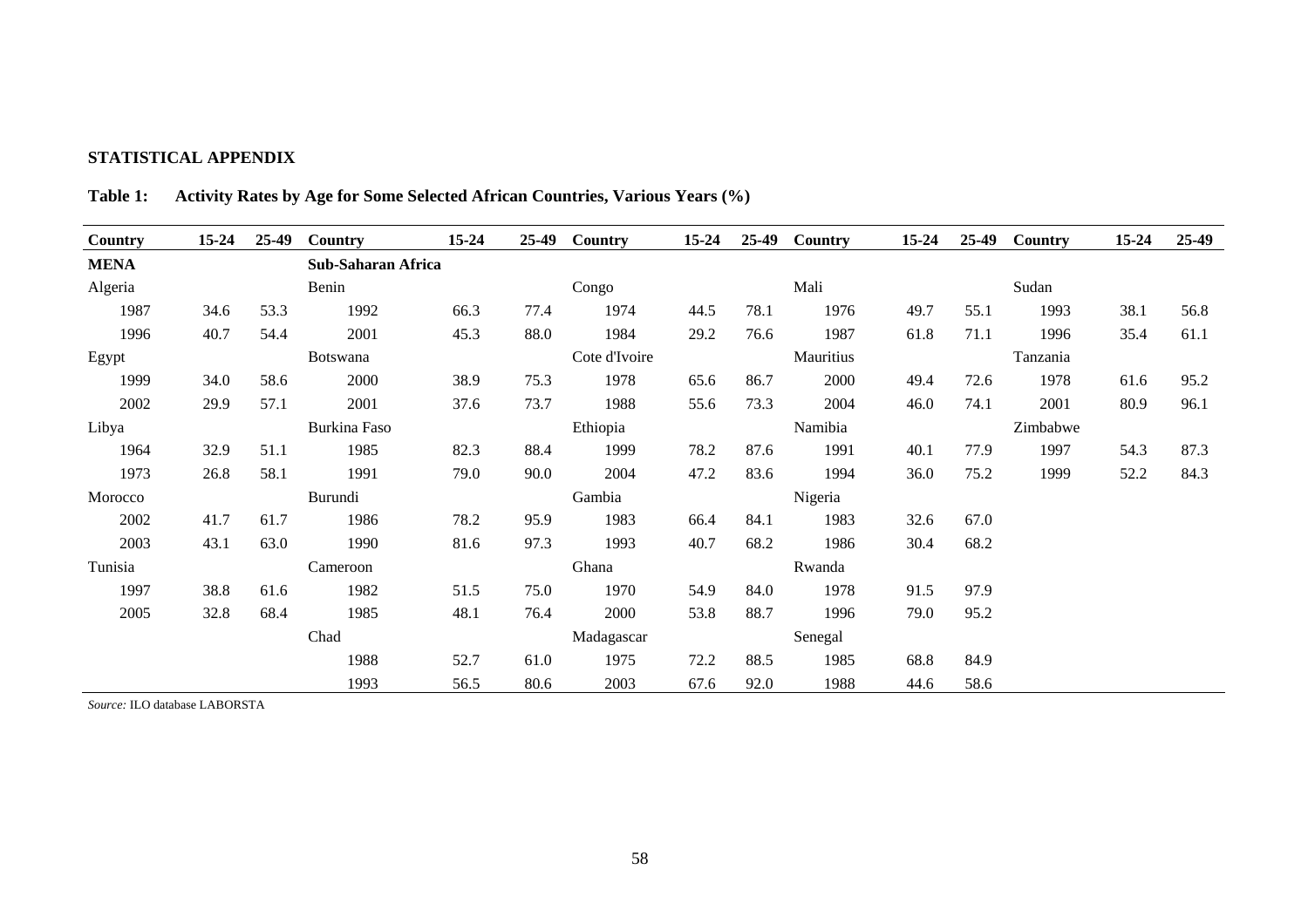|           | Abidjan | <b>Bamako</b> | Cotonou | <b>Dakar</b> | <b>Douala</b> | Kinshasa | Lome | <b>Niamey</b> | Ouaga-<br>dougou |
|-----------|---------|---------------|---------|--------------|---------------|----------|------|---------------|------------------|
| Males     |         |               |         |              |               |          |      |               |                  |
| $15-19$   | 37.1    | 37.8          | 26.9    | 48.2         | 34.1          | 17.9     | 41.1 | 48.9          | 51.8             |
| $20 - 24$ | 69.2    | 56.6          | 57.5    | 72.4         | 72.3          | 40.2     | 72.6 | 70.1          | 74.7             |
| 25-49     | 95.7    | 88.3          | 93.7    | 89.4         | 95.3          | 82.4     | 95.1 | 90.7          | 94.0             |
| $50+$     | 70.7    | 60.7          | 61.7    | 57.1         | 70.3          | 75.6     | 66.5 | 77.1          | 68.4             |
| Females   |         |               |         |              |               |          |      |               |                  |
| $15-19$   | 53.2    | 40.4          | 43.5    | 37.6         | 28.6          | 9.7      | 56.7 | 34.7          | 48.4             |
| $20 - 24$ | 65.6    | 53.9          | 64.5    | 55.0         | 47.6          | 30.9     | 74.0 | 46.7          | 69.6             |
| 25-49     | 83.0    | 70.6          | 85.3    | 66.3         | 76.1          | 59.2     | 90.7 | 58.1          | 80.8             |
| $50+$     | 58.3    | 42.8          | 66.2    | 43.8         | 53.6          | 52.5     | 59.0 | 53.6          | 46.7             |
| All       |         |               |         |              |               |          |      |               |                  |
| $15-19$   | 46.9    | 39.2          | 35.9    | 42.3         | 31.0          | 13.8     | 50.1 | 41.1          | 49.9             |
| $20 - 24$ | 67.2    | 55.1          | 61.1    | 63.3         | 59.6          | 35.2     | 73.3 | 57.2          | 72.3             |
| 25-49     | 89.9    | 79.3          | 89.3    | 77.3         | 86.3          | 70.5     | 92.9 | 74.0          | 87.7             |
| $50+$     | 65.4    | 53.2          | 64.0    | 50.6         | 62.8          | 65.2     | 62.4 | 67.4          | 58.2             |

| <b>Table 2a:</b> | Activity Rates by Age and Sex $(\% )$ |  |  |  |
|------------------|---------------------------------------|--|--|--|
|                  |                                       |  |  |  |

*Source*: *1-2-3 Survey*s. Phase 1 (labour force survey). 2001-2005. National Statistical Institutes. AFRISTAT. DIAL; authors' computations.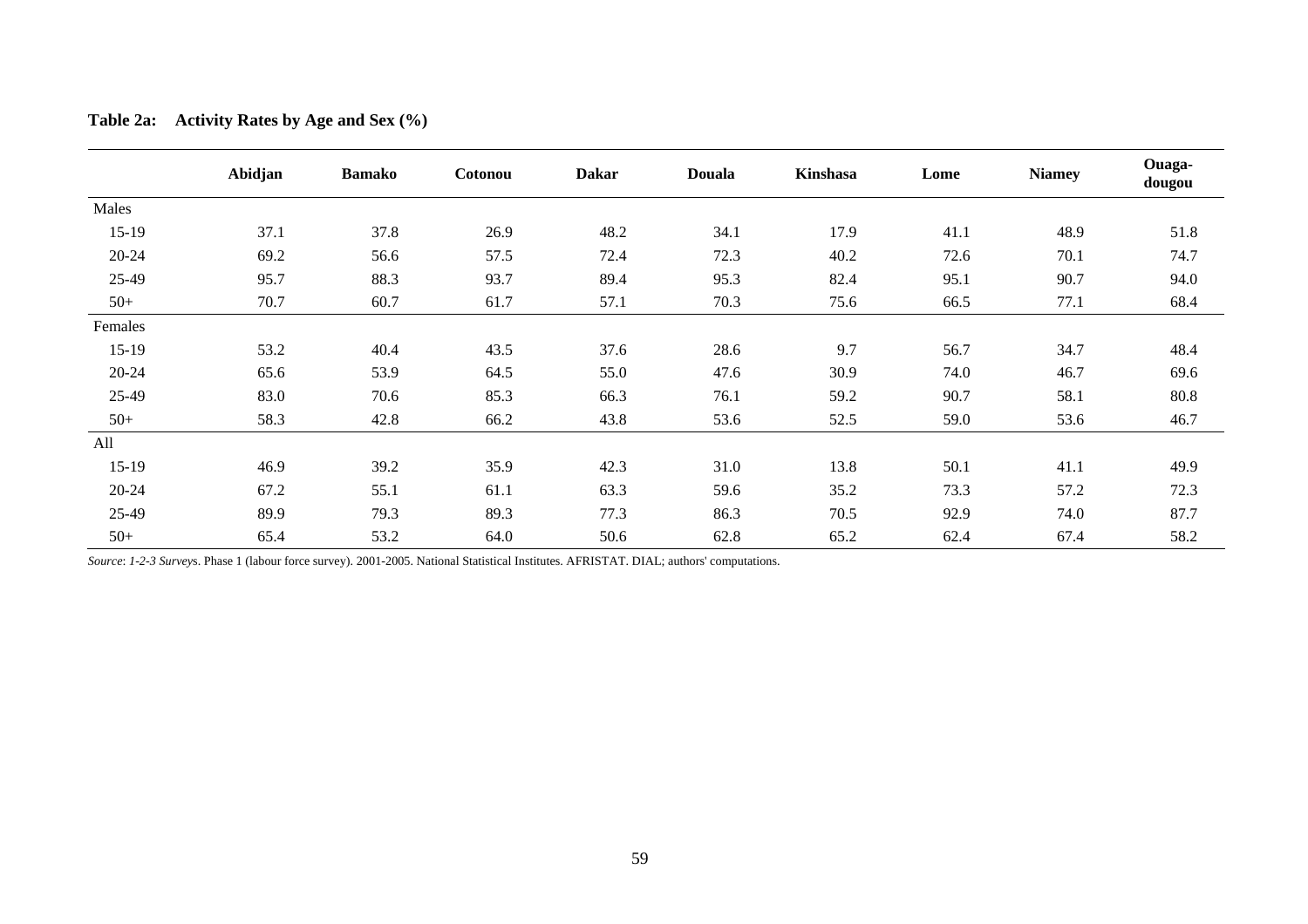|           |          | <b>Democratic Republic of Congo</b> |       |                 |        |         | <b>Cameroon</b> |       |                 |
|-----------|----------|-------------------------------------|-------|-----------------|--------|---------|-----------------|-------|-----------------|
|           | Kinshasa | Urban                               | Rural | <b>National</b> | Douala | Yaounde | Urban           | Rural | <b>National</b> |
| Males     |          |                                     |       |                 |        |         |                 |       |                 |
| $15-19$   | 17.9     | 17.0                                | 33.9  | 29.3            | 34.1   | 25.1    | 35.7            | 68.6  | 56.6            |
| $20 - 24$ | 40.2     | 42.7                                | 61.6  | 56.1            | 72.3   | 61.7    | 67.5            | 85.2  | 76.2            |
| 25-49     | 82.4     | 88.4                                | 95.6  | 93.7            | 95.3   | 92.7    | 95.1            | 97.9  | 96.7            |
| $50+$     | 75.6     | 78.3                                | 89.3  | 86.7            | 70.3   | 71.1    | 71.7            | 88.1  | 83.8            |
| Females   |          |                                     |       |                 |        |         |                 |       |                 |
| $15-19$   | 9.7      | 17.6                                | 50.3  | 40.6            | 28.6   | 18.0    | 28.5            | 66.8  | 50.8            |
| $20 - 24$ | 30.9     | 40.3                                | 75.9  | 65.7            | 47.6   | 48.5    | 49.2            | 80.2  | 67.1            |
| 25-49     | 59.2     | 68.6                                | 90.6  | 84.9            | 76.1   | 73.5    | 76.5            | 90.6  | 85.5            |
| $50+$     | 52.5     | 60.4                                | 82.0  | 76.9            | 53.6   | 53.5    | 58.7            | 81.2  | 75.8            |
| All       |          |                                     |       |                 |        |         |                 |       |                 |
| $15-19$   | 13.8     | 17.3                                | 41.9  | 34.9            | 31.0   | 21.2    | 31.8            | 67.7  | 53.7            |
| $20 - 24$ | 35.2     | 41.5                                | 69.3  | 61.3            | 59.6   | 54.8    | 58.4            | 82.3  | 71.3            |
| 25-49     | 70.5     | 78.2                                | 93.0  | 89.1            | 86.3   | 83.6    | 86.1            | 93.9  | 90.8            |
| $50+$     | 65.2     | 69.8                                | 85.8  | 82.0            | 62.8   | 62.7    | 65.5            | 84.6  | 79.8            |

**Table 2b: Activity Rates by Age and Sex in Congo (Dem.Rep.) and Cameroon. 2005 (%)** 

*Source: 1-2-3 Survey*s. Phase 1 (labour force survey). Kinshasa (2004). national (2005) and EESI 2005. Sample includes all individuals aged 15 or more.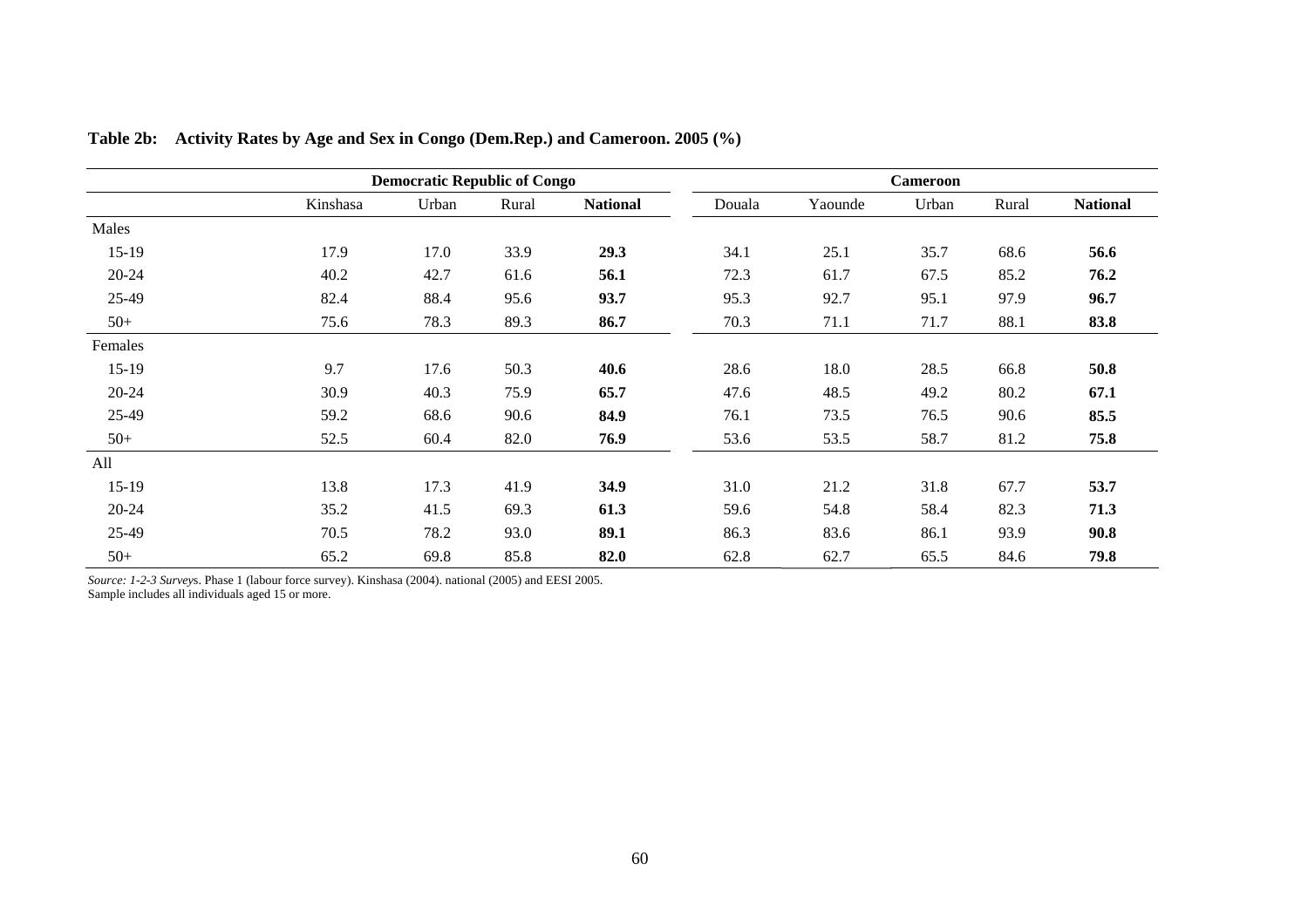|                |                          |              | <b>Total</b>  |             |                            |              | Youth         |             | <b>Ratio of</b>                         | % of youth in |  |
|----------------|--------------------------|--------------|---------------|-------------|----------------------------|--------------|---------------|-------------|-----------------------------------------|---------------|--|
| Country        | Year                     | Labour force | No.unemployed | %unemployed | Youth age<br>range (years) | Labour force | No.unemployed | %unemployed | unemployment<br>rates:<br>Youth/overall | labour force  |  |
| Botswana       | 1991                     | 441.203      | 61.265        | 13.9        | $15 - 24$                  | 122.871      | 31.463        | 25.6        | 1.8                                     | 27.8          |  |
|                | 1993                     |              |               | 21.6        | $15 - 24$                  |              |               | 41.2        | 1.9                                     |               |  |
|                | 1995                     |              |               | 21.5        | 15-24                      |              |               | 37.9        | 1.8                                     |               |  |
| Egypt          | $\overline{\mathcal{L}}$ | 17.118.000   | 1.768.000     | 10.3        | $15-30$                    | 5.992.000    | 1.652.000     | 27.6        | 2.7                                     | 35            |  |
| Mauritius      | 1990                     |              |               | 5.6         | $20 - 24$                  |              |               | 11.3        | $\overline{c}$                          |               |  |
|                | 1995                     | 483.958      | 47.646        | 9.8         | 15-24                      | 103.881      | 24.693        | 23.8        | 2.4                                     | 21.5          |  |
| Namibia        | 1991                     | 479.780      | 91.765        | 19.1        | $15 - 24$                  | 118.730      | 45.200        | 38.1        | $\overline{c}$                          | 24.7          |  |
|                | 1997                     | 498.324      | 97.121        | 19.5        | 15-24                      | 97.418       | 36.062        | 37.0        | 1.9                                     | 19.5          |  |
| Nigeria        | 1998                     |              |               | 3.9         | $15 - 24$                  |              |               | 15.5        | $\overline{4}$                          |               |  |
| Urban          | 1998                     |              |               | 5.5         | 15-24                      |              |               | 23.4        | 4.3                                     |               |  |
| Rural          | 1998                     |              |               | 3.5         | $15 - 24$                  |              |               | 13.8        | 3.9                                     |               |  |
| South Africa   | 1997                     |              |               | 22.9        | $15-30$                    |              |               | 35.0        | 1.5                                     |               |  |
| Tanzania. U.R. | 1990                     | 11.294.930   | 405.722       | 3.6         | $15 - 24$                  | 3.297.161    | 237.395       | 7.2         | $\overline{c}$                          | 29.2          |  |
| Uganda         | 1997                     |              |               | 7.4         | 18-30                      |              |               |             |                                         |               |  |
| Zambia         | 1990                     | 2.296.000    | 285.000       | 12.4        | $12 - 24$                  | 868.000      | 181.000       | 20.9        | 1.7                                     | 37.8          |  |
|                | 1996                     | 4.037.000    | 644.000       | 16          | 12-24                      | 1.347.000    | 435.000       | 32.3        | $\boldsymbol{2}$                        | 33.4          |  |
| Zimbabwe       | 1990                     |              |               | 11.3        |                            |              |               | 27.0        | 2.4                                     |               |  |
|                | 1992                     | 3.501.798    | 764.199       | 21.8        |                            | 1.164.973    | 516.083       | 44.3        | $\boldsymbol{2}$                        | 33.3          |  |

|  | Table 3a:     Youth and Overall Unemployment Rates in Selected Anglophone African Countries, Various Years |  |  |  |  |
|--|------------------------------------------------------------------------------------------------------------|--|--|--|--|
|  |                                                                                                            |  |  |  |  |

*Source:* Table extracted from Kanyenze *et al.* (2000). "Strategies to Combat Youth Unemployment and Marginalisation in Anglophone Africa". ILO/SAMAT Discussion Paper No.14. 54p. Data come from the ILO/SAMAT database (ILO/SAMAT. 2000) for all countries except Egypt (ILO/NAMAT. 1999. Table 17). Nigeria and Uganda (Kanyenze tables).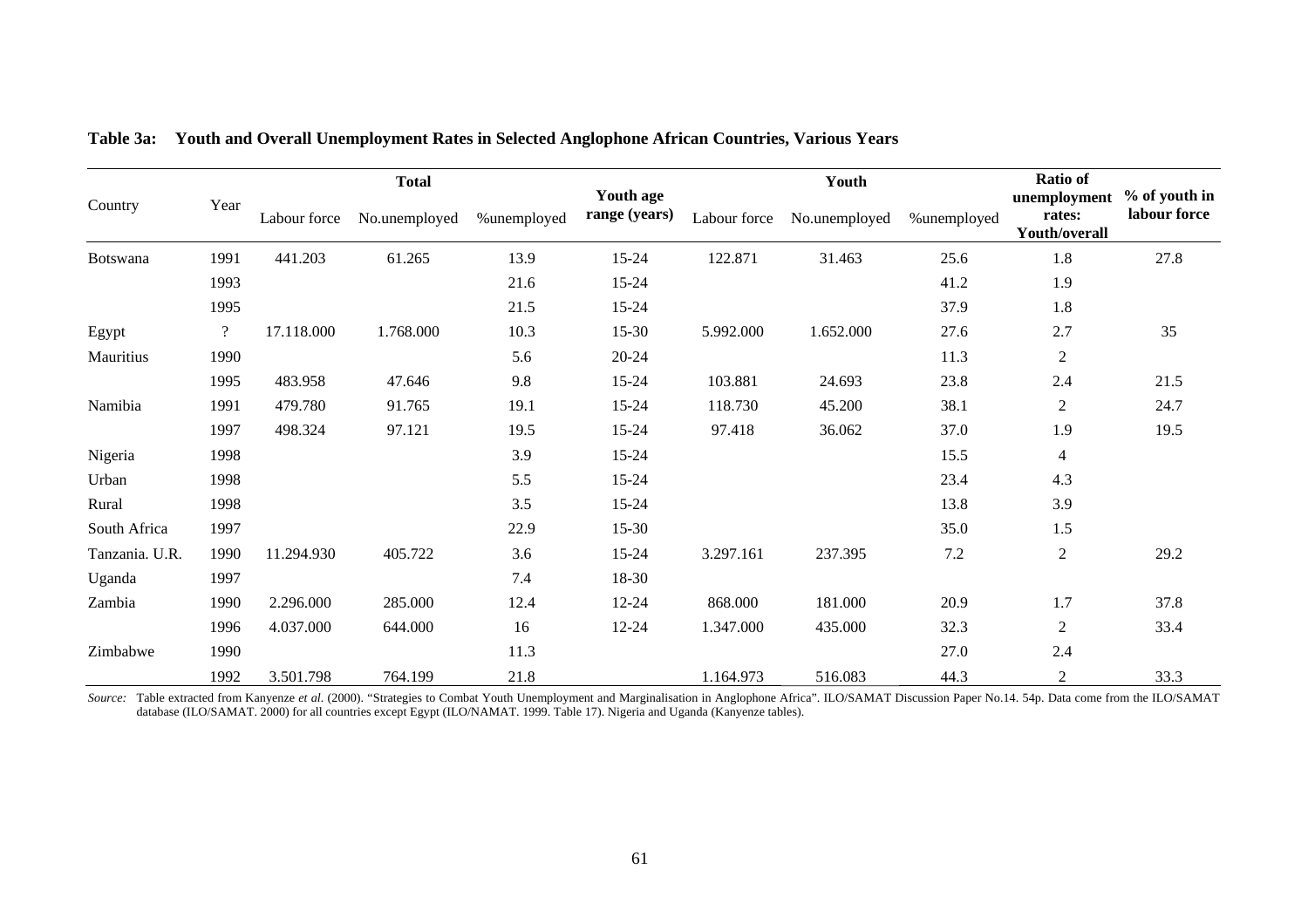| Countries by Region                 | <b>Adult</b> (25-49) | <b>Young (15-24)</b> | Year | <b>Countries by Region</b>    | <b>Adult</b> (25-49) | <b>Young (15-24)</b> | Year |
|-------------------------------------|----------------------|----------------------|------|-------------------------------|----------------------|----------------------|------|
| <b>WAEMU</b> countries              |                      |                      |      | <b>SADC</b> countries         |                      |                      |      |
| Benin                               | 3,0                  | 5,9                  | 2003 | Angola                        | 3,8                  | 8,0                  | 1999 |
| Burkina Faso                        | 1,8                  | 3,8                  | 2003 | Lesotho                       | 32,4                 | 52,4                 | 2002 |
| Côte d'Ivoire                       | 3,9                  | 5,0                  | 2002 | Malawi                        | 2,1                  | 7,9                  | 1997 |
| Niger                               | 8,7                  | 20,8                 | 2002 | Mozambique                    | 0,6                  | 1,1                  | 1996 |
| Senegal                             | 9,0                  | 10,1                 | 1995 | Namibie                       | 18,2                 | 35,1                 | 1993 |
| <b>Other West-African countries</b> |                      |                      |      | South Africa                  | 25,4                 | 54,1                 | 2000 |
| Cape Verde                          | 8,7                  | 26,1                 | 2000 | Swaziland                     | 5,8                  | 13,8                 | 2000 |
| Gambia                              | 3,4                  | 9,2                  | 1998 | Tanzania                      | 0,8                  | 2,8                  | 2000 |
| Ghana                               | 3,4                  | 15,7                 | 1998 | Zambia                        | 6,1                  | 25,0                 | 2002 |
| Guinea                              | 2,2                  | 2,1                  | 1994 | <b>East-African countries</b> |                      |                      |      |
| Mauritania                          | 7,9                  | 10,8                 | 2000 | Burundi                       | 0,5                  | 0,4                  | 1998 |
| Nigeria                             | 1,1                  | 5,6                  | 2003 | Kenya                         | 6,3                  | 20,7                 | 1997 |
| Sao Tomé                            | 1,4                  | 8,5                  | 2000 | Rwanda                        | 9,1                  | 9,6                  | 1997 |
| Sierra Leone                        | 3,0                  | 1,8                  | 2003 | Uganda                        | 1,8                  | 6,0                  | 2002 |
| <b>CAEMU</b> countries              |                      |                      |      | <b>Other</b>                  |                      |                      |      |
| Cameroon                            | 8,8                  | 12,6                 | 2001 | Ethiopia                      | 1,8                  | 3,9                  | 2000 |

**Table 3b: Youth and Adult Unemployment Rates in selected African Countries, Various Years** 

*Source:* World Development Report 2007, Table A3, pp. 274-275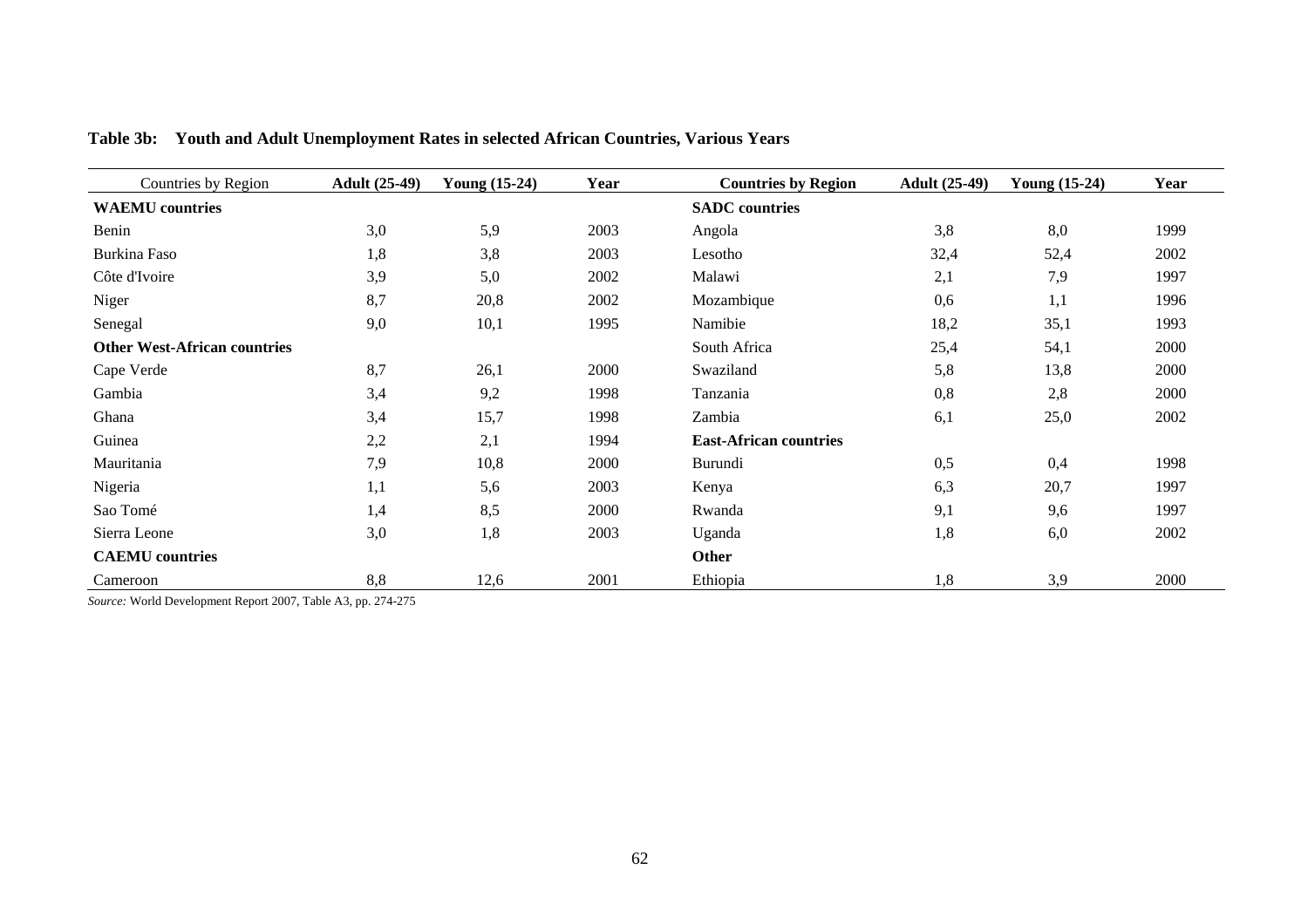|         | Abidjan | <b>Bamako</b> | Cotonou | <b>Dakar</b> | <b>Douala</b> | Kinshasa | Lome | <b>Niamey</b> | Ouaga-<br>dougou |
|---------|---------|---------------|---------|--------------|---------------|----------|------|---------------|------------------|
| Males   |         |               |         |              |               |          |      |               |                  |
| 15-19   | 15.8    | 16.2          | 4.9     | 11.7         | 8.7           | 29.1     | 12.5 | 35.6          | 24.0             |
| 20-24   | 22.2    | 18.3          | 10.1    | 16.4         | 14.6          | 34.6     | 20.4 | 31.5          | 31.7             |
| 25-49   | 13.5    | 7.4           | 6.9     | 13.4         | 9.6           | 13.9     | 10.4 | 11.5          | 13.5             |
| $50+$   | 8.4     | 5.9           | 8.0     | 12.6         | 13.2          | 10.8     | 17.7 | 15.6          | 9.5              |
| Females |         |               |         |              |               |          |      |               |                  |
| $15-19$ | 18.7    | 14.9          | 4.7     | 30.8         | 18.1          | 25.6     | 8.7  | 43.3          | 35.6             |
| 20-24   | 26.4    | 27.3          | 12.4    | 34.7         | 20.4          | 22.7     | 14.5 | 47.9          | 47.0             |
| 25-49   | 17.4    | 15.9          | 6.5     | 27.8         | 15.5          | 8.6      | 9.6  | 28.0          | 24.2             |
| $50+$   | 10.3    | 9.5           | 3.7     | 10.4         | 2.2           | 0.7      | 4.2  | 19.5          | 7.3              |
| All     |         |               |         |              |               |          |      |               |                  |
| $15-19$ | 17.8    | 15.5          | 4.8     | 21.2         | 13.6          | 27.8     | 10.0 | 39.1          | 30.3             |
| 20-24   | 24.4    | 22.9          | 11.4    | 24.8         | 17.0          | 29.0     | 17.2 | 38.9          | 38.9             |
| 25-49   | 15.1    | 11.2          | 6.7     | 19.8         | 12.0          | 11.6     | 10.0 | 18.1          | 18.1             |
| $50+$   | 9.1     | 7.1           | 5.8     | 11.7         | 9.0           | 7.2      | 10.6 | 16.9          | 8.7              |

**Table 4a: Unemployment Rates (\*) by Age and Sex (%)** 

*Source*: *1-2-3 Survey*s. Phase 1 (labour force survey). 2001-2005. National Statistical Institutes. AFRISTAT. DIAL; authors' computations.

(\*) The unemployed are broadly defined as those individuals who had no employment during the reference week, were available for work, and had made specific efforts to find employment. Discouraged workers who have lost a job, but do not make an effort to find a new job in a given week are also included.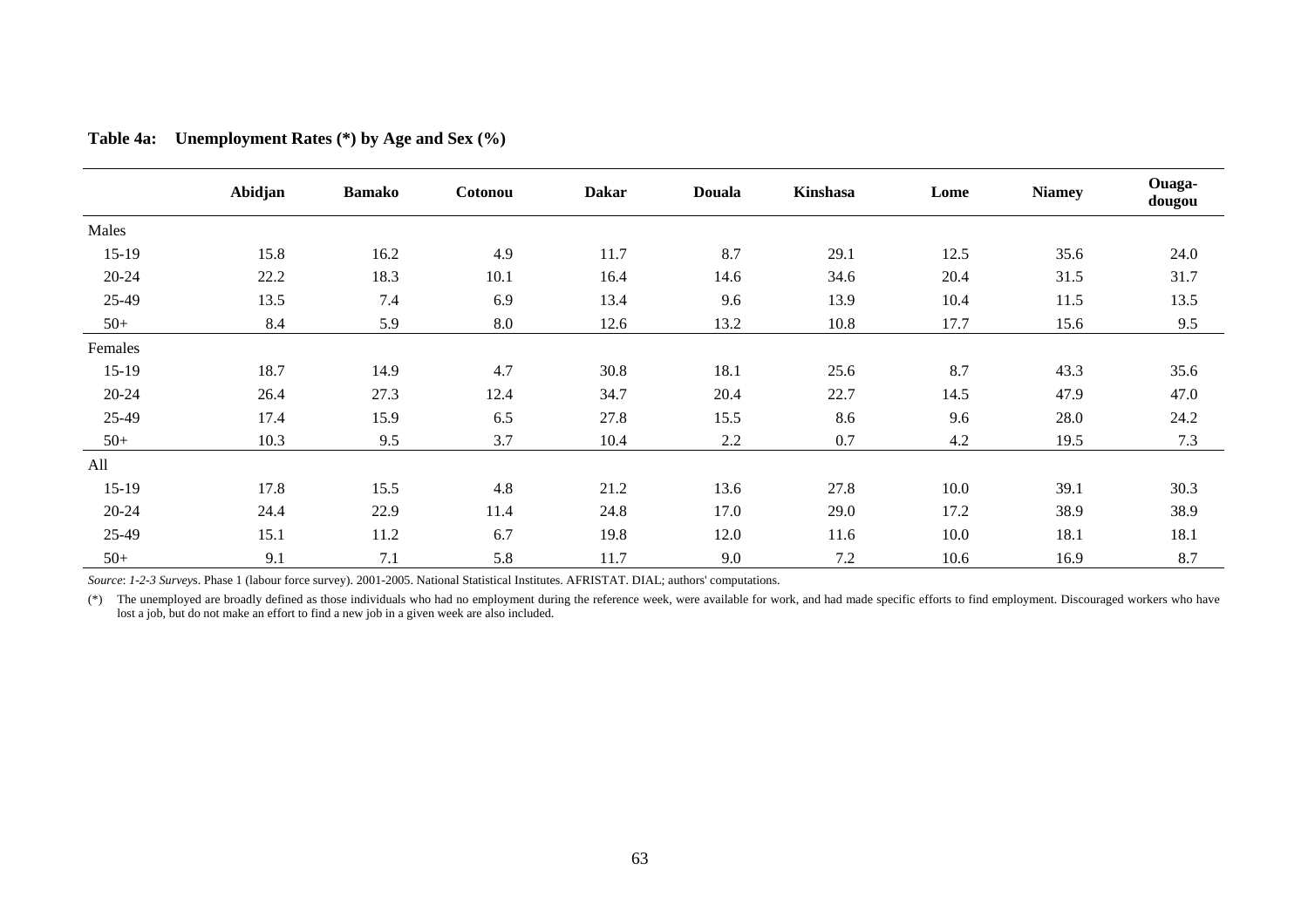|           |          | <b>Democratic Republic of Congo</b> |       |                 |        |         | <b>Cameroon</b> |       |                 |
|-----------|----------|-------------------------------------|-------|-----------------|--------|---------|-----------------|-------|-----------------|
|           | Kinshasa | Urban                               | Rural | <b>National</b> | Douala | Yaounde | Urban           | Rural | <b>National</b> |
| Males     |          |                                     |       |                 |        |         |                 |       |                 |
| $15-19$   | 29.1     | 21.5                                | 3.8   | 6.6             | 8.7    | 17.5    | 12.2            | 3.0   | 5.1             |
| $20 - 24$ | 34.6     | 20.1                                | 3.6   | 7.2             | 14.6   | 22.0    | 14.3            | 5.5   | 9.5             |
| 25-49     | 13.9     | 9.4                                 | 1.0   | 3.2             | 9.6    | 9.1     | 7.5             | 1.8   | 4.2             |
| $50+$     | 10.8     | 6.1                                 | 0.9   | 2.0             | 13.2   | 5.4     | 6.7             | 0.7   | 2.0             |
| Females   |          |                                     |       |                 |        |         |                 |       |                 |
| $15-19$   | 25.6     | 18.0                                | 2.3   | 4.3             | 18.1   | 21.8    | 14.9            | 1.8   | 4.9             |
| $20 - 24$ | 22.7     | 15.8                                | 1.2   | 3.7             | 20.4   | 33.6    | 24.5            | 4.3   | 10.5            |
| 25-49     | 8.6      | 8.0                                 | 0.6   | 2.1             | 15.5   | 16.4    | 12.6            | 1.4   | 5.0             |
| $50+$     | 0.7      | 3.9                                 | 0.3   | 1.0             | 2.2    | 4.5     | 1.6             | 0.1   | 0.4             |
| All       |          |                                     |       |                 |        |         |                 |       |                 |
| $15-19$   | 27.8     | 19.7                                | 2.9   | 5.3             | 13.6   | 19.5    | 13.6            | 2.4   | 5.0             |
| $20 - 24$ | 29.0     | 17.9                                | 2.2   | 5.2             | 17.0   | 27.4    | 18.6            | 4.8   | 10.0            |
| 25-49     | 11.6     | 8.8                                 | 0.8   | 2.7             | 12.0   | 12.2    | 9.7             | 1.5   | 4.6             |
| $50+$     | 7.2      | 5.2                                 | 0.6   | 1.5             | 9.0    | 5.0     | 4.6             | 0.4   | 1.2             |

**Table 4b: Unemployment Rates (\*) by Age and Sex in Congo (Dem.Rep.) and Cameroon (%)** 

*Source*: *1-2-3 Survey*s. Phase 1 (labour force survey). Kinshasa (2004). national (2005) and EESI 2005

(\*) The unemployed are broadly defined as those individuals who had no employment during the reference week, were available for work, and had made specific efforts to find employment. Discouraged workers who have lost a job, but do not make an effort to find a new job in a given week are also included.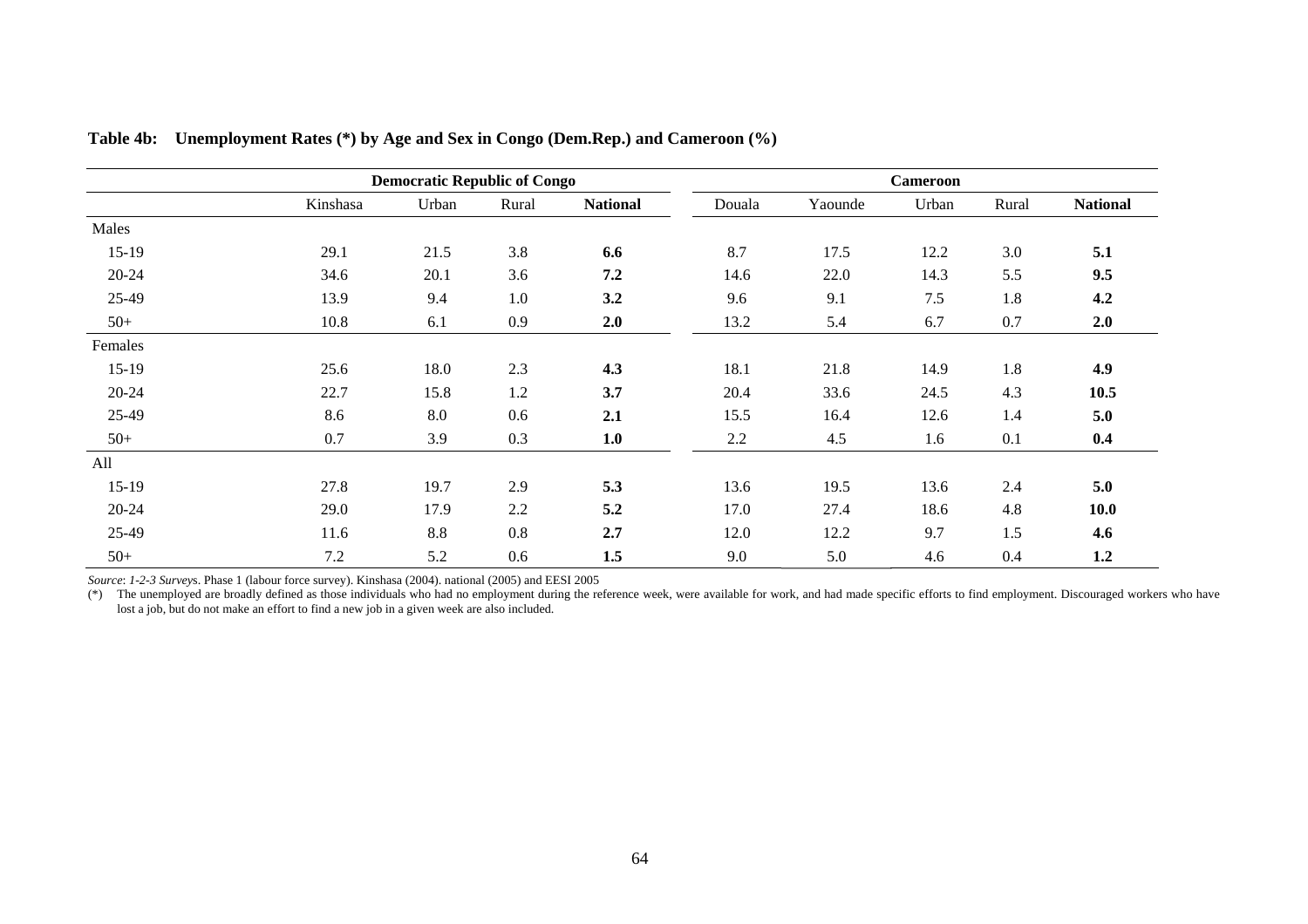| Country      |      | <b>Rural</b>   |       |          | Urban |          |       |       |  |  |
|--------------|------|----------------|-------|----------|-------|----------|-------|-------|--|--|
|              | Wage | Informal       | Self  | Other    | Wage  | Informal | Self  | Other |  |  |
| Burkina Faso | 0.4  | 94.8           | 4.8   | $\Omega$ | 27.9  | 57       | 14.4  | 0.7   |  |  |
| Burundi      | 1.8  | 83.3           | 14.8  | 0.1      | 31.3  | 19.6     | 43.3  | 5.8   |  |  |
| Cameroon     | 6.3  | 18.1           | 68.8  | 6.8      | 15.3  | 56.9     | 22    | 5.9   |  |  |
| Ethiopia     | 55.6 | 24.8           | 16.2  | 3.4      | 16.2  | 38.2     | 23.3  | 22.3  |  |  |
| Gambia       | 1.2  | 53.1           | 45    | 0.8      | 42.3  | 20.7     | 34.7  | 2.4   |  |  |
| Kenya        | 16.4 | 40             | 43.6  | $\Omega$ | 21.1  | 53.3     | 25.4  | 0.2   |  |  |
| Madagascar   | 5.9  | 69.7           | 23.5  |          | 19.3  | 58.7     | 18.2  | 3.8   |  |  |
| Malawi       | 15   | 7.1            | 74.5  | 3.3      | 63.8  | 6.8      | 19.8  | 9.5   |  |  |
| Mozambique   | 11.8 | $\overline{a}$ | 86.7  | 1.5      | 40.2  | --       | 53.5  | 6.3   |  |  |
| Sao Tome     | 59.5 | 34.3           | $- -$ | 6.2      | 66.3  | 24.3     | $- -$ | 9.5   |  |  |
| Zambia       | 3.1  | 60.4           | 36.1  | 0.4      | 40.9  | 9.6      | 46.1  | 3.5   |  |  |

**Table 5: Employment Characteristics of the Young (15-24), by Country** 

*Source:* Table reproduced from "School-to-work transitions in Sub-Saharan Africa". Preliminary Report. UCW project. Nov. 2005. Wage employees are workers in paid employment who are remunerated by wages and salaries. Workers employed in the informal sector are those employed in a semi-organised unit. Self-employed workers are those who perform some work for own or family business and who are remunerated either in cash or in kind. See UCW report for more details.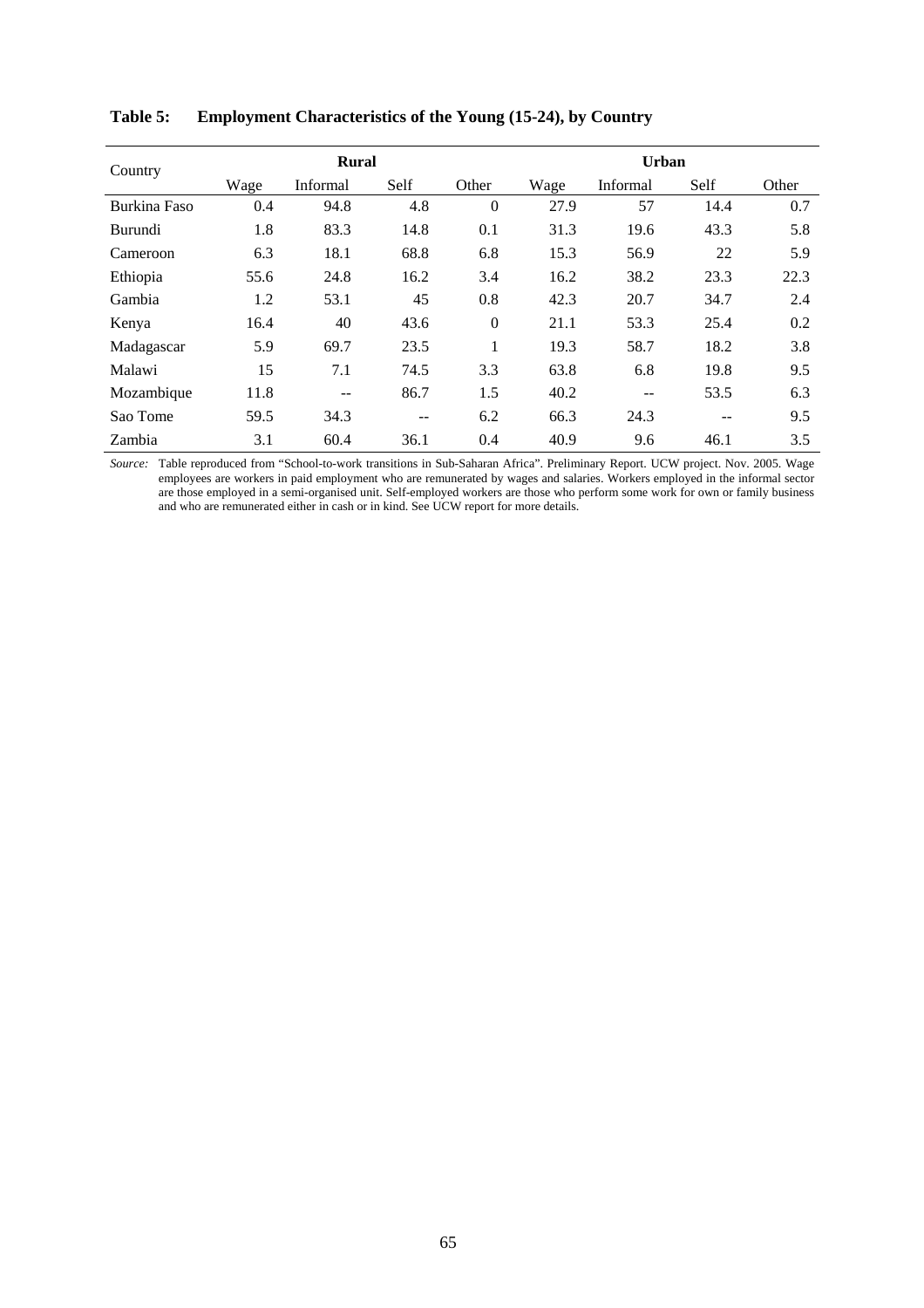|                                | Abidjan | <b>Bamako</b> | Cotonou | <b>Dakar</b> | <b>Douala</b> | Kinshasa       | Lome  | <b>Niamey</b> | Ouaga-<br>dougou |
|--------------------------------|---------|---------------|---------|--------------|---------------|----------------|-------|---------------|------------------|
| Males                          |         |               |         |              |               |                |       |               |                  |
| <b>Public Administration</b>   | 0.5     | 1.5           | 1.9     | 0.8          | 0.3           | 1.9            | 0.5   | 2.7           | 2.0              |
| <b>State-Owned Enterprises</b> | 0.1     | 0.3           | 0.6     | 0.4          | 0.4           | $\overline{0}$ | 1.1   | 0.3           | 2.4              |
| Formal Private Sector          | 15.0    | 13.7          | 6.0     | 9.9          | 31.1          | 7.8            | 12.6  | 14.5          | 12.7             |
| <b>Informal Private Sector</b> | 81.8    | 83.7          | 89.6    | 88.1         | 66.5          | 89.0           | 84.0  | 81.8          | 81.4             |
| Non-Profit Organisations       | 2.5     | 0.8           | 1.9     | 0.8          | 1.7           | 1.4            | 1.9   | 0.8           | 1.4              |
| Total                          | 100.0   | 100.0         | 100.0   | 100.0        | 100.0         | 100.0          | 100.0 | 100.0         | 100.0            |
| Females                        |         |               |         |              |               |                |       |               |                  |
| <b>Public Administration</b>   | 0.0     | 0.3           | 0.6     | 0.7          | 0.0           | 0.6            | 0.2   | 3.8           | 1.3              |
| <b>State-Owned Enterprises</b> | 0.0     | 0.0           | 0.9     | 0.2          | 0.6           | 0.8            | 0.2   | 0.0           | 1.2              |
| <b>Formal Private Sector</b>   | 4.7     | 2.0           | 3.7     | 6.0          | 13.6          | 7.4            | 9.3   | 5.9           | 4.4              |
| <b>Informal Private Sector</b> | 95.2    | 97.5          | 94.3    | 92.6         | 85.8          | 89.4           | 90.3  | 87.7          | 91.8             |
| Non-Profit Organisations       | 0.1     | 0.2           | 0.5     | 0.5          | 0.0           | 1.8            | 0.0   | 2.7           | 1.4              |
| Total                          | 100.0   | 100.0         | 100.0   | 100.0        | 100.0         | 100.0          | 100.0 | 100.0         | 100.0            |
| All                            |         |               |         |              |               |                |       |               |                  |
| <b>Public Administration</b>   | 0.2     | 0.9           | 1.1     | 0.8          | 0.1           | 1.3            | 0.3   | 3.1           | 1.7              |
| <b>State-Owned Enterprises</b> | 0.1     | 0.2           | 0.8     | 0.3          | 0.5           | 0.4            | 0.6   | 0.2           | 1.9              |
| <b>Formal Private Sector</b>   | 9.0     | 7.5           | 4.6     | 8.2          | 23.7          | 7.6            | 10.6  | 11.0          | 9.0              |
| <b>Informal Private Sector</b> | 89.6    | 91.0          | 92.4    | 89.9         | 74.7          | 89.2           | 87.8  | 84.2          | 86.1             |
| Non-Profit Organisations       | 1.1     | 0.5           | 1.1     | 0.7          | 1.0           | 1.6            | 0.8   | 1.6           | 1.4              |
| Total                          | 100.0   | 100.0         | 100.0   | 100.0        | 100.0         | 100.0          | 100.0 | 100.0         | 100.0            |

**Table 6a: Distribution of Employed Young Workers (15-24 years old) by Institutional Sector (%)** 

*Source*: *1-2-3 Survey*s. Phase 1 (labour force survey). 2001-2005. National Statistical Institutes. AFRISTAT. DIAL; authors' computations.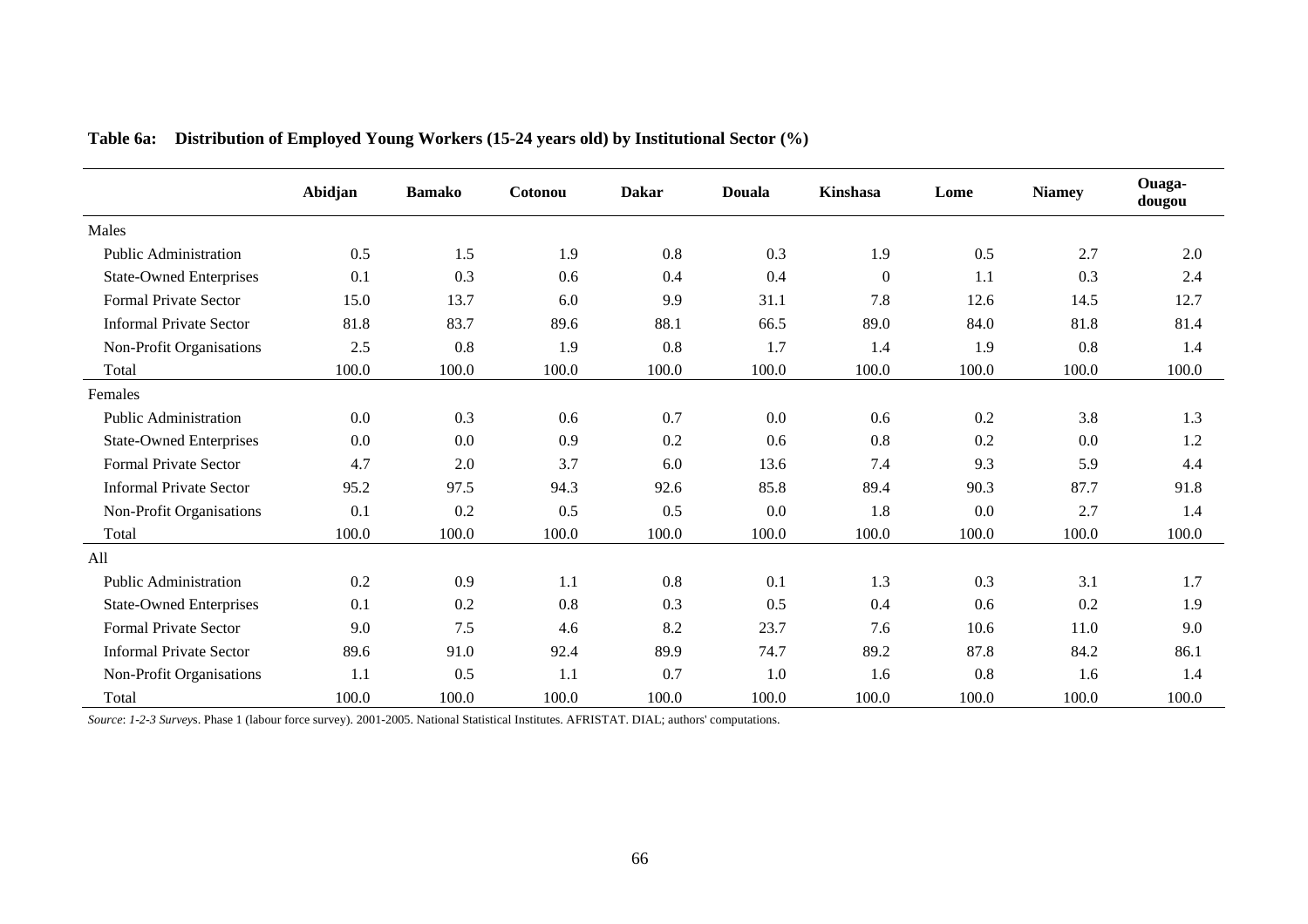|                                |                  | <b>Democratic Republic of Congo</b> |                |                 |        |         | <b>Cameroon</b> |       |                 |
|--------------------------------|------------------|-------------------------------------|----------------|-----------------|--------|---------|-----------------|-------|-----------------|
|                                | Kinshasa         | Urban                               | Rural          | <b>National</b> | Douala | Yaounde | Urban           | Rural | <b>National</b> |
| Males                          |                  |                                     |                |                 |        |         |                 |       |                 |
| <b>Public Administration</b>   | 1.9              | 3.8                                 | $\overline{2}$ | 2.3             | 0.3    | 3.6     | 1.5             | 0.6   | 0.9             |
| <b>State-Owned Enterprises</b> | $\boldsymbol{0}$ | 1.7                                 | 0.4            | 0.6             | 0.4    | 0.3     | 0.7             | 0.4   | 0.5             |
| <b>Formal Private Sector</b>   | 7.8              | 5.3                                 | 1.1            | 1.8             | 31.1   | 29.3    | 28.3            | 8.9   | 15.1            |
| <b>Informal Private Sector</b> | 89.0             | 87.7                                | 94.8           | 93.6            | 66.5   | 61.4    | 66.7            | 89.8  | 82.5            |
| Non-Profit Organisations       | 1.4              | 1.5                                 | 1.7            | 1.7             | 1.7    | 5.4     | 2.8             | 0.3   | 1.1             |
| Total                          | 100.0            | 100.0                               | 100.0          | 100.0           | 100.0  | 100.0   | 100.0           | 100.0 | 100.0           |
| Females                        |                  |                                     |                |                 |        |         |                 |       |                 |
| <b>Public Administration</b>   | 0.6              | 1.8                                 | 0.6            | 0.8             | 0.0    | 0.5     | 0.7             | 0.2   | 0.3             |
| <b>State-Owned Enterprises</b> | 0.8              | 0.5                                 | 0.1            | 0.2             | 0.6    | 0.3     | 0.3             | 0.0   | 0.1             |
| <b>Formal Private Sector</b>   | 7.4              | 2.0                                 | 0.4            | 0.5             | 13.6   | 17.0    | 13.3            | 1.6   | 4.4             |
| <b>Informal Private Sector</b> | 89.4             | 94.3                                | 98.5           | 98.0            | 85.8   | 80.6    | 85.1            | 97.9  | 94.9            |
| Non-Profit Organisations       | 1.8              | 1.4                                 | 0.4            | 0.5             | 0.0    | 1.6     | 0.6             | 0.2   | 0.3             |
| Total                          | 100.0            | 100.0                               | 100.0          | 100.0           | 100.0  | 100.0   | 100.0           | 100.0 | 100.0           |
| All                            |                  |                                     |                |                 |        |         |                 |       |                 |
| <b>Public Administration</b>   | 1.3              | 2.7                                 | 1.2            | 1.4             | 0.1    | 2.3     | 1.2             | 0.4   | 0.6             |
| <b>State-Owned Enterprises</b> | 0.4              | 1.0                                 | 0.3            | 0.4             | 0.5    | 0.3     | 0.5             | 0.2   | 0.3             |
| <b>Formal Private Sector</b>   | 7.6              | 3.6                                 | 0.7            | 1.0             | 23.7   | 24.0    | 22.0            | 5.1   | 9.8             |
| <b>Informal Private Sector</b> | 89.2             | 91.2                                | 97.0           | 96.2            | 74.7   | 69.7    | 74.4            | 94.0  | 88.6            |
| Non-Profit Organisations       | 1.6              | 1.5                                 | 0.8            | 1.0             | 1.0    | 3.7     | 1.8             | 0.3   | 0.7             |
| Total                          | 100.0            | 100.0                               | 100.0          | 100.0           | 100.0  | 100.0   | 100.0           | 100.0 | 100.0           |

**Table 6b: Distribution of Employed Young Workers (15-24 years old) by Institutional Sector in Congo (Dem. Rep.) and Cameroon, 2005 (%)** 

*Source*: *1-2-3 Survey*s. Phase 1 (labour force survey). Kinshasa (2004). national (2005) and EESI 2005.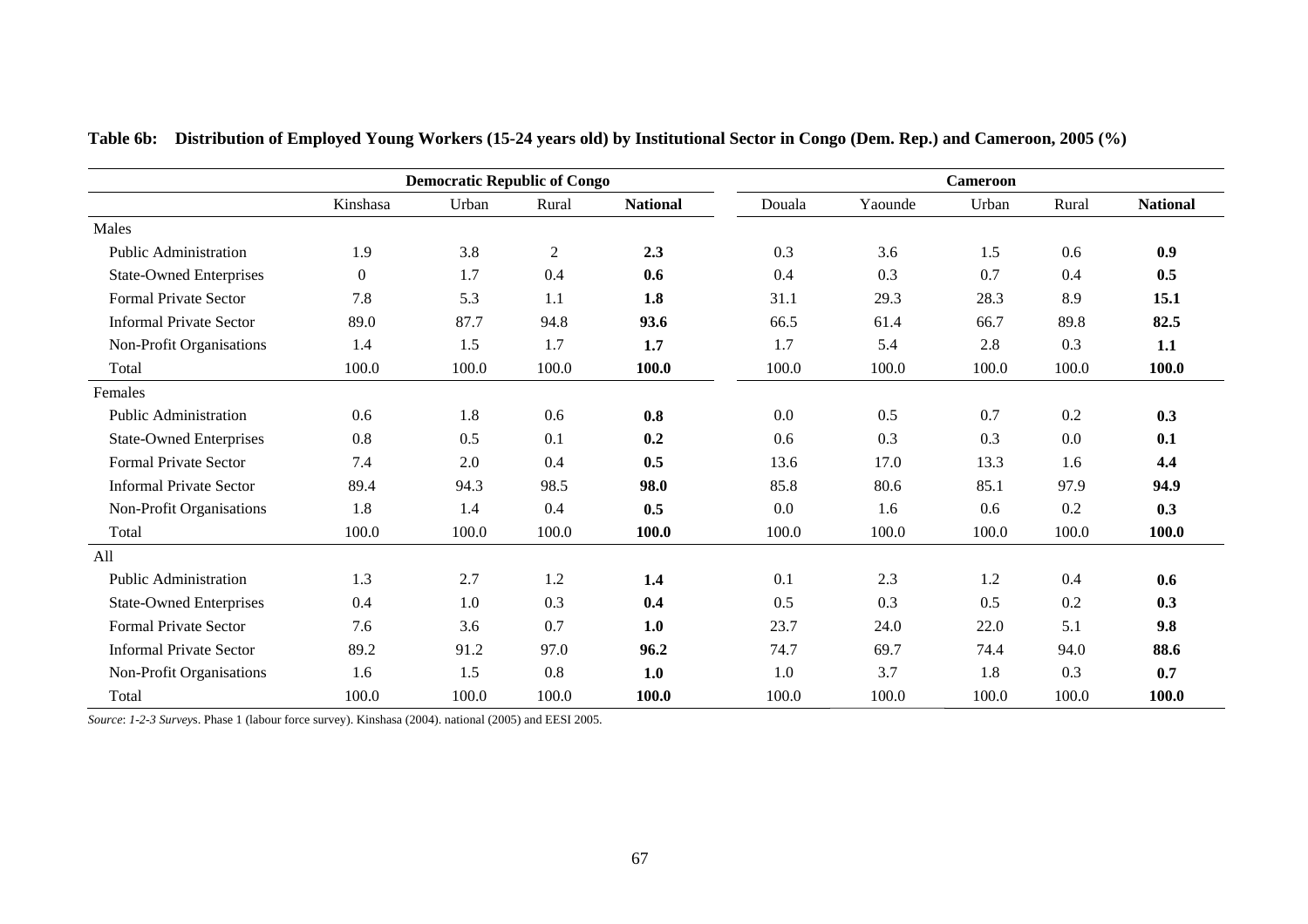|           | Abidjan | <b>Bamako</b> | Cotonou | <b>Dakar</b> | <b>Douala</b> | Kinshasa | Lome | <b>Niamey</b> | Ouaga-<br>dougou |
|-----------|---------|---------------|---------|--------------|---------------|----------|------|---------------|------------------|
| Males     |         |               |         |              |               |          |      |               |                  |
| $15-19$   | 5.6     | 8.5           | 4.3     | 5.2          | 15.6          | 24.3     | 15.8 | 9.9           | 6.8              |
| $20 - 24$ | 12.5    | 7.6           | 11.4    | 12.5         | 12.8          | 20.7     | 13.9 | 11.9          | 6.9              |
| 25-49     | 10.0    | 9.0           | 10.9    | 10.9         | 9.1           | 14.9     | 12.4 | 8.9           | 5.8              |
| $50+$     | 8.7     | 6.4           | 8.1     | 11.2         | 16.9          | 13.4     | 12.2 | 6.4           | 3.9              |
| Females   |         |               |         |              |               |          |      |               |                  |
| $15-19$   | 9.1     | 12.1          | 8.6     | 11.4         | 32.5          | 29.2     | 12.7 | 21.1          | 9.4              |
| $20 - 24$ | 9.2     | 20.6          | 12.7    | 18.0         | 23.6          | 27.3     | 16.2 | 23.4          | 14.1             |
| 25-49     | 10.9    | 23.3          | 13.0    | 20.1         | 20.1          | 16.3     | 18.3 | 22.5          | 15.5             |
| $50+$     | 9.5     | 12.3          | 11.4    | 16.8         | 11.3          | 21.3     | 11.4 | 15.8          | 12.2             |
| All       |         |               |         |              |               |          |      |               |                  |
| $15-19$   | 8.0     | 10.5          | 7.1     | 7.9          | 24.0          | 26.1     | 13.7 | 14.7          | 8.1              |
| $20 - 24$ | 10.8    | 14.0          | 12.1    | 14.7         | 17.0          | 24.1     | 15.2 | 16.3          | 9.8              |
| 25-49     | 10.4    | 15.1          | 11.9    | 14.6         | 13.4          | 15.5     | 15.3 | 13.7          | 9.7              |
| $50+$     | 9.0     | 8.3           | 9.9     | 13.6         | 14.6          | 16.5     | 11.8 | 9.4           | 7.1              |

**Table 7a: Incidence of Visible Underemployment (\*) (%)** 

*Source*: *1-2-3 Survey*s. Phase 1 (labour force survey). 2001-2005. National Statistical Institutes. AFRISTAT. DIAL; authors' computations.

(\*) Visible underemployment consists of workers who work less than the normal duration of working hours but are willing and available to work more.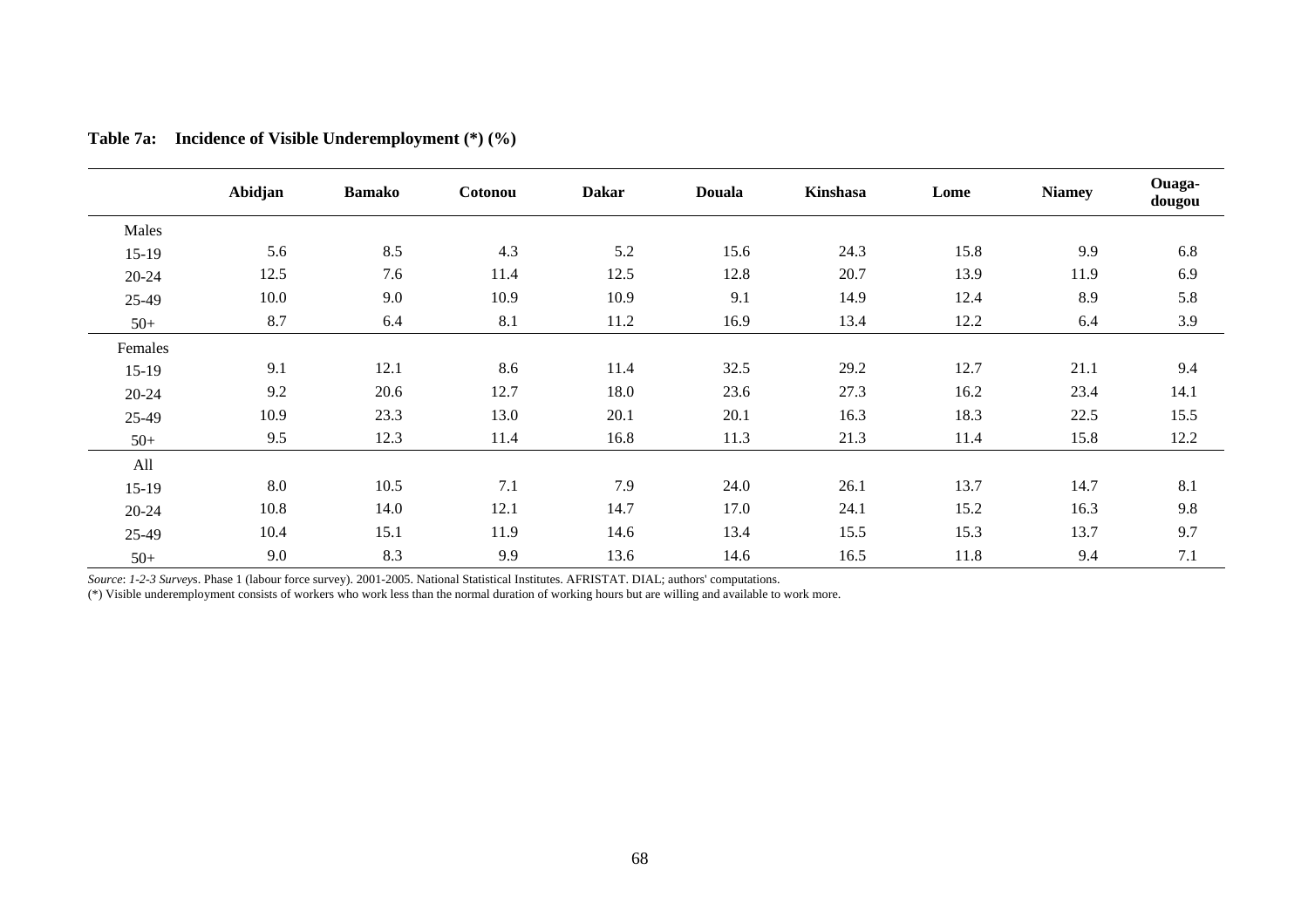|           |          | <b>Democratic Republic of Congo</b> |       |                 |        | Cameroon |       |       |                 |  |
|-----------|----------|-------------------------------------|-------|-----------------|--------|----------|-------|-------|-----------------|--|
|           | Kinshasa | Urban                               | Rural | <b>National</b> | Douala | Yaounde  | Urban | Rural | <b>National</b> |  |
| Males     |          |                                     |       |                 |        |          |       |       |                 |  |
| $15-19$   | 24.3     | 28.6                                | 24.6  | 25.1            | 15.6   | 8.9      | 17.2  | 14.6  | 15.2            |  |
| 20-24     | 20.7     | 19.0                                | 32.2  | 29.7            | 12.8   | 14.1     | 13.7  | 11.5  | 12.4            |  |
| 25-49     | 14.9     | 20.0                                | 33.8  | 30.5            | 9.1    | 7.5      | 9.6   | 10.9  | 10.4            |  |
| $50+$     | 13.4     | 20.9                                | 38.6  | 34.9            | 16.9   | 5.3      | 15.8  | 21.8  | 20.5            |  |
| Females   |          |                                     |       |                 |        |          |       |       |                 |  |
| $15-19$   | 29.2     | 28.1                                | 35.7  | 34.9            | 32.5   | 22.4     | 31.8  | 18.9  | 21.7            |  |
| $20 - 24$ | 27.3     | 32.8                                | 39.6  | 38.6            | 23.6   | 15.8     | 25.3  | 27.0  | 26.6            |  |
| 25-49     | 16.3     | 24.4                                | 34.6  | 32.6            | 20.1   | 15.7     | 23.8  | 20.1  | 21.2            |  |
| $50+$     | 21.3     | 28.9                                | 38.6  | 36.9            | 11.3   | 9.8      | 20.1  | 29.7  | 28.0            |  |
| All       |          |                                     |       |                 |        |          |       |       |                 |  |
| $15-19$   | 26.1     | 28.3                                | 31.2  | 30.8            | 24.0   | 15.0     | 24.1  | 16.7  | 18.2            |  |
| 20-24     | 24.1     | 26.3                                | 36.6  | 34.9            | 17.0   | 14.8     | 18.2  | 20.3  | 19.6            |  |
| 25-49     | 15.5     | 22.0                                | 34.2  | 31.6            | 13.4   | 10.7     | 15.5  | 15.8  | 15.7            |  |
| $50+$     | 16.5     | 24.2                                | 38.6  | 35.8            | 14.6   | 7.1      | 17.7  | 25.7  | 24.1            |  |

**Table 7b: Incidence of Visible Underemployment (\*) in Congo (Dem. Rep.) and Cameroon (%)** 

Source: *1-2-3 Survey*s. Phase 1 (labour force survey). Kinshasa (2004). national (2005) and EESI 2005.

(\*) Visible underemployment consists of workers who work less than the normal duration of working hours but are willing and available to work more.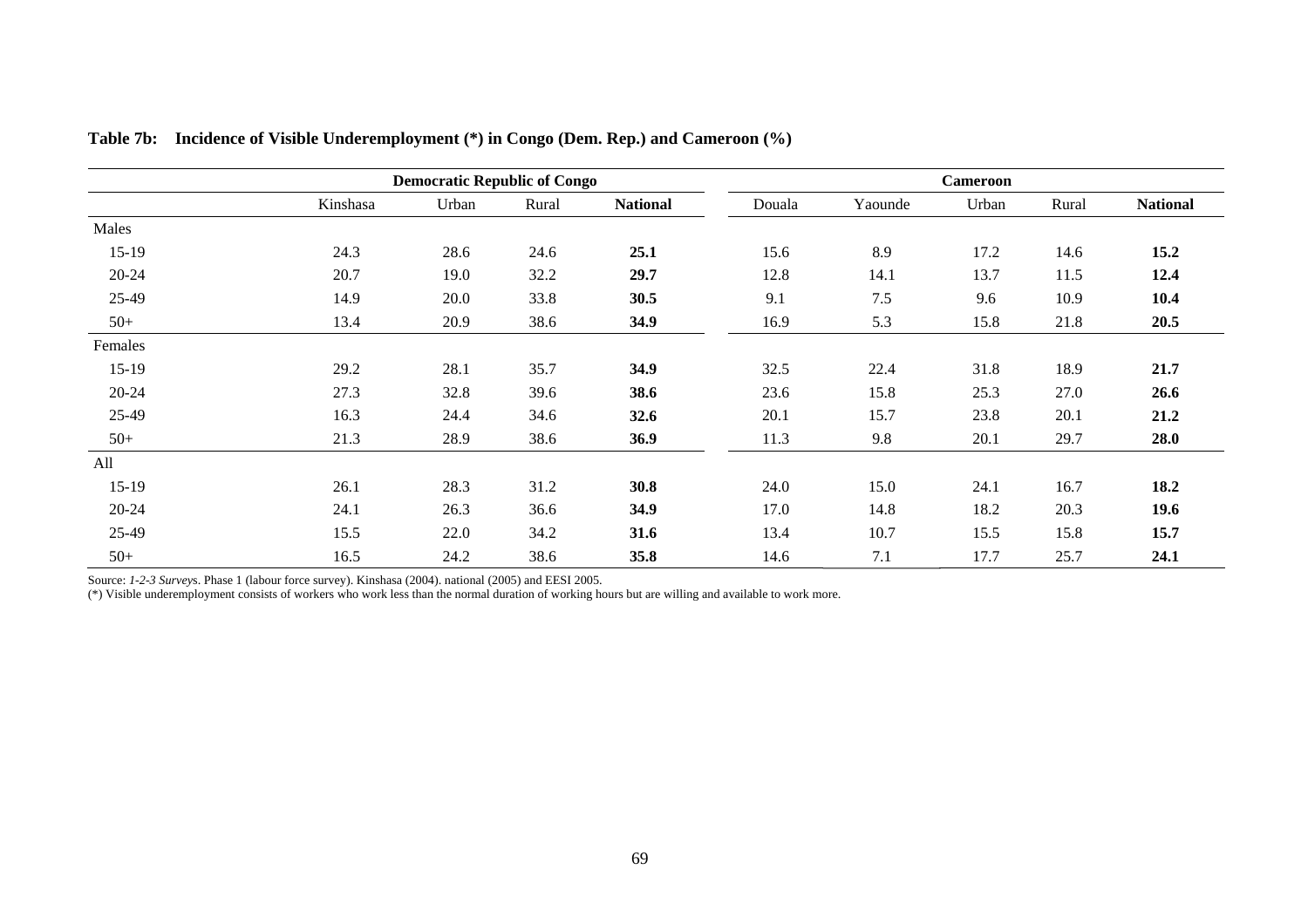|         | Abidjan | <b>Bamako</b> | Cotonou | <b>Dakar</b> | <b>Douala</b> | <b>Kinshasa</b> | Lome | <b>Niamey</b> | Ouaga-<br>dougou |
|---------|---------|---------------|---------|--------------|---------------|-----------------|------|---------------|------------------|
| Males   |         |               |         |              |               |                 |      |               |                  |
| $15-19$ | 77.0    | 66.8          | 74.7    | 81.3         | 72.7          | 63.5            | 65.2 | 76.9          | 88.0             |
| 20-24   | 51.0    | 59.2          | 60.1    | 59.8         | 47.8          | 52.1            | 49.5 | 54.8          | 79.5             |
| 25-49   | 25.0    | 21.5          | 32.5    | 32.5         | 19.7          | 34.7            | 25.8 | 30.4          | 41.4             |
| $50+$   | 17.8    | 16.6          | 22.6    | 25.7         | 22.1          | 31.7            | 22.2 | 23.5          | 40.2             |
| Females |         |               |         |              |               |                 |      |               |                  |
| $15-19$ | 90.1    | 80.2          | 88.8    | 85.9         | 80.5          | 55.4            | 84.4 | 79.1          | 95.4             |
| 20-24   | 72.2    | 66.7          | 80.7    | 74.8         | 72.2          | 59.8            | 68.5 | 64.5          | 84.8             |
| 25-49   | 58.2    | 47.3          | 64.0    | 59.1         | 39.5          | 47.1            | 58.9 | 48.8          | 66.1             |
| $50+$   | 61.2    | 54.0          | 64.6    | 58.3         | 41.7          | 60.3            | 53.7 | 61.9          | 82.2             |
| All     |         |               |         |              |               |                 |      |               |                  |
| $15-19$ | 87.0    | 74.9          | 84.4    | 84.0         | 76.6          | 60.4            | 77.9 | 77.9          | 91.8             |
| 20-24   | 61.6    | 63.0          | 71.3    | 66.5         | 57.4          | 56.1            | 60.4 | 58.8          | 82.0             |
| 25-49   | 38.3    | 32.7          | 48.2    | 43.5         | 27.5          | 40.2            | 41.9 | 37.2          | 51.6             |
| $50+$   | 34.1    | 28.9          | 44.8    | 39.9         | 30.1          | 42.8            | 39.8 | 36.0          | 55.7             |

| <b>Table 8a:</b> | Incidence of Invisible Underemployment $(*)$ $(*)$ |  |  |  |  |  |
|------------------|----------------------------------------------------|--|--|--|--|--|
|------------------|----------------------------------------------------|--|--|--|--|--|

*Source*: *1-2-3 Survey*s. Phase 1 (labour force survey). 2001-2005. National Statistical Institutes. AFRISTAT. DIAL; authors' computations.

(\*) Invisible underemployment consists of workers who earn less than the minimum hourly wage.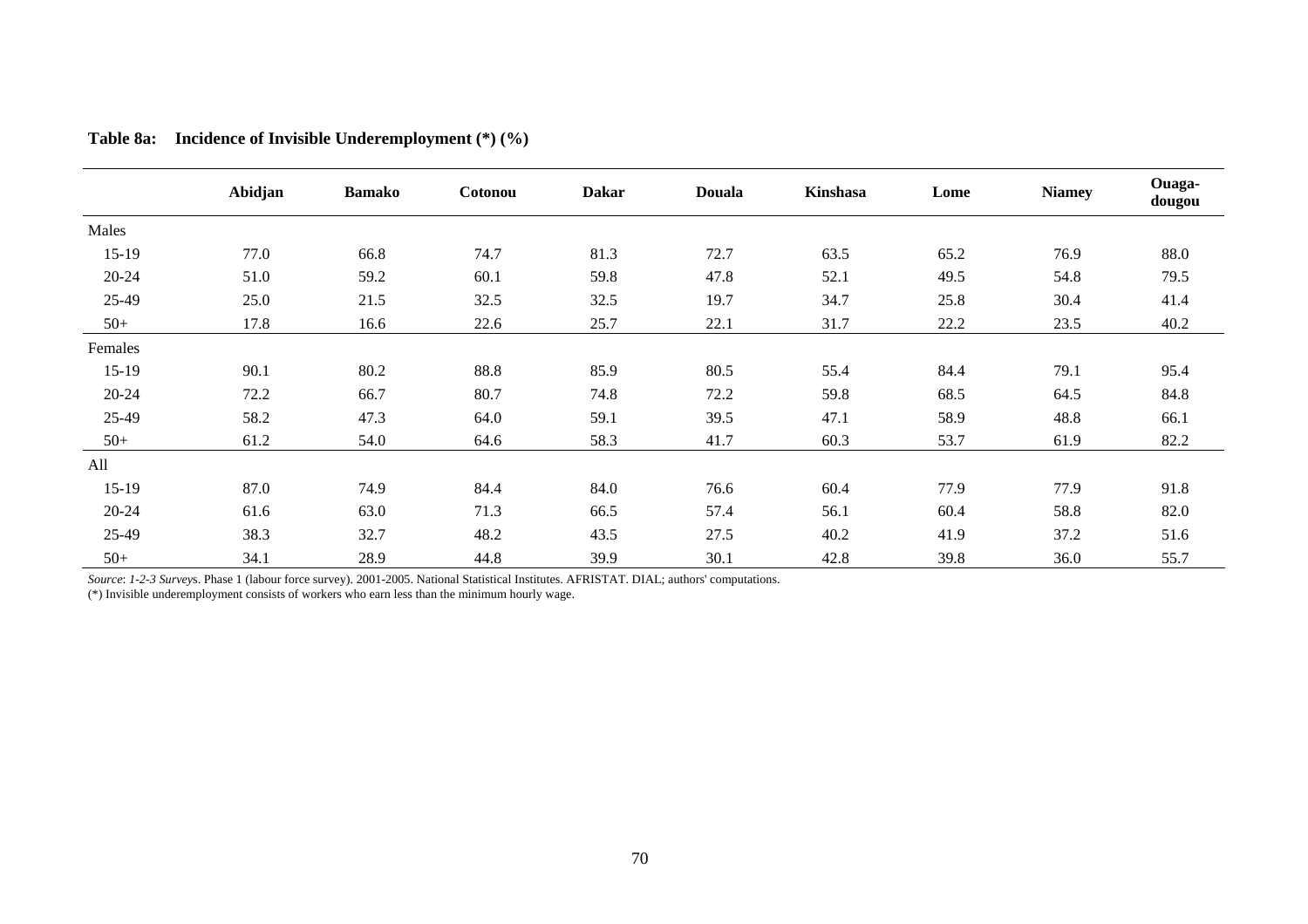|         |          | <b>Democratic Republic of Congo</b> |       |                 |        | <b>Cameroon</b> |       |       |                 |  |
|---------|----------|-------------------------------------|-------|-----------------|--------|-----------------|-------|-------|-----------------|--|
|         | Kinshasa | Urban                               | Rural | <b>National</b> | Douala | Yaounde         | Urban | Rural | <b>National</b> |  |
| Males   |          |                                     |       |                 |        |                 |       |       |                 |  |
| $15-19$ | 63.5     | 60.8                                | 72.4  | 70.9            | 72.7   | 72.9            | 76.8  | 91.9  | 88.7            |  |
| 20-24   | 52.1     | 57.7                                | 68.9  | 66.7            | 47.8   | 53.8            | 56.5  | 80.7  | 70.4            |  |
| 25-49   | 34.7     | 41.2                                | 62.2  | 57.2            | 19.7   | 24.1            | 26.8  | 58.2  | 45.4            |  |
| $50+$   | 31.7     | 49.3                                | 61.7  | 59.1            | 22.1   | 24.7            | 30.3  | 63.2  | 56.2            |  |
| Females |          |                                     |       |                 |        |                 |       |       |                 |  |
| $15-19$ | 55.4     | 70.6                                | 77.3  | 76.6            | 80.5   | 94.4            | 86.4  | 94.9  | 93.1            |  |
| 20-24   | 59.8     | 68.0                                | 82.3  | 80.1            | 72.2   | 69.0            | 73.2  | 85.5  | 82.3            |  |
| 25-49   | 47.1     | 59.8                                | 82.7  | 78.2            | 39.5   | 37.9            | 46.1  | 79.5  | 69.6            |  |
| $50+$   | 60.3     | 67.6                                | 80.1  | 77.8            | 41.7   | 48.8            | 56.6  | 83.8  | 78.8            |  |
| All     |          |                                     |       |                 |        |                 |       |       |                 |  |
| $15-19$ | 60.4     | 66.1                                | 75.3  | 74.2            | 76.6   | 82.6            | 81.3  | 93.3  | 90.8            |  |
| 20-24   | 56.1     | 63.2                                | 76.8  | 74.5            | 57.4   | 60.3            | 63.0  | 83.4  | 76.4            |  |
| 25-49   | 40.2     | 49.6                                | 72.8  | 67.8            | 27.5   | 29.6            | 34.9  | 69.6  | 57.4            |  |
| $50+$   | 42.8     | 56.9                                | 70.1  | 67.5            | 30.1   | 34.5            | 41.8  | 73.2  | 67.0            |  |

**Table 8b: Incidence of Invisible Underemployment (\*) in Congo (Dem.Rep.) and Cameroon (%)** 

*Source*: *1-2-3 Survey*s. Phase 1 (labour force survey). Kinshasa (2004). national (2005) and EESI 2005.

(\*) Invisible underemployment consists of workers who earn less than the minimum hourly wage.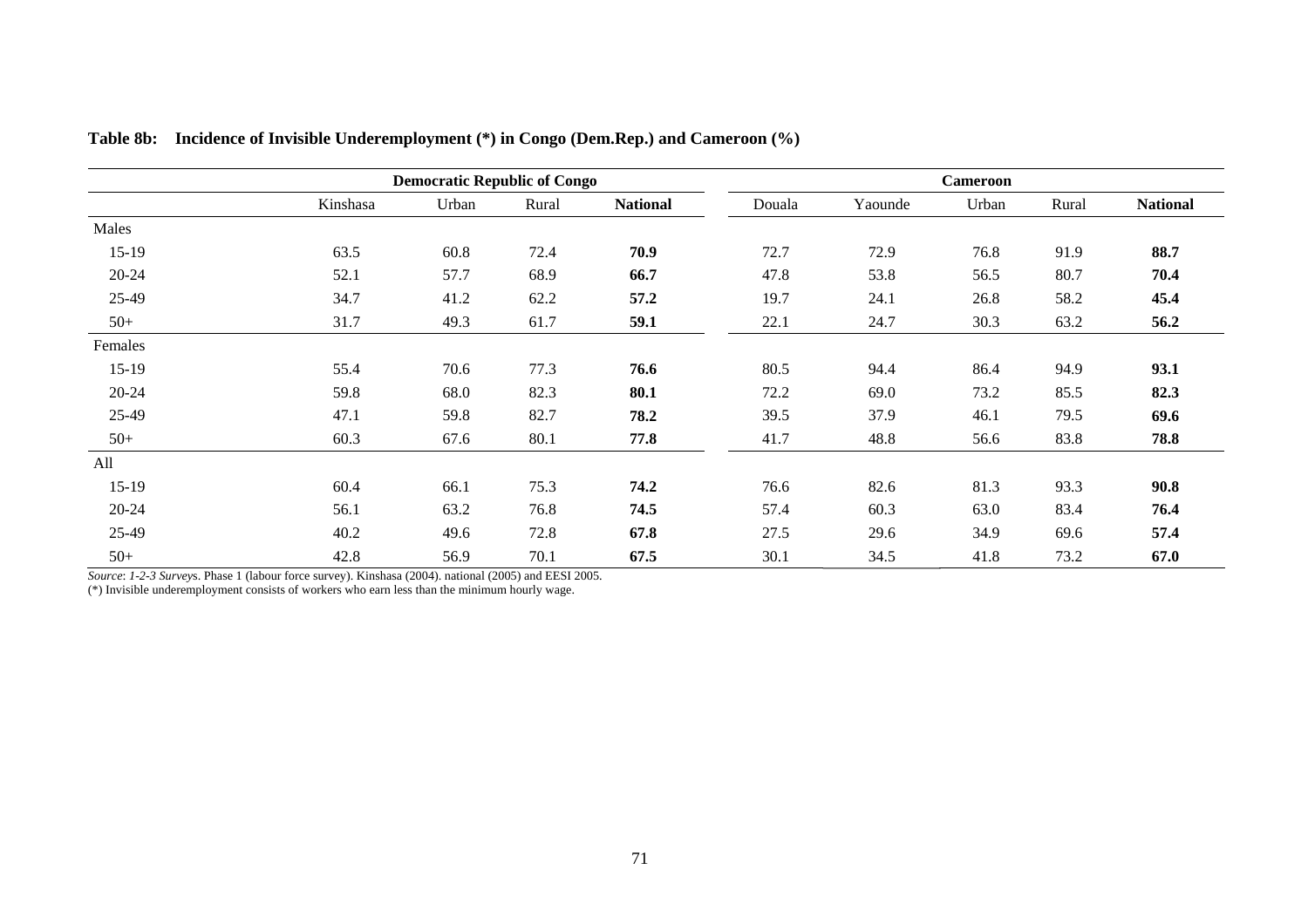|           | Abidjan | <b>Bamako</b> | Cotonou | <b>Dakar</b> | Lome | <b>Niamey</b> | Ouaga-<br>dougou |
|-----------|---------|---------------|---------|--------------|------|---------------|------------------|
| Males     |         |               |         |              |      |               |                  |
| $15-19$   | 28.3    | 26.6          | 20.5    | 29.8         | 15.3 | 18.3          | 18.0             |
| 20-24     | 43.8    | 57.1          | 33.7    | 42.5         | 24.1 | 33.2          | 27.9             |
| 25-49     | 104.0   | 86.8          | 69.4    | 93.6         | 51.3 | 75.1          | 68.1             |
| $50+$     | 193.9   | 102.5         | 114.1   | 122.5        | 70.4 | 77.7          | 85.8             |
| All ages  | 101.9   | 80.8          | 70.3    | 85.7         | 48.0 | 68.1          | 61.9             |
| Females   |         |               |         |              |      |               |                  |
| 15-19     | 15.5    | 13.2          | 17.3    | 19.1         | 10.0 | 12.2          | 10.9             |
| $20 - 24$ | 29.3    | 17.2          | 21.4    | 27.4         | 15.8 | 20.5          | 16.9             |
| 25-49     | 55.7    | 37.0          | 32.2    | 48.3         | 24.9 | 43.1          | 37.4             |
| $50+$     | 83.8    | 33.7          | 32.1    | 47.3         | 25.1 | 31.4          | 27.5             |
| All ages  | 47.6    | 30.3          | 29.9    | 41.2         | 22.1 | 36.0          | 30.3             |
| All       |         |               |         |              |      |               |                  |
| 15-19     | 18.7    | 18.6          | 18.3    | 23.7         | 11.7 | 15.6          | 14.2             |
| 20-24     | 36.4    | 37.3          | 26.9    | 35.8         | 19.3 | 28.1          | 23.1             |
| 25-49     | 84.4    | 65.5          | 50.9    | 75.1         | 38.5 | 63.9          | 55.7             |
| $50+$     | 152.5   | 80.1          | 70.4    | 89.8         | 44.9 | 63.1          | 64.1             |
| All ages  | 77.6    | 58.4          | 49.4    | 66.4         | 34.6 | 56.6          | 48.8             |

**Table 9a: Mean Monthly Earnings by Age in PPA 1,000 CFA Francs (Main Activity)** 

*Source*: *1-2-3 Survey*s. Phase 1 (labour force survey). 2001-2005. National Statistical Institutes. AFRISTAT. DIAL; authors' computations.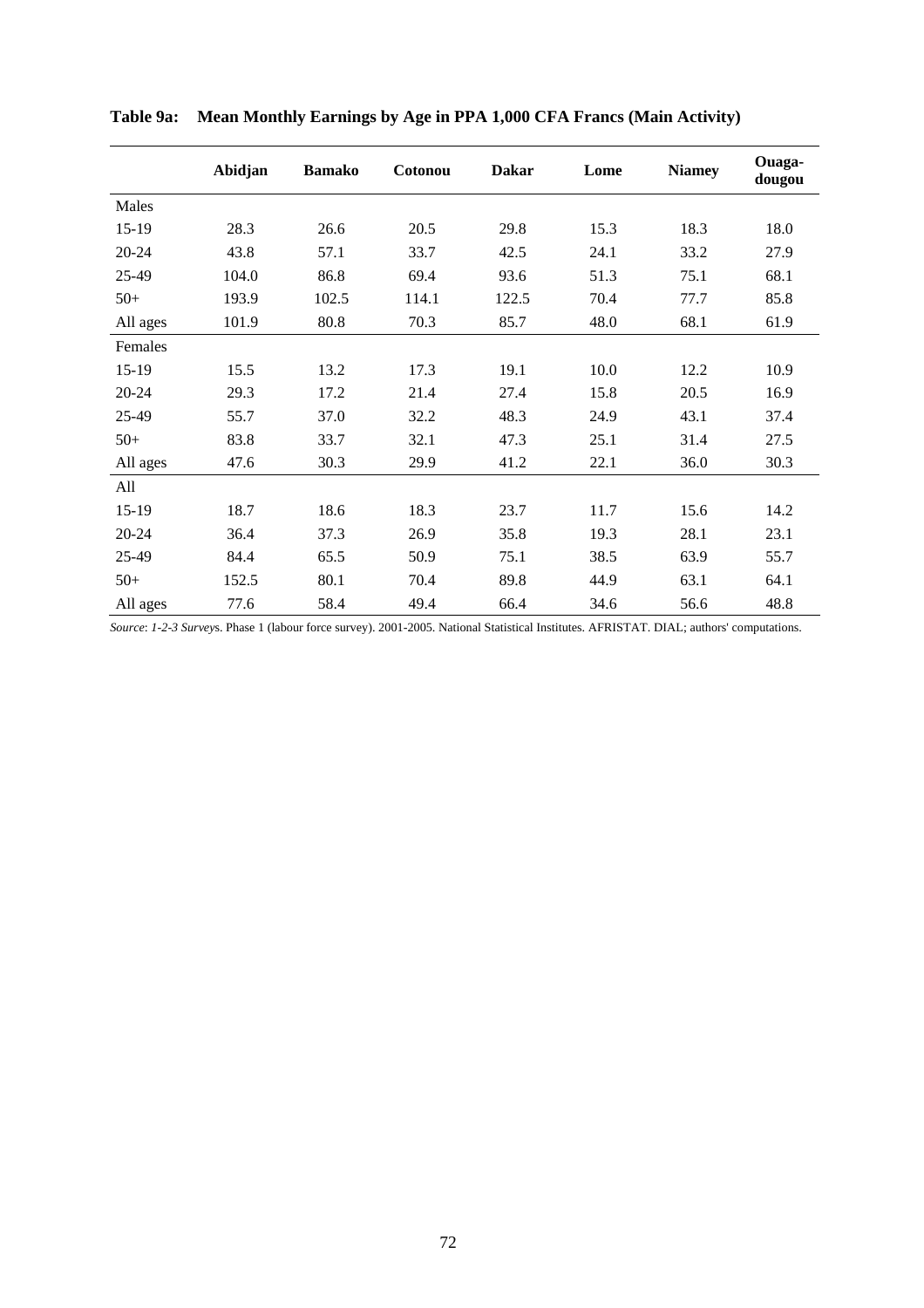|           | <b>Democratic Republic of Congo</b> |       |       |                 | <b>Cameroon</b> |         |       |         |                 |
|-----------|-------------------------------------|-------|-------|-----------------|-----------------|---------|-------|---------|-----------------|
|           | Kinshasa                            | Urban | Rural | <b>National</b> | Douala          | Yaounde | Urban | Rural   | <b>National</b> |
| Males     |                                     |       |       |                 |                 |         |       |         |                 |
| $15-19$   | 10.4                                | 8.8   | 3.8   | 4.5             | 14.5            | 16.5    | 13.1  | 5.1     | 6.8             |
| 20-24     | 12.5                                | 11.7  | 5.8   | 6.9             | 34.3            | 27.5    | 28.4  | 14.4    | 20.4            |
| 25-49     | 23.4                                | 22.3  | 9.3   | 12.3            | 94.1            | 97.6    | 83.8  | 34.3    | 54.4            |
| $50+$     | 30.9                                | 19.9  | 9.1   | 11.3            | 108.0           | 149.4   | 92.5  | 26.2    | 40.5            |
| All ages  | 23.7                                | 20.2  | 8.4   | 11.0            | 81.3            | 87.1    | 70.1  | 25.4    | 40.9            |
| Females   |                                     |       |       |                 |                 |         |       |         |                 |
| $15-19$   | 6.3                                 | 5.7   | 3.6   | 3.8             | 11.6            | 5.5     | 7.0   | 3.4     | 4.2             |
| $20 - 24$ | 11.1                                | 7.6   | 3.5   | 4.1             | 20.3            | 20.6    | 17.2  | $7.2\,$ | 9.8             |
| 25-49     | 15.0                                | 11.1  | 4.5   | 5.8             | 52.9            | 65.8    | 46.0  | 15.0    | 24.3            |
| $50+$     | 9.8                                 | 8.5   | 5.1   | 5.7             | 48.6            | 61.5    | 36.4  | 10.9    | 15.7            |
| All ages  | 13.3                                | 9.9   | 4.3   | 5.3             | 43.8            | 53.9    | 36.9  | 11.5    | 18.1            |
| All       |                                     |       |       |                 |                 |         |       |         |                 |
| $15-19$   | 8.9                                 | 7.1   | 3.7   | 4.1             | 13.1            | 11.5    | 10.2  | 4.3     | 5.6             |
| 20-24     | 11.8                                | 9.5   | 4.4   | 5.3             | 28.8            | 24.6    | 24.1  | 10.3    | 15.0            |
| 25-49     | 19.7                                | 17.2  | 6.8   | 9.0             | 77.8            | 85.1    | 68.4  | 24.0    | 39.5            |
| $50+$     | 22.7                                | 15.2  | 7.3   | 8.8             | 83.7            | 113.6   | 70.1  | 18.8    | 28.7            |
| All ages  | 19.2                                | 15.5  | 6.3   | 8.1             | 66.2            | 73.7    | 56.1  | 18.2    | 29.7            |

**Table 9b: Mean Monthly Earnings by Age in Congo (Dem. Rep.) and Cameroon (Main Activity)** 

*Source*: *1-2-3 Survey*s. Phase 1 (labour force survey). 2001-2005. National Statistical Institutes. AFRISTAT. DIAL; authors' computations.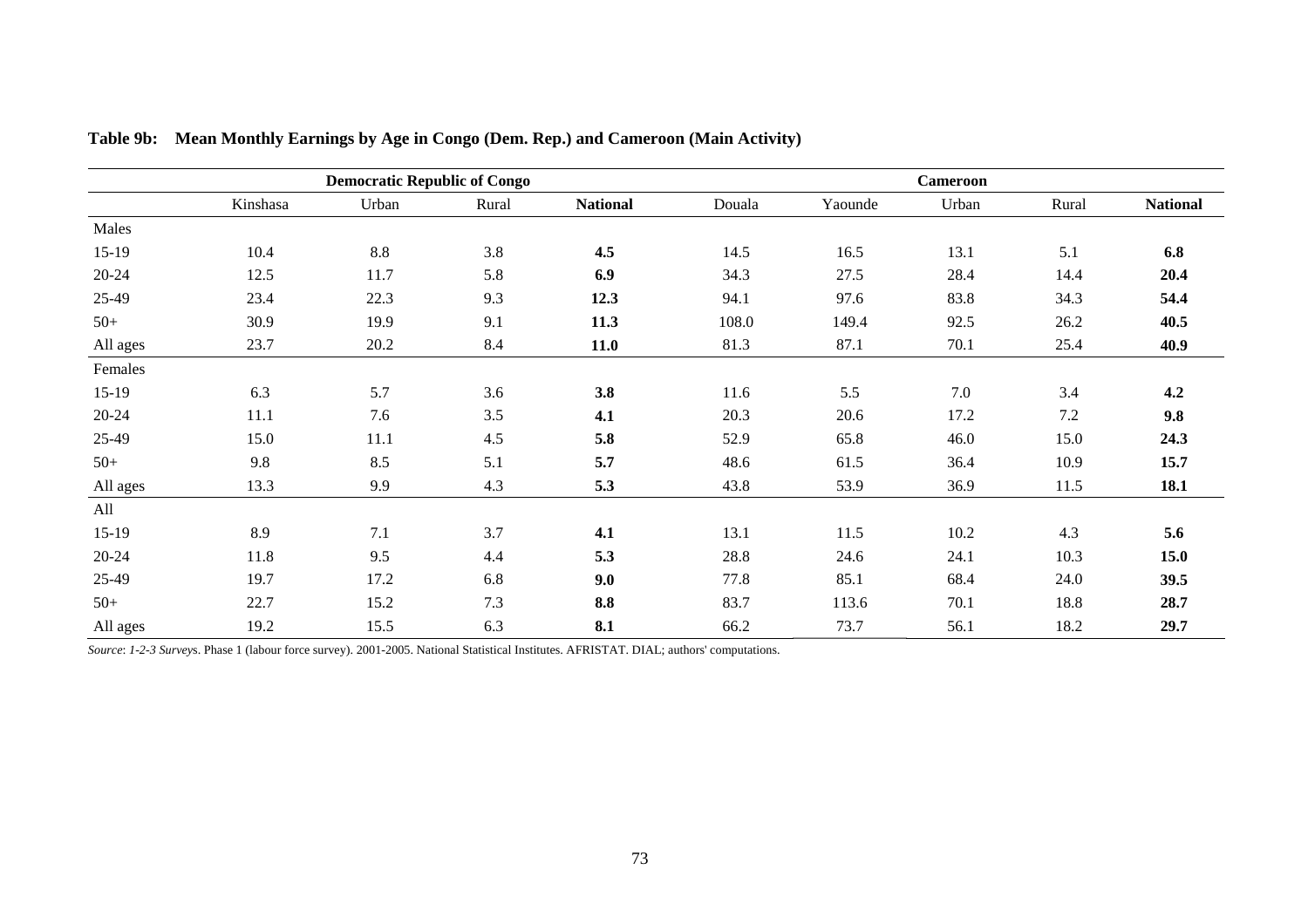# **Table 10: Rigidity of employment in Africa**

| <b>Region or Economy</b>   | <b>Difficulty of Hiring</b><br><b>Index</b> | <b>Rigidity of Hours</b><br><b>Index</b> | <b>Difficulty of Firing</b><br><b>Index</b> | <b>Rigidity of</b><br><b>Employment Index</b> | <b>Hiring cost</b><br>$(\%$ of salary) | <b>Firing costs (weeks)</b><br>of wages) |
|----------------------------|---------------------------------------------|------------------------------------------|---------------------------------------------|-----------------------------------------------|----------------------------------------|------------------------------------------|
| East Asia & Pacific        | 23.7                                        | 25.2                                     | 19.6                                        | 23.0                                          | 9.4                                    | 41.7                                     |
| Europe & Central Asia      | 34.2                                        | 50.7                                     | 37.1                                        | 40.8                                          | 26.7                                   | 26.2                                     |
| Latin America & Caribbean  | 34.0                                        | 34.8                                     | 26.5                                        | 31.7                                          | 12.5                                   | 59.0                                     |
| Middle East & North Africa | 29.7                                        | 44.7                                     | 32.9                                        | 35.8                                          | 15.6                                   | 56.9                                     |
| <b>OECD</b>                | 27.0                                        | 45.2                                     | 27.4                                        | 33.3                                          | 21.4                                   | 31.3                                     |
| South Asia                 | 41.8                                        | 25.0                                     | 37.5                                        | 34.8                                          | 6.8                                    | 71.5                                     |
| Sub-Saharan Africa         | 44.3                                        | 52.0                                     | 44.9                                        | 47.1                                          | 12.7                                   | 71.2                                     |

*Source*: World Bank, *Doing Business (http://www.doingbusiness.org/; accessed 9th November 2006)*